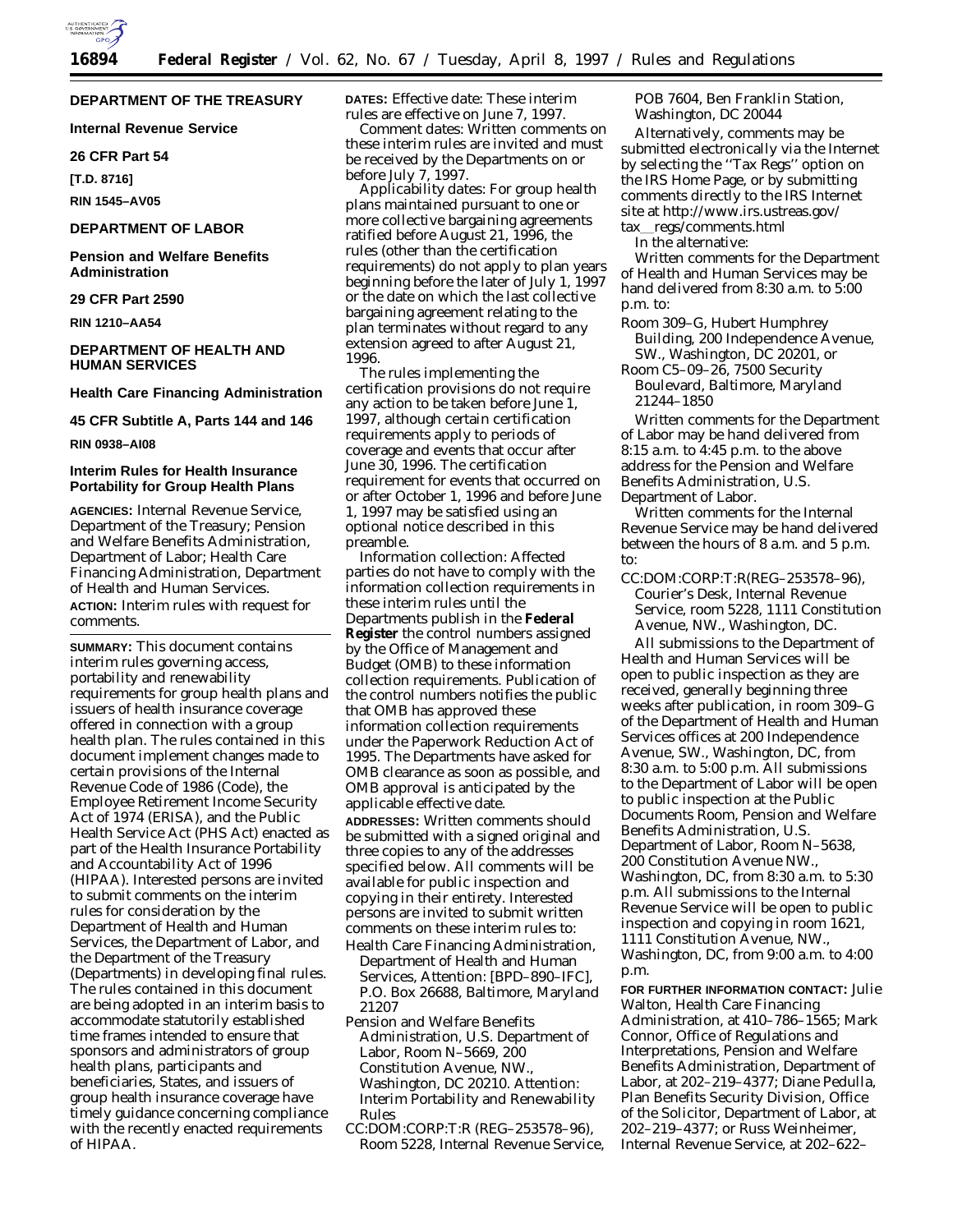4695. These are not toll-free numbers. **CUSTOMER SERVICE INFORMATION:** Individuals interested in obtaining a copy of the Department of Labor's booklet entitled ''Questions and Answers: Recent Changes in Health Care Law'' may obtain a copy by calling the following toll-free number 1–800–998– 7542.

#### **SUPPLEMENTARY INFORMATION:**

#### **A. Background**

The Health Insurance Portability and Accountability Act of 1996 (HIPAA), Pub. L. 104–191, was enacted on August 21, 1996. HIPAA amended the Public Health Service Act (PHS Act), the Employee Retirement Income Security Act of 1974 (ERISA), and the Internal Revenue Code of 1986 (Code) to provide for, among other things, improved portability and continuity of health insurance coverage in the group and individual insurance markets, and group health plan coverage provided in connection with employment. Sections  $102(c)(4)$ ,  $101(g)(4)$ , and  $401(c)(4)$  of HIPAA require the Secretaries of Health and Human Services, Labor, and the Treasury, each to issue regulations necessary to carry out these provisions.1

## **B. Overview of HIPAA and the Interim Rules**

*Area of Guidance.* The access, portability, and renewability provisions of HIPAA affect group health plans and health insurance issuers. Group health plans are generally plans sponsored by employers or employee organizations or both. These HIPAA provisions are designed to improve the availability and portability of health coverage by:

• Limiting exclusions for preexisting medical conditions;

• Providing credit for prior health coverage and a process for transmitting certificates and other information concerning prior coverage to a new group health plan or issuer;

• Providing new rights that allow individuals to enroll for health coverage when they lose other health coverage or have a new dependent;

• Prohibiting discrimination in enrollment and premiums against employees and their dependents based on health status;

• Guaranteeing availability of health insurance coverage for small employers and renewability of health insurance

coverage in both the small and large group markets; and

• Preserving, through narrow preemption provisions, the States' traditional role in regulating health insurance, including State flexibility to provide greater protections.

The regulations provide guidance with respect to these provisions. In implementing these new rules, the regulations provide protections for individuals seeking health coverage while minimizing burdens on employers and insurers.

*Reducing Burdens.* The regulations reduce burdens by:

• Providing for a simple model certificate that can be used by plans and issuers;

• Reducing unnecessary duplication in the issuance of certificates;

• Including flexible rules for dependents to receive the coverage information they need;

• Allowing coverage information to be provided by telephone if all parties agree;

• Relieving plans and issuers of the need to report the starting date of coverage and waiting period information where a certificate shows 18 months of credible coverage;

• Including a transition rule permitting plans and issuers to give individuals a notice in lieu of a certificate where coverage ended before June 1, 1997; and

• Providing for a model notice that may be used to satisfy the transition rule and a model notice for information relating to categories of benefits provided under a plan.

*Implementing Individual Protections.* The regulations protect and assist participants and their dependents by:

• Ensuring that individuals are notified of the length of time that a preexisting condition exclusion clause in any new health plan may apply to them after taking into account their prior creditable coverage;

• Ensuring that individuals are notified of their rights to special enrollment under a plan;

• Permitting individuals to obtain a certificate before coverage under a plan ceases; and

• Creating practical ways for individuals to demonstrate creditable coverage to a new plan (where the individual's prior plan fails to provide the certificate).

# **C. Overview of Coordination of Group Market Regulation Among Departments**

The HIPAA portability provisions relating to group health plans and health insurance coverage offered in connection with group health plans

(referred to below as the ''group market'' provisions) are set forth under a new Part A of Title XXVII of the PHS Act, a new Part 7 of Subtitle B of Title I of ERISA, and a new Subtitle K of the Internal Revenue Code. HIPAA also added provisions governing insurance in the individual market that are contained only in the PHS Act, and thus are not within the regulatory jurisdiction of the Department of Labor or the Department of the Treasury. (These portability provisions are referred to below as the ''individual market'' provisions.)

In general, the group market provisions create concurrent jurisdiction for the Secretaries of Health and Human Services, Labor, and the Treasury. The provisions include similar rules relating to preexisting conditions exclusions, special enrollment rights, and prohibition of discrimination against individuals based on health status-related factors. (These group market provisions are referred to below as the ''shared group market'' provisions.) Accordingly, the three Departments share regulatory responsibility for most, but not all, of the group market provisions.

The shared group market provisions are substantially similar, except as follows:

• The shared group market provisions in the PHS Act apply generally to insurance issuers that offer health insurance in connection with group health plans (subject to an exception that may apply for plans with fewer than two participants who are current employees (''very small plans'')), and certain State and local government plans. Only the PHS Act contains group market provisions relating to availability and renewability of health insurance.2 In addition, the PHS Act imposes certification requirements on certain federal entities not otherwise subject to the HIPAA portability provisions. Further, the States, in the first instance, will enforce the PHS Act with respect to issuers. In addition, individuals may be able to pursue claims through State mechanisms. Only if a State does not substantially enforce any provisions under its insurance laws, will the Department of Health and Human Services enforce the provisions, through the imposition of civil money penalties. (The group market provisions relating to guaranteed renewability for multiemployer plans and multiple employer welfare arrangements

<sup>1</sup> In addition to the group market regulations in this document, the Department of the Treasury is issuing a proposed Treasury regulation that crossreferences these regulations and the Department of Labor is issuing an interim regulation relating to certain disclosure requirements under HIPAA. Each of these regulations appears separately in this issue of the **Federal Register**.

<sup>2</sup>The PHS Act does not include requirements on availability of insurance for employers in the large group market. Under section  $2711(b)(3)$  of the PHS Act, however, the General Accounting Office (GAO) is to report to Congress on such availability in 1998.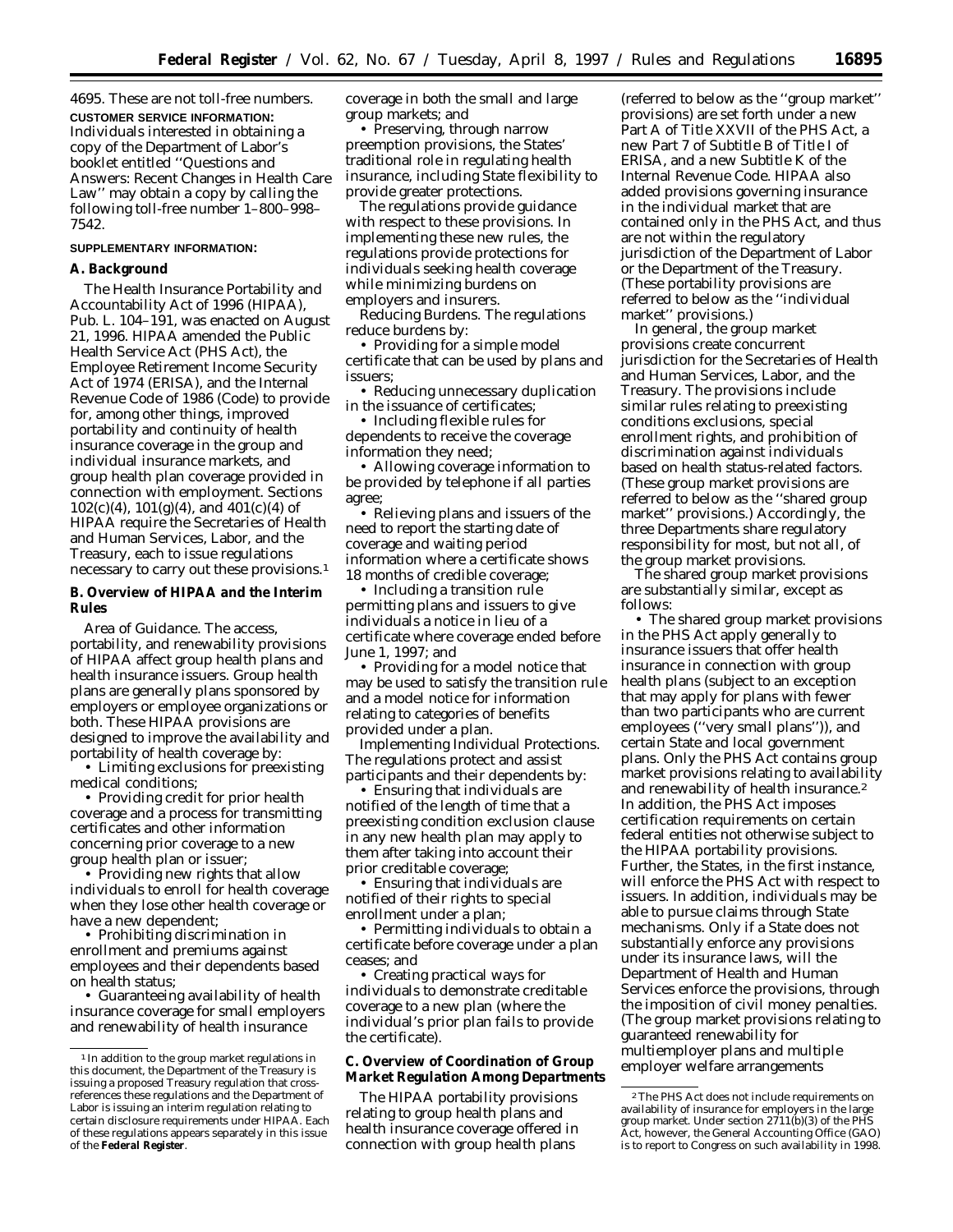(MEWAs) are in ERISA and the Internal Revenue Code, but not the PHS Act.)

• The ERISA shared group market provisions apply generally to all group health plans other than governmental plans, church plans, very small plans, and certain other plans. The shared group market provisions of ERISA also apply to health insurance issuers that offer health insurance in connection with such group health plans. Generally, the Secretary of Labor enforces the Provisions of HIPAA that amend ERISA, except that no enforcement action may be taken by the Secretary against issuers relating to the new shared group market provisions in part 7 of ERISA. However, individuals may generally pursue actions against issuers under ERISA and, in some circumstances, under State laws.

• The shared group market provisions in the Internal Revenue Code generally apply to all group health plans other than governmental plans and very small plans, but not to health insurance issuers. A taxpayer that fails to comply with these provisions may be subject to an excise tax under section 4980D of the Code. (The group market provisions relating to preemption and affiliation periods for HMOs are in the PHS Act and ERISA, but not in the Internal Revenue Code.)

The regulation being issued today by the Secretaries of Health and Human Services, Labor, and the Treasury have been developed on a coordinated basis by the Departments. Except to the extent needed to reflect the statutory differences described above, the shared group market provisions in these regulations of each Department are substantively identical. However, there are certain nonsubstantive differences. The PHS Act regulations are numbered and organized differently. Also, there are differences in the regulations that are necessary because of statutory provisions that are not common to all three Departments (in the definitions sections, for example). Further, the regulations reflect certain stylistic differences in language and structure to conform to conventions used by a particular Department. These differences have been minimized and any differences in wording are not intended to create any substantive difference, so that these regulations will have the same effect with respect to overlapping statutory provisions, as required by section 104 of HIPAA.

# **D. Special Information Concerning State Insurance Law**

For purposes of the PHS Act and sections 144 through 148 in the PHS Act regulations, all health insurance

coverage in a State generally is sold in one of two markets: the group market (See section 146) and the individual market (see section 148). The group market is further divided into the large group market and the small group market. Section 146 of the PHS Act regulations applies the group market provisions only to insurance sold to group health plans (which are generally plans sponsored by employers or employee organizations or both), regardless of whether State law provides otherwise. State law may expand the definition of the small group market to include certain coverage that, under the federal law, would otherwise be considered coverage in the large group market or the individual market.

The protections provided in the PHS Act to particular individuals and employers are different depending on whether the coverage involved is obtained in the small group market, the large group market, or the individual market. Small employers are guaranteed availability of insurance coverage sold in the small group market under the PHS Act. Small and large employers are guaranteed the right to renew their group coverage under the PHS Act, subject to certain exceptions. Eligible individuals are guaranteed availability of coverage sold in the individual market under the PHS Act, and all coverage in the individual market must be guaranteed renewable under the PHS Act.

Coverage that is provided to associations, but is not related to employment (so that the coverage is not in connection with a group health plan), is not coverage in the group market under HIPAA. This coverage is instead coverage in the individual market under the PHS Act, regardless of whether it is considered group coverage under State law.

# **E. Discussion of the Shared Group Market Provisions in the Regulations**

The most significant items relating to the shared group market in these regulations are discussed in detail below.

# *Definitions—26 CFR 54.9801–2, 29 CFR 2590.701–2, 45 CFR 144.103*

This section provides most of the definitions used in the regulations implementing the provisions of HIPAA that were added to the PHS Act, ERISA, and the Code, relating to the group market.3 The definitions in this section

of the regulations include both statutory definitions provided in HIPAA, as well as certain others used in the regulations.

## *Limitation on Preexisting Condition Exclusion Period—26 CFR 54.9801–3, 29 CFR 2590.71–3, 45 CFR 146.111*

## Definition of Preexisting Condition Exclusion

A preexisting condition exclusion is defined broadly to be any limitation or exclusion of benefits based on the fact the condition was present before the first day of coverage, whether or not any medical advice, diagnosis, care, or treatment was recommended or received before that day. HIPAA imposes certain limitations (described below) on the use of such an exclusion in the group market (and also uses this definition for purposes of the individual market rules, under which no preexisting condition exclusion is permitted to be imposed on an eligible individual). HIPAA's broad definition of a preexisting condition exclusion is at variance with some State laws and regulations because the relevant National Association of Insurance Commissioners (NAIC) models, on which many State laws are based, have imposed limitations on coverage for preexisting conditions without use of such a definition.

New Limitations on Preexisting Condition Exclusions. Paragraph (a) of this section 4 of the regulations describes the limitations on the preexisting condition exclusion period. A group health plan, and a health insurance issuer offering group health insurance coverage, is permitted to impose a preexisting condition exclusion with respect to a participant or beneficiary only if the following conditions are met:

1. *6-month look-back rule.* The preexisting condition exclusion must relate to a condition (whether physical or mental, and regardless of the cause of the condition) for which medical advice, diagnosis, care, or treatment was recommended or received within the 6 month period ending on the enrollment date. For these purposes, genetic information is not a condition.<sup>5</sup> In order

<sup>3</sup>The regulations for the PHS Act also contain certain definitions relating to those provisions added under the PHS Act regarding the individual market, in order to create a single, comprehensive

reference for the definitions necessary under the PHS Act regulations.

<sup>4</sup>References to paragraphs of a section refer to paragraphs of each regulation section identified in the heading. For example, this reference is to paragraph (a) in each of 45 CFR 146.111, 29 CFR 2590.701–3, and 26 CFR 54.9801–3.

<sup>5</sup>The definition of genetic information in the regulations was developed taking into account hearing testimony related to genetic information given in connection with Senate Report 104–156, other legislative initiatives, and public comments (including those submitted in response to the request for information published by the Departments on December 30, 1996).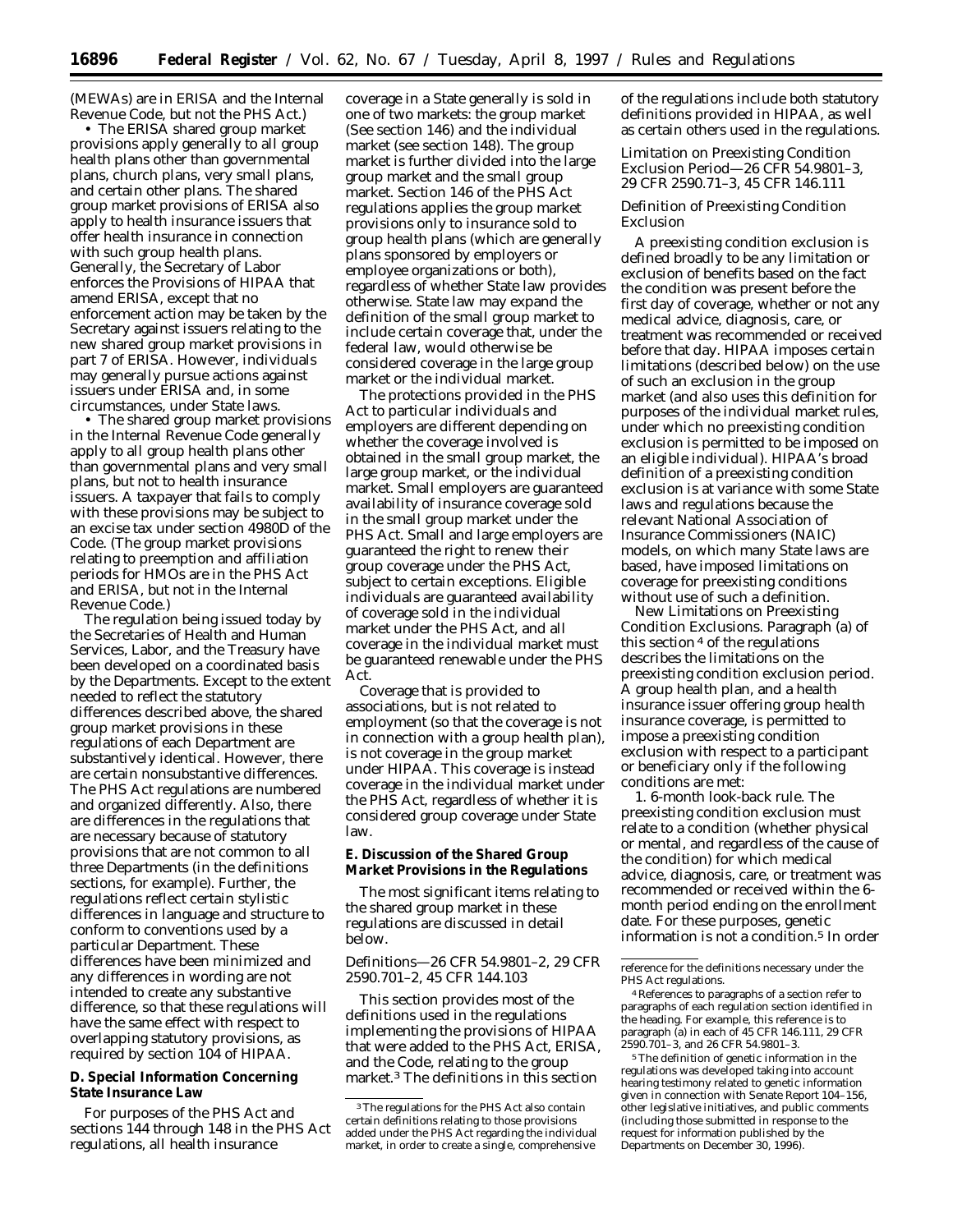to be taken into account, the medical advice, diagnosis, care, or treatment must have been recommended or received from an individual licensed or similarly authorized to provide such services under State law and operating within the scope of practice authorized by the State law. Under the new HIPAA standard, a plan would generally determine that an individual has a preexisting condition through medical records (such as diagnosis codes on bills, a physician's notes of a visit or telephone call, pharmacy prescription records, HMO encounter data, or other records indicating that medical services were actually recommended or received during the 6-month look-back period). The ''prudent person'' standard of some State laws (under which a condition is taken into account if a prudent person would have sought care whether or not care is actually received) no longer may be used to determine a preexisting condition.

This 6-month ''look-back'' period is based on the 6-month ''anniversary date'' of the enrollment date. As a result, an individual whose enrollment date is August 1, 1998 has a 6-month look-back period from February 1, 1998 through July 31, 1998.

2. *Length of preexisting condition exclusion period.* The exclusion period cannot extend for more than 12 months (18 months for late enrollees) after the enrollment date. the 12- or 18-month ''look-forward'' period is also based on the anniversary date of the enrollment date. A late enrollee is defined as an individual who enrolls in a plan at a time other than at the first time the individual is eligible to enroll or during a special enrollment period (described below). If an individual loses eligibility for coverage as a result of terminating employment or a general suspension of coverage under the plan, then upon becoming eligible again due to resumption of employment or due to resumption of plan coverage, only the most recent period of eligibility is considered for purposes of determining whether the individual is a late enrollee.

3. *Reduction of preexisting condition exclusion period by prior coverage.* In general, the preexisting condition exclusion period is reduced by the individual's days of creditable coverage 6 as of the enrollment date. Creditable coverage is defined as coverage of an individual from a wide

range of specified sources, including group health plans, health insurance coverage, Medicare, and Medicaid.

Definition of Enrollment Date. The limitations on preexisting condition exclusions are measured from an individual's ''enrollment date.'' The enrollment date is defined as the first day of coverage or, if there is a waiting period, the first day of the waiting period (typically the date employment begins).

The term ''first day of coverage'' is used in the regulations in place of the term ''date of enrollment'' in the statute, such as in the definitions of the terms 'preexisting condition exclusion'' and ''enrollment date.'' This is intended to clarify the difference between the statutory terms ''date of enrollment'' and ''enrollment date'' (which have no difference in common useage).

The term ''waiting period'' generally refers to the period in which there is a delay between the first day of employment and the first day of coverage under the plan. Accordingly, because the preexisting condition exclusion period runs from the enrollment date, any waiting period would run concurrently with any preexisting condition exclusion period. Further:

• The enrollment date for a late enrollee or anyone who enrolls on a special enrollment date (see the section on special enrollment periods below) is the first date of coverage. Thus, the time between the date a late enrollee or special enrollee first becomes eligible for enrollment under the plan and the first day of coverage is not treated as a waiting period.

• Because the 6-month look-back limitation runs from the beginning of any applicable waiting period, the current practice of some plans that require physical examinations prior to commencement of coverage for the purpose of identifying preexisting conditions may be affected. If the examination is conducted during the waiting period (after employment begins and before enrollment), rather than before employment begins, a plan may not exclude coverage for any condition identified in the examination (unless, independent of the examination, medical advice, diagnosis, care, or treatment was in fact recommended or received for the condition during the 6 month look-back period). The use of such examinations for other purposes, such as worker safety, is not affected.7

Elimination of Preexisting Condition Exclusion for Pregnancy and for Certain Children. A preexisting condition exclusion cannot apply to pregnancy. In addition, a preexisting condition exclusion period cannot be applied to a newborn, an adopted child under age 18, or a child placed for adoption under age 18, if the child becomes covered within 30 days of birth, adoption, or placement for adoption. This exception does not apply after the child has a significant break in coverage (63 or more consecutive days). (An example in paragraph (b)(1) of the regulations illustrates these rules.)

# *Rules Relating to Creditable Coverage— 26 CFR 54.9801–4, 29 CFR 2590.701–4, 45 CFR 146.113*

As noted above, a plan or issuer that imposes a preexisting condition exclusion must reduce the length of the exclusion by an individual's creditable coverage. This section defines the term ''creditable coverage'' and sets forth the rules for how creditable coverage is applied to reduce such an exclusion period.

Creditable coverage includes health insurance coverage and other health coverage, such as coverage under group health plans (whether or not provided through an issuer), Medicaid, Medicare, and public health plans, as well as other types of coverage set forth in HIPAA and the regulations. Comments are requested on whether the definition of a public health plan should include the public health systems of other countries.

Under the definition of creditable coverage, all forms of health insurance coverage are included, whether in the individual market or group market, and whether the coverage is short-term, limited-duration coverage or other coverage for benefits for medical care for which no certificate of creditable coverage is required. Creditable coverage does not include coverage consisting solely of excepted benefits as defined in the regulations and described below.8

Under paragraph (a)(3) of this section of the regulation, a group health plan or health insurance issuer offering group

<sup>6</sup>The phrase ''days of creditable coverage'' is used instead of the statutory phrase ''aggregate periods of creditable coverage'' for administrative ease in the calculation of creditable coverage. Use of days of creditable coverage also conforms to the practice of many States for crediting prior coverage under pre-HIPAA small group market reforms.

<sup>7</sup>However, to avoid violating the Americans with Disabilities Act, Pub. L. 101–336, as amended by Pub. L. 102–166, the examination should generally be conducted only after the employer has offered employment to the individual.

<sup>8</sup>However, if an individual has coverage of excepted benefits in addition to other forms of creditable coverage, coverage of excepted benefits is creditable coverage. This would make a difference only if a plan or issuer uses the alternative method of determining creditable coverage (described below) with respect to a category that includes excepted benefits. For example, coverage of excepted benefits such as limited vision or limited dental benefits, when offered in combination with other creditable coverage, may be used to offset a preexisting condition exclusion period for a category that includes those benefits under the alternative method in paragraph (c).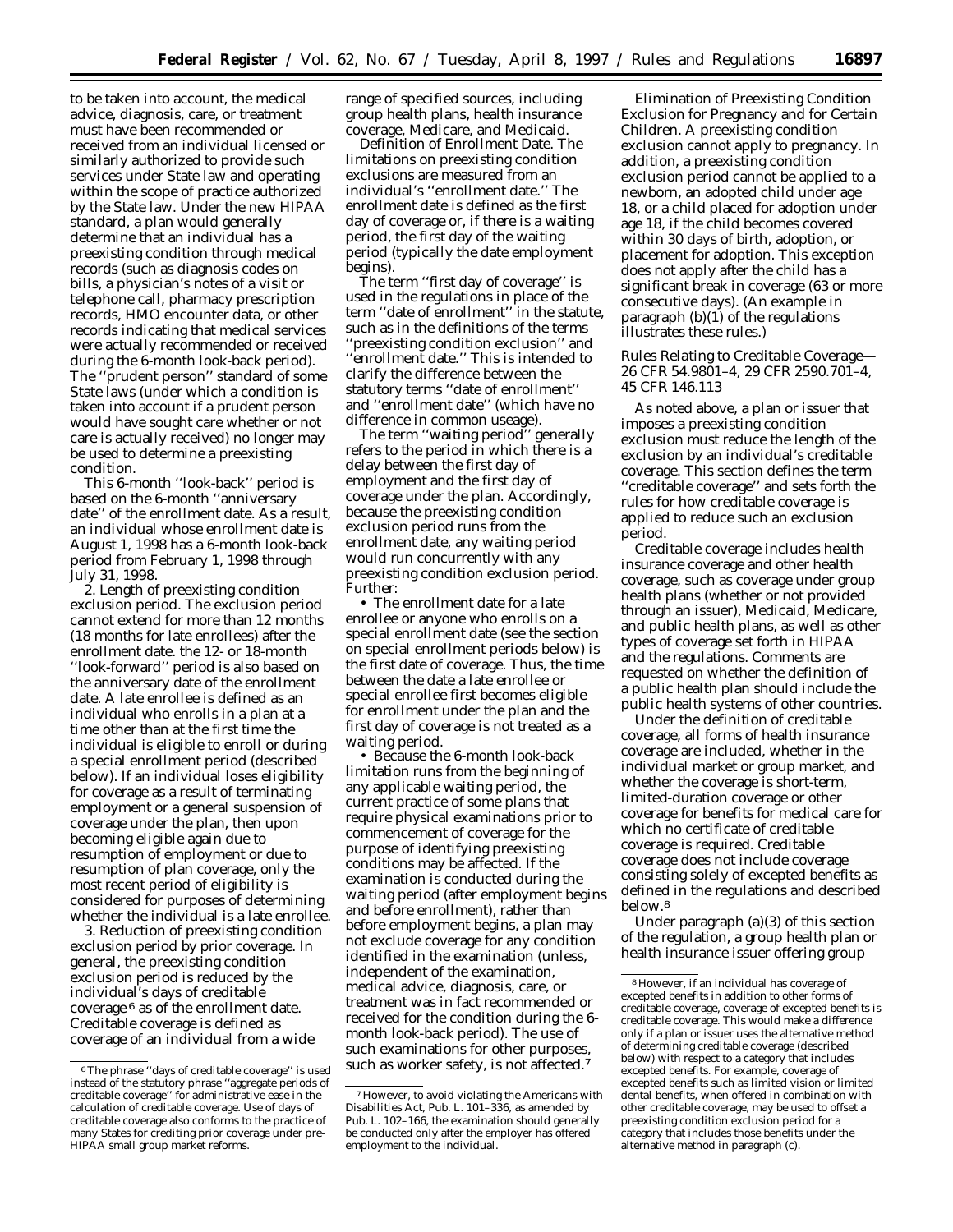health insurance coverage may determine the amount of creditable coverage of an individual for purposes of reducing the period of a preexisting condition exclusion by using either the standard method described in paragraph (b) or the alternative method described in paragraph (c).

## Standard Method

1. *Counting.* Under the standard method, the plan or issuer determines the amount of an individual's creditable coverage by determining all days during which the individual had one or more types of creditable coverage. This determination is made without regard to the specific benefits included in the coverage. If creditable coverage is derived from more than one source on a particular day, all of the creditable coverage that the individual had on that day is counted as one day of creditable coverage.

2. *Significant break in coverage.* Days of creditable coverage that occur before a significant break in coverage are not required to be counted by the plan or issuer in reducing a preexisting condition exclusion. A significant break in coverage means a period of 63 consecutive days during all of which the individual did not have any creditable coverage.

a. Waiting and affiliation periods. Waiting periods and affiliation periods, as defined in the regulation, are not taken into account in determining a significant break in coverage. This is the case regardless of whether the person ultimately fails to obtain coverage under the plan (such as, where termination of employment occurs before coverage begins). However, days in a waiting period or affiliation period are not counted as creditable coverage.

The regulations specify that the period between the date an individual files a substantially complete application for coverage in the individual market and the effective date of such coverage is a waiting period, so that the period is not taken into account in determining a significant break in coverage. In this way, an application processing delay or omission of details on a form would not cause an applicant to incur a significant break in coverage, which could adversely affect an individual who seeks coverage under a group health plan after purchasing coverage in the individual market.

However, the waiting period for purchase of an individual policy tolls a break in coverage only if the filing of the application for the individual market insurance actually results in purchase of the coverage by the individual. (See Examples 7 and 8 in paragraph

 $(b)(2)(iv)$ . By contrast, days in a waiting period for coverage under a group health plan toll a significant break in coverage regardless of whether coverage under the plan is ultimately obtained. (See Example 6.) The rule regarding the individual market prevents an individual from avoiding a significant break in coverage by repeatedly submitting applications to individual market issuers without ever purchasing coverage. This rule responds to comments sent to the Departments in response to the December 30, 1996 request for public comments. The comments asked for clear rules on when a significant break is tolled in the case of an application for individual market insurance.

Issuers of health insurance coverage in the individual market are subject to the same certification requirements that apply to plans and issuers in the group market. Therefore, issuers in the individual market must provide individuals with certificates that reflect information regarding the beginning of the waiting period (the date of application), the effective date of coverage, and the date coverage ends. This will assist people with coverage in the individual market who later become covered by a group health plan in demonstrating their creditable coverage to the plan or issuer in the group market.

b. Effect of State insurance law. HIPAA provides that the significant break in coverage rule does not preempt State insurance laws that provide longer periods than 63 days for a break in coverage. (The preemption provisions are described more fully below.) Accordingly, while federal law may allow a plan to disregard prior coverage before a 63-day significant break in coverage, an issuer may be required to take such coverage into account in order to comply with State insurance law. As a result, application of the break rules can vary between issuers located in different States. Similarly, the break rules may vary between insured plans and self-insured plans (which are not subject to State insurance laws) within a State, as well as between the insured and self-insured portions of a single plan. As illustrated by Example 3 in paragraph  $(b)(2)(iv)$ , the laws of the State applicable to the insurance policy that has the preexisting condition exclusion are determinative of which break rule applies.

*Alternative Method.* Under the alternative method of counting creditable coverage, the plan or issuer determines the amount of an individual's creditable coverage for any of five identified categories of benefits.

Those categories are coverage for mental health, substance abuse treatment, prescription drugs, dental care, and vision care. The plan or issuer may use the alternative method for any or all of the categories and may apply a different preexisting condition exclusion period with respect to each category (as well as to coverage not within a category). The creditable coverage determined for a category of benefits applies only for purposes of reducing the preexisting condition exclusion period with respect to that category. The standard method is used to determine an individual's creditable coverage for benefits that are not within any category for which the alternative method is being used. Disclosure statements concerning the plan must indicate that the alternative method is being used, and this disclosure must also be given to each enrollee at the time of enrollment. These statements must include a description of the effect of using the alternative method. Any issuer in the group market must provide similar statements to each employer at the time of offer or sale of the coverage.

For purposes of reducing the preexisting condition exclusion period under the alternative method, the plan or issuer determines under the standard method the amount of the individual's creditable coverage that can be counted, up to a total of 365 days of the most recent creditable coverage of the individual (546 days for a late enrollee). The period of this creditable coverage is referred to as the ''determination period.'' The plan or issuer counts all days of coverage within the applicable category that occurred during the determination period (without regard to any significant breaks in that category of coverage). Those days reduce the preexisting condition exclusion for coverage within that category.

The regulations do not provide detailed definitions of the benefit categories. Comments are invited on whether additional guidance is needed.

The regulations under the alternative method of counting creditable coverage do not include a category relating to significant differences in deductible amounts. Commentators expressed concerns about adverse selection if individuals can change from a high deductible plan when they become ill and obtain ''first dollar'' coverage from an HMO or other issuer that provides broad, comprehensive care with only low deductibles or copayments.<sup>9</sup> However, it is unclear how such a

<sup>&</sup>lt;sup>9</sup> See also the discussion below under the heading ''HMO Affiliation as Alternative to Preexisting Condition Exclusion.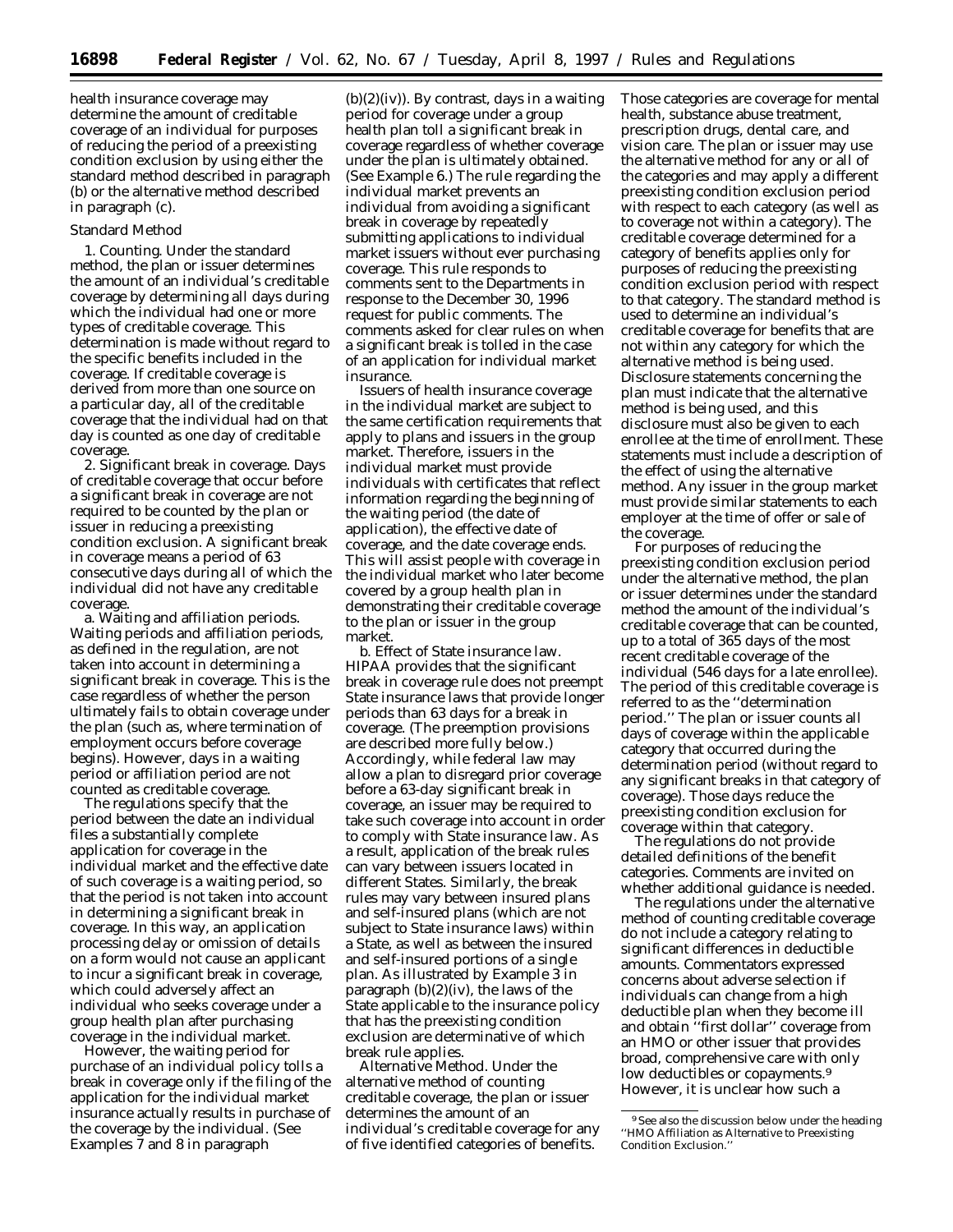category would be defined or applied. Accordingly, the Departments solicit comments on this issue.

# *Certificates and Disclosure of Previous Coverage—26 CFR 54.9801–5, 29 CFR 2590.701–5, 45 CFR 146.115*

This section of the regulations sets forth guidance regarding the certification requirements and other requirements concerning disclosure of information relating to prior creditable coverage. The provision of a certificate and other disclosures of information are intended to enable an individual to establish his or her prior creditable coverage for purposes of reducing any preexisting condition exclusion imposed on the individual by any subsequent group health plan coverage.

Form of Certificate. In general, the certificate must be provided in writing, including any form approved by the Secretaries as a writing. In certain circumstances, where the individual requests that the certificate be sent to another plan or issuer instead of to the individual, and the other plan or issuer agrees, the certification information may be provided by other means, such as by telephone. In some States, issuers transfer coverage information by telephone. Comments are requested as to whether, and under what conditions, other methods of transmitting certification information (including electronic communication) should be permitted in future guidance.

Information in Certificate. Paragraph  $(a)(3)$  of this section of the regulations sets forth the information that must be included in a certificate. The regulations allow a plan or issuer in an appropriate case simply to state in the certificate that the individual has at least 18 months of creditable coverage that was not interrupted by a significant break in coverage and to indicate the date coverage ended. (A certificate would never have to reflect coverage in excess of 18 months without a 63-day break because this is the maximum creditable coverage that an individual could need under the preexisting condition exclusion rules and the rules for access to the individual market.) In any other case, the certificate must disclose (1) the date any waiting or affiliation period began,<sup>10</sup> (2) the date coverage began, and (3) the date coverage ended (or indicate if coverage is continuing).11 For individuals with fewer than 18 months of coverage without a significant break in coverage, the information about specific dates is essential in order for a subsequent plan or issuer in the group or individual market to be able to apply the break rules, especially in light of the possibility that an individual may have other coverage from various sources and the potential differences among State break rules (described above).

Certification Events and Timing. Paragraph (a)(5) describes the rights of participants and dependents to receive certificates. In general, individuals have the right to receive a certificate automatically (an ''automatic certificate'') when they lose coverage under a plan and when they have a right to elect COBRA continuation coverage. The certificate must be furnished within the time periods described below:

• *First,* for an individual who is a qualified beneficiary entitled to elect COBRA continuation coverage, the certificate is required to be provided no later than when a notice is required to be provided for a qualifying event under COBRA.

• *Second,* for an individual who loses coverage under a group health plan and who is not a qualified beneficiary entitled to elect COBRA continuation coverage, the certificate is required to be provided within a reasonable time after the coverage ceases. (Typically, this would apply to small employers' plans that are not subject to COBRA.) This requirement is satisfied if the certificate is provided by the time a notice is required to be provided under a State program similar to COBRA.

• *Third,* for an individual who is a qualified beneficiary and has elected COBRA continuation coverage, the certificate is required to be provided within a reasonable time after either cessation of COBRA continuation coverage or, if applicable, after the expiration of any grace period for the payment of COBRA premiums. In each of these three events, the regulations require the certificate to reflect only the most recent period of continuous coverage under the plan.

Under COBRA, multiemployer plans may provide notices within such longer period of time as provided for such notices under the terms of the plan. Under the general certification timing rule described above, multiemployer plans may use the same extended time period for providing certificates. Comments are requested on how this may affect a multiemployer plan and its participants and their families.

A certificate may be mailed by first class mail to the participant's last known address. A certificate for a

participant's spouse with an address different from the participant's is to be sent to the spouse's address. A certificate may provide information with respect to both a participant and the participant's dependents if the information is identical for each individual, or if the information is not identical, a certificate may provide information sufficient to satisfy the requirements of the regulations with respect to each individual on one document.

A certificate is also required to be provided upon the request of, or on behalf of, an individual (whether the individual is a participant, the participant's spouse, or any other dependent) if the request is made within 24 months after the individual loses coverage under the plan. The certificate is required to be provided at the earliest time that the plan or issuer, acting in a reasonable and prompt fashion, can provide the certificate. In this case, the certificate reflects each period of continuous coverage ending within the 24 months prior to the date of request.12

Responsibilities of Plans and Issuers. Paragraph (a)(1) clarifies the statutory obligation of plans and issuers to provide certificates. The statutory obligation to furnish a written certificate of information regarding creditable coverage is imposed on both the group health plan and the health insurance issuer offering group health insurance coverage. This dual obligation was the subject of many of the comments received by the three Departments in response to the December 30, 1996 request for public comments published in the **Federal Register**. Concerns were raised about superfluous, duplicate certificates being issued and the potential responsibility of issuers for reporting on an individual's coverage under the plan after one issuer has been replaced by another.

Paragraph (a)(1) addresses these concerns by providing that the obligation to furnish a certificate is imposed on both the plan and each health insurance issuer that provides group health insurance coverage under the plan, subject to four exceptions.

*First,* paragraph (a)(1)(ii) provides that an entity required to provide a certificate is deemed to have satisfied this requirement to the extent that any other party provides the certificate and the certificate discloses the creditable coverage (including the waiting period

<sup>10</sup>Because the ending date for a waiting or affiliation period will always be the date coverage begins, the ending date does not have to be separately stated in a certificate.

<sup>11</sup>These dates would include any period of COBRA continuation coverage. A COBRA continuation coverage period does not have to be separately identified.

<sup>&</sup>lt;sup>12</sup> For example, for participation who has had a number of interruptions in coverage, a requested certificate could consist of copies of all of the automatic certificates that were previously provided to the individual for each of these periods.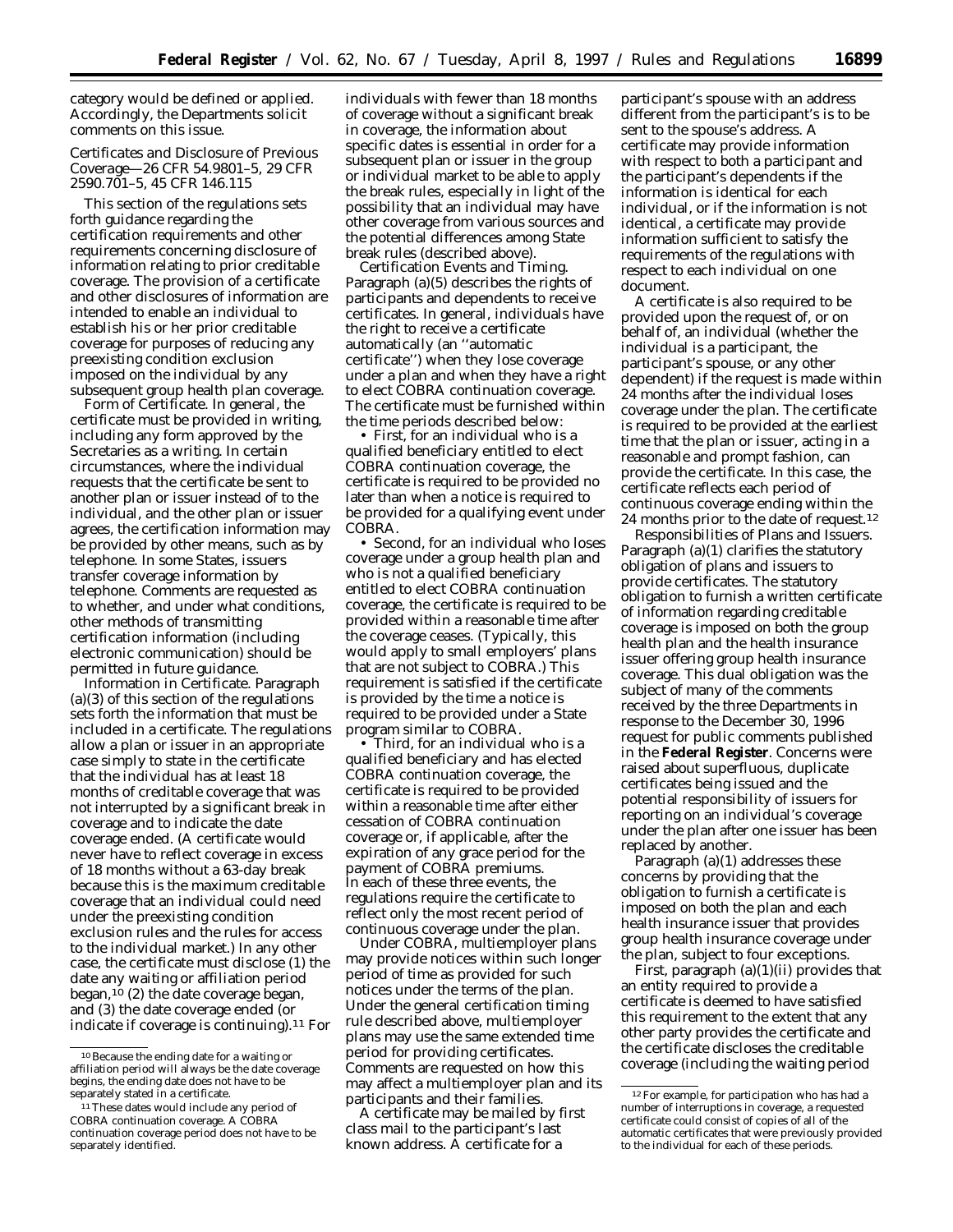information) that was to be provided by the entity.

*Second,* paragraph (a)(1)(iii) provides that a plan is deemed to have satisfied its obligation if there is an agreement between an issuer and a plan under which the issuer agrees to provide certificates for individuals covered under the plan.

*Third,* paragraph (a)(1)(iv)(A) provides that an issuer is not required to provide any coverage information regarding coverage periods for which it was not responsible.

*Fourth, paragraph* (a)(1)(iv)(B) provides that if an individual switches from one issuer to another option allowed under the plan, or an issuer is replaced by another before an individual's coverage in the plan ceases, the first issuer is required to provide sufficient information to the plan (or to another party designated by the plan), so that when the individual leaves the plan, a certificate can be provided that includes the period of coverage under the policy of the first issuer. In this situation, no certificate is required to be provided to the individual, but the issuer must also cooperate with the plan by providing any information that may be requested later pursuant to the alternative method. (This rule will reduce unnecessary and potentially misleading information from being received while the individual's coverage under the plan is uninterrupted.) An issuer may presume that it is the final issuer for an individual if the individual's coverage under the policy ends at a time other than in connection with the plan's open season.

Other Entities Issuing Certificates. Paragraph (a)(6) identifies the various statutory authorities that create responsibility for other entities (that are not subject to a particular Department's regulations) to provide certificates. As described above, there are forms of creditable coverage other than coverage provided by group health plans and health insurance coverage offered in connection with a group health plan. Accordingly, individuals who leave coverage provided by any such other entity are entitled to have that coverage counted by a group health plan and may in many cases receive certificates for their creditable coverage. This information is included in the regulations because plans that impose a preexisting condition exclusion may find it helpful to know when creditable coverage will be provable through presentation of a certificate and when other forms of documentation or attestation may be needed.

In cases where certifications are provided by entities not subject to ERISA's requirements, such as Medicaid, the Indian Health Service, and CHAMPUS, certain adjustments in the certification rules may be appropriate. The regulations do not address how the certification process applies to these other programs. Comments are requested on how the certification requirements may be adapted to entities responsible for providing this coverage.

Dependent Coverage Information. Dependents are entitled to a written certificate of creditable coverage. Concerns were raised in comments received from the public regarding the certification of dependent coverage where information regarding dependents of participants in plans was not available. Plans and issuers, the commenters stated, often do not know the existence of dependents or their coverage periods until claims are filed. To address these concerns, the regulations have adopted two special rules.

*First,* under a transition rule that lasts through June 30, 1998, a plan or issuer may satisfy its obligation to provide a written certificate regarding the coverage of a dependent of a participant by providing the name of the participant covered by the plan and specifying the type of coverage provided in the certificate (such as family coverage or employee-plus-spouse coverage). However, if asked to provide a certificate relating to a dependent, the plan must make reasonable efforts to obtain and provide the name of the dependent. This rule will provide plans and issuers with a transition period to update their data systems to include information on dependents.

*Second,* the regulations include a special rule regarding dependent coverage that is not limited to the transition period. Under this rule, a plan or issuer must make a reasonable effort to collect the necessary information for dependents and include it on the certificate. However, under this special rule, an automatic certificate is not required to be issued until the plan or issuer knows (or, making reasonable efforts, should know) of the dependent's cessation of coverage. This information can be collected annually (during open enrollment).

Under the transition rule and the special rule, an individual may use the provisions described below to establish creditable coverage (and waiting and affiliation period information).

Information for Alternative Method of Counting Creditable Coverage. Following receipt of the certificate, an entity that uses the alternative method of counting creditable coverage may

request that the entity that issued the certificate disclose additional information in order for the requesting entity to determine the individual's creditable coverage with respect to any category of benefits described in paragraph (b). The requested entity may charge the requesting entity the reasonable cost of disclosing the information. The requesting entity may ask for a copy of the summary plan description (SPD) that applied to the individual's coverage or may ask for more specific information. Set forth below is a model form that may be used for specific coverage information about the categories of benefits:

#### **Information on Categories of Benefits**

| 1. Date of original certificate:                                                                                                       |
|----------------------------------------------------------------------------------------------------------------------------------------|
| 2. Name of group health plan                                                                                                           |
| providing the coverage:                                                                                                                |
| 3. Name of participant:                                                                                                                |
| 4. Identification number of participant:                                                                                               |
| 5. Name of individual(s) to whom this                                                                                                  |
| information applies:                                                                                                                   |
| 6. The following information applies to the<br>coverage in the certificate that was provided<br>to the individual(s) identified above: |
| a. Mental Health:                                                                                                                      |
| b. Substance Abuse Treatment:                                                                                                          |
| <u>n : : n .</u>                                                                                                                       |

c. Prescription Drugs: d. Dental Care: e. Vision Care:

For each category above, enter ''N/A'' if the individual had no coverage within the category and either (i) enter both the date that the individual's coverage within the category began and the date that the individual's coverage within the category ended (or indicate if continuing), or (ii) enter ''same'' on the line if the beginning and ending dates for coverage within the category are the same as the beginning and ending dates for the coverage in the certificate.

Demonstration of Coverage if Certificate is Not Provided. Under HIPAA, in order to prevent an individual from being adversely affected if the individual does not receive a certificate, the individual has a right to demonstrate creditable coverage through the presentation of documentation or other means. For example, an individual may not have a certificate because: an entity failed to provide a certificate within the required time period; an entity was not required to provide a certificate; the coverage of the individual was for a period before July 1, 1996; or, the individual has an urgent medical condition that necessitates an immediate determination of creditable coverage by the plan or issuer. Under these circumstances, an individual may present evidence of creditable coverage through documents, records, third party statements, or other means, including telephone calls by the plan or issuer to a third party provider. The plan administrator is required to take into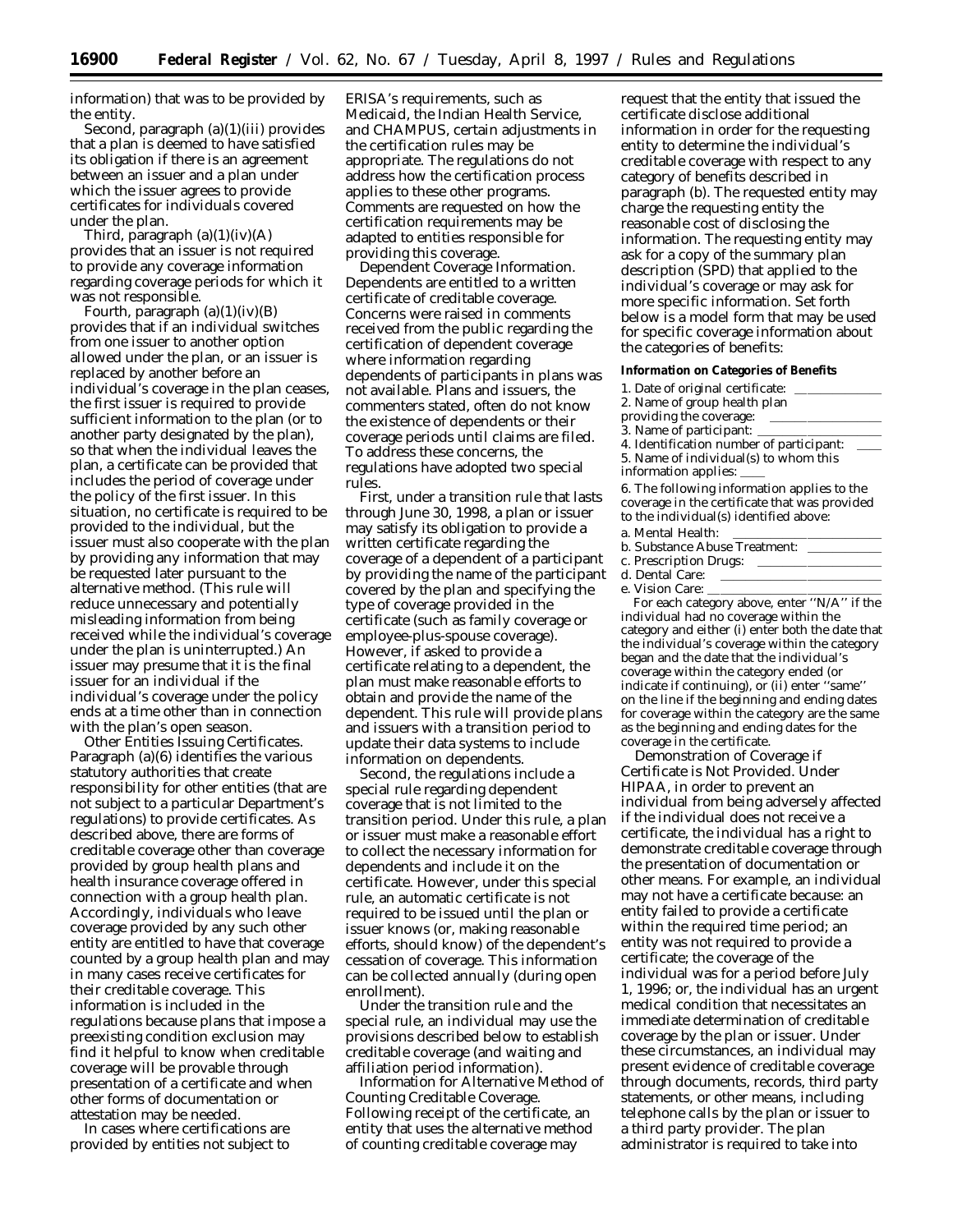account all information presented in determining whether to offset any or all of a preexisting condition exclusion. A plan or issuer is required to treat the individual as having furnished a certificate provided by a plan or issuer if the individual attests to the period of creditable coverage, the individual presents relevant corroborating evidence of some creditable coverage during the period, and the individual cooperates with the plan's or issuer's efforts to verify the individual's coverage.

If an individual needs to demonstrate his or her status as a dependent of a participant, the plan or issuer is required to treat the individual as having furnished a certificate if an attestation to such dependency and the period of such status is provided, and if the individual cooperates with the plan's or issuer's efforts to verify the dependent status.

Similar rules apply relating to determining creditable coverage under the alternative method.

Notice to Individual of Period of Preexisting Condition Exclusion. Within a reasonable time following the receipt of the certificate, information relating to the alternative method, or other evidence of coverage, a plan or issuer is required to make a determination regarding the length of any preexisting condition exclusion period that applies to the individual and notify the individual of its determination. Whether a determination and notification is made within a reasonable period of time depends upon the relevant facts and circumstances including whether the application of the preexisting condition exclusion period would prevent access to urgent medical services. The plan or issuer is required to notify the individual, however, only if, after considering the evidence, it has determined that a preexisting condition exclusion period will still be imposed on the individual. The basis of the determination, including the source and substance of any information on which the plan or issuer relied, must be included in the notification. The notification must also explain the plan's appeals procedures and the opportunity of the individual to present additional evidence.

The plan or issuer may reconsider and modify its initial determination if it determines that the individual did not have the claimed creditable coverage. In this circumstance, the plan or issuer must notify the individual of such reconsideration and, until a final determination is made, must act in accordance with its initial determination for purposes of approving medical services.

Model Certificate. The following model certificate has been authorized by the Secretary of each of the Departments. Use of the model certificate will satisfy the requirements of paragraph (a)(3)(ii) of the regulations.

#### **Certificate of Group Health Plan Coverage**

\* IMPORTANT—This certificate provides evidence of your prior health coverage. You may need to furnish this certificate if you become eligible under a group health plan that excludes coverage for certain medical conditions that you have before you enroll. This certificate may need to be provided if medical advice, diagnosis, care, or treatment was recommended or received for the condition within the 6-month period prior to your enrollment in the new plan. If you become covered under another group health plan, check with the plan administrator to see if you need to provide this certificate. You may also need this certificate to buy, for yourself or your family, an insurance policy that does not exclude coverage for medical conditions that are present before you enroll.

- 1. Date of this certificate:
- 2. Name of group health plan:
- 3. Name of participant:
- 4. Identification number of participant:
- 5. Name of any dependents to whom
- this certificate applies:

6. Name, address, and telephone number of plan administrator or issuer responsible for providing this certificate:

lllllllllllllllllllll lllllllllllllllllllll

7. For further information, call: 8. If the individual(s) identified in line 3 and line 5 has at least 18 months of creditable coverage (disregarding periods of coverage<br>before a 63-day break), check here\_\_\_\_\_\_ and before a 63-day break), check here\_ skip lines 9 and 10.

9. Date waiting period or affiliation period (if any) began:

10. Date coverage began:

11. Date coverage ended: <u>come (or check if</u> coverage is continuing as of the date of this certificate:

**Note:** Separate certificates will be furnished if information is not identical for the participant and each beneficiary.

*Special Enrollment Periods—26 CFR 54.9801–6, 29 CFR 2590.701–6, 45 CFR 146.117*

This section of the regulations provides guidance regarding the new enrollment rights provided to employees and dependents under HIPAA. A group health plan and a health insurance issuer offering group health insurance coverage are required to provide for special enrollment periods during which individuals who previously declined coverage are allowed to enroll (without having to wait until the plan's next regular open enrollment period). A special enrollment period can occur if a person with other health coverage loses that coverage or if a person becomes a

dependent through marriage, birth, adoption, or placement for adoption.

A plan must provide a description of the special enrollment rights to anyone who declines coverage. The regulations provide a model of such a description.

A person who enrolls during a special enrollment period (even if the period also corresponds to a regular open enrollment period) is not treated as a late enrollee. (Accordingly, the plan or issuer may not impose a preexisting condition exclusion period longer than 12 months with respect to the person.)

Special Enrollment for Loss of Other Coverage. The special enrollment period for loss of other coverage is available to employees and their dependents who meet certain requirements. The employee or dependent must otherwise be eligible for coverage under the terms of the plan. When the coverage was previously declined, the employee or dependent must have been covered under another group health plan or must have had other health insurance coverage. The plan can require that, when coverage in the plan was previously declined, the employee must have declared in writing that the reason was other coverage, in which case the plan must at that time have provided notice of this requirement and the consequences of the employee's failure to provide the statement.

The special enrollment rights may apply with respect to an employee, a dependent of the employee, or both. An employee who has not previously enrolled can enroll under these rules if it is the employee who loses other coverage. An employee's dependent can be enrolled under these rules if it is the dependent who loses other coverage and the employee is already enrolled. In addition, both the employee and a dependent can be enrolled together under these rules if either the employee or the dependent loses other coverage.

If the other coverage is COBRA continuation coverage, the special enrollment can only be requested after exhausting COBRA continuation coverage. If the other coverage is not COBRA continuation coverage, special enrollment can only be requested after losing eligibility for the other coverage or after cessation of employer contributions for the other coverage. In each case, the employee has 30 days to request special enrollment. An individual does not have to elect COBRA continuation coverage or exercise similar continuation rights in order to preserve the right to special enrollment. However, an individual does not have a special enrollment right if the individual loses the other coverage as a result of the individual's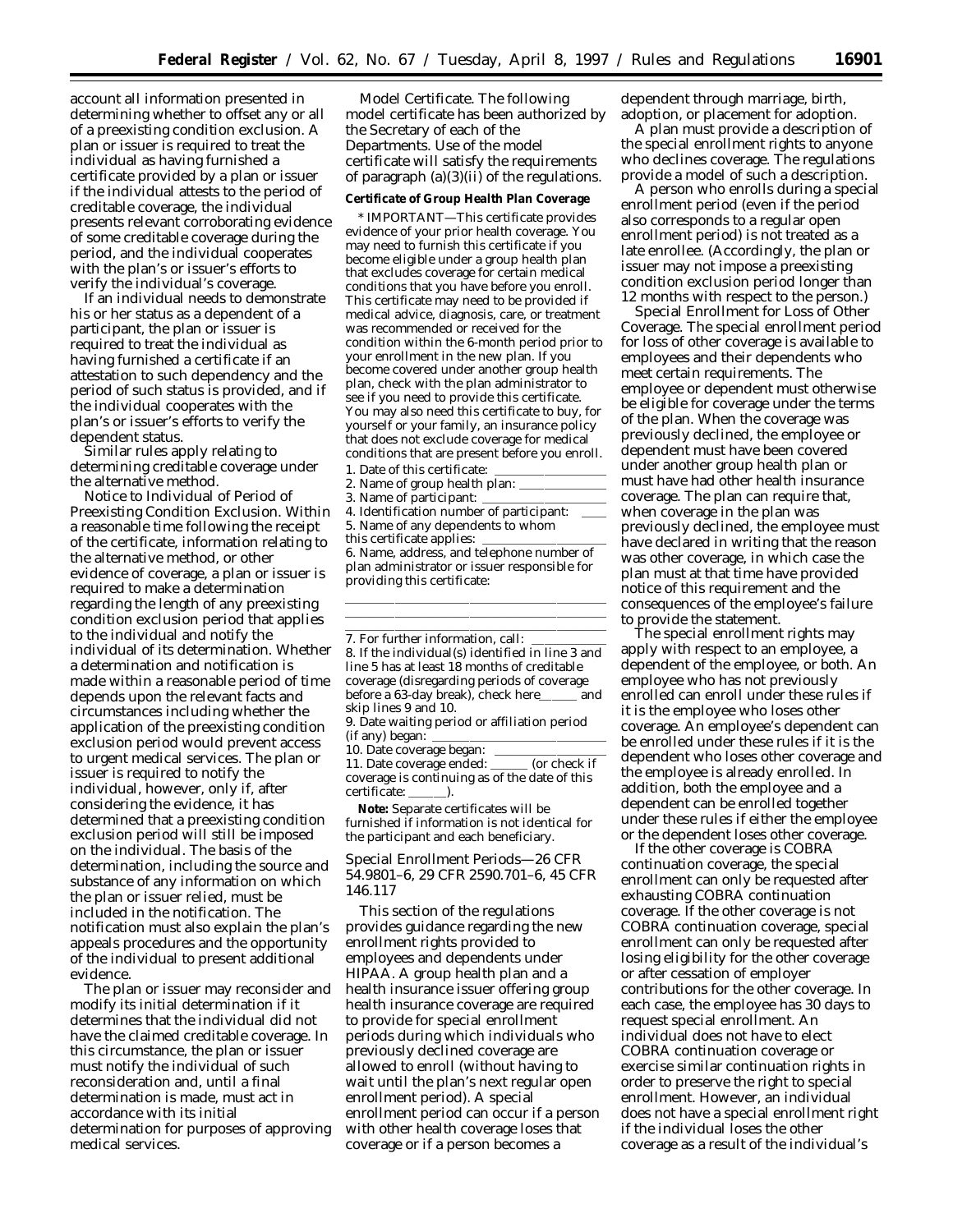failure to pay premiums or for cause (such as making a fraudulent claim). Coverage under special enrollment must be effective no later than the first day of the month after an employee request the enrollment for himself or herself or on behalf of a dependent.

Special Enrollment for New Dependents. A special enrollment period also occurs if a person has a new dependent by birth, marriage, adoption, or placement for adoption. The election to enroll can be made within 30 days following the birth, marriage, adoption, or placement for adoption. In the case of a plan that does not offer any coverage for dependents and is then modified to offer dependent coverage, the election to enroll can instead be made during the 30 days beginning on the date dependent coverage is made available.

The special enrollment rules allow an eligible employee to enroll when he or she marries or has a new child (as a result of marriage, birth, adoption, or placement for adoption). A spouse of a participant can be enrolled separately at the time of marriage or when a child is born, adopted or placed for adoption. The spouse can be enrolled together with the employee when they marry or when a child is born, adopted, or placed for adoption. A child who becomes a dependent of a participant as a result of marriage, birth, adoption, or placement for adoption can be enrolled when the child becomes a dependent. Similarly, a child who becomes a dependent of an eligible employee as a result of marriage, birth, adoption, or placement for adoption can be enrolled if the employee enrolls at the same time.

In the case of a dependent special enrollment period, HIPAA provides that coverage with respect to a marriage is effective no later than the first day of the month after the date the request for enrollment is received and coverage with respect to a birth, adoption, or placement for adoption is effective on the date of the birth, adoption, or placement for adoption.

## *HMO Affiliation Period as Alternative to Preexisting Condition Exclusion—29 CFR 2590.701–7 and 45 CFR 146.119*

This section of the regulations permits a group health plan offering health insurance through an HMO, or an HMO that offers health insurance coverage in connection with a group health plan, to impose an affiliation period, but only if certain other requirements are met. An ''affiliation period'' is defined in the regulations as a period of time that must expire before health insurance coverage provided by the HMO becomes

effective, and during which the HMO is not required to provide benefits.

The regulations specify the following requirements for imposing an affiliation period:

• No preexisting condition exclusion may be imposed with respect to coverage through the HMO;

• No premium may be charged to a participant or beneficiary for the affiliation period;

• The affiliation period must be applied uniformly without regard to any health status-related factors; and

• The affiliation period must begin on the enrollment date, cannot exceed two months (three months for a late enrollee), and must run concurrently with any waiting period under the plan. The regulations provide for the affiliation period to begin on the enrollment date in the plan, not when coverage with the HMO begins. Accordingly, if a plan offers multiple coverage options simultaneously, the HMO cannot impose an affiliation period on plan participants who change to the HMO option. Comments are requested on this rule.

The regulations permit an HMO to use alternatives in lieu of an affiliation period to address adverse selection, as approved by the State insurance commissioner or other official designated to regulate HMOs. Because an affiliation period may be imposed only if no preexisting condition exclusion is used, an alternative to an affiliation period may not encompass an arrangement that is in the nature of such an exclusion.13

While HMOs usually do not impose preexisting condition exclusions, they could choose to apply a preexisting condition exclusion period for all enrollees based on the alternative method of counting creditable coverage if the regulations were to add a category relating to deductibles. However, as described above under the heading ''Alternative Method,'' the regulations currently do not include such a category.

*Nondiscrimination in Eligibility and Premiums in the Group Market—26 CFR 54.9802–1, 29 CFR 2590.702, 45 CFR 146.121*

The regulations include provisions implementing the nondiscrimination provisions in HIPAA. Comments are welcomed on these provisions, and, in particular, comments are requested on whether guidance is needed concerning:

• The extent to which the statute prohibits discrimination against individuals in eligibility for particular benefits;

• The extent to which the statute may permit benefit limitations based on the source of an injury;

• The permissible standards for defining groups of similarly situated individuals;

• Application of the prohibitions on discrimination between groups of similarly situated individuals; and

• The permissible standards for determining bona fide wellness programs.

The Departments intend to issue further regulations on the nondiscrimination rules in the near future. In no event will the period for good faith compliance (specified in HIPAA sections  $102(c)(5)$ ,  $101(g)(5)$ , and  $401(c)(5)$ ) with respect to section 2702 of the PHS Act, section 702 of ERISA, and section 9802 of the Code end before the additional guidance is provided.

A plan or issuer may not establish rules for eligibility (including continued eligibility) of an individual to enroll under the terms of the plan based on a health status-related factor. HIPAA and the regulations provide a list of health status-related factors. The Departments are considering interpreting the statutory language relating to eligibility to enroll so that a plan or issuer would be prohibited from providing lower benefits to certain individuals based on health status-related factors. Comments are welcomed on this interpretation.

Among the health status-related factors listed in the statute is ''evidence of insurability (including conditions arising out of acts of domestic violence).'' The Conference Report states that the inclusion of evidence of insurability in the list of health statusrelated factors ''is intended to ensure, among other things, that individuals are not excluded from health care coverage due to their participation in activities such as motorcycling, snowmobiling, all-terrain vehicle riding, horseback riding, skiing and other similar activities.'' However, HIPAA also provides that a plan or issuer is not required to provide particular benefits other than those provided under the terms of the plan. Moreover, HIPAA provides that a plan or issuer may establish limitations or restrictions on the amount, level, extent, or nature of the benefits or coverage for similarly situated individuals enrolled in the plan. Comments have been received indicating that some plans contain provisions that exclude coverage for benefits based on the source of injury (such as benefits for injuries sustained

<sup>13</sup>These alternative that may be used in lieu of an affiliation period to address adverse selection should not be confused with the use of the alternative method for counting creditable coverage discussed in the next paragraph.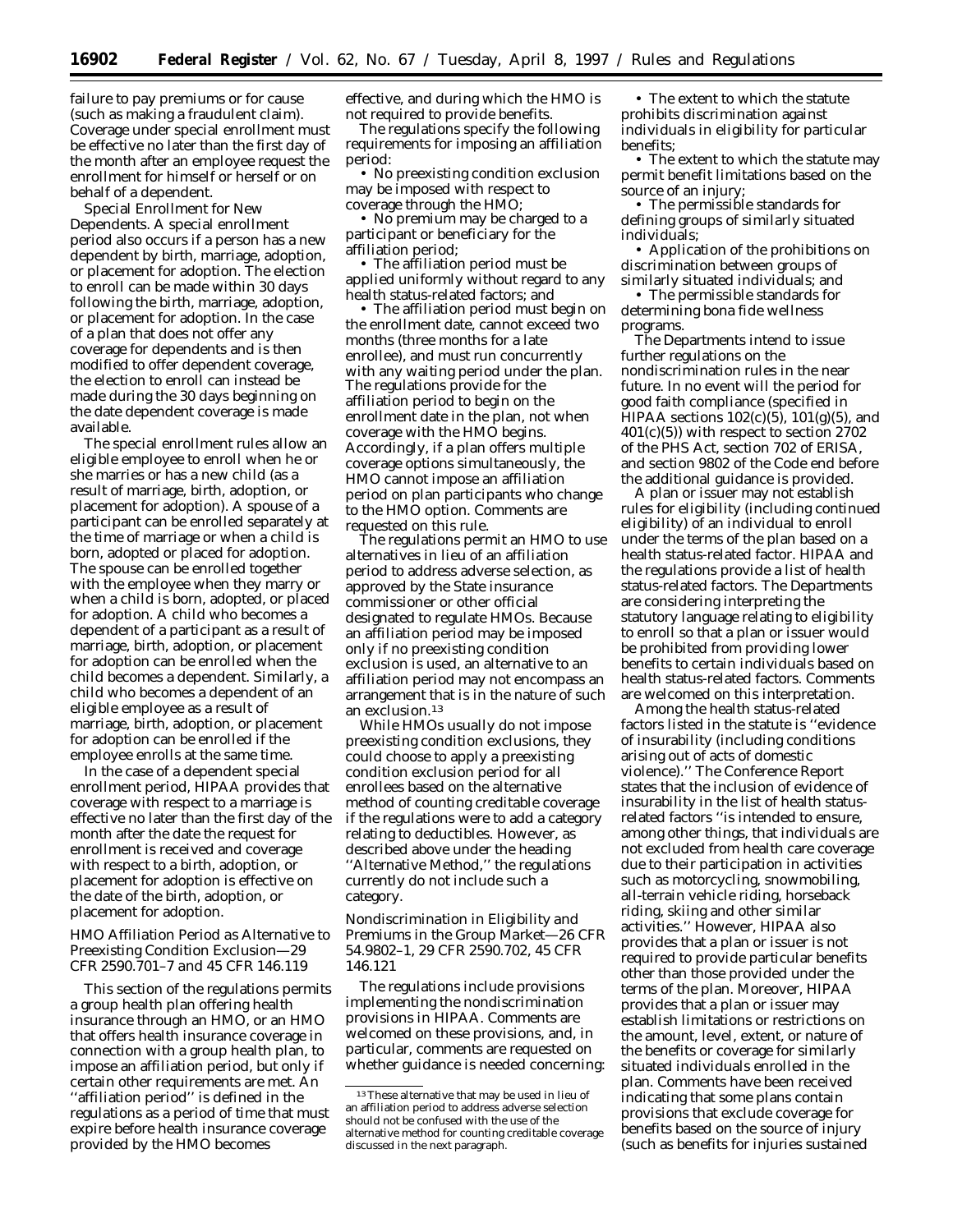in a motorcycle accident, injuries sustained in a motorcycle accident as the result of not wearing a helmet, or injuries sustained in the commission of a felony). Accordingly, comments are requested on how future guidance should treat benefit limitations based on the source of an injury.

The Conference Report also states that ''[t]he term 'similarly situated' means that a plan or coverage would be permitted to vary benefits available to different groups of employees, such as full-time versus part-time employees or employees in different geographic locations. In addition, a plan or coverage could have different benefit schedules for different collective bargaining units.'' Accordingly, comments are requested concerning the appropriate standards for determining ''similarly situated individuals,'' including whether a plan is permitted to vary benefits based on an employee's occupation. Because these standards could impact on the small group market, the Department of Health and Human Services is particularly interested in receiving comments from States with respect to how varying benefits based on occupation could affect rate setting.

The Departments also request comments regarding how the prohibitions on discrimination should be applied between groups of similarly situated individuals. For example, is guidance needed on whether a plan covering employees in two different locations could have a longer waiting period for employees at one location because the health status of those employees results in higher health costs?

A plan or issuer may not require any individual (as a condition of enrollment or continued enrollment) to pay a premium or contribution, that is greater than that for a similarly situated individual enrolled in the plan, based on a health status-related factor. However, this limitation does not restrict the amount that an issuer can charge an employer for the coverage. In addition, this limitation does not prevent a plan or issuer from establishing premium discounts or rebates or otherwise modifying applicable copayments or deductibles in return for adherence to programs of health promotion and disease prevention (bona fide wellness programs). Comments are requested regarding the standards for determining bona fide wellness programs, including whether such a program may provide a discount for non-smokers.

# *Special Rules—Excepted Plans and Excepted Benefits—26 CFR 54.9804–1, 29 CFR 2590.732, 45 CFR 146.145*

This section of the regulations provides special rules for certain plans and certain benefits.

Very Small Plans. The group market requirements of HIPAA do not apply to a group health plan, or to group health insurance coverage offered in connection with a group health plan, for any plan year if, on the first day of the plan year, the plan has fewer than 2 participants who are current employees. However, a State may apply the group market provisions in the PHS Act to plans with fewer than two participants who are current employees. In this case, the State would apply its group market insurance law requirements to such small group plans (and such plans would not be subject to the individual market requirements).

Excepted Benefits. The group market provisions and the related regulations also do not apply to any group health plan or group health insurance issuer in relation to its provision of excepted benefits. The benefits identified in paragraph (b)(2) are generally not health insurance coverage and are excepted in all circumstances. In contrast, the benefits identified in paragraphs (b) (3), (4), and (5) are generally health insurance coverage but are excepted if certain conditions are met.

Limited-scope dental benefits, limited-scope vision benefits, and longterm care benefits are excepted if they are provided under a separate policy, certificate, or contract of insurance, or are otherwise not an integral part of the plan. For this purpose, limited-scope dental coverage typically provides benefits for non-medical services such as routine dental cleanings, x-rays, and other preventive procedures. Such coverage may also provide discounts on the cost of common dental procedures such as fillings, root canals, crowns, full or partial plates, or orthodontic services. Limited-scope dental coverage typically does not provide benefits for medical services, such as those procedures associated with oral cancer or with a mouth injury that results in broken, displaced, or lost teeth.

Similarly, limited-scope vision coverage provides benefits for routine eye examinations or the fitting of eyeglasses or contact lenses. This coverage does not include benefits for such ophthalmological services as treatment of an eye disease (e.g., glaucoma or a bacterial eye infection) or an eye injury.

Noncoordinated benefits may be excepted benefits. The term

''noncoordinated benefits'' refers to coverage for a specified disease or illness (such as cancer-only coverage) or hospital indemnity or other fixed dollar indemnity insurance (such as insurance that pays \$100/day for a hospital stay as its only insurance benefit) if three conditions are met. First, the benefits are provided under a separate policy, certificate, or contract for insurance. Second, there is no coordination between the provision of these benefits and another exclusion of benefits under a plan maintained by the same plan sponsor. Third, benefits are paid without regard to whether benefits are provided with respect to the same event under a group health plan maintained by the same plan sponsor.

Certain supplemental benefits are excepted only if they are provided under a separate policy, certificate, or contract of insurance. This category of excepted benefits includes Medicare supplemental (commonly called ''Medigap'' or ''MedSupp'') policies, CHAMPUS supplements, and supplements to certain employer group health plans. Such supplemental coverage cannot duplicate primary coverage and must be specifically designed to fill gaps in primary coverage, coinsurance, or deductibles.14

The regulations do not address section 2721(e) of the PHS Act or section 705(d) of ERISA relating to the treatment of partnerships (or the application of the Code's group market rules to partnerships). Comments are requested on these provisions, including how these provisions coordinate with other provisions relating to selfemployed individuals and partnerships.

## **F. Other Group Market Provisions15**

*Guaranteed Renewability in Multiemployer Plans and Multiple Employer Welfare Arrangements— Section 703 of ERISA and Section 9803 of the Code*

Requirements relating to guaranteed renewability in multiemployer plans

15 In this section (''Other Group Market Provisions''), references conform to usage in 45 CFR Part 146, which uses "HCFA" in place of ''Department of Health and Human Services'' or ''Secretary of Health and Human Services'' and Continued

<sup>14</sup>Note that a group health plan, which provides primary coverage while an individual is an active employee, is often extended to retirees. When the retiree becomes eligible for Medicare, the group health plan commonly coordinates with Medicare and may serve a supplemental function similar to that of a Medigap policy. However, such employerprovided retiree ''wrap around'' benefits are not excepted benefits (because they are expressly excluded from the definition of a Medicare supplement policy in section  $1882(g)(1)$  of the Social Security Act).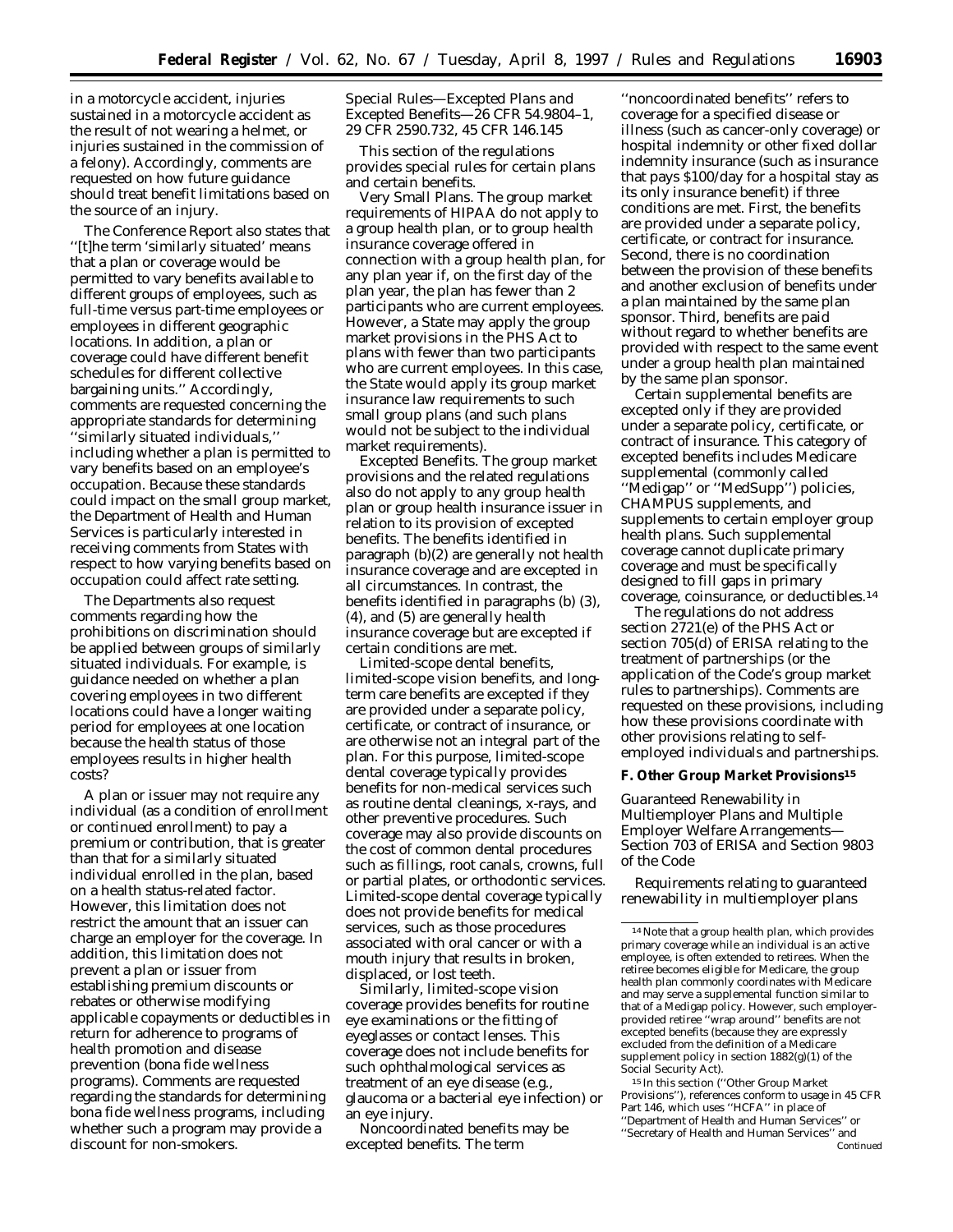and multiple employer welfare arrangements are set forth in section 703 of ERISA and section 9803 of the Code (but not in the PHS Act). These provisions state that a group health plan that is a multiemployer plan or that is a multiple employer welfare arrangement may not deny an employer whose employees are covered under such a plan continued access to the same or different coverage under the terms of such plan, other than for certain specified reasons. The Departments are not issuing regulations under section 703 of ERISA or section 9803 of the Code at this time, but anticipate issuing regulations under these sections and solicit comments regarding these sections.

In these provisions, the terms ''continued access'' and ''same or different coverage'' are not defined. Comments are requested on how rules under these provisions might address variations and changes in a plan's benefit packages and contribution rates, differences in the characteristics of multiemployer plans and multiple employer welfare arrangements, and any possible implications for the financial integrity of affected plans.

## *Preemption of State Laws; State Flexibility—29 CFR 2590.731 and 45 CFR 146.190*

The McCarran-Ferguson Act of 1945 (Pub. L. 79–15) exempts the business of insurance from federal antitrust regulation to the extent that it is regulated by the States and indicates that no federal law should be interpreted as overriding State insurance regulation unless it does so explicitly. Section 514(a) of ERISA preempts State laws relating to employee benefit plans (including group health plans). However, section 514(b)(2) of the ERISA saves from preemption any State law that regulates insurance. Section 2723 of the PHS Act and section 731 of ERISA make clear that Part A of Title XXVII of the PHS Act and Part 7 of Subtitle B of Title I of ERISA do not in any way affect or modify section 514 of ERISA.

In addition, section 2723 of the PHS Act and section 731(a) of ERISA preempt State insurance laws to the extent such laws ''prevent the application of'' Part A of Title XXVII of the PHS Act and Part 7 of Subtitle B of Title I of ERISA. (There is no corresponding provision in the Code.) In this regard, the Conference Report states that the conferees intended the narrowest preemption of State laws with

regard to health insurance issuers (not group health plans) with respect to all the provisions of Part A of Title XXVII of the PHS Act and Part 7 of Subtitle B of Title I of ERISA (except for preemption with respect to the provisions of section 2701 of the PHS Act and section 701 of ERISA.) Consequently, the Conference Report states that State laws with regard to health insurance issuers that are broader than federal requirements in certain areas would not ''prevent the application of'' the provisions of Part A of Title XXVII of the PHS Act or Part 7 of Subtitle B of Title I of ERISA.

However, the preemption is broader for the statutory requirements of section 2701 of the PHS Act and 701 of ERISA that limit the application of preexisting condition exclusions. State laws cannot ''differ'' from the preexisting condition exclusion requirements of section 2701 of the PHS Act or section 701 of ERISA, except as specifically permitted under section 2723(b)(2) of the PHS Act and section 731(b)(2) of ERISA. These specific exceptions permit a State to impose on health insurance issuers certain stricter limitations relating to preexisting condition exclusions.

Comments are also solicited on issues relating to the coordination of the new requirements under HIPAA and State requirements for associations that may be multiple employer welfare arrangements as defined in section 3(40) of ERISA.

# *Guaranteed Availability of Coverage for Small Employers Under the PHS Act Group Market Provisions—45 CFR 146.150*

Rules relating to guaranteed availability of coverage for employers in the small group market appear only in the PHS Act (at section 2711). In general, this section requires health insurance issuers that offer coverage in the small group market to offer to any small employer all of the products they actively market in that market. This is generally referred to as an all-products guarantee. However, as allowed under applicable State law, the issuer can require that the employer make a minimum contribution toward the premium charged and have a minimum level of participation by eligible individuals. The issuer must also accept for enrollment every eligible individual without regard to health status. For purposes of this section, an eligible individual is one who meets the applicable requirements of the group health plan, the issuer, and State law for coverage under the plan.

Some States have, in recent years, made reforms in their small group

markets that only require guaranteed issue of a basic and a standard policy, rather than an all-products guarantee. They have urged that an all-products guarantee not be adopted, arguing that the law does not specifically require it. However, sections 2711 and 2741 of the PHS Act, as added by HIPAA, contain virtually identical requirements requiring issuers that offer health insurance coverage in either the small group or individual market to make 'such coverage" available to, respectively, small employers or eligible individuals. While section 2741 explicitly permits issuers to limit to two policies the offerings they are required to make in the individual market, the small group market provisions contain no similar exception. In fact, section 2713(b)(1)(D) requires that an issuer that offers health insurance to any small employer must provide information concerning ''the benefits and premiums available under *all* health insurance coverage for which the employer is qualified.'' (Emphasis added.) This indicates that Congress intended to require an all-products guarantee in the small group market. (However, a State that implements an ''alternative mechanism'' in the individual market under section 2744 of the PHS Act has the flexibility either to impose an allproducts guarantee or to use a completely different mechanism for making insurance available to individuals guaranteed coverage under the statute.)

Various industry groups and persons responding to the notice that the three Departments published on December 30, 1996 asked that the term ''offer'' be interpreted to mean ''actively marketed,'' so that issuers would not be required to reopen closed blocks of business. The regulations make this clear.

Section 2711 also requires issuers to accept for enrollment any individuals who are eligible to enroll under the terms of the plan, and who satisfy the requirements of the issuer and applicable State law, during the period in which the individual ''first becomes eligible'' to enroll under the terms of the group health plan. Thus, the issuer is not required to accept late enrollees. The regulations make it clear that this protection extends to individuals if they 'first become eligible'' to enroll during a special enrollment period. The special enrollment provisions of the statute evidence the intent that individuals who qualify for special enrollment be given the same protections given to newly-hired employees and their dependents.

<sup>&#</sup>x27;'HCFA regulations'' in place of ''PHS Act regulations.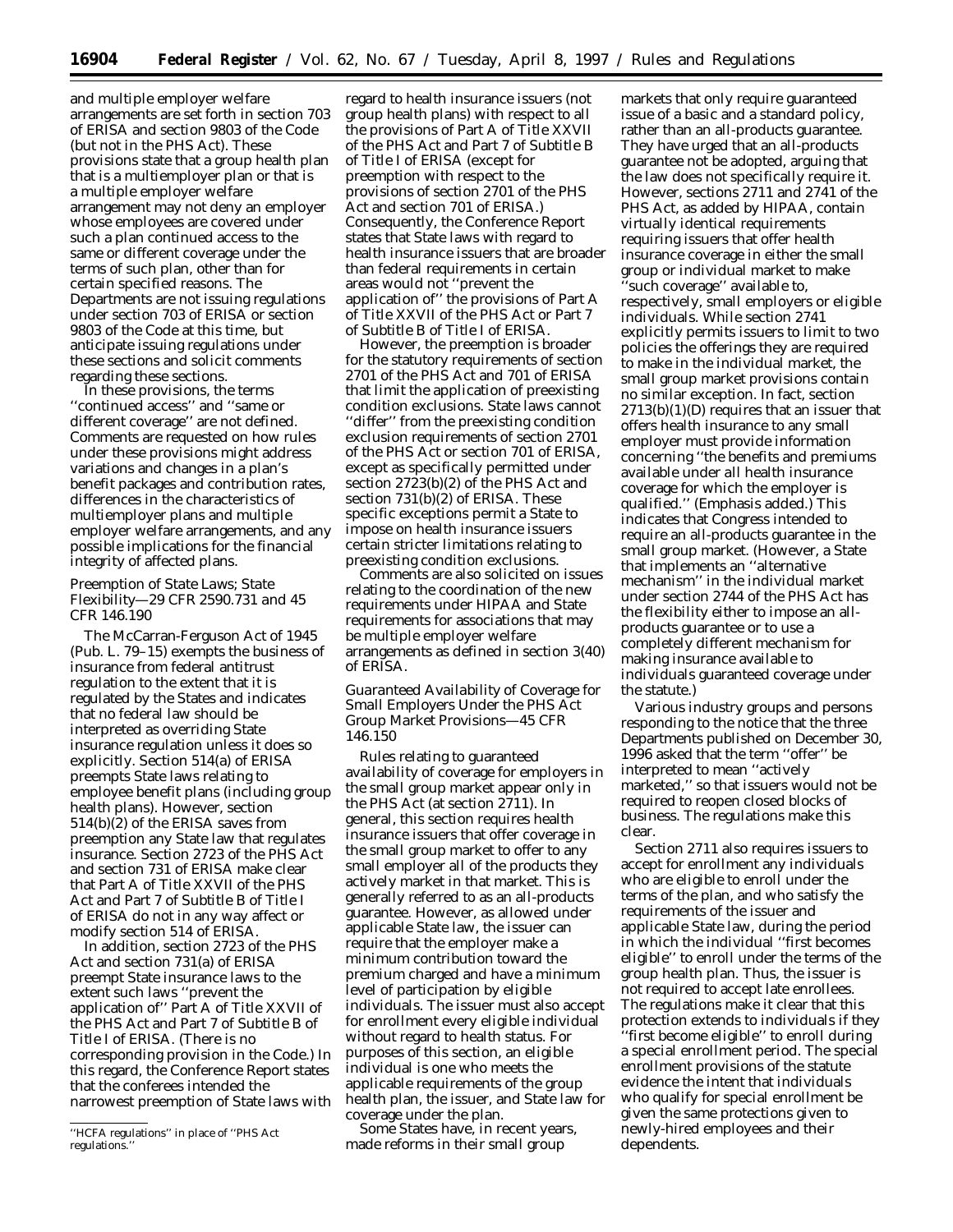An issue has also been raised as to whether the statutory definitions of premium contributions and group participation rules, which are repeated in the regulations, related only to percentages of employees or premium dollars or to absolute numbers of employees or premium amounts. If the latter interpretation were permitted, the effect would be to undermine the allproducts guarantee by allowing, for example, some products to be available to ''larger'' small employers, but not to the smallest employers. The regulations currently leave interpretation of this language to the States, but comments are welcomed on this issue.

Section 146.150 also includes rules regarding the circumstances under which issuers are permitted to deny coverage to employers. If the product is a network plan, under which services are furnished by a defined set of providers, the issuer can deny coverage to an employer whose eligible individuals do not live, work, or reside in the network plan's service area. It can also deny coverage if it has demonstrated to the State that its network does not have the capacity to deliver services to additional groups, but is then barred for 180 days from offering coverage in that service area. An issuer may also deny coverage if it demonstrates that it lacks sufficient financial reserves to underwrite additional coverage, but is barred for 180 days from offering coverage in the small group market in the State. Both of these exceptions must be applied to all employers uniformly without consideration of the health status or claims experience of an employer's employees or dependents. Neither of these exceptions relieves a network plan of its responsibility to continue servicing its in-force business under the guaranteed renewability requirements of the regulations.

Finally, § 146.150 provides that if the coverage is only made available to members of ''bona fide associations'' as that term is defined in the regulations, it is not subject to the guaranteed availability requirements. (Accordingly, the coverage does not have to be offered to non-members.) However, employers that obtain coverage through a bona fide association are assured of guaranteed access to the association's coverage options as long as they remain members of the association. This is because a bona fide association cannot condition membership in the association on health status-related factors. Moreover, it must offer coverage to all employers who are members without regard to health status-related factors relating to their employees or dependents. Therefore, an

association cannot legally refuse enrollment to members on a selective basis so long as they meet the association's membership criteria.

## *Guaranteed Renewability of Coverage for Employers Under the PHS Act Group Market Provisions—45 CFR 146.152*

Section 146.152 of the Health Care Financing Administration (HCFA) regulations implements section 2712 of the PHS Act, which requires issuers to renew or continue in force any coverage in the large or small group market at the option of the plan sponsor. The exceptions to this requirement include nonpayment of premiums, fraud, and violation of minimum participation or contribution rules, as permitted under applicable State law. Also, the issuer can cease to offer either a particular product or all coverage it offers in the particular market, and can refuse to renew if the group health plan's participants all leave the service area of a network plan, or if the coverage is provided through a bona fide association and the employer's membership ends.

Issuers that decide to discontinue offering a particular product or all coverage in the small or large group market are subject to certain requirements outlined in paragraphs (c) and (d) of this section of the regulations. Issuers discontinuing only a particular product must give 90 days' notice, must offer the plan sponsor the option to purchase other coverage the issuer offers in that market, and must discontinue the product uniformly, without regard to claims experience or health status of participants or dependents under a particular group health plan. If the issuer terminates all coverage in a market or markets, it must provide 180 days' notice to each plan sponsor, and it is prohibited from issuing coverage in the market(s) or State involved for five years following the date of discontinuation. Plans or issuers may modify the health insurance coverage at the time of coverage renewal, provided the modification is consistent with State law and, for the small group market, is effective uniformly among group health plans with coverage under that product.

Some States have asked whether an issuer that chooses to stop selling comprehensive products, such as a basic or standard policy, in a particular State's group market, must also cease selling policies consisting of excepted benefits. Because Congress permitted these types of supplemental policies and limited benefit plans to be excepted from the requirements of HIPAA in both the group and individual markets, HCFA intends to defer to the States'

judgment on this issue, and solicit comments.

State law may limit the extent to which an issuer can abandon a product or market, and under what circumstances. For example, a State may choose to require an issuer vacating the market to transfer its business to another issuer through assumption reinsurance, or some other means permitted under State law.

Paragraph (g) of this section of the regulations provides that, with respect to group coverage offered only through associations, the option of guaranteed renewability extends to include employer members of an association. This provision means that all employers covered by an issuer through an association have the right to renew the coverage they received if the association ceases to serve its members, regardless of the reason.

# *Disclosure of Information by Issuers to Employers Seeking Coverage in the Small Group Market—45 CFR 146.160*

Section 146.160 of the HCFA regulations implements section 2713 of the PHS Act by setting forth rules relating to disclosure of information by issuers to employers seeking coverage in the small group market. In its solicitation and sales materials, the issuer must make a reasonable disclosure that the specified information is available on request. The information that must be provided includes the issuer's right to change premium rates and the factors that may affect changes in premium rates, renewability of coverage, any preexisting condition exclusion (including use of the alternative method of counting creditable coverage), any affiliation periods applied by HMOs, the geographic areas served by HMOs, and the benefits and premiums available under all health insurance coverage for which the employer is qualified under minimum contribution and participation rules, as permitted by State law. The issuer is exempted from disclosing proprietary or trade secret information under applicable law.

''Factors that may affect changes in premium rates'' and ''proprietary and trade secret information under applicable law'' have not been defined. Comments are requested regarding whether they should be defined.

The information described in this section must be provided in language that is understandable by the average small employer and sufficient to reasonably inform small employers of their rights and obligations under the health insurance coverage. This requirement can be satisfied by using as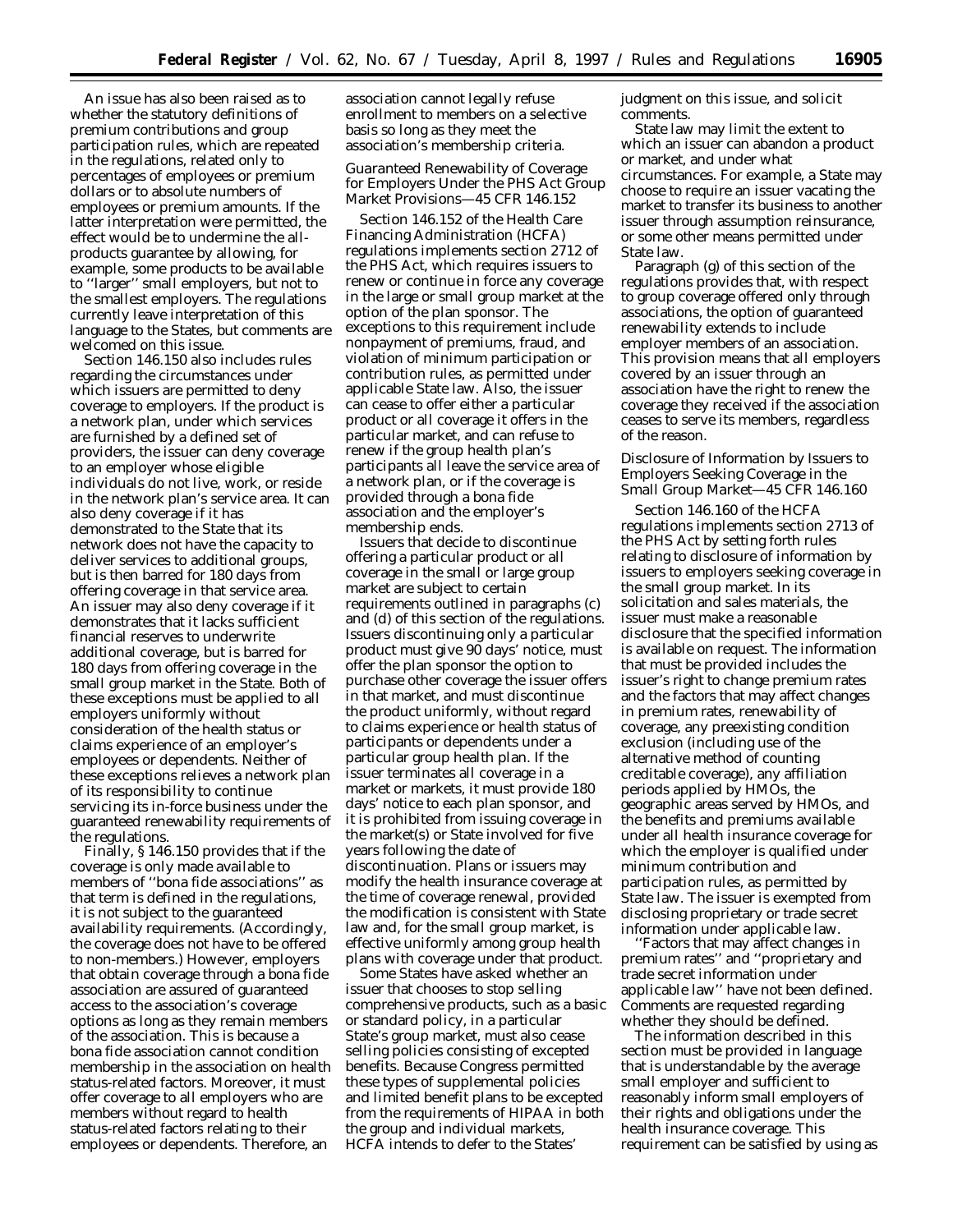a model the outlines of coverage provided under Medicare Supplement insurance. (These outlines are required to provide easy comparison of the coverage and cost of all available products.) Reasonable information includes rating schedules for each product to which more than one rate applies, and, with respect to network plans, maps of service areas or lists of counties served.

## *Exclusion of Certain Plans From the PHS Act Group Market Requirements— 45 CFR 146.180*

Section 146.180 of the HCFA regulations implements section 2721 of the PHS Act, which permits certain nonfederal governmental plans to elect to be exempted from some or all of the group market requirements of the HCFA regulations, although they are subject to the certification and disclosure requirements of § 146.115. With respect to nonfederal governmental plans that are collectively bargained, this section does not preempt State and local collective bargaining laws. The regulation establishes the form and manner of the election, and requires a nonfederal governmental plan making this election to notify plan participants, at the time of enrollment and on an annual basis, that it has made the election and what effect the election has. The participant notice and certification and disclosure obligations are integral parts of the election. Failure to comply with these obligations invalidates an election and subjects the nonfederal governmental plan to the requirements the election would have permitted the plan to avoid.

Only nonfederal governmental plans that are self-funded (in whole or in part) can make the election, and the election only applies to the self-funded portion. A health insurance issuer that sells insurance coverage to a nonfederal plan must comply with all the group market requirements.

# *Enforcement of PHS Act Requirements—45 CFR 146.184*

Part 146 imposes requirements on health insurance issuers that offer coverage in the group market in a State, and on nonfederal governmental (i.e., State and local) group health plans. With respect to issuers, the statute makes it clear that it is solely within the discretion of the States, in the first instance, whether to take on the responsibility for enforcing those requirements or whether to leave enforcement to the federal government. HCFA anticipates that the States will choose to enforce the requirements. However, the statute also makes clear

that if a State does not substantially enforce the requirements, HCFA must enforce them. The statute also requires HCFA to enforce the requirements applicable to nonfederal governmental plans.

Section 146.184(b)(2) sets forth the procedures that HCFA will follow if a question is raised about the State's enforcement with respect to issuers. Under the procedures, States are given every opportunity to demonstrate why federal enforcement is not required. The regulations also make it clear that the procedures will not be triggered unless HCFA is satisfied that there has first been a reasonable effort to exhaust any State remedies. However, if, after giving the State a reasonable opportunity to enforce, HCFA makes a final determination that a State is not substantially enforcing these requirements, HCFA will enforce the requirements using the civil money penalties provided for under the statute.

Parargarph (d) describes the process for imposing civil money penalties against issuers or nonfederal plans that fail to comply with the group market requirements in the PHS Act. If HCFA receives a complaint or other information that indicates that a right guaranteed by the group market rules is being denied, HCFA will first determine which entity is potentially responsible for any penalty. If the failure is by an issuer, the issuer will be responsible. If a nonfederal governmental plan is sponsored by a single employer, the employer will be liable, but if the plan is sponsored by two or more employers, the plan will be liable. If, after giving the entity or entities an opportunity to respond, HCFA assesses a penalty, the regulation provides appeal rights. The penalty can consist of up to \$100 for each day, for each individual whose rights are violated.

# *Effective Dates—26 CFR 54.9806–1, 29 CFR 2590.736, 45 CFR 146.125*

The group market provisions are generally effective for plan years beginning after June 30, 1997.16 In many cases, no preexisting condition exclusion may be imposed with respect to an individual on the effective date because any permitted preexisting condition exclusion period is measured

from the individual's enrollment date in the plan (even if the enrollment date is before the statutory effective date). An individual who has not completed the maximum permitted exclusion period under HIPAA before the effective date for his or her plan may use creditable coverage to reduce the remaining preexisting condition exclusion period. The regulations contain examples illustrating the effect of these rules.

The requirement that a plan or issuer provide certificates to show creditable coverage applies to events occurring on or after July 1, 1996, except that in no case is a certificate required to be provided before June 1, 1997 or to reflect coverage before July 1, 1996.

For events occurring on or after July 1, 1996 but before October 1, 1996, a certificate is required to be provided only upon a written request by or on behalf of the individual to whom the certificate applies. For events occurring on or after October 1, 1996 and before June 1, 1997, a certificate must be furnished no later than June 1, 1997 (or, if later, any date that would otherwise apply under the standard rules).

The regulations include an optional transition rule for events before June 1, 1997. (The transition rule applies to automatic certificate events; it does not apply where a certificate is requested.) A group health plan or health insurance issuer offering group health coverage is deemed to satisfy the automatic certificate requirements if a special notice is provided no later than June 1, 1997. The notice must be in writing and must include information substantially similar to the information included in a model notice authorized by the Secretaries. For this purpose, the following model notice is authorized:

## **IMPORTANT NOTICE OF YOUR RIGHT TO DOCUMENTATION OF HEALTH COVERAGE**

Recent changes in Federal law may affect your health coverage if you are enrolled or become eligible to enroll in health coverage that excludes coverage for preexisting medical conditions.

The Health Insurance Portability and Accountability Act of 1996 (HIPAA) limits the circumstances under which coverage may be excluded for medical conditions present before you enroll. Under the law, a preexisting condition exclusion generally may not be imposed for more than 12 months (18 months for a late enrollee). The 12-month (or 18-month) exclusion period is reduced by your prior health coverage. You are entitled to a certificate that will show evidence of your prior health coverage. If you buy health insurance other than through an employer group health plan, a certificate of prior coverage may help you obtain coverage without a preexisting condition exclusion. Contact your State insurance department for further information.

<sup>16</sup> In the case of a group health plan maintained pursuant to one or more collective bargaining agreements between employee representatives and one or more employers ratified before August 21, 1996, the group market provision (other than the requirements to provide certifications) do not apply to plan years beginning before the later of July 1, 1997 or the date on which the last of the collective bargaining agreements relating to the plan terminates (determined without regard to any extension agreed to after August 21, 1996).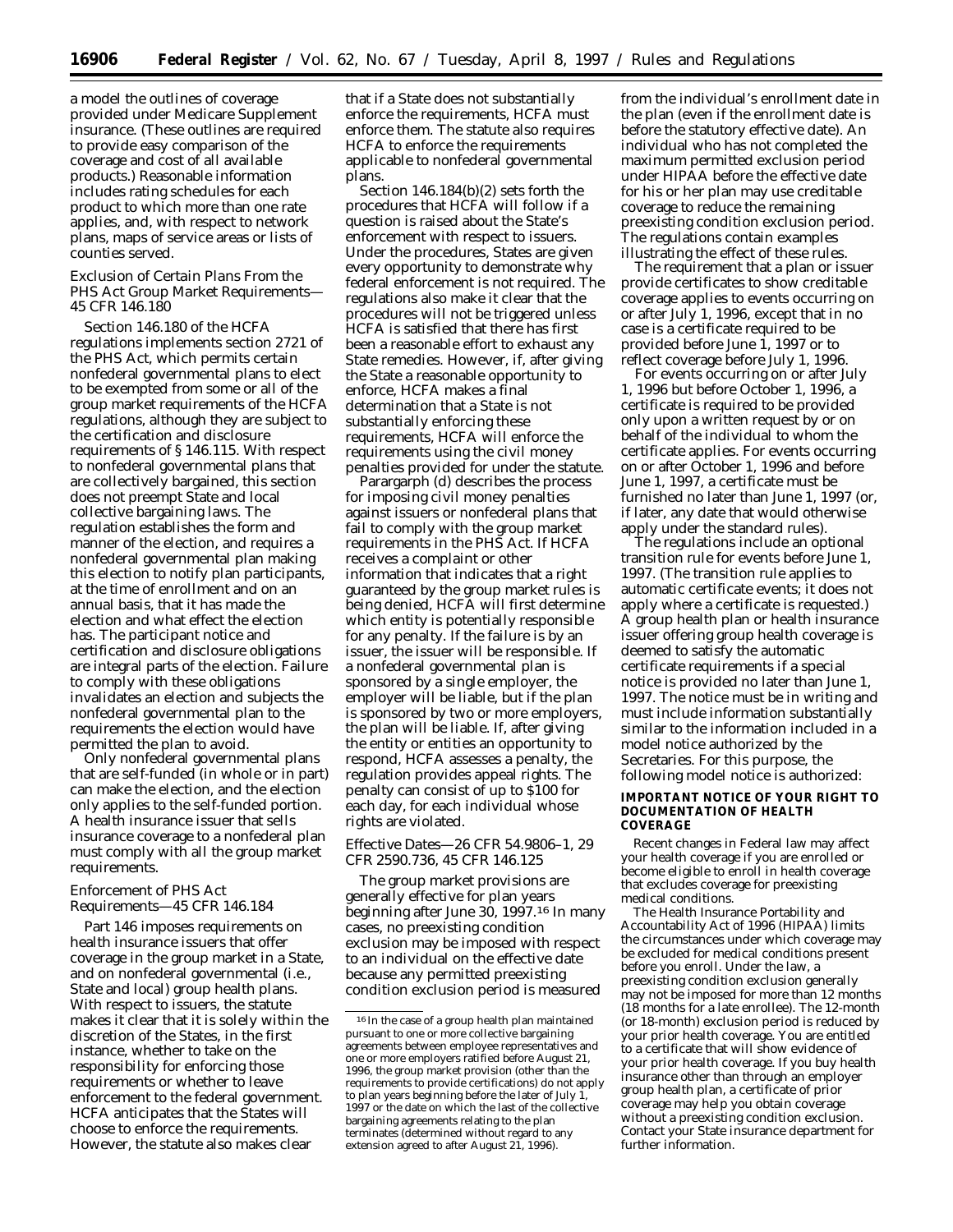For employer group health plans, these changes generally take effect at the beginning of the first plan year starting after June 30, 1997. For example, if your employer's plan year begins on January 1, 1998, the plan is not required to give you credit for your prior coverage until January 1, 1998.

You have the right to receive a certificate or prior health coverage since July 1, 1996. You may need to provide other documentation for earlier periods of health care coverage. Check with your new plan administrator to see if your new plan excludes coverage for preexisting conditions and if you need to provide a certificate or other documentation of your previous coverage.

To get a certificate, complete the attached form and return it to:

[Insert Name of Entity:]

[Insert Address]:

For additional information contact: [Insert Telephone Number]

The certificate must be provided to you promptly. Keep a copy of this completed form. You may also request certificates for any of your dependents (including your spouse) who were enrolled under your health coverage.

REQUEST FOR CERTIFICATE OF HEALTH COVERAGE

Name of Participant: \_

# Date:

Address:

Telephone Number:

Name and relationship of any dependents for whom certificates are requested (and their address if different from above): lllllllllllllllllllll

lllllllllllllllllllll

The provisions in the regulations relating to method of delivery and entities required to provide a certificate apply with respect to the provision of the notice. If an individual requests a certificate following receipt of the notice, the certificate must be provided at the time of the request as set forth in the regulations relating to certificates provided upon request.

HIPAA provides that no enforcement action is to be taken against a group health plan or health insurance issuer with respect to a violation of the group market rules before January 1, 1998 if the plan or issuer has sought to comply in good faith with such requirements. Compliance with the regulations is deemed to be good faith compliance with the group market rules.

## **G. Interim Rules and Request for Comments**

Section 707 of ERISA (redesignated as section 734 by section 603(a)(3) of the NMHPA), Section 2707 of the PHS Act, and Section 9806 of the Code added by HIPAA, provide, in part, that the Secretaries of Labor, Treasury and HHS may promulgate any interim final rules

as they determine are appropriate to carry out the portability provisions of HIPAA.

Under Section 553(b) of the Administrative Procedure Act (5 U.S.C. 551 *et seq.*) a general notice of proposed rulemaking is not required when the agency, for good cause, finds that notice and public comment thereon are impracticable, unnecessary or contrary to the public interest.

These rules are being adopted on an interim basis because the Secretaries have determined that without prompt guidance, some members of the regulated community will have difficulty complying with the HIPAA's certification requirements, and will be in violation of the statute. Congress expressly intended that the certification and prior creditable coverage provisions serve as the mechanism for increasing the portability of health coverage for plan participants and their beneficiaries. Without the Departments' guidance, plans would likely be unable to produce the necessary amendments to plan documents reflecting HIPAA's new requirements, as well as the appropriate certifications of prior coverage that would help participants and beneficiaries reduce any applicable preexisting condition exclusion periods imposed by a new health plan. Thus, without the Departments' prompt guidance, participants and beneficiaries will not have the benefit of a convenient certificate of prior coverage to present upon changing health coverage, and will likely have greater difficulty proving that they are entitled to health coverage immediately, or soon after joining a new health plan.

Moreover, HIPAA's portability requirements will affect the regulated community in the immediate future. HIPAA's certification requirements are effective for all group health plans on June 1, 1997. HIPAA's underlying requirements concerning establishing periods of prior creditable coverage, preexisting condition exclusion provisions, and the special enrollment requirements, are generally applicable for group health plans for plan years beginning on or after July 1, 1997. Plan administrators and sponsors, and participants and beneficiaries will need guidance on how to comply with the new statutory provisions before these effective dates. These rules have been written in order to ensure that plan sponsors and administrators of group health plans, as well as participants and beneficiaries, are provided timely guidance concerning compliance with these recently enacted amendments to ERISA, the PHS Act and the Code. These rules provide guidance on these

statutory changes, and are being adopted on an interim basis because the Departments find that issuance of such regulations in interim final form with a request for comments is appropriate to carry out the new regulatory structure imposed by HIPAA on group health plans and health insurance issuers. In addition, these rules are necessary to ensure that plan sponsors and administrators of group health plans, as well as participants and beneficiaries, are provided timely guidance concerning compliance with new and important disclosure obligations imposed by HIPAA.

Sections  $101(g)(4)$ ,  $102(c)(4)$ , and 401(c)(4) of HIPAA also mandate that the Secretaries issue regulations necessary to carry out the portability amendments by April 1, 1997. Issuance of a notice of proposed rule making with pubic comment thereon prior to issuing a final rule could delay significantly the issuance of essential guidance and prevent the Departments from complying with their statutory rule making deadline. Furthermore, these rules are being adopted on an interim basis and the Departments are inviting interested persons to submit written comments on the rules for consideration in the development of the final rules relating to HIPAA. Such final rules may be issued in advance of January 1, 1998, after affording the public an opportunity to review and comment.

For the foregoing reasons, the Departments find that the publication of a proposed regulation, for the purpose of notice and public comment thereon, would be impracticable, unnecessary, and contrary to the public interest.

## **H. Regulatory Flexibility Act**

The Regulatory Flexibility Act (5 U.S.C. 601 *et seq.*) (RFA) imposes certain requirements with respect to rules which would have significant economic impact on a substantial number of small entities. Section 603 of the RFA requires an agency publishing a general notice of proposed rulemaking (NPRM) under section 553 of the APA to present at the time of the publication of its NPRM an initial regulatory flexibility analysis, describing the impact of the rule on small entities, and seeking public comment on such impact.

Small entities include small business, non-profit organizations, and governmental agencies. A ''rule'' under the Regulatory Flexibility Act is one for which a general notice of proposed rulemaking is required under section 553(b) of the APA.

Since these rules are issued as interim rules, and not as a general notice of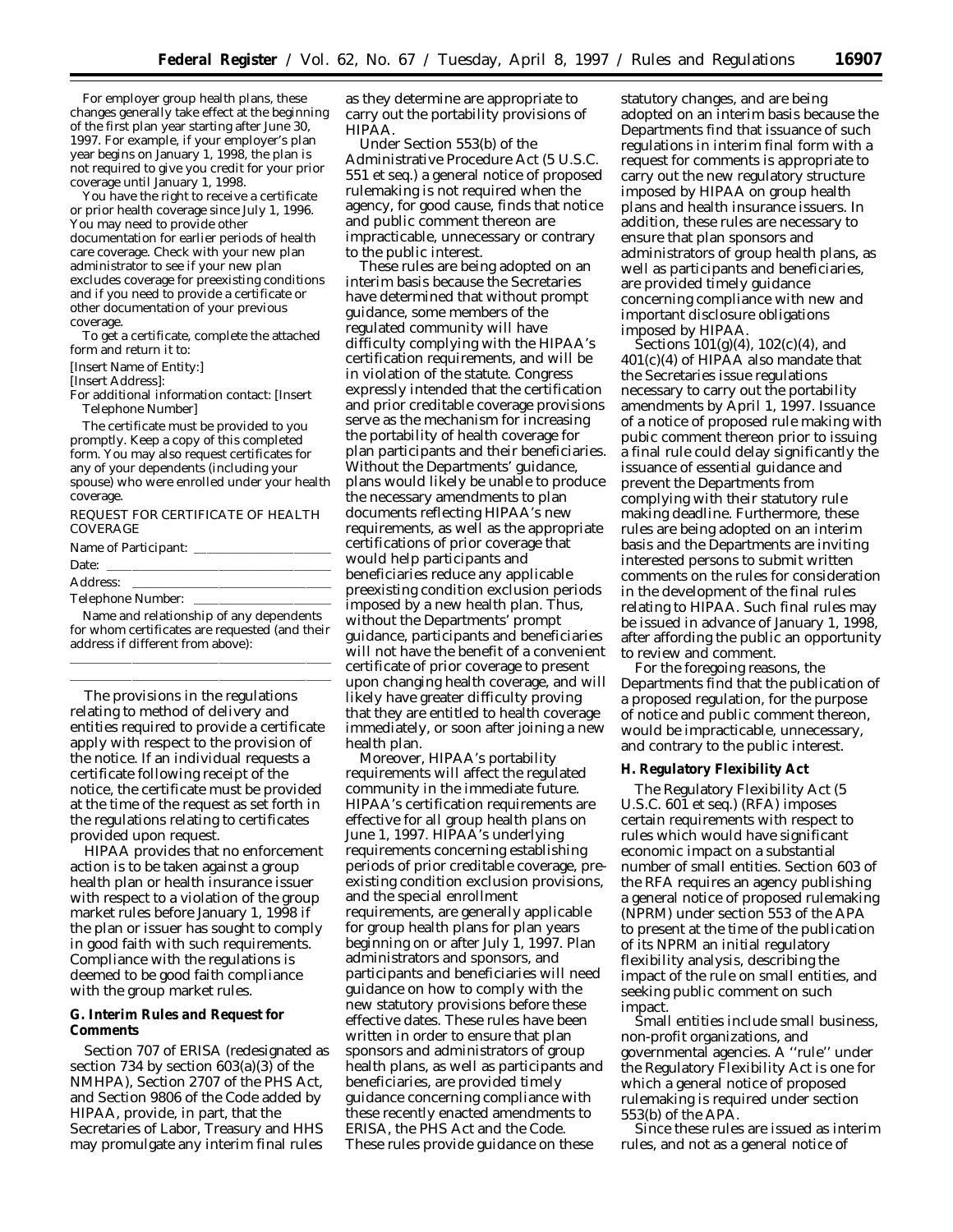proposed rulemaking, for the reasons stated above, an Initial Regulatory Flexibility analysis has not been prepared.

While these rules are being promulgated as interim final rules, the Departments nevertheless invite interested persons to submit comments for consideration in the development of the final rules regulating to HIPAA. Consistent with the policy of the Regulatory Flexibility Act, the public is encouraged to submit comments that suggest alternative rules that accomplish the stated purpose of the statute and minimize the impact on small entities. Specifically, the public in encouraged to address:

• What information relating to prior coverage, preexisting condition exclusion, health status, waiting periods and similar issues do employers, plans and issuers currently rely on in maintaining health care coverage systems?

• What are the estimated costs of complying with the statute's requirements on certification of periods of prior creditable coverage?

• How many small issuers offer products that may be subject to the regulations? Is there an anticipated effect on these small companies' competitiveness due to the regulations?

• To what extent do group health plans currently use service providers to fulfill the administrative obligations, including reporting and disclosure, previously imposed by ERISA? To what extent would group health plans also use service providers to comply with this regulation's certification requirements?

# **I. Executive Order 12866, the Unfunded Mandates Reform Act and the Small Business Regulatory Enforcement Fairness Act of 1995**

These rules have been determined to be a significant regulatory action under Section 3(f) of Executive Order 12866. The following analysis is consistent with Section 6(a)(3)(C) of the Order.

These rules are not subject to the Unfunded Mandates Reform Act of 1995 (Pub. L. 104–4), because they are interim final rules. However, consistent with the policy embodied in the Unfunded Mandates Reform Act, the regulation has been designed to be the least burdensome alternative for state, local and tribal governments and the private sector, while achieving the objectives of HIPAA. In addition, the following analysis provides information concerning the effects of the regulation on state, local, and tribal governments and the private sector.

Throughout the regulatory process, HHS met and consulted with representatives of affected state, local and tribal governments. These groups include the National Association of Insurance Commissioners, the National Governors' Association, the National Council for State Legislatures, the Indian Health Service, and the American Public Welfare Association. HHS also provided technical advice regarding its interpretation of the statute to state insurance commissioners and state legislatures at their request. Generally, these groups have concerns regarding:

• The statute's preemption of state laws that would prevent the implementation of statutory provisions;

• The burden on issuers and plans to implement the statutory provisions, especially with regard to certification of prior creditable coverage; and

• State's desires to have considerable flexibility in complying with the statue, and continuing their traditional role as regulators of insurance.

After serious consideration of these concerns, HHS narrowly interpreted the preemption of state law, taking the least burdensome alternatives provided states considerable flexibility in complying with the statute, and recognized the limited authority of federal agencies in the regulation of health insurance.

The Administrator of the Office of Information and Regulatory Affairs of the Office of Management and Budget has determined that this is a major rule for purposes of the Small Business Regulatory Enforcement Fairness Act of 1996 (5 U.S.C. Section 801 *et seq.*).

Set forth below is a discussion regarding the impact of the statute and a discussion of the costs and benefits of the regulations implementing the statute.

## **J. Extensions of Coverage Under the Statute**

These regulations implement certain provisions of HIPAA. The statute was enacted to, among other things, ''improve portability and continuity of health care coverage in the group and individual markets,'' as stated in the Conference Report. The statute accomplishes these goals by instituting reforms in the group and individual insurance markets, including provisions limiting the use of pre-existing condition exclusions, and requiring guaranteed access to health care coverage and guaranteed renewability for certain groups and individuals. There are also non-discrimination provisions and special enrollment rights in the statute.

The pre-existing condition exclusion periods that HIPAA restricts are widespread. According to the Bureau of Labor Statistics (BLS), 46 percent of participants in private-sector, employersponsored health plans are in plans with pre-existing condition exclusions (1993–1994 data). The same is true of 41 percent of participants in state and local government employer-sponsored plans (1994 data.)

The duration of exclusion periods varies from plan to plan. Based on Peat Marwick's 1995 employer survey, an estimated 57 percent of participants in plans with exclusions are in plans with exclusions that last 12 months. The remainder are distributed as follows: 13 percent in plans with 3-month exclusions, 22 percent in plans with 6 month exclusions, 7 percent in plans with 9-month exclusions, and 1 percent in plans with exclusions that last more than 12 months.

HIPAA's portability provisions resemble provisions of many current state laws. Importantly, however, HIPAA extends these provisions of selfinsured ERISA plans which federal law shields from state regulation. In addition, it sets a minimum uniform threshold for insured group plans and individual markets across all states.

HIPAA's portability provisions will result in both direct and social costs and benefits.

In general, direct costs and benefits arise directly from the application of HIPAA's insurance portability and access provisions. Direct costs and benefits are often best understood as transfers of resources among economic agents, which do not necessarily represent changes in overall social welfare. Stated differently, they represent changes in how the economic pie is divided (in this case, mainly with respect to health care), and not changes in the size of the pie. Direct costs and benefits are often easier to quantify than social costs, as they are often directly observable as transactions in the marketplace.

With respect to HIPAA's portability and access provisions, direct costs and benefits arise from the extension of insurance coverage to individuals and conditions not otherwise covered. Direct benefits to individuals include the payment of individuals' claims for those services and conditions. Direct costs of individuals include the premiums associated with that coverage. Some available estimates of these direct costs and benefits are presented below.

Social costs and benefits, in contrast, do result in net changes in overall social welfare. Social benefits generally reflect social welfare gains that arise in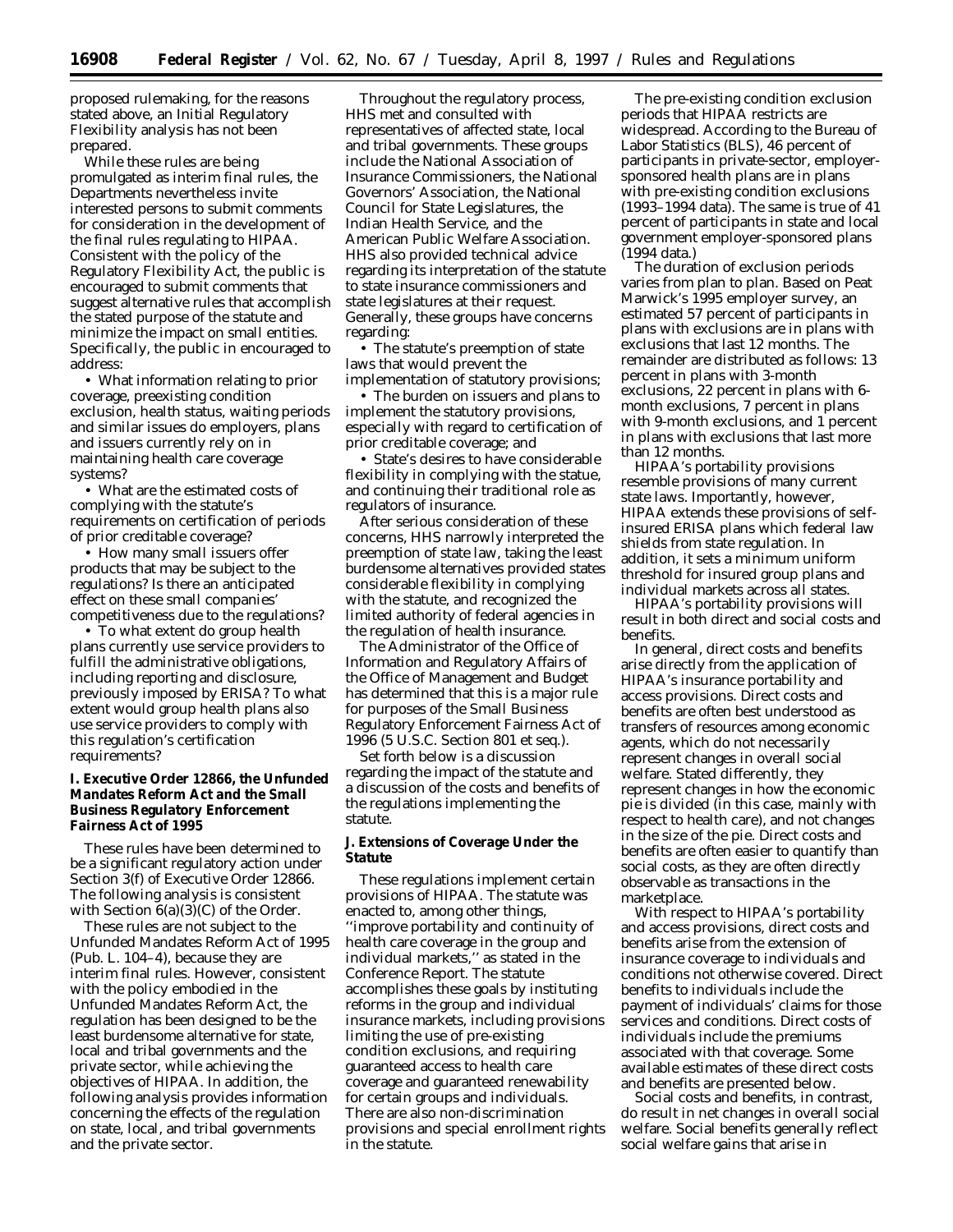connection with statutory or regulatory interventions that remedy market failure. Likewise, social costs generally reflect welfare losses arising from interventions in otherwise efficient markets. Social welfare changes often play out through a complex set of behavorial responses to interventions. They are more difficult to quantify than direct costs and benefits.

With respect to HIPAA, social welfare changes generally arise indirectly from HIPAA's portability and access provisions. They reflect dynamic behavioral responses to HIPAA's portability and access provisions. Expected social benefits, primarily improved access to health insurance and also improved job mobility, cannot be meaningfully quantified. Expected social costs, which could include erosions in coverage arising from direct premium costs, are expected to be small. Since no measures of HIPAA's many social welfare effects are available, a mostly qualitative discussion of major effects is offered below. A more quantitative discussion of direct costs and benefits follows later.

1. Social Welfare Effects of HIPAA's Portability and Access Provisions

The primary direct benefits of the law are improved access to insurance coverage, and more comprehensive coverage, through employers and in the individual insurance market. Increased access and comprehensiveness helps protect individuals from catastrophic expenses.

There are a number of social benefits associated with improved access:

• It reduces individual's risk of incurring large out-of-pocket costs;

• It is often more cost effective to provide timely preventive and remedial care than to delay care until conditions worsen. Therefore, to the extent that individuals receive more timely and appropriate care as a result of HIPAA, over time, the long-term, cumulative cost of their care may be lower. This has the potential to reduce premiums for all individuals within a risk pool, not just the individuals directly affected by HIPAA. Similarly, the Medicare program may benefit from reduced expenditures because more individuals who become newly entitled to Medicare will have had insurance coverage during the course of their working life or through the individual insurance market.

• To the extent that more timely care results in improved health, worker attendance and productivity might improve.

• HIPAA's portability provisions likewise help individuals transitioning from state and federal welfare programs to paid work. Individuals with health conditions can offset their new health plan's preexisting condition exclusions against prior coverage from any source, including Medicaid.

• Reductions in job benefit both individuals and the economy at large. Increased mobility can boost individual workers' career opportunities. Increased mobility also strengthens U.S. economic efficiency and competitiveness;

• HIPAA's federal minimum standards for small group and individual access to insurance coverage may improve the functioning of small group and individual markets. The standards will alleviate disruptions that might otherwise arise when "riskier" groups and individuals are denied or dropped from coverage.

• To the extent that HIPAA results, on net, in more insurance payment for otherwise uncompensated care, costshifting and associated inefficiencies in health care markets could be reduced.

HIPAA's group-to-individual portability provisions may provide a benefit for employees who move to jobs without health coverage. Some small employers that do not currently offer health care coverage may be able to do so more easily under HIPAA's guaranteed issue provisions. This may help level the playing for small employers to compete with larger ones in recruiting employees. While premium increases resulting from HIPAA may reduce the affordability of coverage for some employers, this effect is expected to be small, as noted below.

HIPAA also requires that issuers offering health insurance coverage in the individual market renew coverage for all individuals purchasing health insurance coverage in the individual market, not only eligible individuals. However, when an eligible individual elects family coverage, the issuer may apply a pre-existing condition exclusion, under applicable State law, to any of the individual's family members who are not eligible individuals under the statute.

The group-to-group portability regulation is likely to benefit individuals who maintain employersponsored health benefit coverage and change jobs or health plans, the dependents of such individuals, and workers who face ''job lock'' due to health coverage concerns.

Under HIPAA, health insurance coverage provided under a COBRA continuation policy qualifies as group health coverage. This distinction is particularly important for individuals moving from the group to the individual market, or from one group health plan

to another, since electing this coverage would enable these individuals to maintain continuous creditable coverage. In addition, individuals seeking coverage in the individual market must elect and exhaust COBRA continuation coverage in order to qualify as an ''eligible individual'' in the individual market.

Thus, the statute provide an additional incentive for those individuals who lose coverage when they change jobs to elect COBRA continuation coverage in order to avoid a break in coverage. The statute also provides an incentive for those individuals who are seeking coverage in the individual market without a preexisting condition exclusion. Consequently, we expect more individuals to elect COBRA continuation coverage.

Absent HIPAA's group-to-group portability standards, individuals with employer-sponsored health coverage who have preexisting medical conditions and who change health plans could be denied coverage for their conditions. In that case, individuals would have to pay out of pocket for necessary medial services, or forgo some services, thereby risking adverse health consequences and higher future costs. Other individuals with preexisting medical conditions who change health plans and face preexisting condition exclusions may pay for COBRA continuation coverage in addition to paying for their new health plan to ensure coverage for the preexisting condition. Other workers who are concerned about losing health care coverage would stay in their jobs or turn down job offers.

According to the U.S. General Accounting Office, over 20 million individuals changed jobs in 1993 (General Accounting Office, Report HEHS–95–257, ''Health Insurance Portability: Reform Could Ensure Continued Coverage for up to 25 Million Americans,'' September 1995, pg. 7). Approximately 12 million of these workers had employer-sponsored health care coverage. Additionally, nearly 7 million non-working dependents received employer-sponsored health care coverage through these job changers. According to GAO, many of these 20 million could benefit from the regulation's requirement that prior health care coverage be credited against a new health plan's preexisting condition exclusion period. GAO concludes that the statute will allow approximately 9 million job changers (who have at least 12 months of prior creditable coverage), with 5 million dependents, to change jobs without the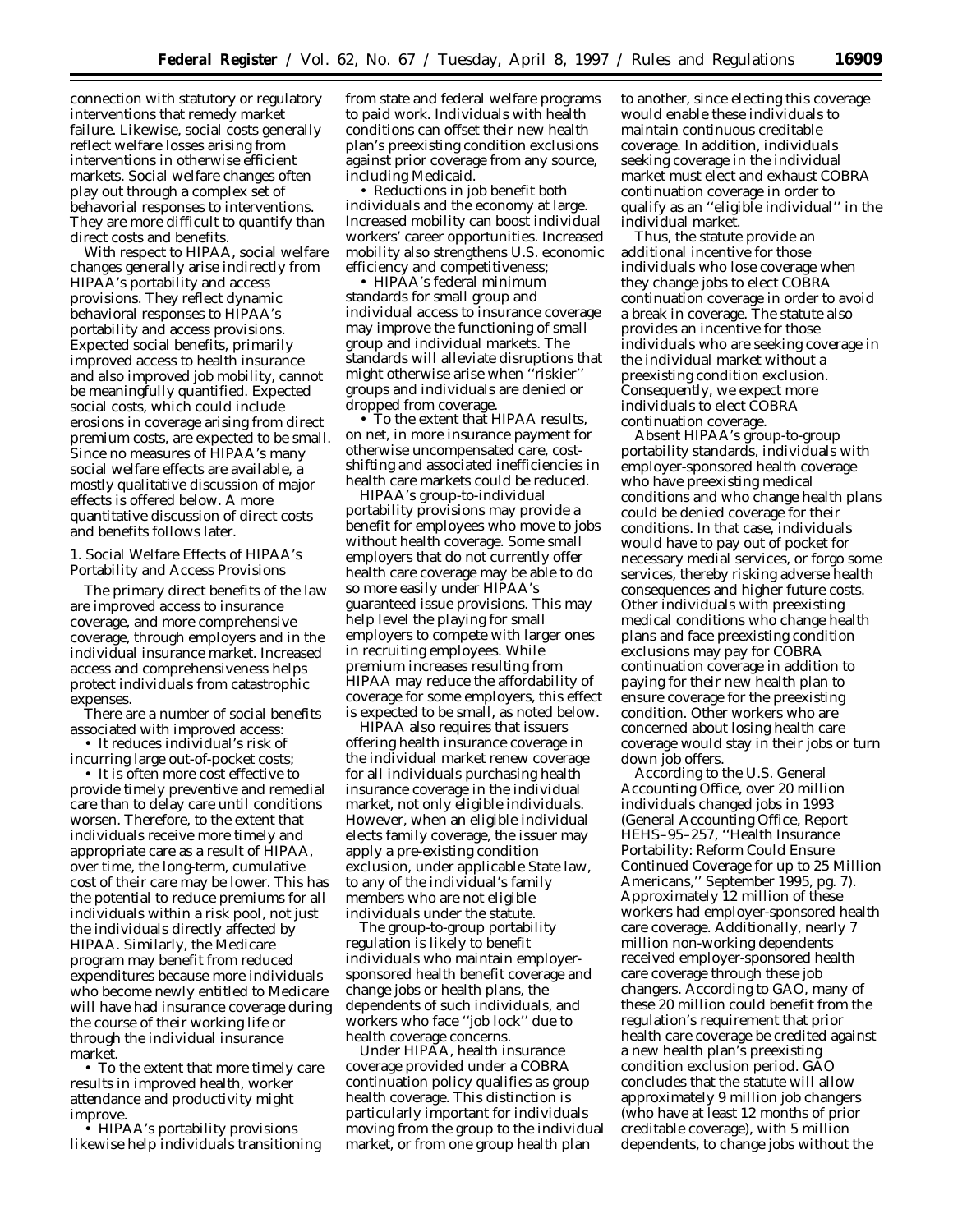risk of facing any preexisting condition exclusions. Another 3 million workers who change jobs (who have some smaller amount of prior coverage), with 2 million dependents, would face reduced waiting periods before receiving full coverage.

The number of workers and dependents actually gaining coverage for a preexisting condition due to credit for prior coverage following a job change under HIPAA will be smaller than this, however. GAO's estimates of people who could benefit include all job changers with prior coverage and their dependents, irrespective of whether their new employer offers a plan, whether their new plan imposed a preexisting condition exclusion period, and whether they actually suffer from a preexisting condition. Accounting for these narrower criteria, as discussed below, CBO estimates that 100,000 will actually receive additional coverage under HIPAA's credit for prior coverage at any point in time.

In addition, employers, especially smaller employers, that offer health care benefits to their employees often change health insurance issuers, exposing workers or their dependents with preexisting medical conditions to gaps in coverage. Small employers generally change insurance issuers every 3 to 4 years (Senate Committee on Labor and Human Resources, Report 104–156, Oct. 12, 1995, pg. 4). The provisions of the statute that allow crediting of prior coverage should reduce the likelihood of gaps in coverage.

One of the benefits of HIPAA to individuals is that it alleviates ''job lock.'' That is, employees who have stayed in a particular job in order to continue health care coverage can now change to a job that the person might not otherwise have taken because he or she (or a dependent) would have been subject to a pre-existing condition exclusion; or the person can seek coverage in the individual insurance market as a result of HIPAA's provisions requiring guaranteed issue for individuals coming from the group market. According to the GAO, there are one to four million Americans ''who at some time have been unwilling to leave their jobs because of concerns about losing their health care coverage'' (*Health Insurance Portability: Reform Could Ensure Continued Coverage for Up to 25 Million Americans,* HEHS–95– 257, September 1995). The GAO notes that ''surveys have found that between 11 and 30 percent of individuals report that they or a family member have remained in a job at some time because they did not want to lose health care coverage.'' Among those individuals,

twenty percent stated that pre-existing conditions exclusions constituted the basis for their reluctance to change jobs.

These figures, reflecting individuals stated intentions, may not accurately predict their behavior under different circumstances, however. Moreover, HIPAA's portability provisions will alleviate only some causes of ''job lock''—for example, employees might still be somewhat impeded from taking jobs where no coverage is offered. Eligible individuals might benefit in this case from HIPAA's group-to-individual portability provisions, but would have to pay the premium themselves. Therefore, many individuals who report job lock will not necessarily change jobs as a result of HIPAA.

There also appears to be a difference by age categories of the extent of job lock. The Health and Retirement Study (HRS), conducted by the University of Michigan's Institute for Social Research, which provides an emerging portrait of Americans age 51 through 61 and their spouses, found that job flexibility is a key issue for this age group. ''Almost three-quarters of HRS respondents would prefer to phase down from fulltime work to part-time work when they retire, in sharp contrast to actual behavior, where most people who retire leave the workforce entirely. About onethird of the people who would not look for another job are victims of 'job lock,' unable to leave because they might give up valuable pensions or health insurance benefits if they switched employers'' (HRS National Institute on Aging Press Release, June 17, 1993).

Empirical evidence for job lock is mixed. Buchmueller and Valletta found strong evidence of job lock among women but weak evidence among men (''The Effects of Employer-provided Health Insurance on Worker Mobility,'' *Industrial and Labor Relations Review,* volume 49, number 3, April 1996). Monheit and Cooper conclude that the magnitude and importance of job lock, which some studies report as causing a 20 to 40 percent reduction in mobility, is not as great as generally thought (''Health Insurance and Job Mobility: Theory and Evidence,'' *Industrial and Labor Relations Review,* volume 48, number 1, October 1994). Kapur found that job lock does not have a significant effect on job mobility (''The Impact of Pre-existing Health Conditions on Job Mobility: A Measure of Job Lock,'' WP– 95–25, Institute for Policy Research), while Gruber and Madrian found that COBRA continuation provisions, and similar state laws (allowing individuals to continue coverage through their employer group health plan for a specified period), have led to a

significant increase in job mobility (''Health Insurance and Job Mobility: the Effects of Public Policy on Job-lock, *Industrial and Labor Relations Review,* volume 48, number 1, October 1994).

CBO does not quantify potential relief from ''job lock,'' which is a social, rather than a direct, benefit of HIPAA. Because people freed from job lock are going from one type of insurance to another (moving to a different group health plan or to an individual insurance policy under HIPAA portability), CBO also views freedom from job lock as consisting of ''insured expenses \* \* \* transferred among different insurers \* \* \* [that] \* \* \* are not \* \* \* direct costs.''

The majority of evidence indicates that job lock is a concern for many workers. HIPAA will address this concern, though the number of workers who will gain an advantage is unclear and how the value of the benefit can be measured is also unclear.

As the forgoing discussion illustrates, HIPAA's social benefits are expected to be far ranging, but they cannot be meaningfully quantified.

HIPAA might also pose social costs. In particular, increases in premiums under HIPAA's portability and access provisions could erode coverage. These costs are expected to be small, however, particularly in the group market where premium increases are estimated to be very small relative to the overall market.

In summary, HIPAA's portability and access provisions are expected to result in a number of largely unquantifiable social benefits. These include greater continuity of coverage, improved access to health care and possible corollary improvements in health and productivity, improved stability and efficiency in insurance health care markets, eased movement from public assistance to work, and gains in job mobility that are favorable to individual careers and to U.S. competitiveness.

2. Direct Costs and Benefits of HIPAA's Portability and Access Provisions

HIPAA's portability and access provisions impose direct costs and provide direct benefits to a broad range of entities, as well as to individual citizens. Costs will be incurred by employers, group plans, insurance companies and managed care plans (''issuers''); states, in their capacity as regulators, and states and localities as entities providing health care coverage for their employees, retirees and dependents; the federal government as regulator and as the source of health care coverage for employees, annuitants and dependents, and for others through programs such as Medicaid and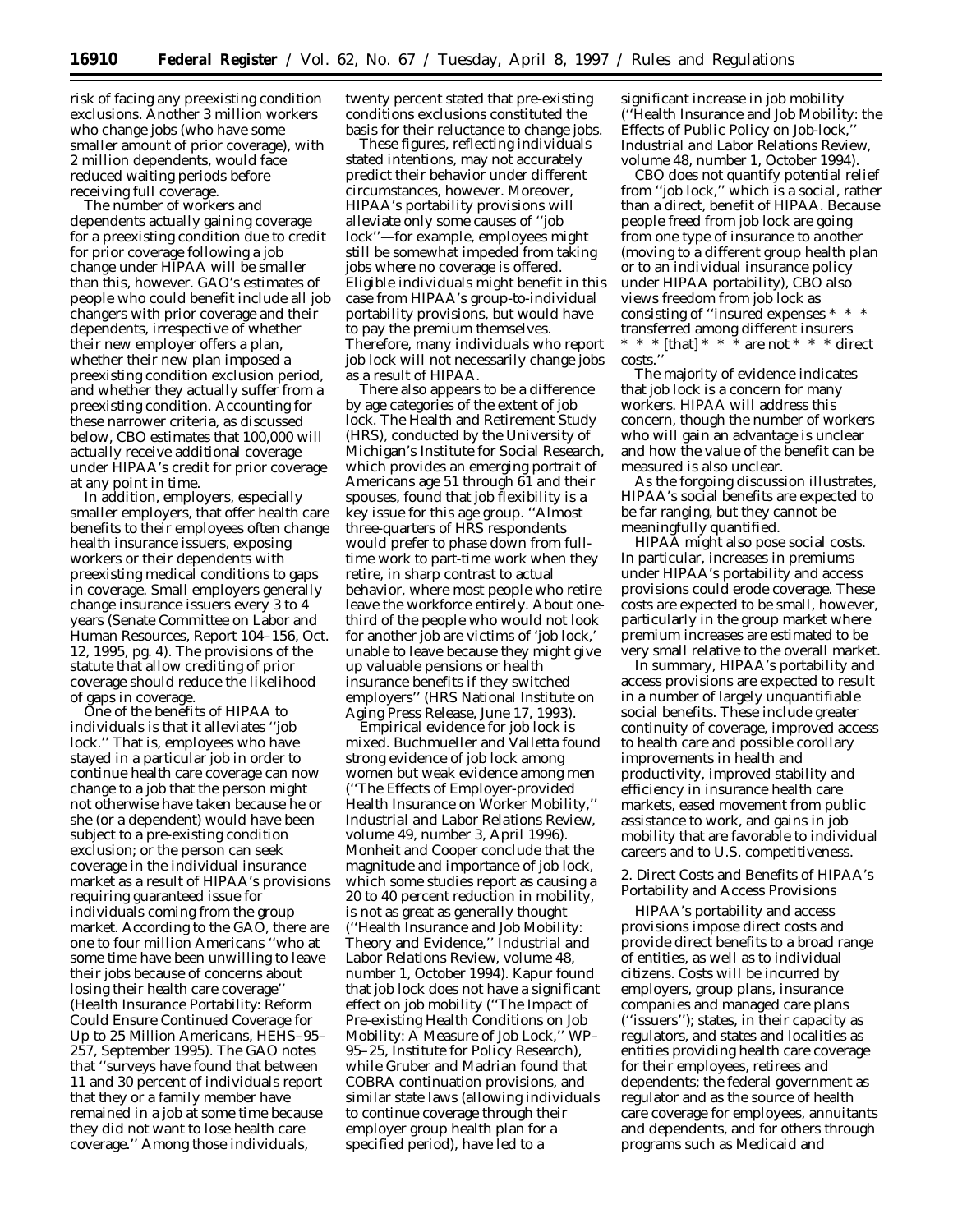Medicare. Benefits will accrue to individuals and to small employers whose access to comprehensive insurance is improved.

A number of studies have evaluated the direct economic impact of the law. The CBO found that ''to the extent that states have not already implemented similar rules, these changes would clarify the insurance situation and possibly reduce gaps in coverage for many people.''

The CBO notes that because HIPAA does not impose limits on premiums issuers may charge, insurance coverage, though available, may be expensive. Consequently, CBO observes that the law would ''make insurance more

portable for some people, [but] it would not dramatically increase the availability of insurance in general.'' The controversial question of the extent to which there will be increases in issuer premiums is discussed more extensively below.

CBO prepared estimates of the direct effects of the provisions of the legislation included in these regulations (Letter to the Honorable Bill Archer, August 1, 1996; notes are also from earlier CBO cost estimates; see table below). The direct cost estimates can reasonably be read as representing direct benefits as well, since they generally reflect transfers from a pre-HIPAA payer to a post-HIPAA payer.

Certain medical expenses that individuals would pay out of pocket absent HIPAA will be paid by insurance programs under HIPAA. In CBO's estimates, this is reflected as a similar transfer in responsibility for payment from individuals to insurance programs. However, the actual transfer would be more complex. For example, to pay the additional claims, insurers must collect additional premiums, which in turn will be paid by the individuals gaining greater coverage and (in most cases) by other covered individuals, or by their employers. CBO's estimates represent gross costs to plans and gross benefits to individuals, and do not account for these complexities.

# CBO COST ESTIMATES AND NUMBER OF PEOPLE AFFECTED

| Provision                                                                                                                                                                           | Yearly cost (direct cost to private<br>sector)                                         | Number of people affected                                                                                                         | Other effects; comments                                                                                                                                                                    |
|-------------------------------------------------------------------------------------------------------------------------------------------------------------------------------------|----------------------------------------------------------------------------------------|-----------------------------------------------------------------------------------------------------------------------------------|--------------------------------------------------------------------------------------------------------------------------------------------------------------------------------------------|
| Group: Limiting Length of Pre-Ex-<br>isting Condition Exclusions to<br>12 Months.                                                                                                   | \$50 million in first year (1997);<br>\$200 million per year in subse-<br>quent years. | 300,000 people "would gain cov-<br>erage" at any point in time, or<br>0.3% of people with private em-<br>ployment-based coverage. | Assumes "surge" in claims costs;<br>state laws taken into account.                                                                                                                         |
| Group: Creditable Coverage Re-<br>ducing Pre-Ex.                                                                                                                                    | \$25 million in first year; \$100 mil-<br>lion per year thereafter.                    | 100,000 people "would receive  <br>added coverage" at any point in<br>time.                                                       | Small No. of people affected re-<br>flects "restrictive eligibility cri-<br>teria".                                                                                                        |
| Group: Above two combined                                                                                                                                                           |                                                                                        | nant option, often do not use pre-ex exclusions.                                                                                  | Comments: about .2% of total premiums in group and employer-spon-<br>sored market; but may be overstated because HMOs, now the domi-                                                       |
| Individual (group-to-individual port-<br>ability, no pre-existing condition<br>exclusion, no denial because of<br>health condition, guaranteed re-<br>newal). First year estimates. |                                                                                        | first year.                                                                                                                       | 45,000 people covered by end of   Provisions would apply in states<br>that currently have 5.4 million of<br>estimated 13.4 million people in<br>indiv. market (but see analyses<br>below). |
| Individual: Subsequent years                                                                                                                                                        | \$200 million by fifth year                                                            | "In about four years, the number<br>of people covered; would pla-<br>teau at around 150,000".                                     | Level of premiums to be charged<br>is unknown; states may limit al-<br>lowable premiums, but such lim-<br>its may impose indirect costs.                                                   |

Virtually all of the insurance market reform provisions of HIPAA that are implemented through these regulations have the potential to increase premiums in the group market. Group plans may have to bear higher costs because of the statutory limits on pre-existing condition exclusions and the creditable coverage provisions reducing the application of permissible pre-existing condition exclusions. CBO has estimated the total costs of these two provisions at \$300 million annually after full implementation, or 0.2% of total premiums in the group market. This reflects coverage for services which would have been excluded under current law due to pre-existing condition exclusions in insurance contracts, but which would be covered under HIPAA due to HIPAA's 12 months cap on exclusions and its provisions requiring credit for prior coverage.

CBO's \$300 million cost figure reflects only the costs of the statute's limits on pre-existing conditions exclusion, and its prior creditable coverage provisions. It does not include the administrative costs to plans and issuers of the HIPAA's certification requirement, which the Department of Labor has measured in its Paperwork Reduction Act analysis below. Similarly, CBO's \$300 million figure does not include any other increased premium costs that might be associated with the statute's health status nondiscrimination or guaranteed renewability provisions. CBO's figure does try to estimate (a) how many people would benefit from the statute's limits on preexisting condition exclusions, and its prior creditable coverage provision, and (b) the average cost to insurers of the extension of coverage to those individuals.

Preexisting condition exclusion limitation: CBO derived its \$300 million figure by estimating that approximately 300,000 people with private employment-based coverage would gain coverage under the statute's preexisting condition exclusion limitation provision, at a direct private sector cost of \$200 million per year. CBO adjusted this estimate to exclude people who reported being limited by a preexisting condition restriction, but who also had secondary health coverage to pick up the cost of their preexisting condition. CBO reasoned that under these circumstances, the preexisting condition exclusion limitation would not raise the aggregate costs imposed on employment-based plans. CBO likewise adjusted its estimate to reflect the existence of state laws which limited preexisting condition exclusion limitations to one year or less and require that previous coverage be credited against those exclusions. These state laws generally apply to group plans of 50 or fewer employees, and do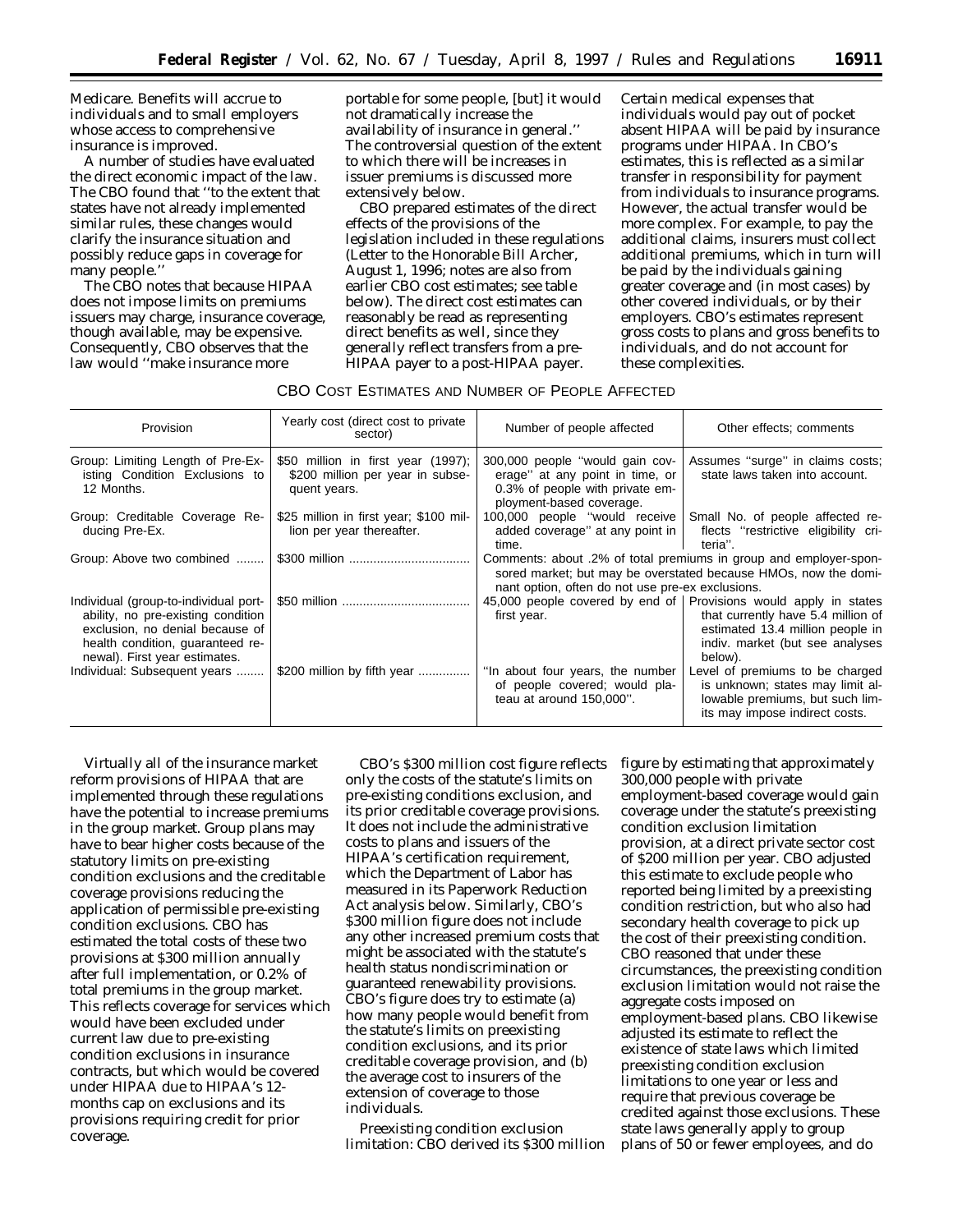not include self-funded health benefit plans subject to ERISA rather than state laws. Since plans covered by such state laws would not have to change their provisions as a result of HIPAA, CBO lowered its initial estimate of the people affected by the bill.

Crediting Prior Coverage: CBO's \$300 million figure also includes an estimate that 100,000 people, at a private sector cost of about \$100 million per year, would receive some added coverage as a result of HIPAA's prior creditable coverage provision.

CBO reports that these estimates are subject to considerable uncertainty for several reasons. First, they are based on individuals' responses to surveys, which should be treated with caution. Likewise, unforeseen changes in the health insurance market, such as changes in medical costs or the growth of managed care plans, could raise or lower the direct costs of the law. Increases in medical costs would obviously raise the costs, while the expansion of HMO penetration in the market would tend to reduce the law's effect, since HMOs generally do not use preexisting condition exclusions.

CBO also reports that in particular, distribution of the costs these provisions would be uneven across health plans. CBO notes that ''[o]nly plans that currently use pre-existing condition exclusions of more than 12 months would face the \$200 million direct costs of the statute's exclusion limitation.'' Data from a Peat Marwick survey used by CBO indicate that 2.5% of employees are in such plans. Consequently, ''the costs to health plans that use long preexisting condition exclusions would be about 4.5% of their premium costs.'' Likewise, only those plans that use preexisting condition exclusions would face the \$100 million direct cost of the mandate to credit prior coverage against the preexisting conditions exclusion. CBO reports that ''almost half of employees are in such plans—implying that the plans directly affected by this mandate would have direct costs equal to about one-tenth of one percent of their premiums'' absent the statute.

The increased costs may be shared by insurers, plans, and insured individuals. Additionally, costs also may be borne directly by plans that an issuer ''experience rates,'' i.e. the insurer determines rates according to the utilization of the group being insured. Costs may also be borne by others insured through an issuer that uses some form of community rating, which spreads risk over a greater number of ''insured lives'' beyond the particular group that is the source of the additional costs. To a certain extent, a group may

have a choice in the degree of burden: if the group knows that its members incur lower costs than the average of the issuer's pool, the group can avoid a community-rated pool by becoming selfinsured.

There is also the possibility that group market premiums may increase as a result of the HIPAA reforms in the individual market if insurers spread the costs of claims in the individual market across a pool that includes group members. HIPAA expressly provides for this possibility as one of the elements of an acceptable state alternative mechanism. (Such issues relating to the individual market are discussed in more detail below.)

Assuming that the CBO is correct in projecting that the premium effect translates into 0.2 percent of total premiums in the group market, a minimal premium effect is likely.

CBO did not quantify the cost of nondiscrimination or special enrollment provisions.

With respect to nondiscrimination, approximately 135,000 workers reported in 1993 that they were excluded from their employer's health plan because of their health, according to DOL tabulations of the April 1993 Current Population Survey. In general, HIPAA would require plans to offer benefits to such individuals.

With respect to special enrollments, HIPAA provides that individuals, under certain conditions, are permitted to enroll for health coverage on the same terms as new participants, rather than as late enrollees. The conditions triggering eligibility for special enrollment generally include events in which an individual loses coverage (such as when a spouse changes jobs when couples legally separate or divorce) or joins a family that is eligible for coverage (through marriage, birth, or adoption).

Special enrollment requirements benefit individuals. Absent this provision, eligible individuals could be subject to pre-existing conditions exclusion periods of up to 18 months, and therefore would might need 18 months of prior creditable coverage to fully offset a preexisting condition exclusion period. Under the provision, eligible individuals' exclusion periods are limited to 12 months. This special enrollment provision also permits eligible individuals to enroll immediately in plans which otherwise prohibit late enrollment, or which allow late enrollments only during annual open enrollment periods.

Considering some of the major groups that could benefit, the Departments estimate that 734,000 families would gain eligibility for special enrollments

due to marriage, as would 701,000 due to births, and 292,000 due to job changes in the family. These estimates, based on the Survey of Income and Program Participation, reflect an annual count of such events following which the relevant spouse or new born was uninsured, or covered under an individual policy or Medicaid.

Special enrollments may result in a marginal increase in aggregate premiums and claims paid, but no change in average premium levels for any one individual, since eligible individuals are not likely to have any higher health care costs than the average new health plan participant.

In summary, HIPAA's portability and access provisions will result in a number of direct costs and benefits. These direct costs represent transfers among parties and not changes in overall social welfare. CBO estimates that HIPAA's group portability provisions will result in \$300 million of additional annual direct costs to insurance programs, which in turn represents a direct benefit of \$300 million in added coverage for individuals. Additional direct costs and benefits will arise from similar extensions of coverage under HIPAA's group-to-individual portability, special enrollment, and nondiscrimination provisions. Various estimates of the costs and benefits of the group-toindividual provisions are offered below. Costs and benefits of the special enrollment and nondiscrimination provisions have not been quantified.

## *3. Affected Market Segments*

(1). Impact on State, Local and Tribal Governments

The statute establishes federal standards and allows for federal enforcement in an area that has traditionally been the domain of the states, the regulation of insurance. However, the statute also permits states to use alternative, state-specific mechanisms to achieve greater portability and continuity in a manner similar to the federal standards. Many states have undertaken insurance reforms similar to the HIPAA provisions and are likely to seek approval for the continuation of these alternative mechanisms. The statute provides that enforcement of the requirements of the law will be the responsibility of the states (for those states implementing alternative mechanisms as well as for those states implementing the federal standards), unless a state is unwilling or unable to enforce the law. Only in the latter case of unwillingness or inability to enforce the law will the federal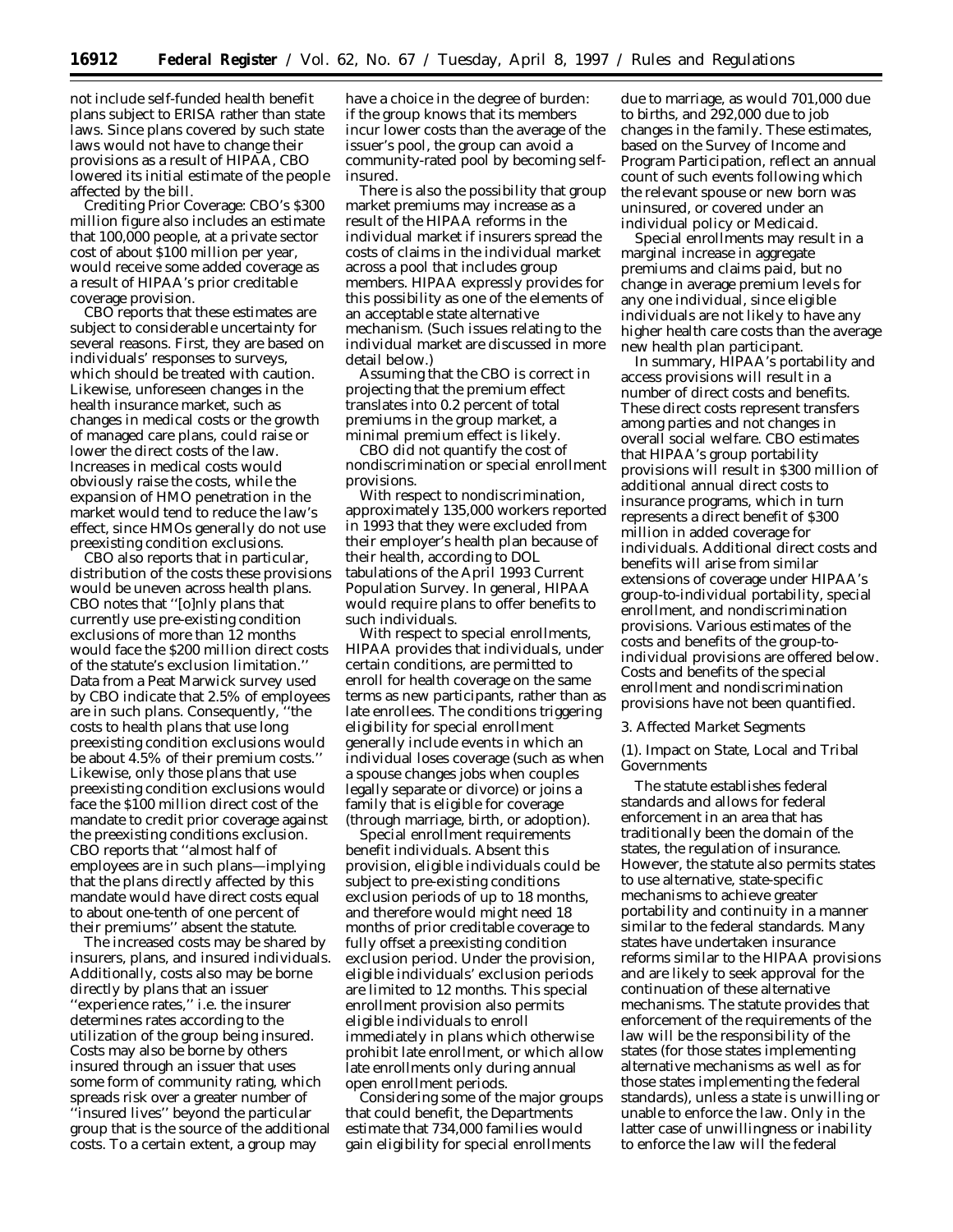government implement and enforce the law in a given state. It is highly unlikely that there will be any instance of the federal government assuming such a role, with the exception perhaps of the territories. There is no federal financial assistance or resources to implement these provisions.

The CBO has generally determined that there will be a negligible impact on these governmental entities, even in the event that, in their capacity as sponsor of employee health care coverage, they choose not to ''opt out'' of having certain provisions of the statute apply to them. HIPAA provides that states and localities that self-insure their health care coverage for employees, are permitted, under the statute, to ''opt out'' of the provisions of the law affecting them with respect to rules governing pre-existing condition limitations. Some entities that have the option available will ''opt out.'' However, this does not relieve them of the responsibility of providing certifications of creditable coverage for their covered individuals. HIPAA does not preempt state and local government collective bargaining laws. If there were no opt-out entities, CBO projects that state and local governments would see an increase in health care costs of less than \$50 million, or 0.1% of the \$40 billion annually in state and local total health insurance expenditures.

Those who would benefit from the imposition of HIPAA requirements on state and local governments are individuals who are subject to a preexisting condition exclusion that would have been shortened in length by HIPAA either under the 12-month limit or the crediting or prior creditable coverage provision. As the CBO points out, this benefit (for some) is coupled with a cost to (all covered) individuals because it is assumed that states and localities would pass the cost off to their employees through reduced compensation or benefits.

According to CBO, the impact of the law on the states in their capacity as regulators enforcing new insurance provision is marginal. For states that have been enacting insurance reform measures in the small group and individual markets, it could be argued that HIPAA provides a benefit to the extent that the introduction of federal standards facilitates the states' ability to continue insurance reforms in these markets. According to the Intergovernmental Health Policy Project (IHPP), in a report dated June of 1996, all but two states had enacted some type of small group market reform, and 35 states had enacted some type of individual insurance market reform.

The presence of a federal standard that may be viewed as constituting a ''floor'' of requirements imposed on issuers in these two markets may also benefit the states.

The individual insurance market has traditionally been regulated by the states, and Congress intended that, to the maximum extent possible, the states should continue this regulatory role. To this end, the law provides states with these options: (1) implement an alternative, state-specific mechanism to ensure access to individual health care coverage; (2) adopt and administer the federal standards of HIPAA; or (3) allow the federal government to administer the law.

In devising the first option, the implementation of an alternative mechanism, Congress afforded states a good deal of flexibility in establishing an alternative mechanism. At least 30 states are expected to implement alternative mechanism, each unique to the state's demographics and market conditions. States are encouraged to explore innovative options and intend to afford states as much flexibility as possible in the design of their alternative mechanisms. Throughout the process of reviewing proposed alternative mechanisms, the states' need for flexibility must be balanced with the rights of the individuals afforded protection under the law.

Our main concern is that the primary goal of HIPAA be achieve: that eligible individuals are guaranteed coverage in the individual market, to the extent that policies are available, without a preexisting condition exclusion period. HHS intends to review states' mechanisms with this goal in mind; so the information presented should present a clear picture of the mechanism's impact on eligible individuals. The information requested in these regulations (section 148.126(h)) closely parallels the statutory provisions. While such information collection requirements may impose a burden on each state that chooses to implement an alternative mechanism, such information is necessary in order to effectively evaluate the mechanism and ensure that the mechanism will provide eligible individuals the protection guaranteed by the law.

The states are unlikely to choose the option whereby the Secretary (HCFA) implements and enforces HIPAA in the states. Eight states, however, may choose the ''federal fall-back'' option of incorporating the HIPAA standards into state law rather than developing an alternative mechanism.

The statutes provides that a state is presumed to be implementing an

acceptable alternative mechanism as of January 1, 1998, unless the Secretary of HHS notifies a state of her disapproval of the mechanism by July 1, 1997. In states where the legislature does not meet in a regular session between August 21, 1996 and August 20, 1997, the state is presumed to be implementing an acceptable alternative mechanism as of July 1, 1998. To our knowledge, only Kentucky qualifies for this exception. The statute also provides an extension. Before making an initial determination, HHS intend to make every effort to consult with the appropriate state officials. After consultation with appropriate state officials, should there still be cause for disapproval, HHS will allow the state a reasonable opportunity to revise the mechanism or submit a new mechanism. Throughout this process, HHS may require further information from state officials regarding particular aspects of their insurance market reform. While such requests for information may also impose an additional burden on the state, this information will be necessary to insure that the mechanism will provide the protections guaranteed to eligible individuals under the law.

As required by law, the Secretary of HHS will review each alternative mechanism every three years. In this respect, the regulation adheres closely to the statutory burden and merely clarified that resubmission is required on every three-year anniversary of the last submission date. HHS has also provided a process for review of future mechanisms, should a state may wish to revise an existing mechanism or propose a new mechanism.

In addition to implementing an alternative mechanism, a state may choose to adopt and administer the federal statutory provisions. Our regulations in this regard do not differ from the statutory provisions. As noted above, it is likely that up to eight states would choose this option.

Finally, a state may choose to allow the federal government to administer the federal statutory provisions in the state. Although this is a possibility contemplated in the statute, it is unlikely that any state would choose this option. However, the impact of the regulations that implement this option is discussed below.

In states that have an acceptable alternative mechanism for ensuring access to individual insurance or health care coverage, the implementation of laws and determination of compliance with those laws is exclusively a state matter. For other states, HIPAA gives the Secretary authority to issue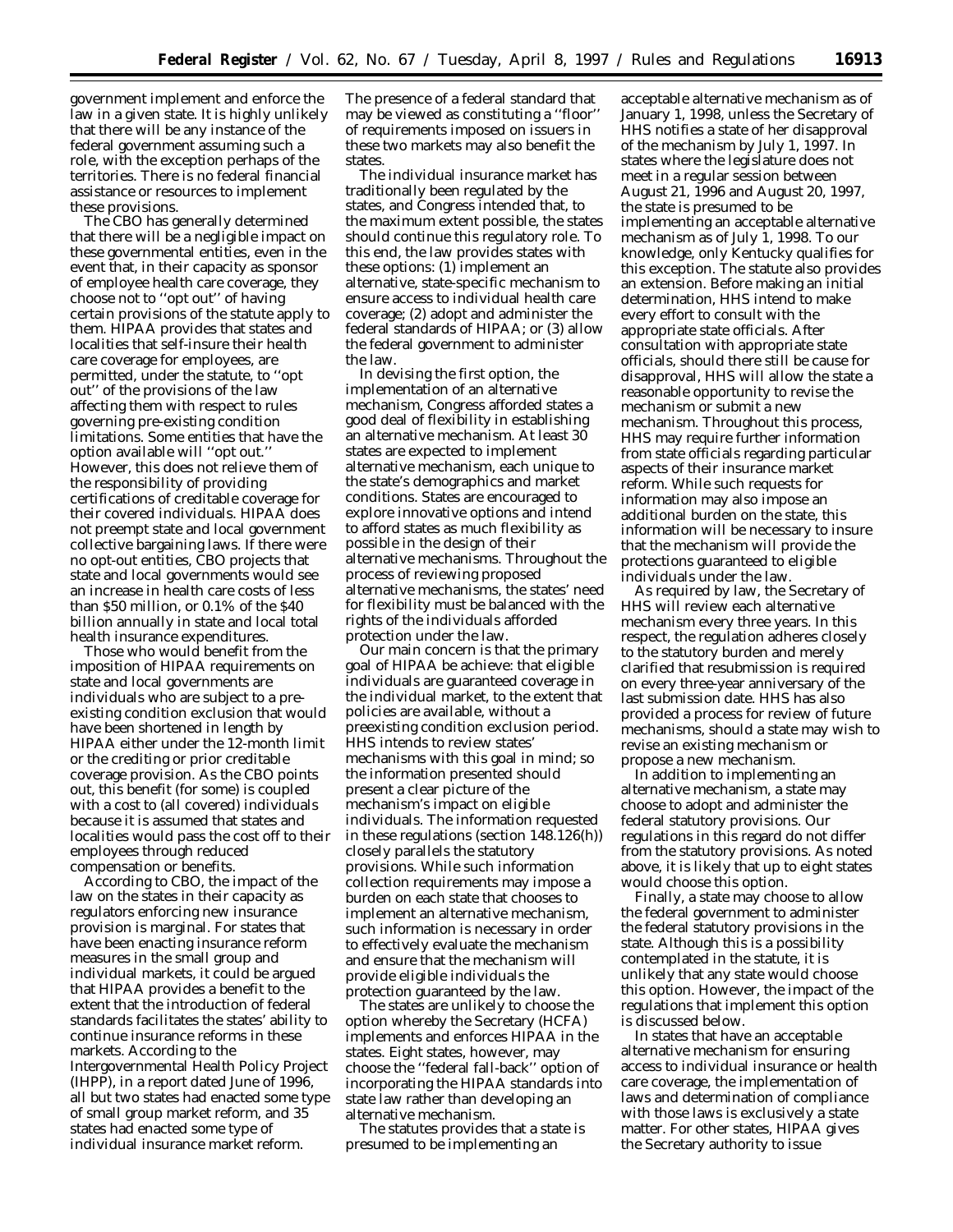regulations to carry out the implementation and enforcement of HIPAA provisions for the states that choose the ''federal fallback'' option (using federal standards), and for states in which the federal government will directly administer the HIPAA provisions. These regulations specify the following:

• Documentation that must be submitted to the state (federal default) or to HCFA (direct regulation by the federal government) demonstrating compliance with the statute;

• The manner in which an insurer markets individual policies;

• The procedure and time frames the issuer follows in determining whether someone is an eligible individual, and the effective date of the individual's coverage;

• The procedure to follow for a request to limit enrollment in the case of an HMO's or insurer's capacity limitations (network capacity or financial capacity); and

• The procedure for determining whether the benefit packages offered in the individual market are consistent with statutory requirements.

In states electing the federal fall-back approach, the state determines the level of documentation required to establish compliance with the HIPAA provisions. The Departments do not know the extent of burden states will impose on plans as a result of HIPAA. Although there is not likely to be direct federal enforcement in any state, in those states in which HCFA does administer the law, issuers have 90 days after July 1, 1997, to provide documentation concerning individual policy forms the issuer already markets; and 90 days prior to the beginning of the calendar year prior to marketing a new policy form. With regard to these time frames, the 90-day period should not be burdensome. Much of the information required to be submitted regarding the policy forms in the individual market is material the issuer will generally have filed with a state insurance commissioner (''information on all products offered in the individual market''; marketing material, often submitted to states on a ''file and use,'' or informational basis). For such information the submission to the federal government is burdensome only in that it is duplicative of material given to the state. The HIPAA-specific materials are generally not duplicative and constitute a burden on issuers to provide HCFA with the following information:

• An explanation of how the issuer is complying with the provisions of HIPAA, including how the issuer will

inform eligible individuals of available policy forms;

• Premium volumes or actuarial values (depending on which election is made regarding compliance with rules on the type of policy to be offered); and

• A description of the risk spreading/ financial subsidization mechanism to be used for individual policy forms.

The last two items represent requirements of the statute, while the first item is necessary to ensure that there is effective implementation of the statute. For the first item, issuers will have to become familiar with the provisions of HIPAA in order to comply with the documentation requirement, which can be a considerable burden, but the other information requirements should not be burdensome. One way in which these regulations lessen the burden for plans electing to offer ''representative coverage'' rather than the most popular policy forms is by not prescribing the method of determining the actuarial value of representative coverage. Issuers may make their own determinations of actuarial value and present them to HCFA for verification.

#### (2). Impact of the Law in Different States

The impact of the law on individuals, employers, group plans, and issuers may vary somewhat from state to state. Many state reforms resemble HIPAA's portability provisions, often meeting or exceeding particular HIPAA standards. The CBO notes that it ''lowered its initial estimate of the number of people affected by the bill'' in recognition of such state reforms. Where state laws resembling HIPAA exist, the marginal impact of HIPAA is reduced.

The degree to which a state's reforms lessen the impact of HIPAA's portability provisions depends on the degree to which the state's requirements exceed these provisions, and on what proportion of insured individuals in the state are covered by the state's reforms. In general, individuals not covered by state reforms are those enrolled in programs for which such state reforms are preempted by federal law. These include individuals enrolled in federal programs such as Medicare and the Federal Employees Health Benefits Program or in self-insured ERISA plans. Individuals enrolled in ERISA plans that are not self insured are covered by such state reforms that are specifically saved from preemption by HIPAA.

According to a study by Jacob Klerman of RAND, *New Estimates of the Effect of Kassebaum-Kennedy's Groupto-Individual Conversion Provision on Premiums for Individual Health Insurance* (1996), 42 states have guaranteed issue rules in the individual

market or a high-risk pool that could qualify the states as meeting the alternative mechanism requirements of HIPAA. This is consistent with other information the Departments have received to the effect that only eight states may adopt the federal HIPAA standards (to be administered by the states). (The individual market issues are discussed in greater detail below.)

An analysis prepared by staff of the Pension and Welfare Benefits Administration (PWBA) of the Department of Labor found, for the group market, that 41 states have small group guaranteed issue; of that number five do not conform with (or are not more generous than) HIPAA rules on guaranteed issue, and 21 define a small group differently from HIPAA by starting the small group category at three individuals (rather than HIPAA's two)—the situation in 11 states—or by extending the provisions to groups not reaching HIPAA's 50 (4 states define a small group as up to 49; one as 40; and ten as either 24 or 25). These states are likely to make relatively small changes as necessary to conform their laws to HIPAA standards. The National Association of Insurance Commissioners has also engaged in extensive efforts to help the states conform their laws.

Thirty-one states already have provisions which require that group health plans offer additional enrollment opportunities to employees under circumstances similar to HIPAA's special enrollment opportunities. The statute expands the state baseline by adding legal separation as a grounds for special enrollment eligibility, and expressly includes COBRA as prior group health coverage. The statute further requires retroactive coverage for newborns and adopted children if special enrollment is requested within 30 days of birth, placement for adoption, or adoption. Current state requirements reduce the overall economic impact of the special enrollment requirements on the group health market.

For pre-existing conditions limitations in group health plans, HIPAA provides that the maximum allowable period is 12 months (''lookforward''), or 18 months for a late enrollee (someone enrolling outside of an initial or special enrollment period) for conditions arising within the six months (''look-back'') preceding the enrollment date in a group health plan. HIPAA also provides that prior coverage for which there was not a break in coverage of 63 days or more would be credited against the pre-existing condition exclusion. Using the PWBA analysis and information from the IHPP,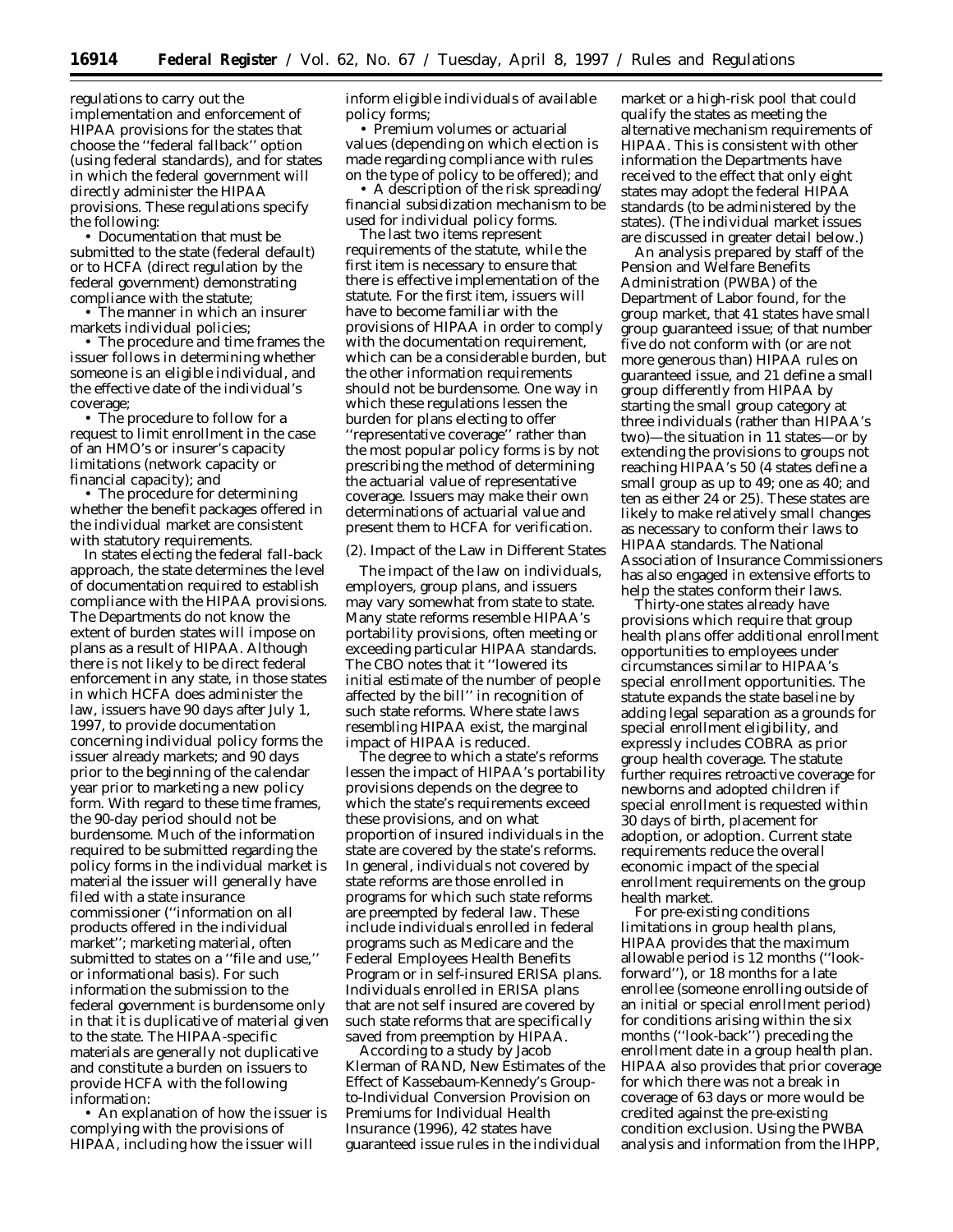as of mid-1996, 30 states had time limits on pre-existing condition exclusion periods that are the same as, or more favorable to individuals, than the HIPAA provisions for the group market; and 14 other states have limits on preexisting condition time limits. Among these 44 states, ten states allow crediting or prior coverage for which the duration of the break in coverage equals or exceeds 63 days (more generous than HIPAA); eight states allowed breaks in coverage of 60 days; 18 states allowed 30 or 31 days of a break in coverage; and four states had no crediting of prior coverage. State laws which exceed HIPAA standards will not be preemptied by HIPAA.

## (3). Group Plans

HIPAA sets minimum standards for all group health plans, including selffunded plans that are shielded by ERISA from states' HIPAA-like requirements. The General Accounting Office has estimated that about 27% of the Nation's population received health care coverage through ERISA self-funded plans (17%).

Although the GAO report indicated that the number of people covered by self-insured plans is increasing, other data indicate that there has been a decline in such coverage because of the increasing number of individuals covered by HMOs that operate as insured plans. However, an HMO network may constitute an exclusive provider organization for a self-insured plan. Liston and Patterson (*Analysis of the Number of Workers Covered by Self-Insured Health Plans Under the Employee Retirement Income Security Act of 1974—1993 and 1995,* prepared for the Henry J. Kaiser Family Foundation, August 1996) found that from 1993 to 1995 the number of Americans covered by fully or partly self-insured plans declined from 37.6 million to 32.5 million (a 14% decline). The rate of decline was greatest in smaller firms: for firms with fewer than 100 workers, the number of workers covered under fully or partially selfinsured plans declined form 8.2 million to 5.4 million (a 34% decline). For firms with 25 or fewer employees, the numbers declined from 2.9 million to 2.2 million from 1993 to 1995 (a 24% decline).

The relevance of these numbers to an analysis of HIPAA has to do both with the number of people that can potentially benefit from the HIPAA provisions (if the employees moving to ERISA-insured plans are in states that already have provisions similar to HIPAA, effects will be smaller), as well as the related issue (partially a

consequence of the former) of the extent to which the small group market in a given state may be ''disrupted'' because of the effects of HIPAA. (For example, will the HIPAA provisions create a situation in which either insurers will abandon markets or employers will discontinue health care coverage?) Although the Departments' economic impact analysis does not contain a stateby-state analysis of the relationship between employees covered under selfinsured plans (and any changes in those numbers) and the states that have reforms similar to HIPAA, Liston and Patterson found that the South was the only region of the country in which there was an increase in the number of employees covered by self-insured or partially self-insured (reflecting the lower penetration of HMOs in Southern states). Data about individual states do not appear to be available. A recent GAO report notes that ''no analysis exists on the number of individuals affected by these state [insurance] reforms'' (*Health Insurance Portability: Reform Could Ensure Continued Coverage for Up to 25 Million Americans,* HEHS–95–257, September 1995).

For 1995, the South (stretching, under the Liston-Patterson definition, from the South Atlantic states to the West South Central states of Arkansas, Louisiana, Oklahoma and Texas) had 35% of all employees covered by self-insured or partially self-insured plans, while those same states had 30% of the privatesector employees with health care coverage. Three of the seven states that had no pre-existing condition limitations regulations in the PWBA analysis were Southern states; of the 11 states that had no guaranteed renewal provisions for group health plans, four were in Southern states. It would appear then, that to the extent that practices in the ERISA small group market in Southern states diverge significantly from HIPAA provisions employers will have to adhere to, there are possible major impacts of HIPAA in those markets.

## (4). The Individual Insurance Market

In the individual insurance market the statute provides for guaranteed issue of a policy to ''eligible individuals'' (individuals coming from the group market, who have 18 months of aggregate creditable coverage, from any of various types of health care coverage). In addition to this guaranteed issue requirement, insurers are not permitted to apply any per-existing condition exclusions to this group. Individual policies are guaranteed renewable except under certain circumstances. The statute does not place any limits on the premiums insurers may charge for the policies made available to eligible individuals. States are permitted to have alternative mechanisms that achieve the same ends as the HIPAA requirements, though any alternative is required to have no pre-existing condition exclusions.

The individual insurance market reforms are of greatest benefit to individuals who voluntarily or involuntarily leave their jobs and wish to maintain some level of health insurance. As discussed above, the availability of individual insurance may decrease ''job lock'' by allowing people to maintain continuous protection as they move between jobs. Individuals who enter the individual market from the group market may choose to do so because their new employer may not offer insurance or the employer's coverage is limited; or they may expect to be without a job for a period of time (for example, because they are ''early retirees'' who do not yet have Medicare entitlement and do not have employment-based retiree health care coverage). The CBO projects, in data cited above, that the number of people benefiting from the HIPAA (getting coverage when it would have been denied absent HIPAA) individual market reforms would ''plateau'' at the 150,000 range by the fourth year of the law. The GAO (HEHS–95–257, cited above) determined that about two million people each year could convert to individual insurance from group coverage, based on turnover rates among small employers and rates of COBRA continuation of coverage.

Individual market premium effects vary by state. In state regulatory activity, fewer states have provisions similar to HIPAA's in the individual market as compared to state reforms in the small group market. HIPAA will affect the individual insurance markets in many states. The RAND and IHPP data indicate that only eleven states have guaranteed issue laws for the individual market. Eight additional states have an insurer (Blue Cross-Blue Shield) offering open enrollment in the individual market. Twenty-three states have laws limiting the period of pre-existing condition exclusions, but only one state allows no such exclusion period, with most states allowing a 12-month exclusion period with a 6- or 12-month ''look back.''

One of the most contentious issues in discussions of HIPAA's effect on the individual insurance market has been the issue of premiums in that market. HIPAA does not impose any rating requirements on insurers in the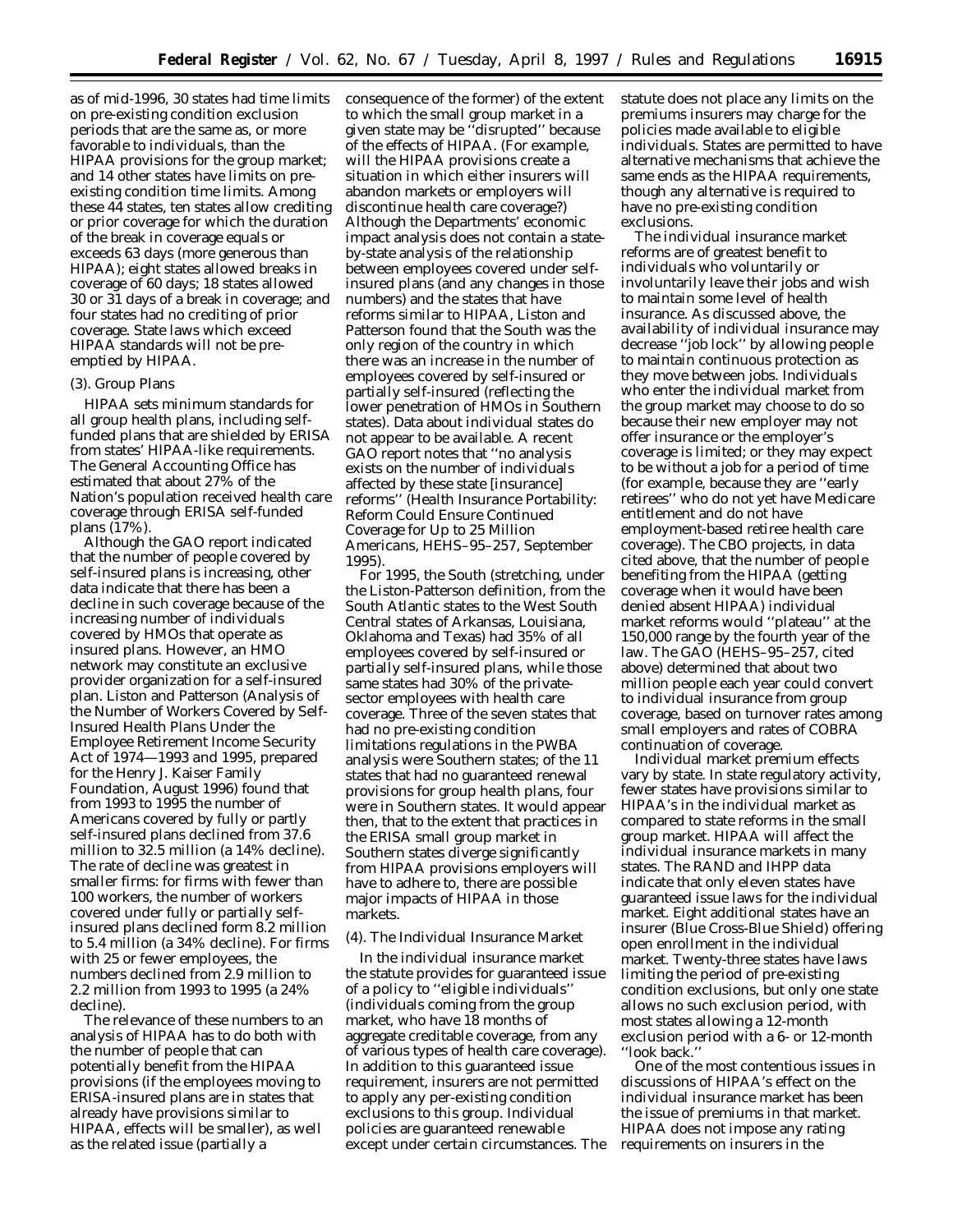individual market, meaning that the insurers are free to price their individual products in any manner that is consistent with state law. IHPP data show that for the individual market, seven states have rating bands (premiums must be within certain upper and lower bounds in relation to a ''standard'' premium), and eight states require community rating of some form (a form of rating that can be roughly described as rating across a larger pool of insured individuals, for example, across all of an issuer's insured individuals, across defined age categories, etc.). Rating bands and community rating requirements have the same intended effect as HIPAA, to increase the availability of insurance, but they additionally seek to assure affordable coverage. There will be interactions between the HIPAA approach to increased availability (guaranteed issue and elimination of pre-existing condition exclusions for certain individuals with prior coverage) and the rating approach in those states in which guaranteed issue rules and pre-existing condition exclusion rules differ from HIPAA's provisions.

Affordability of individual coverage is a significant issue with HIPAA. The Health Insurance Association of America (HIAA) has projected that the individual market reform provisions of HIPAA will cause an eventual 22% increase in premiums in that market (''The Cost of Ending 'Job Lock' or How Much Would Health Insurance Costs Go Up If 'Portability' of Health Insurance Were Guaranteed?'', February 20, 1996). HIAA projects, on that basis, that eventually 500,000 to one million people would leave the individual insurance market because of rate increases necessitated by the HIPAA reforms. HIAA bases this estimate on the current number of people insured in the individual market, the number of new entrants in the market, their costs, and the price-sensitivity of purchasers of insurance.

Other studies have arrived at conclusions that are very different from the HIAA conclusions. The main difference with other studies is that HIAA assumes that HIPAA will cause states to impose restrictions on the level of premiums insurers may charge in the individual market. There are no such requirements in HIPAA. The HIAA assumes that people currently covered in the individual market will be included in the rating pool that includes individuals who are newly insured under HIPAA provisions. The American Academy of Actuaries (AAA), for example, found that the premium increases in the individual market

would be in the range of two to five percent, and the increases would take effect over a longer time span that one year. The AAA took into account current state laws, including state laws related rate restrictions in the small group market.

Jacob Klerman, or RAND, examined HIAA's assumptions and methodology and found that (a) using HIAA's assumptions, but employing more up-todate or otherwise improved data (''better estimates of the underlying figures''), the increase in individual premiums would be 5.7%; and (b) using different assumptions, the premium effect would be 2.3% and may be as little as 1% or less (*New Estimates of the Effect of Kassebaum-Kennedy's Group-to-Individual Conversion Provision on Premiums for Individual Health Insurance,* RAND, 1996). For the latter projections, Klerman assumed a different level of claims costs for new entrants (150%, based on studies of the costs for COBRA continuation policies, versus the HIAA's 200%), that the premium pricing for the new policies would not be pooled with others in the individual market, and that state laws would have effects that the HIAA analysis did not consider. Note that, as with the GAO report quoted above, these analyses are based on an earlier version of an insurance reform bill, S. 1028, in which the guaranteed issue was available only to those with 18 months of group coverage. This analysis does not measure how many more people are encompassed in the larger HIPAA ''eligible individual'' group comprising individuals whose last type of coverage was group coverage but who had prior coverage during the 18-month period from a different source; this will slightly increase the cost.

Another study, done for HHS, by Actuarial Research Corporation (ARC), had results that were similar to the RAND results. ARC projects possible increases in individual premiums ranging from 1.4 percent to 2.8 percent.

## **K. Statutory Provisions Affecting Administrative Processes**

While these rules implement the statute's goal of expanding coverage and portability of coverage by reducing the use of pre-existing condition exclusions, for purposes of performing this economic impact analysis, it is appropriate to break the regulations down into the following components: certifications and notices informing individuals of their right to request a certification; notification of the application of a pre-existing condition exclusion period; alternative methods of crediting coverage; and guidelines for

implementing the statue's special enrollment requirements. The notice and notification requirements are largely a result of this rulemaking. The certification requirements are largely prescribed by HIPAA, with certain aspects that mitigate the impact of the statute resulting from this rulemaking. While the alternative method of counting compliance is authorized by HIPAA, the classes and categories of coverage to be measured were created at the discretion of the three Departments.

# *1. Staggered Effective Dates*

In general, the effective dates of HIPAA's group health plan provisions are tied to plans' fiscal years and to the expiration of collective bargaining agreements under which some plans are maintained. Provisions whose effective dates are so tied included those pertaining to pre-existing condition exclusions, crediting prior coverage, and special enrollments. (The effective dates of HIPAA's certification provisions are not so tied.) Non-collectively bargained plans become subject to these provisions of HIPAA in the first plan year beginning on or after the July 1, 1997. Collectively bargained plans become subject the first plan year beginning on or after the later of July 1, 1997 or the expiration of a collective bargaining agreement that was in place prior to HIPAA's date of enactment, August 21, 1996.

More than one-half of plans begin their fiscal years on January 1. Therefore, there is a large concentration of plans and participants that become subject to HIPAA in January 1998. Overall, the proportions of participants and plans (respectively) that become subject to HIPAA in 1997 are 15 percent and 24 percent; in 1998, 68 percent and 69 percent; in 1999, 11 percent and 4 percent; and in 2000, 5 percent and 2 percent.

The compliance costs of these regulations regarding certification and notice, pre-existing condition exclusion notification, and notice of enrollment rights was estimated based upon information in the public domain and data available to the Departments on industry practices. To derive data on health coverage and employment shifts of individuals, for the purposes of this analysis the Departments referred to data collected from the Census Bureau's Current Population Survey and Survey of Income and Program Participation, as well as the National Health Interview Survey and the Department of Labor's database of 1993 Form 5500 information, the most current available. Supplemental data on employersponsored health care was obtained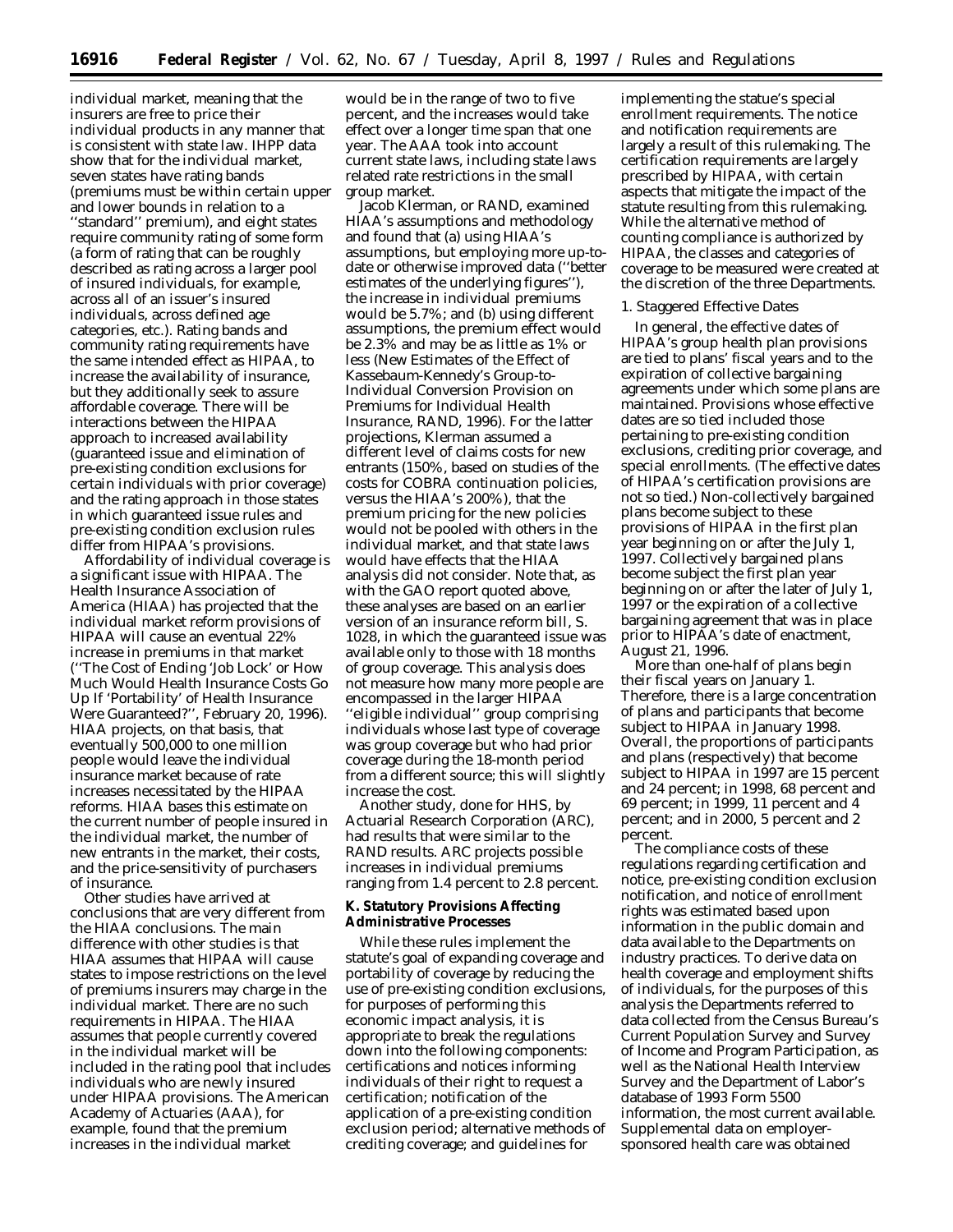from the Peat Marwick Benefits Survey and the BLS Employee Benefits Survey.

## *2. Initial vs. Ongoing Costs*

Costs may be separated into initial costs and ongoing costs. Initial costs of the new certification, notice, preexisting condition exclusion notification, and special enrollment requirements have several components, including capital costs of preparations for collecting information such as purchasing or upgrading computers and software, and record storage facilities. Initial costs may also be expected to include programming or reprogramming automated systems to track periods of prior creditable coverage, and to track plan participants and the type of coverage they hold, e.g. individual or family coverage. Initial costs also include up-front expenditures for revisions of plan documents to comply with the new statutory and regulatory requirements. These costs were annualized over the estimated ''life'' of the regulation, 10 years, in order to show such costs on an annual basis. It is estimated that the 15,604 plans that will process certifications internally (rather than use a service provider) will incur an average cost of \$5,000 per plan to revise their automated records systems to accommodate this information for a total cost of \$78 million over 10 years beginning in 1997. Presented here as direct costs, initial costs are a component of overall social costs.

Ongoing expenditures incurred annually include the costs to group health plans, health insurance issuers and self-funded plans of performing the continuing administrative tasks of calculating periods of creditable coverage, printing forms for notices, preparing an original and a copy of notices and certifications for participants with dependants having identical coverage, and mailing these documents to individuals. Also included in ongoing expenditures is the cost to plans which use pre-existing condition exclusions to notify participants of the plans' provisions, and calculating periods of pre-existing condition exclusions for new participants, and issuing an individualized notification, as necessary, to each individual who would be subject to a pre-existing condition exclusion of any duration. Total annualized initial costs and ongoing costs were aggregated to estimate total annual costs.

# *3. The Certification Process*

The statute specifies that every individual leaving a group health plan,

ending COBRA coverage, ending individual insurance coverage, or leaving other types of health coverage must receive a written certification of creditable coverage containing specific information about the individual and his or her coverage, including information on the coverage of dependents. This requirement constitutes a burden in information collection and processing.

Despite recent incremental state reforms in the laws affecting the group health insurance market, no states have required group health plans or health insurance issuers to provide participants and their dependents with certifications or notices regarding prior health coverage. Therefore, the statute imposes discrete new burdens on all group health plans and health insurance issuers in connection with providing certifications, and issuing to individuals of their right to receive a certification.

Respondents preparing certification forms must collect the appropriate information about a person, prepare a certification form, and, in most cases, mail the information. One certification can serve to provide information about dependents covered under the same policy. The respondent may have to prepare multiple certification forms for an individual, or for dependents, in the event that the certificate is lost or misplaced. The process may require the development of new information systems or, more likely, modifications to existing information systems, to collect and process the necessary information.

The statute makes the certification requirement a key implementation component of the portability provision in both the group and individual markets.

The cost of providing certifications for private group plans (absent the regulatory relief described below) is estimated to be at least \$98 million for 69 million certifications in 1997 and \$84 million for 59 million in each subsequent year. Absent transition relief provided under the regulations, early year costs could be far higher. The direct cost of certifications contributes to the overall social cost of the statute.

## **L. Impact of Regulatory Discretion**

These regulations mitigate the impact of the statutory requirements on the regulated public, while preserving protections, in several ways. These regulations will reduce implementation costs.

The Departments exercised discretion in connection with group plan provisions, as follows:

First, intermediate issuers will not have to issue a certification when an

individual changes options under the same health plan. In lieu of the certification, they could simply transfer the start and stop dates of coverage to the plan. An individual would retain the right to get a certification upon request if they leave the plan.

Second, telephonic certification will fulfill the requirement to sent a certification if the receiving plan and the prior plan mutually agree to that arrangement. The individual can always get a written certification upon request.

Third, the requirement to send certifications on June 1, 1997 to those who have left plans between October 1, 1996 and May 31, 1997 can be satisfied by sending a notice; the Departments have offered a model notice in these regulations for that purpose.

Fourth, until July 1, 1998, plans and issuers that do not collect individual information on dependants can comply with the requirement to send each dependant a separate certification by simply listing the category of coverage (e.g., individual, spouse or family).

Fifth, in situations where the issuer and the plan contract for the issuer to complete the certifications, the plan would not remain liable if the issuer failed to send the certifications.

Thus, plans would not need to keep data and files on this information.

Sixth, the period of coverage listed on automatic certifications will only be the last continuous period of coverage without any break. This is the most efficient and simplest method of record keeping for plans and issuers.

Seventh, the period of coverage contained in the on-request certification will be all periods of coverage ending within 24 months before the date of the request. Essentially, a plan may simply look back two years and send copies of any automatic certifications issued during that period.

The above reductions in burdens on plans and issuers may cause more frequent circumstances in which participants are required to prove creditable coverage and the status of their dependants. In order to help offset some of the additional burdens that will be shifted to the participants, the regulations provide the following protections:

First, if an individual is required to demonstrate dependent status, the group health plan or issuer is required to treat the individual as having furnished a certificate showing the dependent status if the individual attests to such dependency and the period of such status, and the individual cooperates with the plan's or issuer's efforts to verify the dependent status.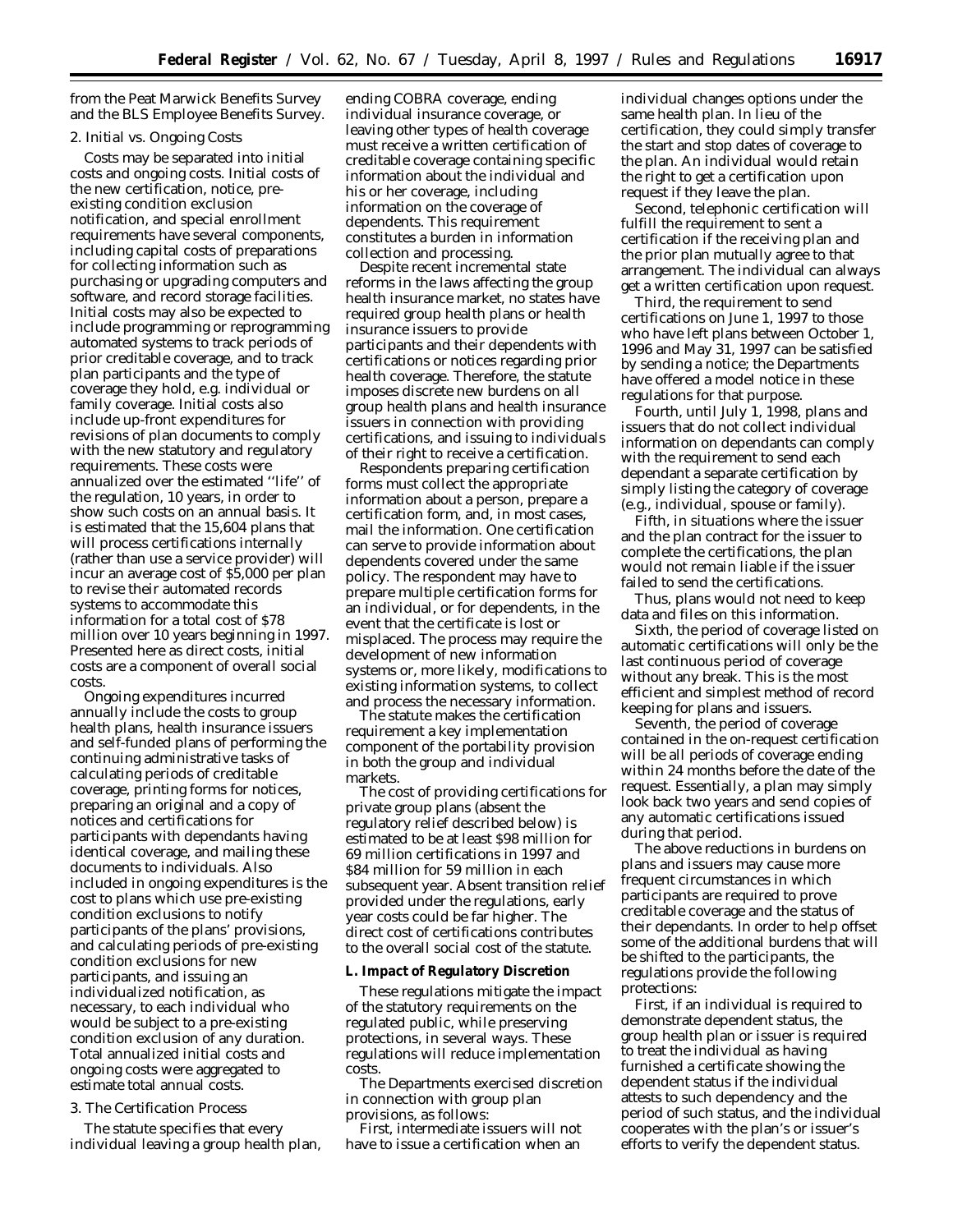Second, a plan shall treat an individual as having furnished a certificate if the individual attests to the period of creditable coverage, and the individual also presents relevant corroborating evidence of some creditable coverage during the period and the individual cooperates with the plan's efforts to verify the individual's coverage.

Third, plans and issuers that impose preexisting condition exclusions periods must notify participants of this fact. They must also explain that prior creditable coverage can reduce the length of a preexisting condition exclusion period and offer to request a certification on the participant's behalf. An exclusion may not be imposed until this notice is given. This is beneficial to participants insofar as it forewarns them of potential claim denials and enables them to more easily exercise their right to protection from such denials under HIPAA's portabliity provisions.

Fourth, a plan that imposes a preexisting condition exclusion must notify a participant if the individual's creditable coverage is not enough to completely offset the exclusion period, and give the individual the option to provide additional information. An exclusion may not be imposed until this notice is given. This provides participants an opportunity to correct any failure to establish credit for prior coverage before a claim is denied.

Under the regulation, in the group health plan enrollment materials ordinarily provided to most new participants, plans that contain preexisting condition exclusion provisions must also provide notice that the plan contains these provisions, that the participant has the right to prove prior creditable coverage, including the right to secure a certificate from a prior plan or issuer, and that the new plan will assist in obtaining the certificate. Those plans using the alternative method of crediting coverage also must disclose their methods to the participant, including an identification of the categories of coverage used.

In addition, a plan seeking to impose a pre-existing condition exclusion on a participant or dependant must inform them in writing of the determination that they lack adequate prior coverage, and provide an opportunity for the individual to submit additional materials regarding prior creditable coverage, and provide an explanation of any appeals procedure.

The annual cost of these disclosure procedures to private group plans is estimated to be \$280,000 in 1997, \$2.1 million in 1998, and \$1.9 million in 1999 (about 20 cents per notice). The

same costs for state group plans would be \$25,500, \$51,000, and \$51,000, respectively. For local plans, they would be \$42,000, \$84,000, and \$84,000. The Departments believe the marginal burden of the notice will be modest because, irrespective of the notice requirement, under the statute plans must make this determination before imposing a preexisting condition exclusion. Comments are encouraged as to whether this assumption is appropriate. These costs do not include any burdens attributable to the use of the alternative method of crediting coverage, since it is assumed that any plans incorporating this method will do so only if the net cost is less than using the standard method. Under the alternative method of crediting coverage, the regulation allows the prior plan to charge the receiving plan using the alternative method for the reasonable costs of providing evidence of classes and categories of prior health coverage.

On balance, to the extent that the Departments have exercised regulatory discretion, they have acted to reduce compliance costs. This is particulary true with respect to the certification process.

These regulations attempt to reduce the burden of certifications by limiting the amount of information that needs to be reported and offering a model form that can be used to satisfy the requirement of the law. In the absence of a written certification, the regulations allow for alternative means of establishing creditable coverage, which includes having the individual present documentation of coverage or conducting telephone verification with the entity that previously covered the individual.

During a transition period, respondents may provide individuals with a notice that they have the right to receive a certificate of creditable coverage, a requirement that can be met by including the information in an evidence of coverage or other generic document individuals receive that contains information about their policy. This notice may be provided in lieu of a certificate for events that occur on or after October 1, 1996 but before June 1, 1997.

The cost to issuers of the certification requirement is primarily in the paperwork production of the certification form. All health insurance issuers are likely to have the kinds of systems in place to be able to produce the information necessary for a certification, although there will be moderate systems start-up costs, and some systems modifications for insurers

and HMOs. Systems modifications may also be necessary to retain the data for the certificates for several years, but, like the other requirements, this burden should also be limited. The model certification form of the Preamble contains the kind of information that is routinely used as the basis for claims processing by a health insurance issuer or by an HMO (for example, in adjudicating an out-of-network claim).

For example, in order to deny a claim dating from a period prior to the beginning date of coverage of a particular individual, the issuer's information system could determine that (1) a particular individual was covered by the issuer; (2) the issuer identification number submitted with the claim is correct; (3) the individual was insured on the date the health care service was provided; (4) the service was provided during a waiting period or affiliation period before coverage was available; and (5) coverage may have ended prior to the date of service. The issuer's information system would also determine the limitations of coverage (e.g. high or low option coverage, with or without specific riders). The remaining information of the certification form could also be available to the issuer, especially for COBRA-eligible individuals: whether COBRA continuation coverage is involved (given that the premium is charged directly to the individual at a specified rate); the beginning and ending dates of coverage and waiting periods; and the name, address, phone number and contact person (or Department) for information.

Respondents may need to modify their systems to determine whether, for a given insurer's coverage of a particular individual, there was a 63-day period of interrupted coverage for purposes of specifying this information on a certification form. As noted above, the Departments have taken into consideration the difficulties insurers have in identifying dependents under family coverage, and the regulations make appropriate accommodations, in recognition of the need for a transition period during which information about dependent coverage information may be unavailable from issuers.

The cost of producing and issuing certifications (or notices in lieu of certifications where permitted) for private group plans is estimated to be \$57 million for 53 million certifications in 1997, \$64 million for 44 million in 1998, and \$66 million for 44 million in each subsequent year. Medicaid programs would provide 10 million certifications annually at an annual cost of \$600,000. Medicare would issue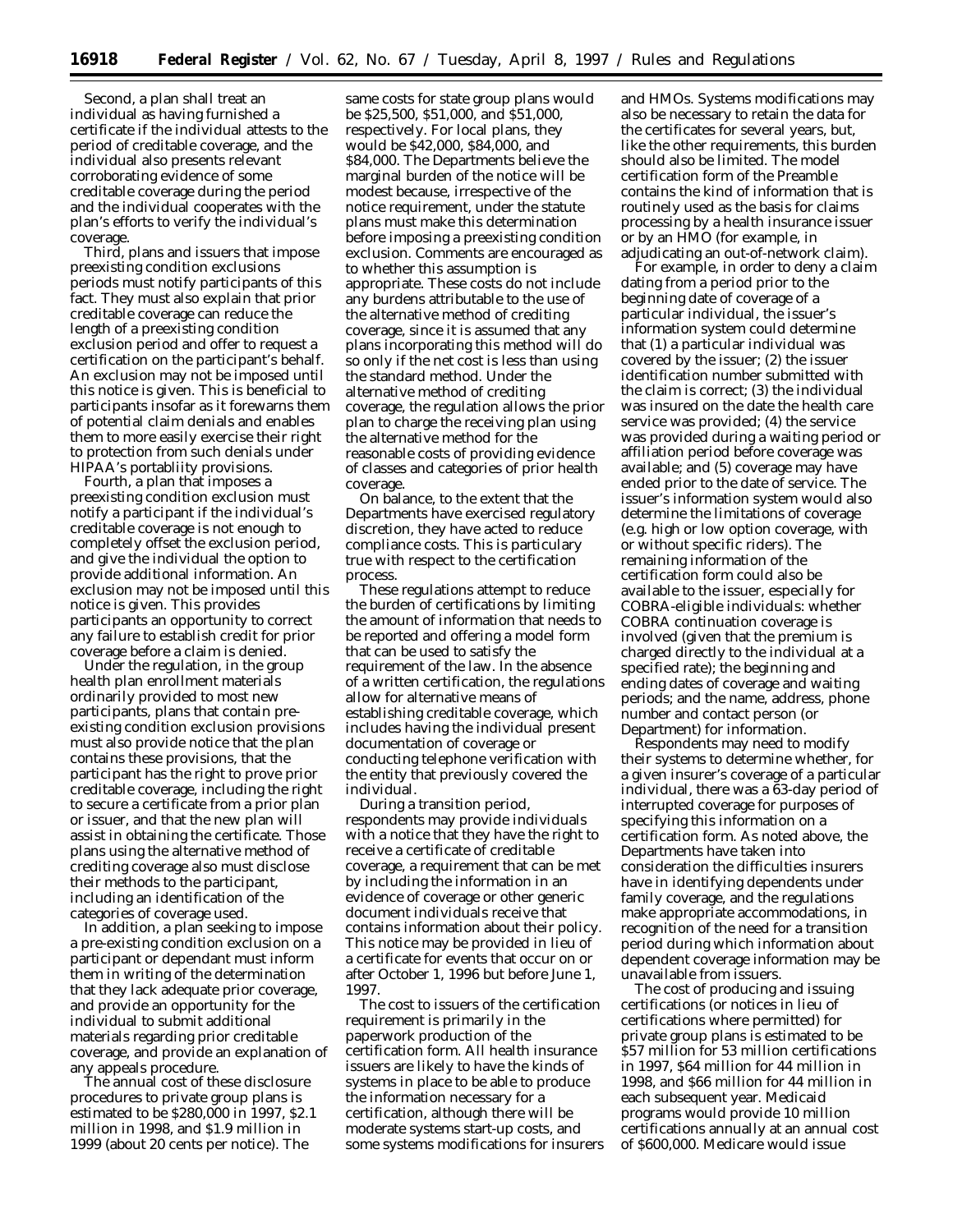92,000 annually at a cost of \$115,000. (Should HHS decide to allow the Medicare award and termination letters to suffice as certifications, then there would be no cost to the Medicare program for the HIPAA certification requirements.) By 1999, the annual cost and volume would total \$500,000 and 200,000 for OPM, \$2.9 million and 1.9 million for state plans, and \$6.1 million and 4.1 million for local plans, and \$4.7 million and 2.9 million for individual market issuers.

Relative to the cost implied by the statute alone, regulatory provisions directed at the certification process reduce private group plans' cost of compliance by a minimum of \$41 million (or 42 percent) in 1997, \$20 million (or 24 percent) in 1998, and \$18 million (or 21 percent) in 1999 and later years, through the creation of transitional rules, safe harbors and good faith compliance periods. The regulation acts to reduce parallel burdens on issuers and state and local government group plans in similar proportion.

In another discretionary provision, these regulations require group plans to notify eligible new employees of their special enrollment rights. This provision is necessary to make sure employees are sufficiently informed to exercise their rights within the 30-day window provided in the statute. The cost of this disclosure is expected to be small, since it is a uniform disclosure that can accompany ordinary materials provided to new participants. In order to minimize the burden, the preamble to these regulations provides model language for the notice adequate for meeting the statutory obligation. The cost, which would reach \$1.72 million in 1999 for private group plans, is described in the PRA analysis. In 1999, the cost for State plans would reach \$167,000; the cost for local plans would reach \$290,000.

The direct cost of certifications and notices contribute to the overall social cost of the statute and regulations.

HHS has exercised regulatory discretion regarding two specific provisions that will be enforced exclusively by HHS (also referred to as the ''non-shared group market'' provisions).

These two areas are as follows:

Guaranteed Availability of Coverage for Employers in the PHS Act Group Health Market Provisions

The group market provisions include rules relating to guaranteed availability of coverage for employers in the small group market that are only in the PHS Act (not in ERISA or the Code). Section

146.150 of the HHS regulations implements section 2711 of the PHS Act. In general, this section requires health insurance issuers that offer coverage in the small group market to offer all policy forms to any eligible small employer and to accept for enrollment every eligible individual without regard to health status. HHS has interpreted this guaranteed availability requirement to apply to all products offered in the small group market. Some States and issuers argue that the statute would permit guaranteed availability of an issuer's basic and standard plan, as opposed to all products offered by the issuer in the small group market. HHS does not agree with this interpretation and have proposed our interpretation in the regulation. Depending upon State law, this decision may provide the benefit of additional choices to small employers purchasing coverage in the small group market, while adding some potential costs for issuers offering coverage in the small group market.

Exclusion of Certain Plans From the PHS Act Group Market Requirements

The group market provisions also include rules under which certain plans are excluded from the group market provisions that are only in the PHS Act (not in ERISA or the Code). Section 146.180 of the HHS regulations implements section 2721 of the PHS Act. Section 146.180(b) includes rules pertaining to non-federal governmental plans, which are permitted under HIPAA to elect to be exempted from some or all of HIPAA's requirements in the PHS Act. HHS has exercised regulatory discretion by prescribing the form and manner of the election and the contents of the notice. HHS has also required a non-federal governmental plan making this election to notify plan participants, at the time of enrollment and on an annual basis, of the fact and consequences of the election. HHS has exercised this regulatory authority in order to ensure adequate documentation of a non-federal governmental plan's proper and appropriate election without placing an undue burden on the plan. In addition, HHS has provided a nonfederal governmental plan the flexibility to elect to opt out of specific provisions of the statute and have allowed for this flexibility in the contents of the notice. The cost of providing these notices for non-federal governmental would range from \$79,000 to \$158,000 in 1997 and from \$158,000 to \$315,000 in 1999.

HHS has also exercised regulatory discretion in connection with individual market provisions by specifying that college health plans are treated as bona fide associations. Since,

under HIPAA, coverage offered through a bona fide association is creditable coverage, individuals covered under a college plan would receive credit for this coverage. However, because this coverage is offered though a bona fide association (as defined in Part 144 of the group market rules), the issuer benefits because it does not have to make the coverage available in the individual market to eligible individuals, and does not have to renew coverage for a student who leaves the association. This regulatory provision is expected to minimally disrupt business practices for those college plans.

HHS also exercised regulatory discretion in connection with individual market provisions. When an eligible individual applies for coverage in the individual market, the effective date of such coverage is deemed, in the regulations, to be the date on which the individual applies for such coverage, and assuming the individual's application for coverage was accepted.

The impact of this regulatory provision is that an individual who wishes to maintain creditable coverage may delay, for up to 63 days, an application for coverage in the individual insurance market, especially if he or she is assured of being covered by an issuer (e.g., if the person is guaranteed issuance of an individual product as an individual coming from group coverage, under the Act's guaranteed availability provisions). The individual may forego medical treatment during the 63-day period of non-coverage, resulting in a deterioration of health on entering the new health plan, with a potential for greater costs incurred by the insurer or health plan.

The regulation could have required that the individual apply for coverage within a reasonable time period in advance of the 63-day period, such as 30 days after the end of prior coverage (which is similar to the statutory requirement for a request for enrollment in a group health plan following exhaustion of COBRA coverage or other exhaustion of coverage); or, the insurer could have been required to begin coverage within some specified time period after application. However, the approach taken in the regulation is consistent with statutory provisions regarding the treatment of waiting periods or HMO affiliation periods, which the statute specifically excludes from being considered breaks in coverage. The regulatory provision also accords the same status to all individuals in any circumstance by making a 63-day period the maximum during which an individual can be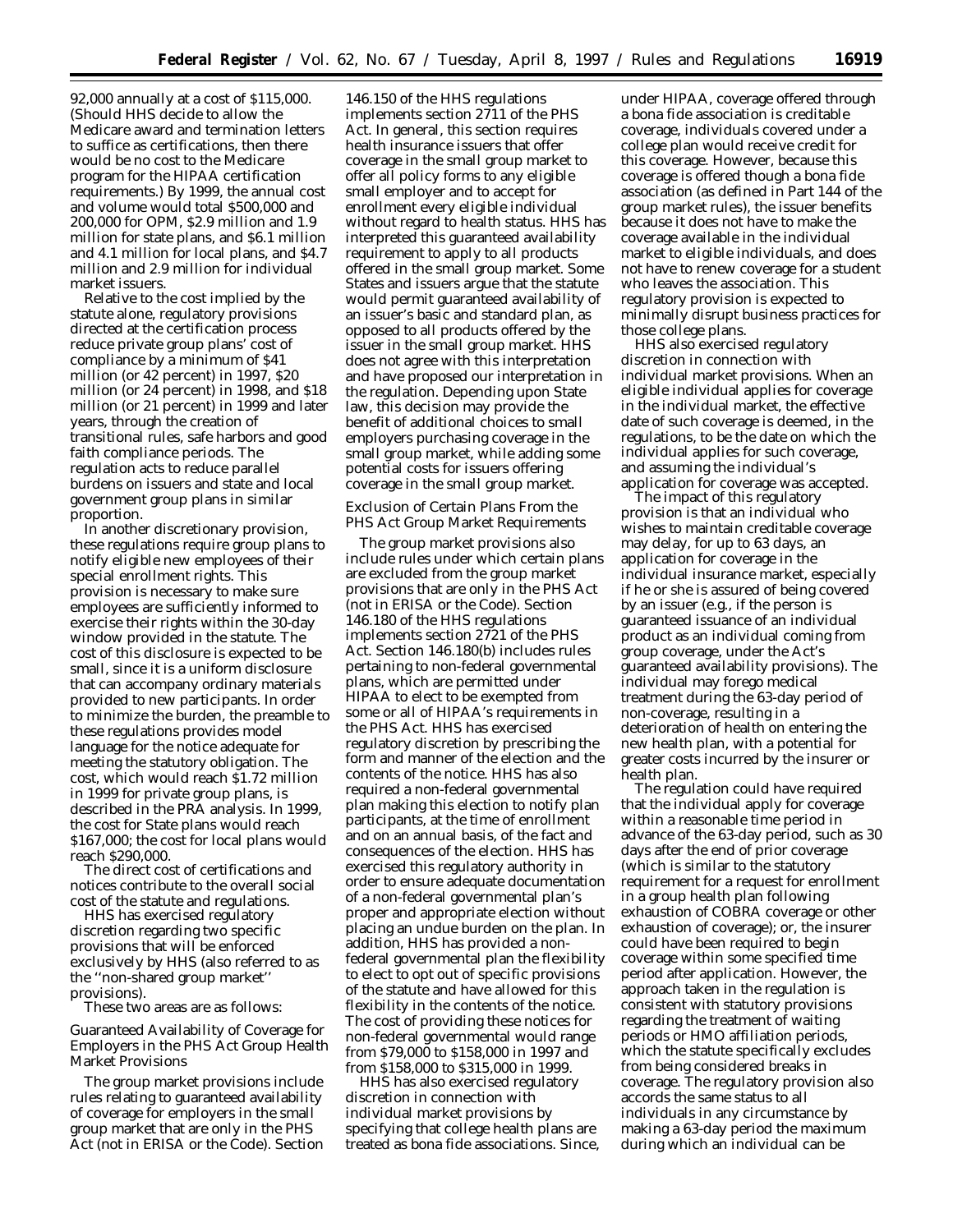without coverage and still receive credit for creditable coverage.

# **M. Paperwork Reduction Act— Department of Labor and Department of** *Coverage* **the Treasury**

The Department of Labor and the Department of the Treasury have submitted this emergency processing public information collection request (ICR), consisting of three distinct ICRs, to the OBM for review and clearance under the Paperwork Reduction Act of 1995 (Pub. L. 104–13, 44 U.S.C. Chapter 35). The Departments have asked for OMB clearance as soon as possible, and OMB approval is anticipated by or before June, 1, 1997.

These regulations contain three distinct ICRs. Two of them (Establishing Prior Creditable Coverage and Notice of Enrollment Rights) are prescribed by the statute.

The first ICR implements statutorily prescribed requirements necessary to establish prior creditable coverage. This is accomplished primarily through the issuance of certificates of prior coverage by group health plans or by service providers that the group health plans contract with in order to provide these documents. In addition, this ICR permits the use of a notice that may be used by the plans to meet their obligations in connection with periods of coverage ending during the transition period, October 1, 1996 through May 31, 1997, saving the respondents both hours and cost during that period. This ICR also covers the requests that certain plans will make regarding additional information they require because they are using the Alternative Method of Crediting Coverage. Finally, this ICR also includes the occasional circumstances where a participant is unable to secure a certificate and needs to provide some supplemental form of documentation in order to establish prior creditable coverage.

The second ICR, Notice of Special Enrollment Rights, implements the statutorily prescribed disclosure obligation of the plans to inform a participant, at the time of enrollment, of the plan's special enrollment rules.

The third ICR, Notice of Pre-Existing Condition Exclusion, concerns the disclosure requirements on those plans that contain pre-existing condition exclusion provisions. This ICR has two components: a notice to all participants at the time of enrollment stating the terms of the plan's pre-exisiting condition provisions, the participant's right to demonstrate creditable coverage, and that the plan or issuer will assist in securing a certificate if necessary; and notice by the plan of its determination

that an exclusion period applies to an individual.

# *1. Establishing Prior Creditable*

#### i. Department of Labor

The Department of Labor, as part of its continuing effort to reduce paperwork and respondent burden, conducts a preclearance consultation program to provide the general public and federal agencies with an opportunity to comment on proposed information collection requests (ICR) in accordance with the Paperwork Reduction Act of 1995 (PRA 95) (Pub. L. 104–13, 44 U.S.C. chapter 35) and 5 CFR 1320.11. This program helps to ensure that requested data can be provided in the desired format, reporting burden (time and financial resources) is minimized, collection instruments are clearly understood, and the impact of collection requirements on respondents can be properly assessed. Currently, the Pension and Welfare Benefits Administration is soliciting comments concerning the proposed new collection of Establishing Prior Creditable Coverage.

Dates: Written comments must be submitted to the office listed in the addressee section below on or before May 31, 1997. In light of the request for OMB clearance by June 1, 1997, submission of comments within the first 30 days is encouraged to ensure their consideration.

The Department of Labor is particularly interested in comments which:

• evaluate whether the proposed collection is necessary for the proper performance of the functions of the agency, including whether the information will have practical utility;

• evaluate the accuracy of the agency's estimate of the burden of the proposed collection of information, including the validity of the methodology and assumptions used;

• enhance the quality, utility, and clarity of the information to be collected; and

• minimize the burden of the collection of information on those who are to respond, including through the use of appropriate automated, electronic, mechanical, or other technological collection techniques or other forms of information technology, e.g., permitting electronic submissions of responses.

Addressee: Gerald B. Lindrew, Office of Policy and Research, U.S. Department of Labor, Pension and Welfare Benefits Administration, 200 Constitution Avenue, Room N–5647, Washington, DC 20210. Telephone: 202–219–4782 (this is not a toll-free number). Fax: 202–219– 4745.

ii. Department of the Treasury

The collection of information is in Section 54.9801–5T. This information is required by the statute so that participants will be informed about their rights under HIPAA and about the amount of creditable coverage that they have accrued under a group health plan. The likely respondents are business or other for-profit institutions, non-profit institutions, small businesses or organizations, and Taft-Hartley trusts. Responses to this collection of information are mandatory.

Books or records relating to a collection of information must be retained as long as their contents may be come material in the administration of any internal revenue law. Generally, tax returns and tax return information are confidential, as required by 26 U.S.C. 6103.

Comments on the collection of information should be sent to the Office of Management and Budget, Attn: Desk Officer for the Department of the Treasury, Office of Information and Regulatory Affairs, Washington, DC 20503, with copies to the Internal Revenue Service, Attn: IRS Reports Clearance Officer, T:FP, Washington, DC 20224. Comments on the collection of information should be received by May 31, 1997. In light of the request for OMB clearance by June 1, 1997, submission of comments within the first 30 days is encouraged to ensure their consideration. Comments are specifically requested concerning:

Whether the proposed collection of information is necessary for the proper performance of the functions of the Internal Revenue Service, including whether the information will have practical utility;

The accuracy of the estimated burden associated with the proposed collection of information;

How to enhance the quality, utility, and clarity of the information to be collected;

How to minimize the burden of complying with the proposed collection of information, including the application of automated collection techniques or other forms of information technology; and

Estimates of capital or start up costs and costs of operation, maintenance, and purchase of services to provide information.

Additonal PRA 95 Information: I. *Background:* In order to meet HIPAA's goal of improving access to and portability of health care benefits,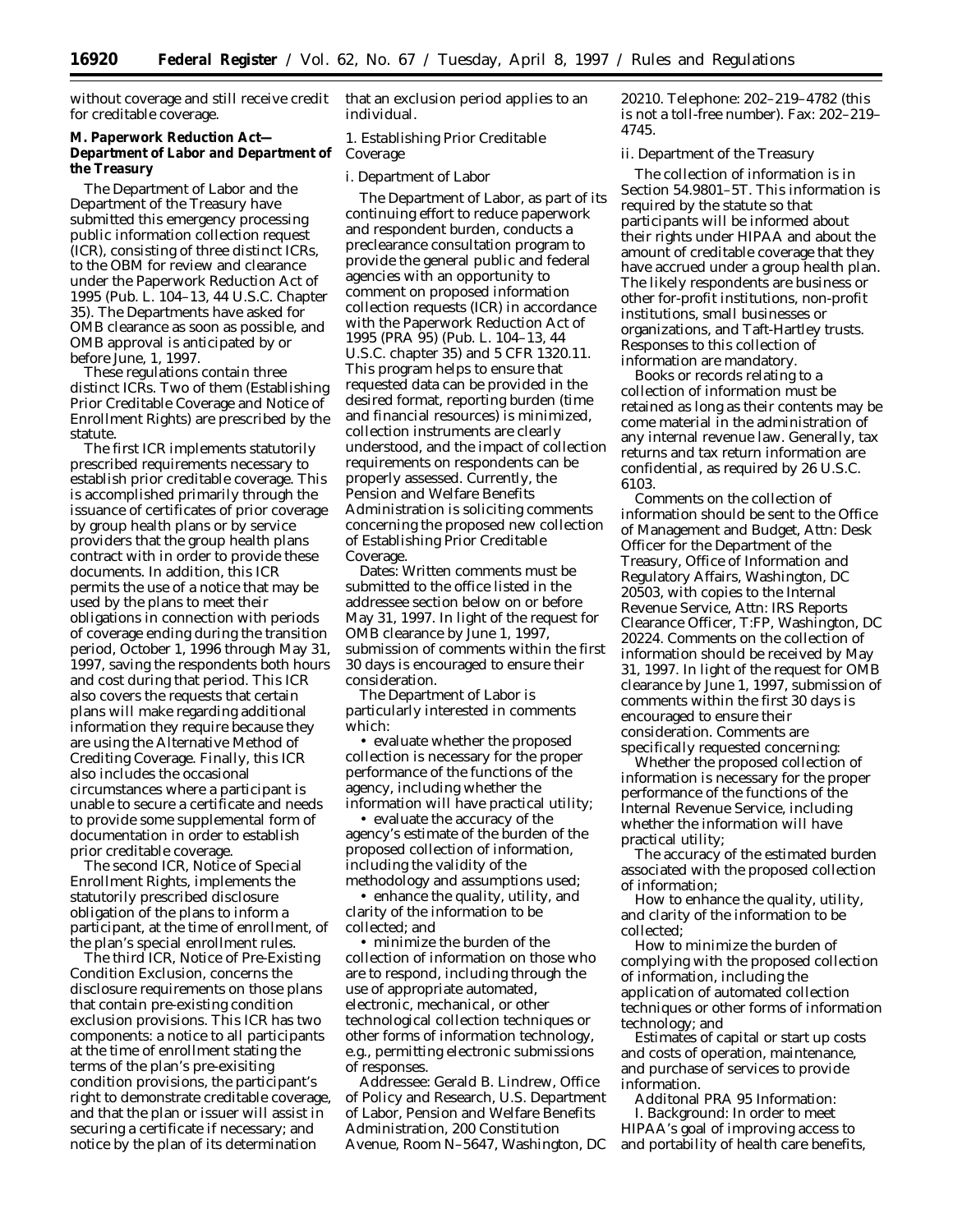the statute provides that, after the submission of evidence establishing prior creditable coverage, a subsequent health insurance provider would be limited in the extent to which it could use pre-existing condition exclusions to limit coverage. This ICR covers the submission of materials sufficient to establish prior creditable coverage.

II. *Current Actions:* Under 29 CFR 2590.701–5 and 26 CFR 54.9801–5T of the interim rule, a group health plan offering group health insurance coverage is obligated to provide a written certificate of information suitable for establishing the prior creditable coverage of a participant or beneficiary. To the extent that a certification is not available or inadequate to prove prior creditable coverage, paragraph (c) provides other methods for establishing creditable

coverage. During the transition period for certification (29 CFR 2590.710(e) and 26 CFR 54.9806–1T(e)), plans have the option of providing notices regarding participant's rights to certification rather than the certification itself; plans then provide certificates only to those participants who request them. 29 CFR 2590.701–5(a)(7) and 26 CFR 54.9801– 5T(a)(7) provides special rules for establishing prior coverage of defendants, and 29 CFR 2590.701–5(b) and 26 CFR 54.9801–5T(b) provides guidance on providing evidence of coverage to those plans that use the alternative method of crediting coverage.

These regulations offer model certification and notice forms to be used by group health plans and health insurance issuers, containing the minimum information mandated by the

statute. Based on past experience, the staff believes that most of the materials required to be exchanged under the certification procedure will be prepared by contract service providers such as insurance companies and third-party administrators.

*Type of Review:* New

*Agencies:* U.S. Department of Labor, Pension and Welfare Benefits Administration; U.S. Department of the Treasury, Internal Revenue Service.

*Title:* Establishing Prior Creditable Coverage

*Affected Public:* Individuals or households; Business or other for-profit; Not-for-profit institutions; Group Health Plans.

*Frequency:* On occasion

*Burden:*

| Year   | Total<br>respondents | Total<br>responses | Average time<br>per<br>response<br>(range)<br>(minutes) | Burden hours<br>(range) | Cost (range) |
|--------|----------------------|--------------------|---------------------------------------------------------|-------------------------|--------------|
|        | 2,600,000            | 51,799,410         | 3.23                                                    | 502,080                 | \$57,180,000 |
|        |                      |                    | 6.12                                                    | 950,710                 | 84,590,000   |
|        | 2,600,000            | 44,431,970         | 5.04                                                    | 672.120                 | 64,480,000   |
|        |                      |                    | 11.77                                                   | 1,569,390               | 119,310,000  |
| 1999   | 2.600.000            | 44,399,150         | 5.27                                                    | 702,360                 | 66,310,000   |
|        |                      |                    | 12.01                                                   | 1,599,630               | 121,140,000  |
| Totals |                      |                    |                                                         |                         |              |

*Start up costs:* It is estimated that the 15,604 plans that will perform these functions internally (rather than use a service provider) will incur an average cost of \$5,000 per plan to revise their automated records systems to accommodate this information for a total cost of \$78 million over 10 years beginning in 1997.

*Estimated total cost:*

Comments submitted in response to this notice will be summarized and/or included in the request for Office of Management and Budget approval of the information collection request; they will also become a matter of public record.

## *2. Notice of Enrollment Rights*

#### i. Department of Labor

The Department of Labor, as part of its continuing effort to reduce paperwork and respondent burden, conducts a preclearance consultation program to provide the general public and federal agencies with an opportunity to comment on proposed information collection requests (ICR) in accordance with the Paperwork Reduction Act of 1995 (PRA 95) (Pub. L. 104–13, 44 U.S.C. Chapter 35) and 5 CFR 1320.11. This program helps to ensure that

requested data can be provided in the desired format, reporting burden (time and financial resources) is minimized, collection instruments are clearly understood, and the impact of collection requirements on respondents can be properly assessed. Currently, the Pension and Welfare Benefits Administration is soliciting comments concerning the proposed new collection of Notice of Enrollment Rights.

*Dates:* Written comments must be submitted to the office listed in the addressee section below on or before May 31, 1997. In light of the request for OMB clearance by June 1, 1997, submission of comments within the first 30 days is encouraged to ensure their consideration.

The Department of Labor is particularly interested in comments which:

• evaluate whether the proposed collection is necessary for the proper performance of the functions of the agency, including whether the information will have practical utility;

• evaluate the accuracy of the agency's estimate of the burden of the proposed collection of information,

including the validity of the

methodology and assumptions used; • enhance the quality, utility, and clarity of the information to be collected; and

• minimize the burden of the collection of information on those who are to respond, including through the use of appropriate automated, electronic, mechanical, or other technological collection techniques or other forms of information technology, e.g., permitting electronic submissions of responses.

*Addressee:* Gerald B. Lindrew, Office of Policy and Research, U.S. Department of Labor, Pension and Welfare Benefits Administration, 200 Constitution Avenue, Room N–5647, Washington, D.C. 20210. Telephone: 202–219–4782 (this is not a toll-free number). Fax: 202–219–4745.

#### ii. Department of the Treasury

The collection of information is in Section 54.9801–6T. This information is required by the statute so that participants will be informed about their rights under HIPAA and about the amount of creditable coverage that they have accrued under a group health plan.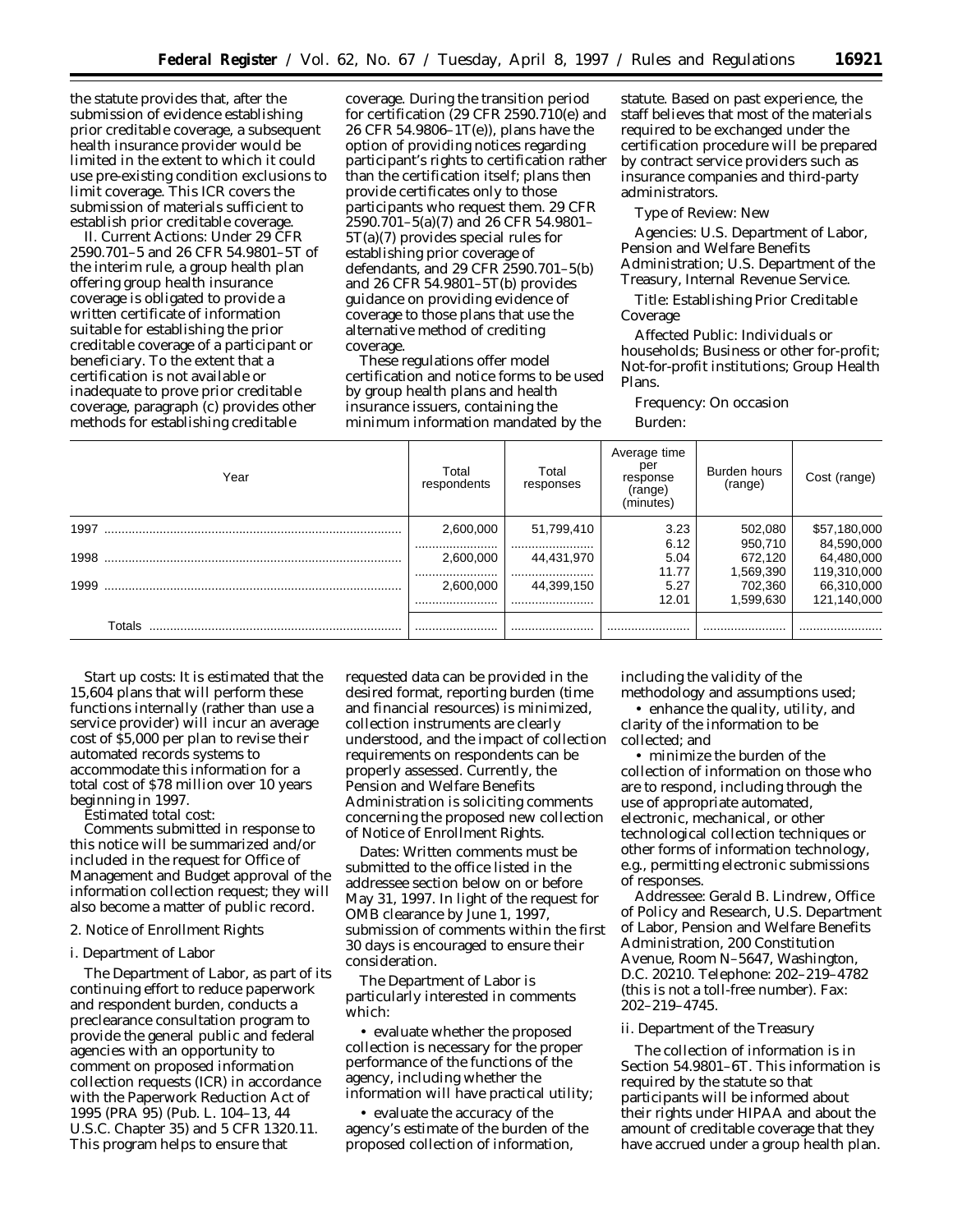The likely respondents are business or other for-profit institutions, non-profit institutions, small businesses or organizations, and Taft-Hartly trusts. Responses to this collection of information are mandatory.

Books or records relating to a collection of information must be retained as long as their contents may become material in the administration of any internal revenue law. Generally, tax returns and tax return information are confidential, as required by 26 U.S.C. 6103.

Comments on the collection of information should be sent to the Office of Management and Budget, Attn: Desk Officer for the Department of the Treasury, Office of Information and Regulatory Affairs, Washington, DC 20503, with copies to the Internal Revenue Service, Attn: IRS Reports Clearance Officer, T:FP, Washington, DC 20224. Comments on the collection of information should be received by May 31, 1997. In light of the request for OMB clearance by June 1, 1997, submission of comments within the first 30 days is encouraged to ensure their consideration. Comments are specially requested concerning:

Whether the proposed collection of information is necessary for the proper performance of the functions of the Internal Revenue Service, including whether the information will have practical utility;

The accuracy of the estimated burden associated with the proposed collection of information;

How to enhance the quality, utility, and clarity of the information to be collected;

How to minimize the burden of complying with the proposed collection of information, including the application of automated collection techniques or other forms of information technology; and

Estimates of capital or start up costs and costs of operation, maintenance, and purchase of services to provide information.

Additional PRA 95 Information:

I. *Background:* In order to improve participants' understanding of their rights under an employer's welfare benefits plan, the statute provides that, a participant be provided with a description of a plan's special enrollment rules on or before the time when a participant is offered the opportunity to enroll in a group health plan.

II. *Current Actions:* Under 29 CFR 2590.701–6 and 26 CFR 54.9801–6T of

the interim rule, a group health plan offering group health insurance coverage is obligated to provide a description of the plans' special enrollment rules. The special enrollment rules generally apply in circumstances when the participant initially declined to enroll in the plan, and subsequently would like to have coverage.

These regulations offer a model form to be used by group health plans and health insurance issuers, containing the minimum information mandated by the statute. Based on past experience, the staff believes that most of the materials required to be supplied under this ICR will be prepared by contract service providers such as insurance companies and third-party administrators.

*Type of Review:* New.

*Agencies:* U.S. Department of Labor, Pension and Welfare Benefits administration; U.S. Department of the Treasury, Internal Revenue Service.

*Title:* Notice of Enrollment Rights.

*Affected Public:* Individuals or households; Business or other for-profit; Not-for-profit institutions; Group Health Plans.

*Frequency:* On occasion. *Burden:*

| Year                 | Total<br>respondents<br>(000)       | Total<br>responses                | Average time<br>per<br>response<br>(minutes) | Burden hours            | Cost                                          |
|----------------------|-------------------------------------|-----------------------------------|----------------------------------------------|-------------------------|-----------------------------------------------|
| 1997<br>1998<br>1999 | 2,600,000<br>2,600,000<br>2.000.000 | 499,080<br>7,622.010<br>8.959.380 | .50<br>.50<br>$.50$                          | 750<br>11,430<br>13.440 | 100,000<br>460,00 <mark>0,</mark><br>720,000, |
| Totals               |                                     |                                   |                                              |                         |                                               |

# *3. Notice of Pre-Existing Condition Exclusion*

## i. Department of Labor

The Department of Labor, as part of its continuing effort to reduce paperwork and respondent burden, conducts a preclearance consultation program to provide the general public and federal agencies with an opportunity to comment on proposed information collection requests (ICR) in accordance with the Paperwork Reduction Act of 1995 (PRA 95) (Pub. L. 104–13, 44 U.S.C. Chapter 35) and 5 CFR 1320.11. This program helps to ensure that requested data can be provided in the desired format, reporting burden (time and financial resources) is minimized, collection instruments are clearly understood, and the impact of collection requirements on respondents can be properly assessed. Currently, the Pension and Welfare Benefits

Administration is soliciting comments concerning the proposed new collection of Notice of Pre-Existing Condition Exclusion.

*Dates:* Written comments must be submitted to the office listed in the addressee section below on or before May 31, 1997. In light of the request for OMB clearance by June 1, 1997, submission of comments within the first 30 days is encouraged to ensure their consideration.

The Department of Labor is particularly interested in comments which:

• evaluate whether the proposed collection is necessary for the proper performance of the functions of the agency, including whether the information will have practical utility;

• evaluate the accuracy of the agency's estimate of the burden of the proposed collection of information,

including the validity of the methodology and assumptions used;

• enhance, the quality, utility, and clarity of the information to be collected; and

• minimize the burden of the collection of information on those who are to respond, including through the use of appropriate automated, electronic, mechanical, or other technological collection techniques or other forms of information technology, e.g., permitting electronic submissions of responses.

*Addressee:* Gerald B. Lindrew, Office of Policy and Research, U.S. Department of Labor, Pension and Welfare Benefits Administration, 200 Constitution Avenue, Room N–5647, Washington, D.C. 20210. Telephone: 202–219–4782 (this is not a toll-free number) Fax: 202– 219–4745.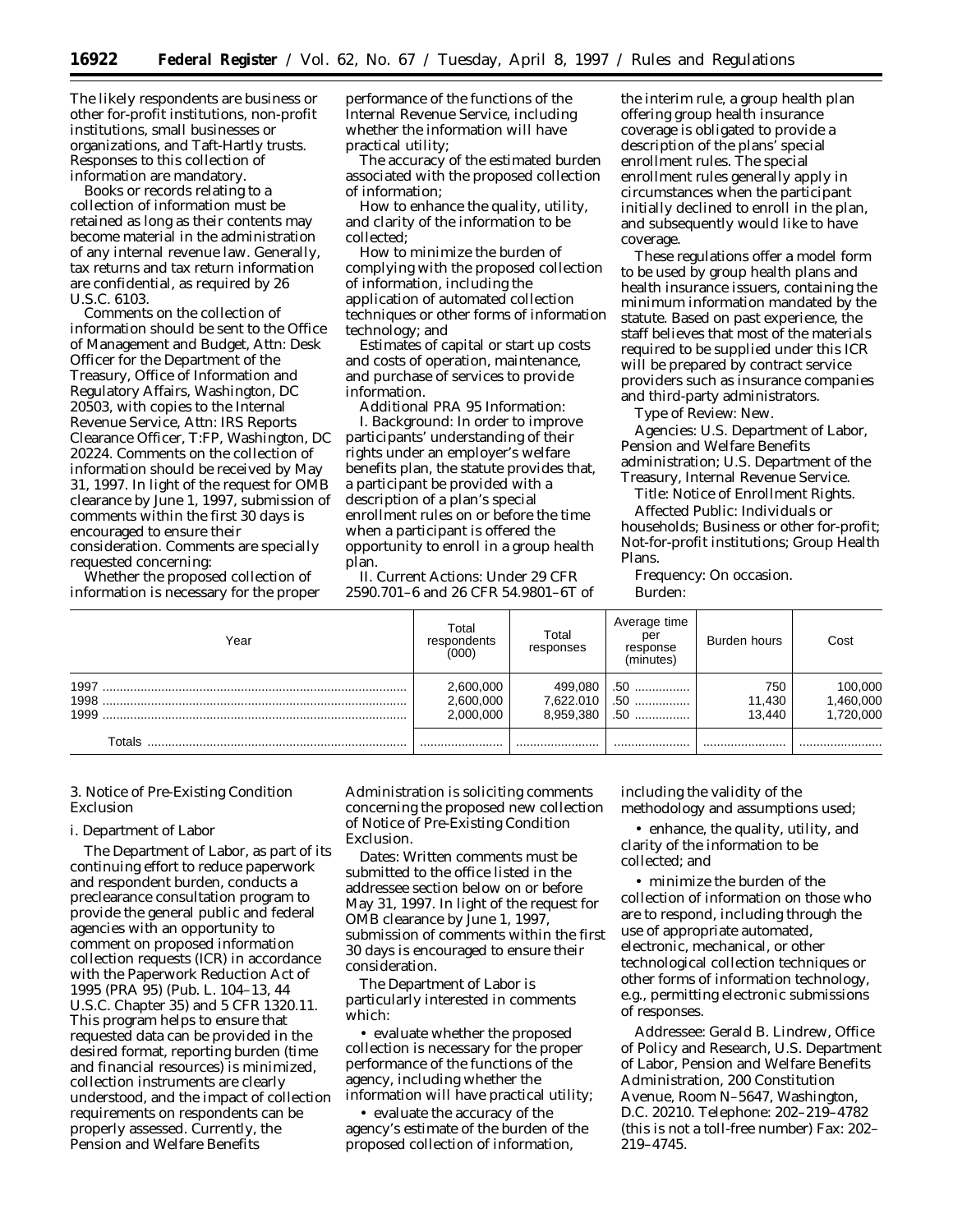## ii. Department of the Treasury

The collection of information is in Sections 54.9801–3T, 54.9801–4T, and 54.9801–5T. This information is required by the statute so that participants will be informed about their rights under HIPAA and about the amount of creditable coverage that they have accrued under a group health plan. The likely respondents are business or other for-profit institutions, non-profit institutions, small businesses or organizations, and Taft-Hartley trusts. Responses to this collection of information are mandatory.

Books or records relating to a collection of information must be retained as long as their contents may become material in the administration of any internal revenue law. Generally, tax returns and tax return information are confidential, as required by 26 U.S.C. 6103.

Comments on the collection of information should be sent to the Office of Management and Budget, Attn: Desk Officer for the Department of the Treasury, Officer of Information and Regulatory Affairs, Washington, DC 20503, with copies to the Internal Revenue Service, Attn: IRS Reports Clearance Officer, T:FP, Washington, DC 20224. Comments on the collection of information should be received by May 31, 1997. In light of the request for OMB clearance by June 1, 1997, submission of comments within the first 30 days in encouraged to ensure their consideration. Comments are specifically requested concerning:

Whether the proposed collection of information is necessary for the proper performance of the functions of the

Internal Revenue Service, including whether the information will have practical utility;

The accuracy of the estimated burden associated with the proposed collection of information;

How to enhance the quality, utility, and clarity of the information to be collected;

How to minimize the burden of complying with the proposed collection of information, including the application of automated collection techniques or other forms of information technology; and

Estimates of capital or start up costs and costs of operation, maintenance, and purchase of services to provide information.

Additional PRA 95 Information: I. *Background:* In order to meet HIPAA's goal of improving portability of health care coverage, participants needs to understand their rights to show prior creditable coverage when entering a group health plan that contain preexisting condition exclusion provisions. In addition, participants entering plans that use the alternative method of crediting coverage also need to be informed of the plan's provisions. Therefore, the Department has determined that plans that contain these provisions must disclose that fact to new participants, as well as inform individual participants of the extent to which a pre-existing condition exclusion applies to them.

II. *Current Actions:* 29 CFR 2590.701– 3(c) and 26 CFR 54.9801–3T(c) requires that a group health plan or health insurance issuer offering group health insurance under the plan may not impose any pre-existing condition

exclusions on a participant unless the participant has been notified in writing that the plan contains per-existing condition exclusions, that a participant has the right to demonstrate any period of prior creditable coverage, and that the plan or issuer will assist the participant in obtaining a certificate of prior coverage from any prior plan or issuer, if necessary. 29 CFR 2590.701–4(c)(4) and 26 CFR 54.9801–4T(c)(4) requires that plans that use the alternative method of crediting coverage disclose their method at the time of enrollment in the plan. No additional cost of preparing or distributing this information has been included in this analysis because plans would only pursue this option if it were, on net, less costly than the standard method.

In addition, 29 CFR 2590.701–5(d)(2) and 26 CFR 54.9801–5T(d)(2) requires that before a plan or issuer imposes a pre-existing condition exclusion on a particular participant, it must first disclose that determination in writing, including the basis for the decision, and an explanation of any appeal procedure established by the plan or issuer.

*Type of Review:* New.

*Agencies:* U.S. Department of Labor, Pension and Welfare Benefits Administration; U.S. Department of the Treasury, Internal Revenue Service.

*Title:* Notice of Pre-Existing Exclusion Provisions.

*Afffected Public:* Individuals or households; Business or other for-profit; Not-for-profit institutions; Group Health Plans.

*Frequency:* On occasion. *Burden:*

| Cite/reference                                             | Total<br>respondents | Total<br>responses | Average time<br>per<br>responses<br>(minutes) | Burden hours | Cost      |
|------------------------------------------------------------|----------------------|--------------------|-----------------------------------------------|--------------|-----------|
| Notice at time of enrollment:                              |                      |                    |                                               |              |           |
|                                                            | 1,261,450            | 500,800            | 0.70                                          | 2.470        | \$180,000 |
|                                                            | 1.261.450            | 7.626.880          | 0.54                                          | 16.300       | 1.700.000 |
|                                                            | 1.261.450            | 8.959.700          | 0.50                                          | 13.750       | 1.730.000 |
| Notice of pre-existing condition causing lack of coverage: |                      |                    |                                               |              |           |
|                                                            | 1,261,450            | 57.900             | 2.27                                          | 1.800        | 100,000   |
|                                                            | 1,261,450            | 862.830            | 0.84                                          | 6.160        | 410,000   |
|                                                            | 1.261.450            | 1.008.810          | 0.52                                          | 1.830        | 210.000   |
| Totals                                                     |                      |                    |                                               |              |           |

*Estimated Total Burden Cost:*

# **N. Paperwork Reduction Act— Department of Health and Human Services**

Under the Paperwork Reduction Act of 1995, HHS is required to provide 60 day notice in the **Federal Register** and

solicit public comment before a collection of information requirement is submitted to the Office of Management and Budget (OMB) for review and approval. In order to fairly evaluate whether an information collection should be approved by OMB, section 3506(c)(2)(A) of the Paperwork

Reduction Act of 1995 requires that we solicit comment on the following issues:

• The need for the information collection and its usefulness in carrying out the proper functions of our agency.

• The accuracy of our estimate of the information collection burden.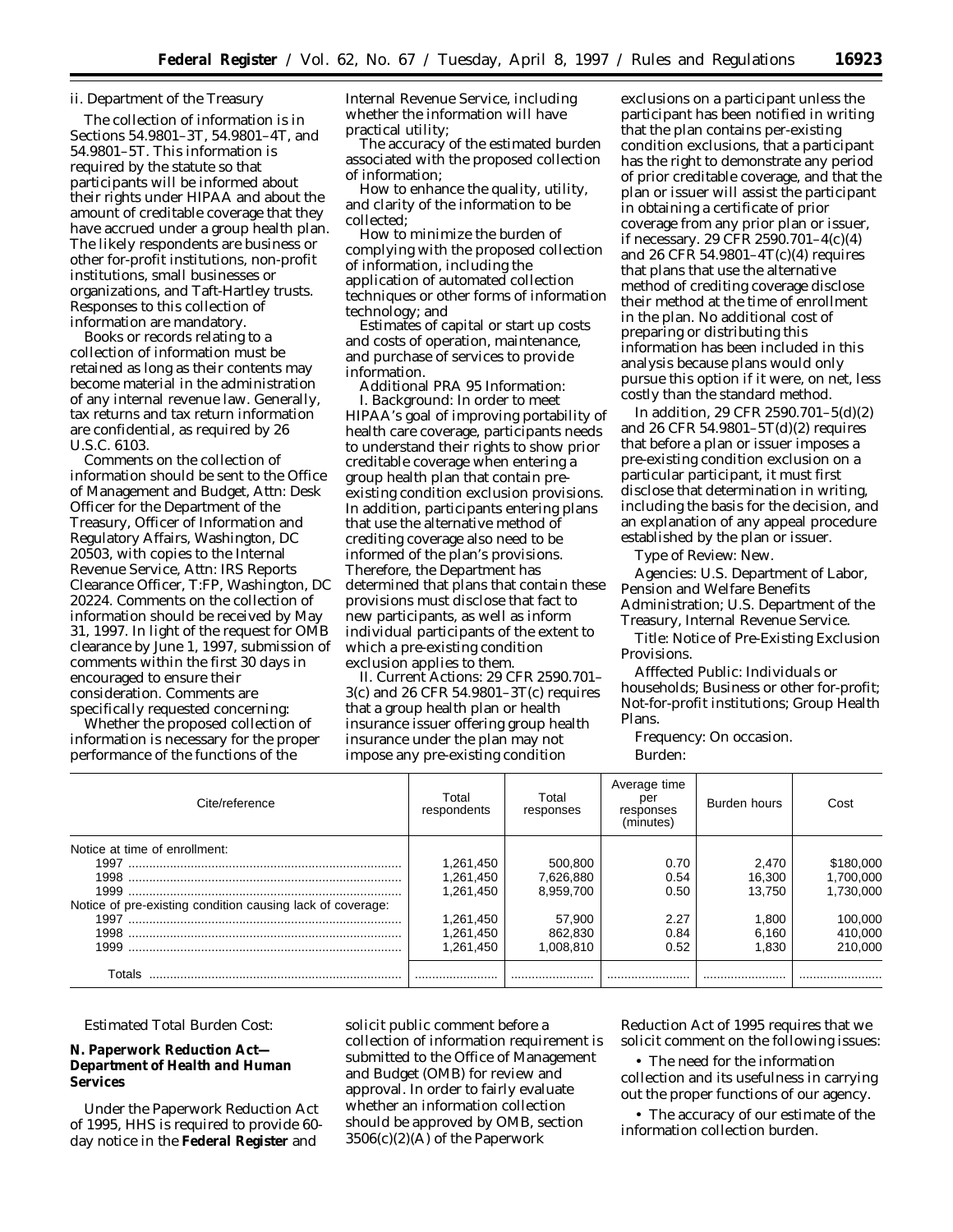• The quality, utility, and clarity of the information to be collected.

• Recommendations to minimize the information collection burden on the affected public, including automated collection techniques.

We are, however, requesting an emergency review of this notice. In compliance with the requirement of section 3506(c)(2)(A) of the Paperwork Reduction Act of 1995, we have submitted to the Office of Management and Budget (OMB) the following requirement for emergency review. We are requesting an emergency review because the collection of this information is needed before the expiration of the normal time limits under OMB's regulations at 5 CFR, Part 1320, to ensure compliance with section 111 of the HIPAA necessary to implement congressional intent with respect to guaranteeing availability of individual health insurance coverage to certain individuals with prior group coverage. We cannot reasonably comply with the normal clearance procedures because public harm is likely to result because eligible individuals will not receive the health insurance protections under the statute.

We are requesting that OMB provide a 30-day public comment period from the date of the publication, with OMB review and approval by June 1, 1997, and a 180-day approval. During this 180-day period, we will publish a separate **Federal Register** notice announcing the initiation of an extensive 60-day agency review and public comment period on these requirements. We will submit the requirements for OMB review and an extension of this emergency approval. *Type of Information Request:* New

collection.

*Title of Information Collection:* Information Requirements Referenced in HIPAA for Group Health Plans. *Form Number:* HCFA–R–206.

*Use:* This regulation and related information collection requirements will ensure that group health plans provide individuals with documentation necessary to demonstrate prior creditable coverage, and that group health plans notify individuals of their special enrollment rights in the group health insurance market.

*Frequency:* On occasion. *Affected Public:* State and local governments, Business or other for profit, not-for-profit institutions, individuals or households, Federal government.

*Number of Respondents:* 1,430. *Total Annual Responses:* Due to the rolling effective dates in the statute, the number of annual responses is estimated to be 32.5 million in 1997, but will increase to 41 million in 1998 and 42.5 million in 1999.

*Total Annual Hours Requested:* 1.8 million to 3.6 million hours in 1997; 2.3 million to 5.8 million hours in 1998; and 2.6 million to 5.9 million hours in 1999.

*Total Annual Costs:* \$36.8 million to \$53.9 million in 1997; \$42.4 million to \$76.3 million in 1998; and \$43.5 million to \$77.3 million in 1999. 45 CFR §§ 146.120, 146.122, 146.150, 146.152, 146.160, and 146.180 of this document contain information collection requirements.

# *45 CFR 146.120 Certificates and Disclosure of Previous Coverage*

*Certificates and Disclosure of Prior Coverage.* This section sets forth guidance regarding the certification and other disclosure of information requirements relating to prior creditable coverage of an individual. In general, the certificate must be provided in writing and must include the following information: (1) The date any waiting or affiliation period began, (2) the date coverage began, and (3) the date

coverage ended (or indicate if coverage is continuing). The regulations also allow a plan or issuer in an appropriate case to simply state in the certificate that the individual has at least 18 months of creditable coverage that is not interrupted by a significant break and indicate the date coverage ended. In general, individuals have the right to receive a certificate automatically (an automatic certificate) when they lose coverage under a plan and when they have a right to elect COBRA continuation coverage.

We anticipate that approximately 1,400 issuers will be required to produce 30 million certifications per year based on the model certificate provided. Our estimate of issuers (1,400) includes commercial insurers and HMOs, but does not include some types of issuers, such as Preferred Provider Organizations (PPOs); however, these types of issuers are small in number. The time estimate includes the time required to gather the pertinent information, create a certificate, and mail the certificate to the plan participant. This time estimate is based on discussions with industry individuals. We believe that, as a routine business practice, the issuers' administrative staff have the necessary information readily available to generate the required certificates. In addition, we have determined that the majority of issuers have or will have the capability to automatically computer generate and disseminate the necessary certification when appropriate.

These estimates include the certificates required by issuers acting as service providers on behalf of group health plans and state and local government health plans. We anticipate that most, if not all, state and local government health plans will contract with an issuer to develop the certificate.

## ESTIMATES FOR CERTIFICATIONS

| Year | Total re-<br>spondents | Total re-<br>sponses | Average time<br>per response<br>(range)                                      | Burden hours<br>(range) | Cost (range)             |
|------|------------------------|----------------------|------------------------------------------------------------------------------|-------------------------|--------------------------|
| 1997 | 1.400                  |                      | 32,698,845 3.32 min  1,809,119 hrs<br>6.34min   3,456,036 hrs    53,434,628. |                         | \$36,366,106             |
| 1998 | <br>1,400<br>          |                      | 28,072,131   5.19 min    2,242,866 hrs<br>12.23 min                          | $\vert$ 5.720.198 hrs   | 40,928,939<br>74,859,759 |
| 1999 | 1.400                  |                      | 28,055,984   5.37 min    2,510,461 hrs<br>12.41 min  5.804.408 hrs           |                         | 42,124,907<br>75,760,119 |

NOTE: The costs above include the costs associated with issuers acting as service providers for group health plans. The costs are also included in the Department of Labor's estimates.

*Notice to all participants:* Under this section, issuers are required to notify all participants at the time of enrollment

stating the terms of the issuer's preexisting condition exclusion provisions, the participant's right to demonstrate

creditable coverage, and that the issuer will assist in securing a certificate if necessary.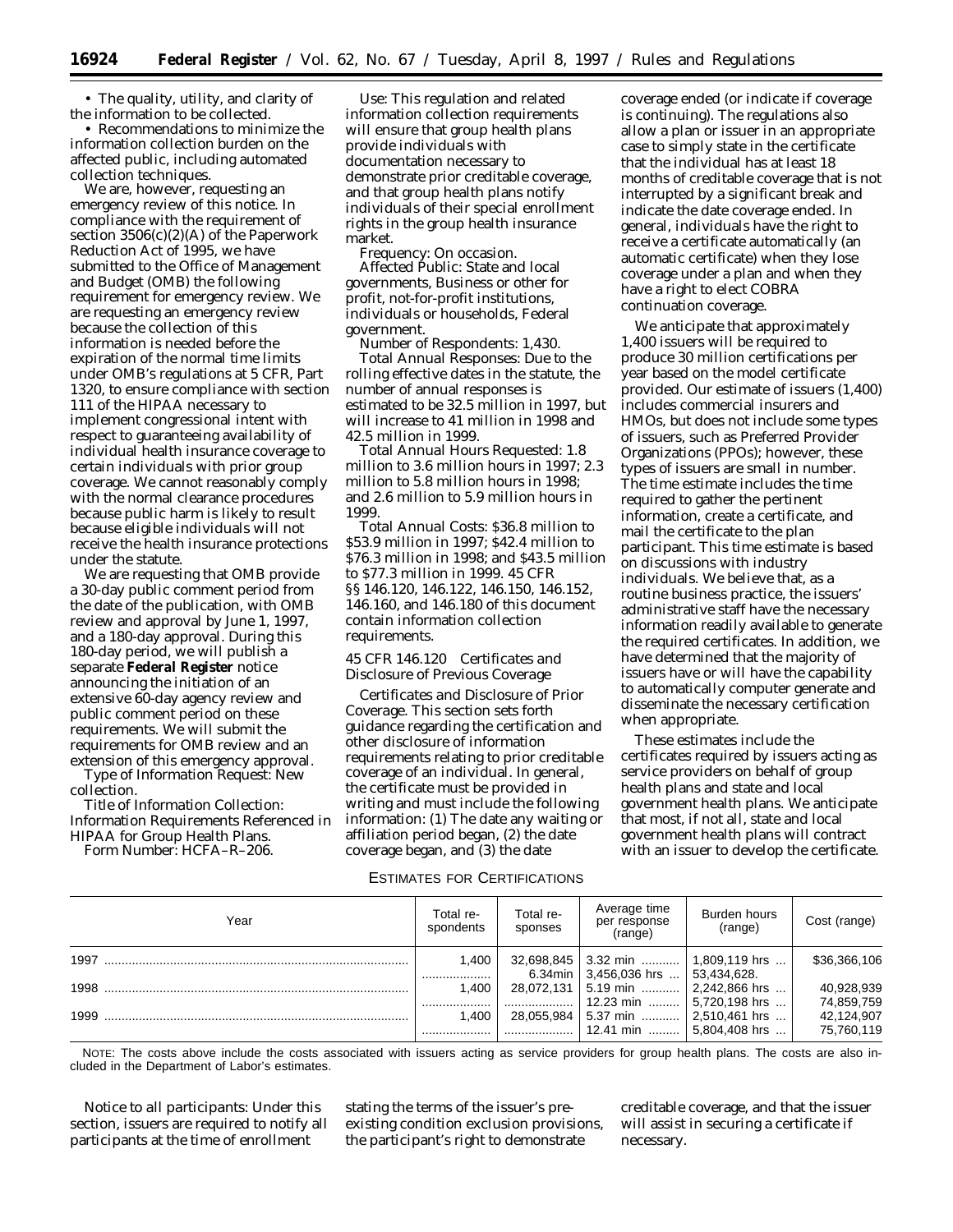We have estimated the burden associated with this information collection requirement to be the time required for issuers to develop standardized language outlining the existence and terms of any preexisting condition exclusion under the plan and the rights of individuals to demonstrate creditable coverage. In specific, we anticipate that issuers will be required to develop approximately 660,000

notices in 1997; 5.6 million notices in 1998; and 6.2 million notices in 1999. At 30 seconds for each notice, we estimate the total hour burden to be 4,400 hours in 1997; 30,000 hours in 1998; and 34,000 hours in 1999. The respective costs will be \$49,000 in 1997; \$330,000 in 1998; and \$377,000 in 1999. These estimates and subsequent estimates are based on an hourly wage of \$11 for issuers and \$15 for State and

local government employees. These estimates include the notices required by issuers on behalf of state and local government health plans, since we anticipate that most, if not all state and local government health plans will contract with an issuer to develop the notice. The estimates have been disaggregated below:

| Year                | <b>Issuers</b> | State health<br>plans | Local health<br>plans | Total notices   |
|---------------------|----------------|-----------------------|-----------------------|-----------------|
| Total notices:      |                |                       |                       |                 |
| 1997                | 320.000        | 129.826               | 214,880               | 664,706         |
|                     | 4,878,200      | 259,653               | 429.761               | 5,567,614       |
| 1999                | 5,734,300      | 259.653               | 429.761               | 6.189.714       |
| Total burden hours: |                |                       |                       |                 |
|                     | 1.592          | 1.078                 | 1.784                 |                 |
|                     | 24,293         | 2.155                 | 3.567                 | 4,454<br>30,015 |
| 1999                | 28.557         | 2.155                 | 3.567                 | 34,279          |

*Notice to individual of period of preexisting condition exclusion.* Within a reasonable time following the receipt of the certificate, information relating to the alternative method, or other evidence of coverage, a plan or issuer is required to make a determination regarding the length of any preexisting condition exclusion period that applies to the individual and notify the individual of its determination. Whether a determination and notification is made within a reasonable period of time will depend upon the relevant facts and circumstances including whether the application of the preexisting condition exclusion period would prevent access

to urgent medical services. The individual need only be notified, however, if, after considering the evidence, a preexisting condition exclusion period will be imposed on the individual. The basis of the determination, including the source and substance of any information on which the plan or issuer relied, must be included in the notice. The plan's appeals procedures and the opportunity of the individual to present additional evidence must also be explained in the notification.

We estimate that issuers will be required to develop approximately 29,000 notices in 1997; 425,000 notices

in 1998; and 498,000 notices in 1999. At 2 minutes for each notice, we estimate the total hour burden to be 960 hours in 1997; 14,000 hours in 1998; and 16,600 hours in 1999. We estimate the respective costs associated with these burdens to be \$10,600 in 1997; \$156,000 in 1998; and \$183,000 in 1999. These estimates include the notices required by issuers on behalf of state and local government health plans, since we anticipate that most, if not all state and local government health plans will contract with an issuer to develop the notice. The estimates have been disaggregated below:

| Year                | <b>Issuers</b> | State health<br>plans | Local health<br>plans | Total notices |
|---------------------|----------------|-----------------------|-----------------------|---------------|
| Total notices:      |                |                       |                       |               |
| 1997                | 27.650         | 588                   | 766                   | 29,004        |
| 1998                | 422.136        | .176                  | 1.531                 | 425,143       |
| 1999                | 496.182        | .176                  | 1.531                 | 498.889       |
| Total burden hours: |                |                       |                       |               |
| 1997                | 921            | 20                    | 25                    | 966           |
| 1998                | 14,057         | 40                    | 51                    | 14,148        |
| 1999                | 16.553         | 40                    | 51                    | 6,644         |

# *45 CFR 146.122 Special Enrollment Periods*

This section in the regulation provides guidance regarding new enrollment rights that employees and dependents have under HIPAA. A health insurance issuer offering group health insurance coverage is required to provide a description of the special enrollment rights to anyone who declines coverage at the time of enrollment. The regulations provide a model of such a description containing

the minimum information mandated by the statute.

The first burden associated with this requirement is the time required for health insurance issuers and state and local government health plans to incorporate the model notice into the plan's standard policy information. We estimate the burden to be 2 hours annually per issuer, for a total burden of 2,800 hours. The cost associated with this hour burden is estimated to be \$30,800 annually.

The second burden associated with this requirement is the time required to disseminate the notice to new enrollees. We estimate that issuers will be required to develop approximately 1 million notices in 1997; 5.3 million notices in 1998; and 5.9 million notices in 1999. At 30 seconds for each notice, we estimate the total hour burden to be 8,300 hours in 1997; 43,000 hours in 1998; and 48,000 hours in 1999. We have estimated the costs associated with these hour burdens to be \$91,000 in 1997; \$469,000 in 1998; and \$527,000 in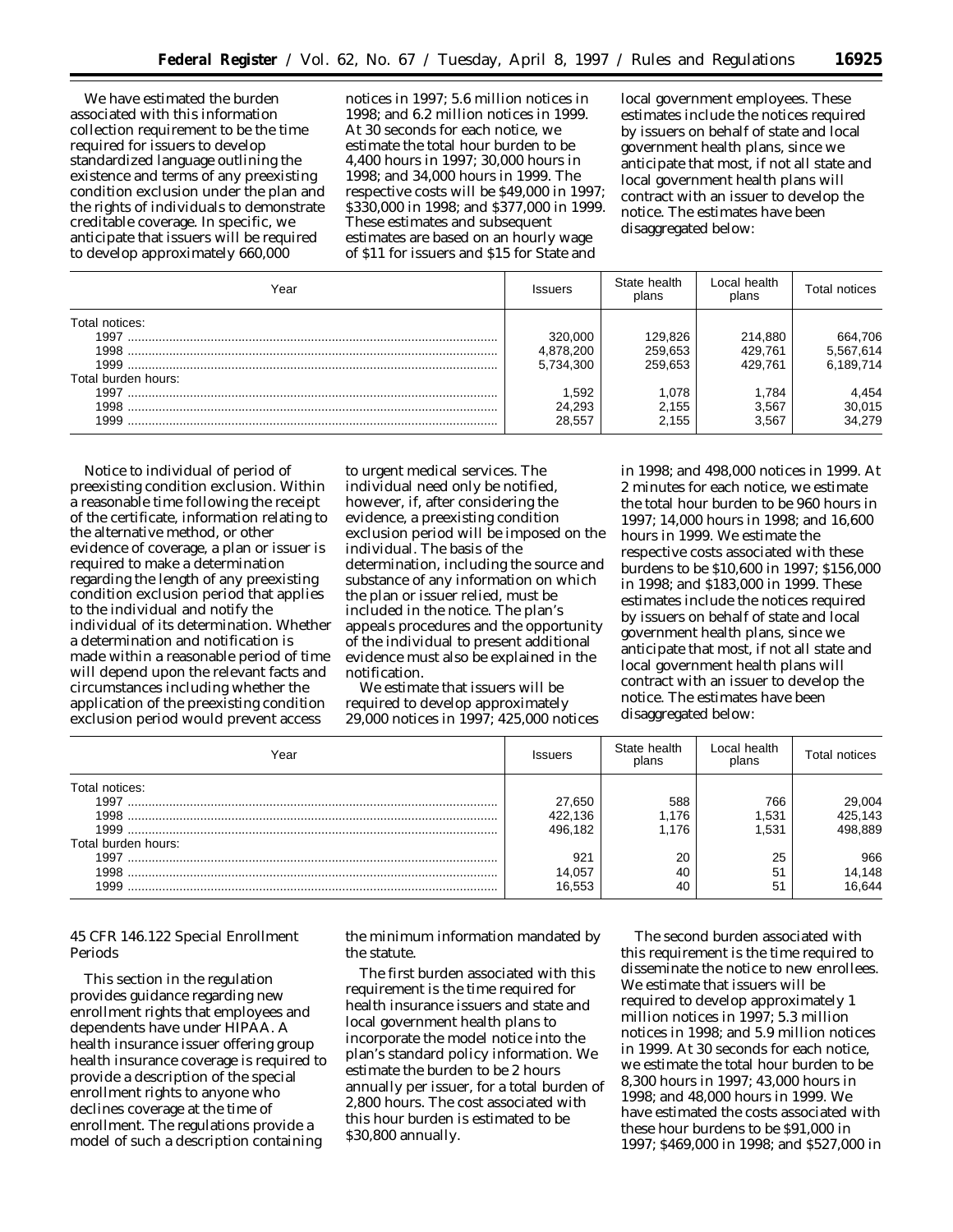1999. These estimates include the notices required by issuers on behalf of state and local government health plans,

since we anticipate that most, if not all state and local government health plans will contract with an issuer to develop

the notice. The estimates have been disaggregated below:

| Year                                          | <b>Issuers</b>                             | State health<br>plans                  | Local health<br>plans                      | Total notices                       |
|-----------------------------------------------|--------------------------------------------|----------------------------------------|--------------------------------------------|-------------------------------------|
| Total notices:<br>1997<br>Total burden hours: | 245,508<br>3,750,024<br>4,407,828<br>1.964 | 287,938<br>575,875<br>575.875<br>2,304 | 500,750<br>1,001,500<br>1.001.500<br>4,006 | 1,034,196<br>5,327,399<br>5,985,203 |
| 1999                                          | 30,000<br>35.263                           | 4,607<br>4.607                         | 8,012<br>8.012                             | 8,273<br>42,619<br>47,881           |

# *45 CFR 146.150 Guaranteed Availability of Coverage for Employers in the PHS Act Group Market Provisions*

This section allows a health insurance issuer to deny health insurance coverage in the small group market if the issuer has demonstrated to the applicable State authority (if required by the State authority) that it does not have the financial reserves necessary to underwrite additional coverage and that it is applying this denial uniformly to all employers in the small group market in the State consistent with applicable State law and without regard to the claims experience of those employers and their employees (and their dependents) or any health status-related factor relating to those employees and dependents. Thus, issuers are only required to report to the applicable State authority if they are discontinuing coverage in the small group market.

This requirement exists in the absence of this regulation because under current insurance practices, State insurance departments oversee discontinuance of insurance products in their State as a normal business practice. Therefore, these information collection requirements are exempt from the PRA under 5 CFR 1320.3(b)(2) and 5 CFR 1320.3(b)(3). However, under HIPAA, States must review policies during their oversight process to make sure there is a guaranteed availability clause in each policy. For the 37 States that currently require guaranteed availability, it is our understanding that this is normal business practice. For the other 18 States, however, we see this State burden to be about 10 minutes per policy, since States already review policies for other requirements and this process does not prescribe a timetable for reviewing the policies. We see this as a total burden of 10,850 hours. We have estimated the cost associated with this hour burden to be \$163,000. If the State identifies a violation and a State has to take some action, we believe that each State will be required to initiate

fewer than 10 administrative actions on an annual basis against specific individuals or entities who failed to implement the Federal guarantee availability requirements.

*45 CFR 146.152 Guaranteed Renewability of Coverage for Employers in the PHS Act Group Market Provisions*

In this section issuers are only required to report if they are discontinuing a particular type of coverage or discontinuing all coverage. This requirement exists in the absence of this regulation because under current insurance practices, State insurance departments oversee discontinuance of insurance products in their State as a normal business practice. Therefore, these information collection requirements are exempt from the PRA under 5 CFR 1320.3(b)(2) and 5 CFR 1320.3(b)(3). However, under HIPAA, States must review policies during their oversight process to make sure there is a guaranteed availability clause in each policy. For the 43 States that currently require guaranteed renewability, it is our understanding that this is normal business practice. For the other 12 States, however, we see this State burden to be about 10 minutes per policy, since States already review policies for other requirements and this process does not prescribe a timetable for reviewing the policies. We see this as a total burden of 6,700 hours. We have estimated the cost associated with this hour burden to be \$100,500. If the State identifies a violation and a State has to take some action, we believe that each State will be required to initiate fewer than 10 administrative actions on an annual basis against specific individuals or entities who failed to implement the Federal guarantee renewability requirements.

# *45 CFR 146.160 Disclosure of Information by Issuers to Employers Seeking Coverage in the Small Group Market in the PHS Act Provisions*

This section requires issuers to disclose information to employers seeking coverage in the small group market. This section requires information to be provided by a health insurance issuer offering any health insurance coverage to a small employer. This information includes the issuer's right to change premium rates and the factors that may affect changes in premium rates, renewability of coverage, any preexisting condition exclusion, any affiliation periods applied by HMOs, the geographic areas served by HMOs, and the benefits and premiums available under all health insurance coverage for which the employer is qualified. The issuer is exempted from disclosing information that is proprietary or trade secret information under applicable law.

The information described in this section must be language that is understandable by the average small employer and sufficient to reasonably inform small employers of their rights and obligations under the health insurance coverage. This requirement is satisfied if the issuer provides an outline of coverage, the minimum contribution and group participation rules that apply to any particular type of coverage, and any other information required by the State. An outline of coverage is defined as a general description of benefits and premiums. This would include an outline of coverage similar to the manner in which Medigap policies are presented, allowing the employer to easily compare one policy form to another to determine what is covered and how much the coverage will cost.

We have estimated the total burden associated with this activity to be 2,400 hours. We anticipate that 1,200 issuers will be required to provide disclosure to small employers on an annual basis. We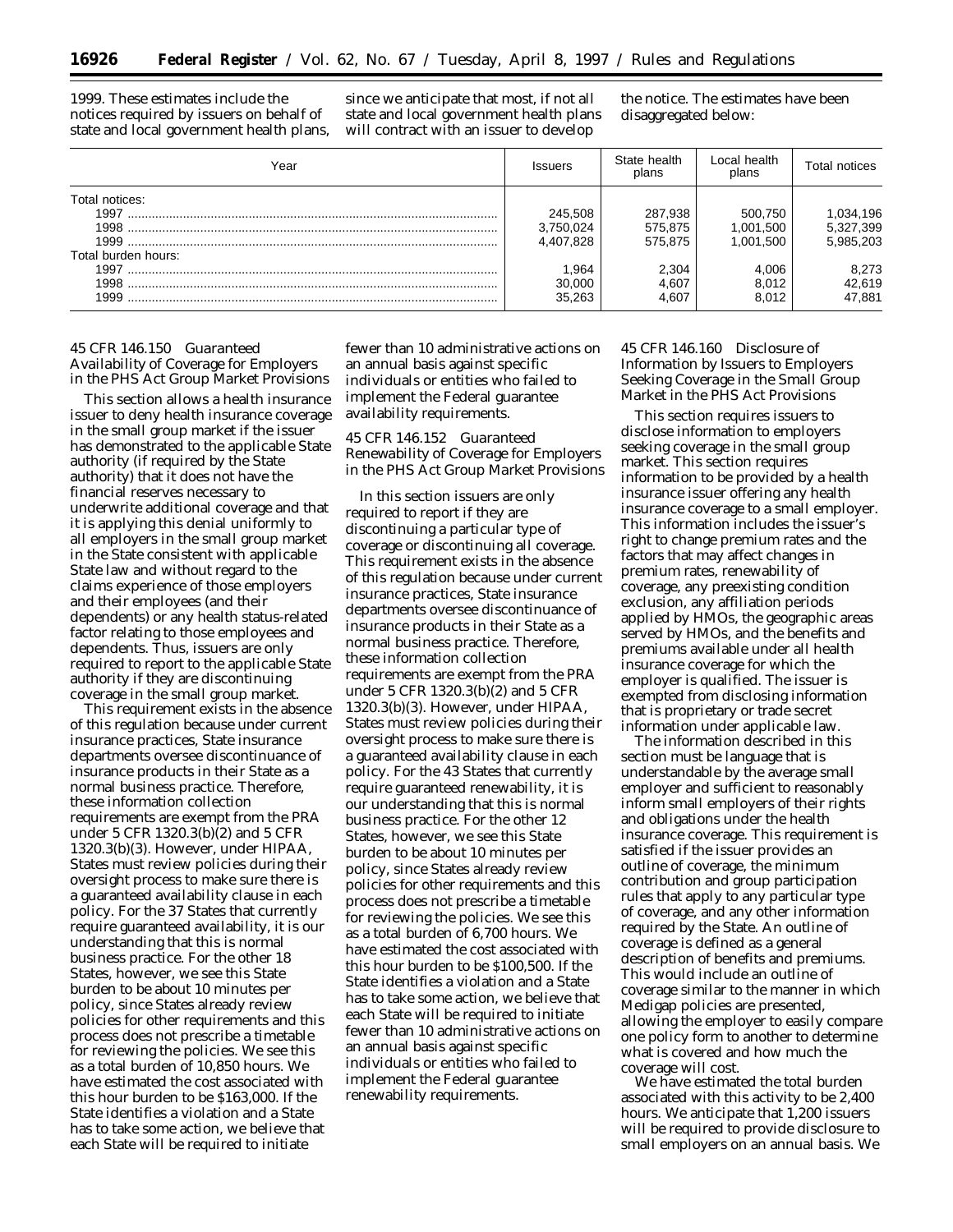estimate this time to be approximately 2 hours for each issuer to develop and update the standard information related to the general description of benefits and premiums on an annual basis and include this information in their policy information. We have estimated the cost associated with this hour burden to be \$36,000.

# *45 CFR 146.180 Exclusion of Certain Plans From the PHS Act Group Market Requirements*

Section 145.180(b) includes rules pertaining to nonfederal governmental plans, which are permitted under HIPAA to elect to be exempted from some or all of HIPAA's requirements in the PHS Act. The regulation establishes the form and manner of the election. In particular, a nonfederal governmental plan making this election is required to notify plan participants, at the time of enrollment and on an annual basis, of the fact and consequences of the election. The burden imposed by this is the requirement for plans to disseminate standard notification language describing the plans' election and the consequences of this election. We anticipate that between 3,500 and 5,000 nonfederal governmental plans will make this election and will therefore be required to disseminate notifications to their participants on an annual basis. Since this is standard language that will be incorporated into plans' existing policy documents, we see the burden as approximately 2 hours per plan to develop and update this standardized disclosure statement on an annual basis. Thus, we estimate the total burden for this activity to range from 7,000 to 10,000 hours. We estimate the cost associated with these hourly burdens to range from \$77,000 to \$110,000 per year.

The above estimate does not include the cost of disseminating the notices to all plan participants on an annual basis and to new enrollees at the time of enrollment. Although we do not have an accurate estimate of the number of nonfederal governmental plans will choose to opt out of these provisions, we have provided for a range of 50 to 100 percent. Using these ranges, we estimated 400,000 to 800,000 of these notices would need to be produced in 1997 and 800,000 to 1.6 million in 1998 and 1999. At 30 seconds per notice, we estimate the total burden hours to range from 3,400 to 6,800 in 1997; and 6,800 to 13,600 in 1998 and 1999. We have estimated the costs associated with these hour burdens to range from \$37,400 to \$74,800 in 1997; and from \$74,800 to \$149,600 in 1998 and 1999.

We have submitted a copy of this rule to OMB for its review of these information collections. A notice will be published in the **Federal Register** when approval is obtained. Interested persons are invited to send comments regarding this burden or any other aspect of these collections of information. If you comment on these information collection and record keeping requirements, please mail copies directly to the following addresses:

- Health Care Financing Administration, Office of Financial and Human Resources, Management Planning and Analysis Staff, Room C2–26–17, 7500 Security Boulevard, Baltimore, MD 21244–1850. Attn: John Burke
- Office of Information and Regulatory Affairs, Office of Management and Budget, Room 10235, New Executive Office Building, Washington, DC 20503, Attn: Allison Herron Eydt, HCFA Desk Officer.

#### **Statutory Authorities**

The Department of Labor interim final rule is adopted pursuant to the authority contained in Section 707 of ERISA (Pub. L. 93–406, 88 Stat. 894; 29 U.S.C. 1135) as amended by HIPAA, (Pub. L. 104–91; 101 Stat. 1936; 29 U.S.C. 1181).

The Department of Health and Human Services interim final rule is adopted pursuant to the authority contained in Sections 2701, 2702, 2711, 2712, 2713, and 2792 of the PHS Act, as established by HIPAA, (Pub. L. 104–191, 42 U.S.C. 300gg–1 through 300gg–13, and 300gg– 92).

The Department of the Treasury temporary rule is adopted pursuant to the authority contained in Section.

# **List of Subjects**

#### *26 CFR Part 54*

Excise taxes, Health insurance, Pensions, Reporting and recordkeeping requirements.

# *29 CFR Part 2590*

Employee benefit plans, Employee Retirement Income Security Act, Health care, Health insurance, Reporting and recordkeeping requirements.

#### *45 CFR Parts 144 and 146*

Health care, Health insurance, Reporting and recordkeeping requirements, State regulation of health insurance.

#### **Amendments to the Regulations**

*Internal Revenue Service*

26 CFR Chapter 1

Accordingly, 26 CFR part 54 is amended as follows:

# **PART 54—PENSION EXCISE TAXES**

**Paragraph 1.** The authority citation for part 54 is amended by adding entries in numerical order to read as follows:

**Authority:** 26 U.S.C. 7805 \* \* \*

Section 54.9801–1T also issued under 26 U.S.C. 9806.

- Section 54.9801–2T also issued under 26 U.S.C. 9806.
- Section 54.9801–3T also issued under 26 U.S.C. 9806.
- Section 54.9801–4T also issued under 26 U.S.C. 9806.
- Section 54.9801–5T also issued under 26 U.S.C. 9801(c)(4), 9801(e)(3), and 9806
- Section 54.9801–6T also issued under 26 U.S.C. 9806.
- Section 54.9802–1T also issued under 26 U.S.C. 9806.
- Section 54.9804–1T also issued under 26 U.S.C. 9806.
- Section 54.9806–1T also issued under 26 U.S.C. 9806.

**Par. 2.** Sections 54.9801–1T, 54.9801– 2T, 54.9801–3T, 54.9801–4T, 54.9801– 5T, 54.9801–6T, 54.9802–1T, 54.9804– 1T, and 54.9806–1T are added to read as follows:

## **§ 54.9801–1T Basis and scope (temporary).**

(a) *Statutory basis.* Sections 54.9801– 1T through 54.9801–6T, 54.9802–1T, 54.9804–1T, and 54.9806–1T (portability sections) implement Chapter 100 of Subtitle K of the Internal Revenue Code of 1986.

(b) *Scope.* A group health plan may provide greater rights to participants and beneficiaries than those set forth in these portability sections. These portability sections set forth minimum requirements for group health plans concerning:

(1) Limitations on a preexisting condition exclusion period.

(2) Certificates and disclosure of previous coverage.

(3) Rules relating to creditable coverage.

(4) Special enrollment periods. (c) *Similar Requirements Under the Public Health Service Act and Employee Retirement Income Security Act.* Sections 2701, 2702, 2721, and 2791 of the Public Health Service Act and sections 701, 702, 703, 705, and 706 of the Employee Retirement Income Security Act of 1974 impose requirements similar to those imposed under Chapter 100 of Subtitle K of the Code with respect to health insurance issuers offering group health insurance coverage. See 45 CFR parts 144, 146 and 148 and 29 CFR part 2590. See also Part B of Title XXVII of the Public Health Service Act and 45 CFR part 148 for other rules applicable to health insurance offered in the individual market (defined in § 54.9801–2T).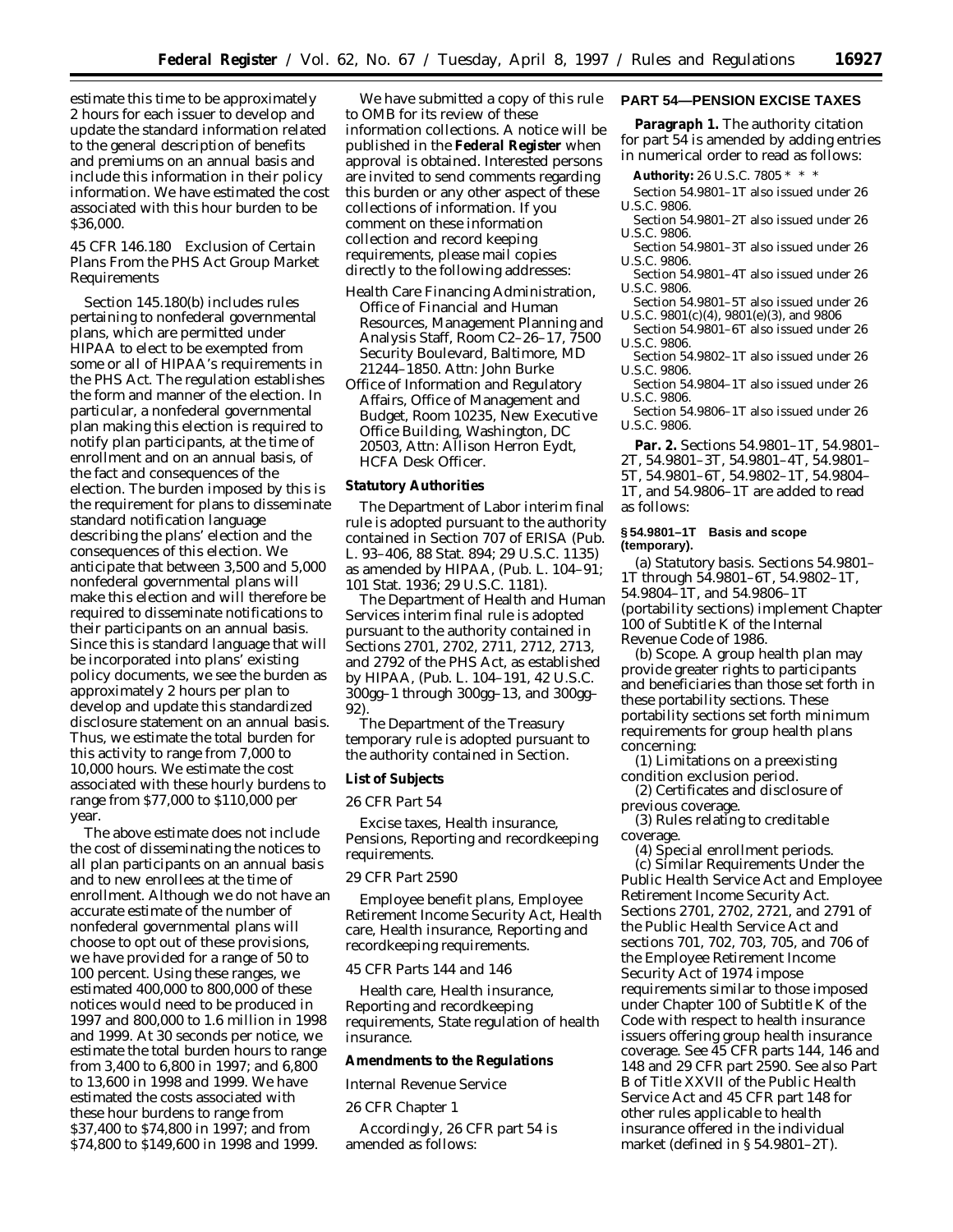## **§ 54.9801–2T Definitions (temporary).**

Unless otherwise provided, the definitions in this section govern in applying the provisions of §§ 54.9801– 1T through 54.9801–6T, 54.9802–1T, 54.9804–1T, and 54.9806–1T.

*Affiliation period* means a period of time that must expire before health insurance coverage provided by an HMO becomes effective, and during which the HMO is not required to provide benefits.

*COBRA* definitions:

(1) *COBRA* means Title X of the Consolidated Omnibus Budget Reconciliation Act of 1985, as amended.

(2) *COBRA continuation coverage* means coverage, under a group health plan, that satisfies an applicable COBRA continuation provision.

(3) *COBRA continuation provision* means sections 601–608 of the ERISA, section 4980B of the Code (other than paragraph (f)(1) of such section 4980B insofar as it relates to pediatric vaccines), and Title XXII of the PHSA.

(4) *Exhaustion of COBRA continuation coverage* means that an individual's COBRA continuation coverage ceases for any reason other than either failure of the individual to pay premiums on a timely basis, or for cause (such as making a fraudulent claim or an intentional misrepresentation of a material fact in connection with the plan). An individual is considered to have exhausted COBRA continuation coverage if such coverage ceases—

(i) Due to the failure of the employer or other responsible entity to remit premiums on a timely basis; or

(ii) When the individual no longer resides, lives, or works in a service area of an HMO or similar program (whether or not within the choice of the individual) and there is no other COBRA continuation coverage available to the individual.

*Condition* means a medical condition. *Creditable coverage* means *creditable coverage* within the meaning of  $§ 54.9801 - 4T(a).$ 

*Employee Retirement Income Security Act of 1974 (ERISA)* means the Employee Retirement Income Security Act of 1974, as amended (29 U.S.C. 1001 *et seq.*).

*Enroll* means to become covered for benefits under a group health plan (i.e., when coverage becomes effective), without regard to when the individual may have completed or filed any forms that are required in order to enroll in the plan. For this purpose, an individual who has health insurance coverage under a group health plan is enrolled in the plan regardless of whether the individual elects coverage, the

individual is a dependent who becomes covered as a result of an election by a participant, or the individual becomes covered without an election.

*Enrollment date definitions (enrollment date* and *first day of coverage)* are set forth in § 54.9801–  $3T(a)(2)$  (i) and (ii).

*Excepted benefits* means the benefits described as excepted in § 54.9804–  $1T(b)$ .

*Genetic information* means information about genes, gene products, and inherited characteristics that may derive from the individual or a family member. This includes information regarding carrier status and information derived from laboratory tests that identify mutations in specific genes or chromosomes, physical medical examinations, family histories, and direct analysis of genes or chromosomes.

*Group health insurance coverage* means health insurance coverage offered in connection with a group health plan.

*Group health plan* means a plan (including a self-insured plan) of, or contributed to by, an employer (including a self-employed person) or employee organization to provide health care (directly or otherwise) to the employees, former employees, the employer, others associated or formerly associated with the employer in a business relationship, or their families.

*Group market* means the market for health insurance coverage offered in connection with a group health plan. (However, certain very small plans may be treated as being in the individual market, rather than the group market; see the definition of *individual market* in this section.)

*Health insurance coverage* means benefits consisting of medical care (provided directly, through insurance or reimbursement, or otherwise) under any hospital or medical service policy or certificate, hospital or medical service plan contract, or HMO contract offered by a health insurance issuer. However, benefits described in § 54.9804–1T(b)(2) are not treated as benefits consisting of medical care.

*Health insurance issuer* or *issuer* means an insurance company, insurance service, or insurance organization (including an HMO) that is required to be licensed to engage in the business of insurance in a State and that is subject to State law that regulates insurance (within the meaning of section 514(b)(2) of ERISA). Such term does not include a group health plan.

*Health maintenance organization* or *HMO* means—

(1) A federally qualified health maintenance organization (as defined in section 1301(a) of the PHSA);

(2) An organization recognized under State law as a health maintenance organization; or

(3) A similar organization regulated under State law for solvency in the same manner and to the same extent as such a health maintenance organization.

*Individual health insurance coverage* means health insurance coverage offered to individuals in the individual market, but does not include short-term, limited duration insurance. For this purpose, short-term, limited duration insurance means health insurance coverage provided pursuant to a contract with an issuer that has an expiration date specified in the contract (taking into account any extensions that may be elected by the policyholder without the issuer's consent) that is within 12 months of the date such contract becomes effective. Individual health insurance coverage can include dependent coverage.

*Individual market* means the market for health insurance coverage offered to individuals other than in connection with a group health plan. Unless a State elects otherwise in accordance with section  $2791(e)(1)(B)(ii)$  of the PHSA, such term also includes coverage offered in connection with a group health plan that has fewer than two participants as current employees on the first day of the plan year.

*Issuer* means a health insurance issuer.

*Late enrollment definitions (late enrollee* and *late enrollment*) are set forth in  $\S 54.9801 - 3T(a)(2)$  (iii) and (iv).

*Medical care* has the meaning given such term by section 213(d) of the Internal Revenue Code, determined without regard to section  $213(d)(1)(C)$ and so much of section  $213(d)(1)(D)$  as relates to qualified long-term care insurance.

*Medical condition* on *condition* means any condition, whether physical or mental, including, but not limited to, any condition resulting from illness, injury (whether or not the injury is accidental), pregnancy, or congenital malformation. However, genetic information is not a condition.

*Placement, or being placed, for adoption* means the assumption and retention of a legal obligation for total or partial support of a child by a person with whom the child has been placed in anticipation of the child's adoption. The child's placement for adoption with such person terminates upon the termination of such legal obligation.

*Plan year* means the year that is designated as the plan year in the plan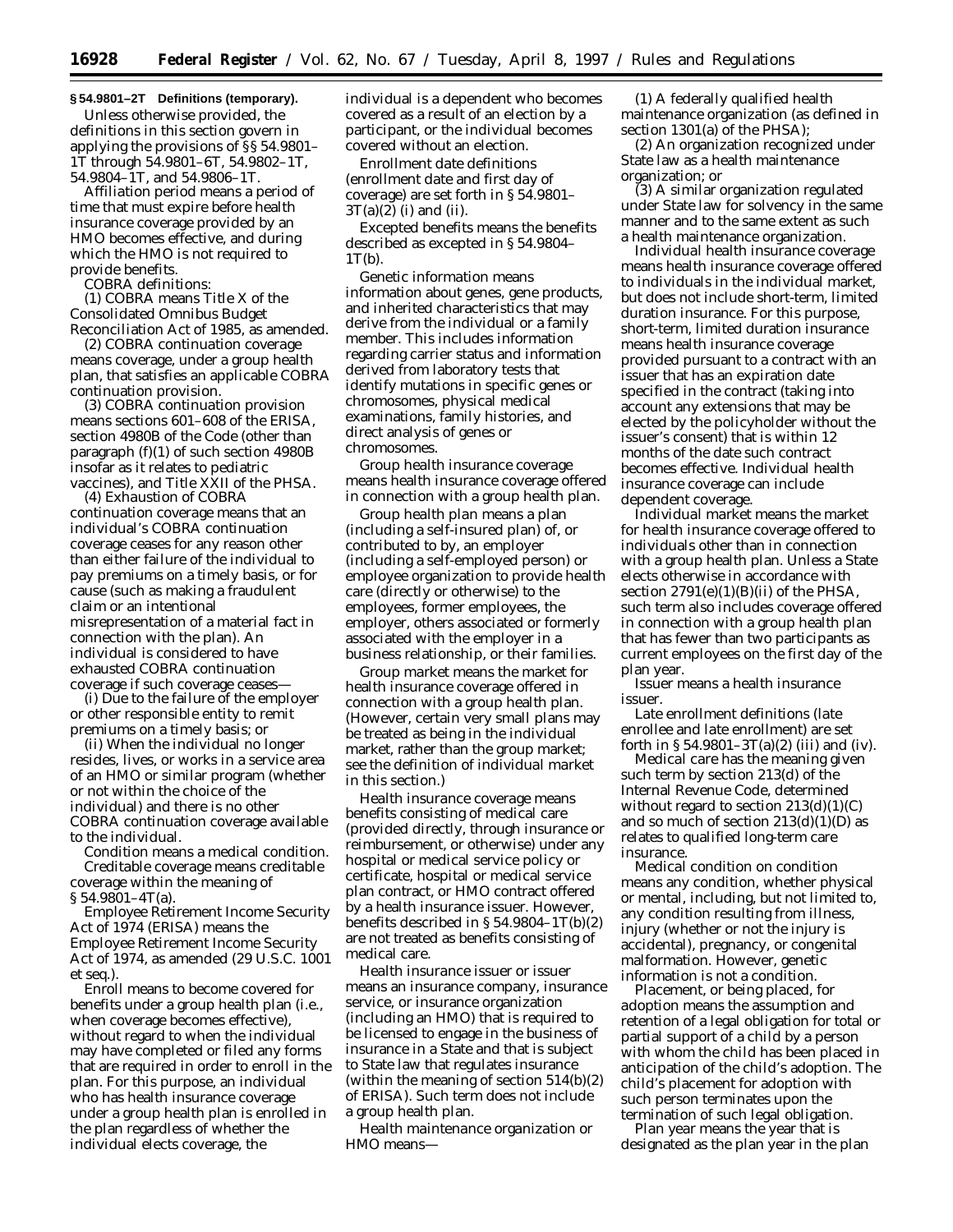document of a group health plan, except that if the plan document does not designate a plan year or if there is no plan document, the plan year is—

(1) The deductible/limit year used under the plan;

(2) If the plan does not impose deductibles or limits on a yearly basis, then the plan year is the policy year;

(3) If the plan does not impose deductibles or limits on a yearly basis, and either the plan is not insured or the insurance policy is not renewed on an annual basis, then the plan year is the employer's taxable year; or

(4) In any other case, the plan year is the calendar year.

*Preexisting condition exclusion* means a limitation or exclusion of benefits relating to a condition based on the fact that the condition was present before the first day of coverage, whether or not any medical advice, diagnosis, care, or treatment was recommended or received before that day. A preexisting condition exclusion includes any exclusion applicable to an individual as a result of information that is obtained relating to an individual's health status before the individual's first day of coverage, such as a condition identified as a result of a pre-enrollment questionnaire or physical examination given to the individual, or review of medical records relating to the preenrollment period.

*Public health plan* means *public health plan* within the meaning of  $\S 54.9801 - 4T(a)(1)(ix)$ .

*Public Health Service Act (PHSA)* means the Public Health Service Act (42 U.S.C. 201, *et seq.*).

*Significant break in coverage* means a *significant break in coverage* within the meaning of  $\S 54.9801 - 4T(b)(2)(iii)$ .

*Special enrollment date* means a *special enrollment date* within the meaning of § 54.9801–6T(d).

*State health benefits risk pool* means a *State health benefits risk pool* within the meaning of  $\S 54.9801 - 4T(a)(1)(vii)$ .

*Waiting period* means the period that must pass before an employee or dependent is eligible to enroll under the terms of a group health plan. If an employee or dependent enrolls as a late enrollee or on a special enrollment date, any period before such late or special enrollment is not a waiting period. If an individual seeks and obtains coverage in the individual market, any period after the date the individual files a substantially complete application for coverage and before the first day of coverage is a waiting period.

## **§ 54.9801–3T Limitations on preexisting condition exclusion period (temporary).**

(a) *Preexisting condition exclusion*— (1) *In general.* Subject to paragraph (b) of this section, a group health plan may impose, with respect to a participant or beneficiary, a preexisting condition exclusion only if the requirements of this paragraph (a) are satisfied. (See PHSA section 2701 and ERISA section 701 under which this prohibition is also imposed on a health insurance issuer offering group health insurance coverage.)

(i) *6-month look-back rule.* A preexisting condition exclusion must relate to a condition (whether physical or mental), regardless of the cause of the condition, for which medical advice, diagnosis, care, or treatment was recommended or received within the 6 month period ending on the enrollment date.

(A) For purposes of this paragraph  $(a)(1)(i)$ , medical advice, diagnosis, care, or treatment is taken into account only if it is recommended by, or received from, an individual licensed or similarly authorized to provide such services under State law and operating within the scope of practice authorized by State law.

(B) For purposes of this paragraph  $(a)(1)(i)$ , the 6-month period ending on the enrollment date begins on the 6 month anniversary date preceding the enrollment date. For example, for an enrollment date of August 1, 1998, the 6-month period preceding the enrollment date is the period commencing on February 1, 1998 and continuing through July 31, 1998. As another example, for an enrollment date of August 30, 1998, the 6-month period preceding the enrollment date is the period commencing on February 28, 1998 and continuing through August 29, 1998.

 $(C)$  The rules of this paragraph  $(a)(1)(i)$ are illustrated by the following examples:

*Example 1.* (i) Individual *A* is treated for a medical condition 7 months before the enrollment date in Employer *R*'s group health plan. As part of such treatment, *A*'s physician recommends that a follow-up examination be given 2 months later. Despite this recommendation, *A* does not receive a follow-up examination and no other medical advice, diagnosis, care, or treatment for that condition is recommended to *A* or received by *A* during the 6-month period ending on *A*'s enrollment date in Employer *R*'s plan.

(ii) In this *Example 1,* Employer *R*'s plan may not impose a preexisting condition exclusion period with respect to the condition for which *A* received treatment 7 months prior to the enrollment date.

*Example 2.* (i) Same facts as *Example 1* except that Employer *R's* plan learns of the condition and attaches a rider to *A*'s policy excluding coverage for the condition. Three months after enrollment, *A*'s condition recurs, and Employer *R*'s plan denies payment under the rider.

(ii) In this *Example 2,* the rider is a preexisting condition exclusion and Employer *R*'s plan may not impose a preexisting condition exclusion with respect to the condition for which *A* received treatment 7 months prior to the enrollment date.

*Example 3.* (i) Individual *B* has asthma and is treated for that condition several times during the 6-month period before *B*'s enrollment date in Employer *S*'s plan. The plan imposes a 12-month preexisting condition exclusion. *B* has no prior creditable coverage to reduce the exclusion period. Three months after the enrollment date, *B* begins coverage under Employer *S*'s plan. Two months later, *B* is hospitalized for asthma.

(ii) In this *Example 3,* Employer *S*'s plan may exclude payment for the hospital stay and the physician services associated with this illness because the care is related to a medical condition for which treatment was received by *B* during the 6-month period before the enrollment date.

*Example 4.* (i) Individual *D,* who is subject to a preexisting condition exclusion imposed by Employer *U*'s plan, has diabetes, as well as a foot condition caused by poor circulation and retinal degeneration (both of which are conditions that may be directly attributed to diabetes). After enrolling in the plan, *D* stumbles and breaks a leg.

(ii) In this *Example 4,* the leg fracture is not a condition related to *D*'s diabetes, even though poor circulation in *D*'s extremities and poor vision may have contributed towards the accident. However, any additional medical services that may be needed because of *D*'s preexisting diabetic condition that would not be needed by another patient with a broken leg who does not have diabetes may be subject to the preexisting condition exclusion imposed under Employer *U*'s plan.

(ii) *Maximum length of preexisting condition exclusion (the look-forward rule).* A preexisting condition exclusion is not permitted to extend for more than 12 months (18 months in the case of a late enrollee) after the enrollment date. For purposes of this paragraph  $(a)(1)(ii)$ , the 12-month and 18-month periods after the enrollment date are determined by reference to the anniversary of the enrollment date. For example, for an enrollment date of August 1, 1998, the 12-month period after the enrollment date is the period commencing on August 1, 1998 and continuing through July 31, 1999.

(iii) *Reducing a preexisting condition exclusion period by creditable coverage.* The period of any preexisting condition exclusion that would otherwise apply to an individual under a group health plan is reduced by the number of days of creditable coverage the individual has as of the enrollment date, as counted under § 54.9801–4T. For purposes of § 54.9801–1T through § 54.9801–6T, the phrase ''days of creditable coverage'' has the same meaning as the phrase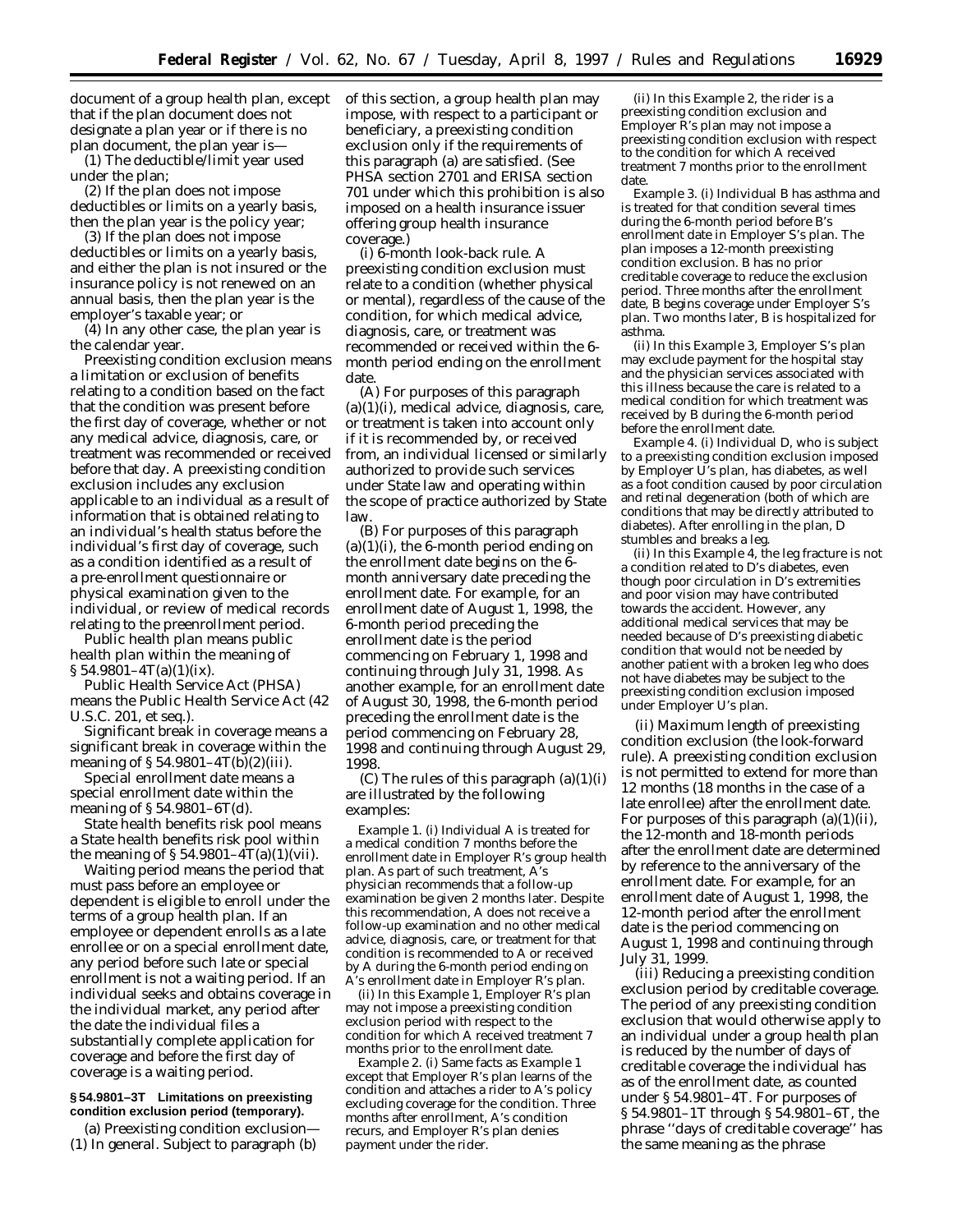''aggregate of the periods of creditable coverage'' as such term is used in section 9801(a)(3) of the Internal Revenue Code.

(iv) *Other standards.* See § 54.9802– 1T for other standards that may apply with respect to certain benefit limitations or restrictions under a group health plan.

(2) *Enrollment definitions—*(i) *Enrollment date* means the first day of coverage or, if there is a waiting period, the first day of the waiting period.

(ii)(A) *First day of coverage* means, in the case of an individual covered for benefits under a group health plan in the group market, the first day of coverage under the plan and, in the case of an individual covered by health insurance coverage in the individual market, the first day of coverage under the policy.

(B) The following example illustrates the rule of paragraph  $(a)(2)(ii)(A)$  of this section:

*Example.* (i) Employer *V*'s group health plan provides for coverage to begin on the first day of the first payroll period following the date an employee is hired and completes the applicable enrollment forms, or on any subsequent January 1 after completion of the applicable enrollment forms. Employer *V*'s plan imposes a preexisting condition exclusion for 12 months (reduced by the individual's creditable coverage) following an individual's enrollment date. Employee *E* is hired by Employer *V* on October 13, 1998 and then on October 14, 1998 completes and files all the forms necessary to enroll in the plan. *E*'s coverage under the plan becomes effective on October 25, 1998 (which is the beginning of the first payroll period after *E*'s date of hire).

(ii) In this *Example, E*'s enrollment date is October 13, 1998 (which is the first day of the waiting period for *E*'s enrollment and is also *E*'s date of hire). Accordingly, with respect to *E,* the 6-month period in paragraph  $(a)(1)(i)$  would be the period from April 13, 1998 through October 12, 1998, the maximum permissible period during which Employer *V*'s plan could apply a preexisting condition exclusion under paragraph  $(a)(1)(ii)$  would be the period from October 13, 1998 through October 12, 1999, and this period would be reduced under paragraph (a)(1)(iii) by *E*'s days of creditable coverage as of October 13, 1998.

(iii) *Late enrollee* means an individual whose enrollment in a plan is a late enrollment.

(iv) (A) *Late enrollment* means enrollment under a group health plan other than on—

(*1*) The earliest date on which coverage can become effective under the terms of the plan; or

(*2*) A special enrollment date for the individual.

(B) If an individual ceases to be eligible for coverage under the plan by

terminating employment, and then subsequently becomes eligible for coverage under the plan by resuming employment, only eligibility during the individual's most recent period of employment is taken into account in determining whether the individual is a late enrollee under the plan with respect to the most recent period of coverage. Similar rules apply if an individual again becomes eligible for coverage following a suspension of coverage that applied generally under the plan.

(v) *Examples.* The rules of this paragraph (a)(2) are illustrated by the following examples:

*Example 1.* (i) Employee *F* first becomes eligible to be covered by Employer *W*'s group health plan on January 1, 1999, but elects not to enroll in the plan until April 1, 1999. April 1, 1999 is not a special enrollment date for *F.*

(ii) In this *Example 1, F* would be a late enrollee with respect to *F*'s coverage that became effective under the plan on April 1, 1999.

*Example 2.* (i) Same as *Example 1,* except that *F* does not enroll in the plan on April 1, 1999 and terminates employment with Employer *W* on July 1, 1999, without having had any health insurance coverage under the plan. *F* is rehired by Employer *W* on January 1, 2000 and is eligible for and elects coverage under Employer *W*'s plan effective on January 1, 2000.

(ii) In this *Example 2, F* would not be a late enrollee with respect to *F*'s coverage that became effective on January 1, 2000.

#### (b) *Exceptions pertaining to preexisting condition exclusions*—(1) *Newborns*—

(i) *In general.* Subject to paragraph (b)(3) of this section, a group health plan may not impose any preexisting condition exclusion with regard to a child who, as of the last day of the 30 day period beginning with the date of birth, is covered under any creditable coverage. Accordingly, if a newborn is enrolled in a group health plan (or other creditable coverage) within 30 days after birth and subsequently enrolls in another group health plan without a significant break in coverage, the other plan may not impose any preexisting condition exclusion with regard to the child.

(ii) *Example.* The rule of this paragraph (b)(1) is illustrated by the following example:

*Example.* (i) Seven months after enrollment in Employer *W'*s group health plan, Individual *E* has a child born with a birth defect. Because the child is enrolled in Employer *W'*s plan with in 30 days of birth, no preexisting condition exclusion may be imposed with respect to the child under Employer *W'*s plan. Three months after the child's birth, *E* commences employment with Employer *X* and enrolls with the child in Employer *X'*s plan 45 days after leaving

Employer *W'*s plan. Employer *X'*s plan imposes a 12-month exclusion for any preexisting condition.

(ii) In this *Example,* Employer *X'*s plan may not impose any preexisting condition exclusion with respect to *E'*s child because the child was covered within 30 days of birth and had no significant break in coverage. This result applies regardless of whether *E'*s child is included in the certificate of creditable coverage provided to *E* by Employer *W* indicating 300 days of dependent coverage or receives a separate certificate indicating 90 days of coverage. Employer *X'*s plan may impose a preexisting condition exclusion with respect to *E* for up to 2 months for any preexisting condition of *E* for which medical advice, diagnosis, care, or treatment was recommended or received by *E* within the 6-month period ending on *E'*s enrollment date in Employer *X'*s plan.

(2) *Adopted children.* Subject to paragraph (b)(3) of this section, a group health plan may not impose any preexisting condition exclusion in the case of a child who is adopted or placed for adoption before attaining 18 years of age and who, as of the last day of the 30-day period beginning on the date of the adoption or placement for adoption, is covered under creditable coverage. This rule does not apply to coverage before the date of such adoption or placement for adoption.

(3) *Break in coverage.* Paragraphs (b)(1) and (2) of this section no longer apply to a child after a significant break in coverage.

(4) *Pregnancy.* A group health plan may not impose a preexisting condition exclusion relating to pregnancy as a preexisting condition.

(5) *Special enrollment dates.* For special enrollment dates relating to new dependents, see § 54.9801–6T(b).

(c) *Notice of plan's preexisting condition exclusion.* A group health plan may not impose a preexisting condition exclusion with respect to a participant or dependent of the participant before notifying the participant, in writing, of the existence and terms of any preexisting condition exclusion under the plan and of the rights of individuals to demonstrate creditable coverage (and any applicable waiting periods) as required by § 54.9801–5T. The description of the rights of individuals to demonstrate creditable coverage includes a description of the right of the individual to request a certificate from a prior plan or issuer, if necessary, and a statement that the current plan or issuer will assist in obtaining a certificate from any prior plan or issuer, if necessary.

## **§ 54.9801–4T Rules relating to creditable coverage (temporary).**

(a) *General rules*—(1) *Creditable coverage.* For purposes of this section,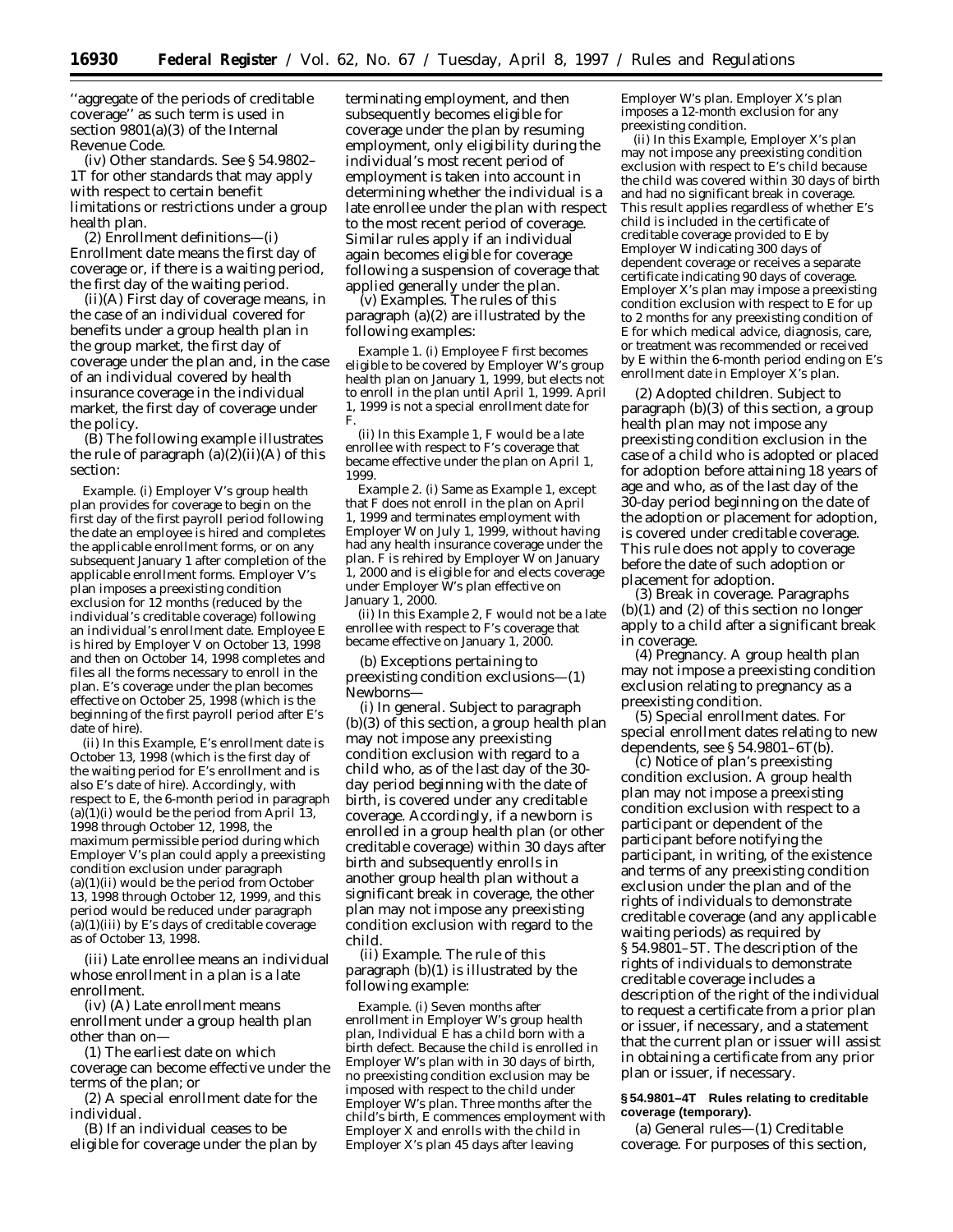except as provided in paragraph (a)(2) of individuals who are enrolled in the this section, the term *creditable coverage* means coverage of an individual under any of the following:

(i) A group health plan as defined in § 54.9801–2T.

(ii) Health insurance coverage as defined in § 54.9801–2T (whether or not the entity offering the coverage is subject to chapter 100 of Subtitle K, and without regard to whether the coverage is offered in the group market, the individual market, or otherwise).

(iii) Part A or B of Title XVIII of the Social Security Act (Medicare).

(iv) Title XIX of the Social Security Act (Medicaid), other than coverage consisting solely of benefits under section 1928 of the Social Security Act (the program for distribution of pediatric vaccines).

(v) Title 10 U.S.C. Chapter 55 (medical and dental care for members and certain former members of the uniformed services, and for their dependents; for purposes of Title 10 U.S.C. Chapter 55, *uniformed services* means the armed forces and the Commissioned Corps of the National Oceanic and Atmospheric Administration and of the Public Health Service).

(vi) A medical care program of the Indian Health Service or of a tribal organization.

(vii) A State health benefits risk pool. For purposes of this section, a State health benefits risk pool means—

(A) An organization qualifying under section 501(c)(26);

(B) A qualified high risk pool described in section 2744(c)(2) of the PHSA; or

(C) Any other arrangement sponsored by a State, the membership composition of which is specified by the State and which is established and maintained primarily to provide health insurance coverage for individuals who are residents of such State and who, by reason of the existence or history of a medical condition—

(*1*) Are unable to acquire medical care coverage for such condition through insurance or from an HMO; or

(*2*) Are able to acquire such coverage only at a rate which is substantially in excess of the rate for such coverage through the membership organization.

(viii) A health plan offered under Title 5 U.S.C. Chapter 89 (the Federal Employees Health Benefits Program).

(ix) A public health plan. For purposes of this section, a public health plan means any plan established or maintained by a State, county, or other political subdivision of a State that provides health insurance coverage to

plan.

(x) A health benefit plan under section 5(e) of the Peace Corps Act (22 U.S.C. 2504(e)).

(2) *Excluded coverage*. Creditable coverage does not include coverage consisting solely of coverage of expected benefits (described in § 54.9804–1T).

(3) *Methods of counting creditable coverage*. For purposes of reducing any preexisting condition exclusion period, as provided under § 54.9801–  $3T(a)(1)(iii)$ , a group health plan determines the amount of an individual's creditable coverage by using the standard method described in paragraph (b) of this section, except that the plan may use the alternative method under paragraph (c) of this section with respect to any or all of the categories of benefits described under paragraph (c)(3) of this section or may provide that a health insurance issuer offering health insurance coverage under the plan may use the alternative method of counting creditable coverage.

(b) *Standard method*—(1) *Specific benefits not considered*. Under the standard method, a group health plan determines the amount of creditable coverage without regard to the specific benefits included in the coverage.

(2) *Counting creditable coverage*—(i) *Based on days*. For purposes of reducing the preexisting condition exclusion period, a group health plan determines the amount of creditable coverage by counting all the days that the individual has under one or more types of creditable coverage. Accordingly, if on a particular day, an individual has creditable coverage from more than one source, all the creditable coverage on that day is counted as one day. Further, any days in a waiting period for a plan or policy are not creditable coverage under the plan or policy.

(ii) *Days not counted before significant break in coverage*. Days of creditable coverage that occur before a significant break in coverage are not required to be counted.

(iii) *Definition of significant break in coverage*. A significant break in coverage means a period of 63 consecutive days during all of which the individual does not have any creditable coverage, except that neither a waiting period nor an affiliation period is taken into account in determining a significant break in coverage. (See section 731(b)(2)(iii) of ERISA and section 2723(b)(2)(iii) of the PHSA which exclude from preemption State insurance laws that require a break of more than 63 days before an individual has a significant break in coverage for purposes of State law.)

(iv) *Examples.* The following examples illustrate how creditable coverage is counted in reducing preexisting condition exclusion periods under this paragraph (b)(2):

*Example 1.* (i) Individual *A* works for Employer *P* and has creditable coverage under Employer *P*'s plan for 18 months before *A*'s employment terminates. *A* is hired by Employer *Q*, and enrolls in Employer *Q*'s group health plan, 64 days after the last date of coverage under Employer *P*'s plan. Employer *Q*'s plan has a 12-month preexisting condition exclusion period.

(ii) In this *Example 1,* because *A* had a break in coverage of 63 days, Employer *Q*'s plan may disregard *A*'s prior coverage and *A* may be subject to a 12-month preexisting condition exclusions period.

*Example 2.* (i) Same facts as *Example 1*, except that *A* is hired by Employer *Q*, and enrolls in Employer *Q*'s plan, on the 63rd day after the last date of coverage under Employer *P*'s plan.

(ii) In this *Example 2*, *A* has a break in coverage of 62 days. Because *A*'s break in coverage is not a significant break in coverage, Employer *Q*'s plan must count *A*'s prior creditable coverage for purposes of reducing the plan's preexisting condition exclusion as it applies to *A*.

*Example 3.* (i) Same facts as *Example 1*, except that Employer *Q*'s plan provides benefits through an insurance policy that, as required by applicable State insurance laws, defines a significant break in coverage as 90 days.

(ii) In this *Example 3*, the issuer that provides group health insurance to Employer *Q*'s plan must count *A*'s period of creditable coverage prior to the 63-day break.

*Example 4.* (i) Same facts as *Example 3*, except that Employer *Q*'s plan is a selfinsured plan, and, thus is not subject to State insurance laws.

(ii) In this *Example 4*, the plan is not governed by the longer break rules under State insurance law and *A*'s previous coverage may be disregarded.

*Example 5.* (i) Individual *B* begins employment with Employer *R* 45 days after terminating coverage under a prior group health plan. Employer *R*'s plan has a 30-day waiting period before coverage begins. *B* enrolls in Employer *R*'s plan when first eligible.

(ii) In this *Example 5*, *B* does not have a significant break in coverage for purposes of determining whether *B*'s prior coverage must be counted by Employer *R*'s plan. *B* has only a 44-day break in coverage because the 30 day waiting period is not taken into account in determining a significant break in coverage.

*Example 6.* (i) Individual *C* works for Employer *S* and has creditable coverage under Employer *S*'s plan for 200 days before *C*'s employment is terminated and coverage ceases. *C* is then unemployed for 51 days before being hired by Employer *T*. Employer *T*'s plan has a 3-month waiting period. *C* works for Employer *T* for 2 months and then terminates employment. Eleven days after terminating employment with Employer *T*, *C* begins working for Employer *U*. Employer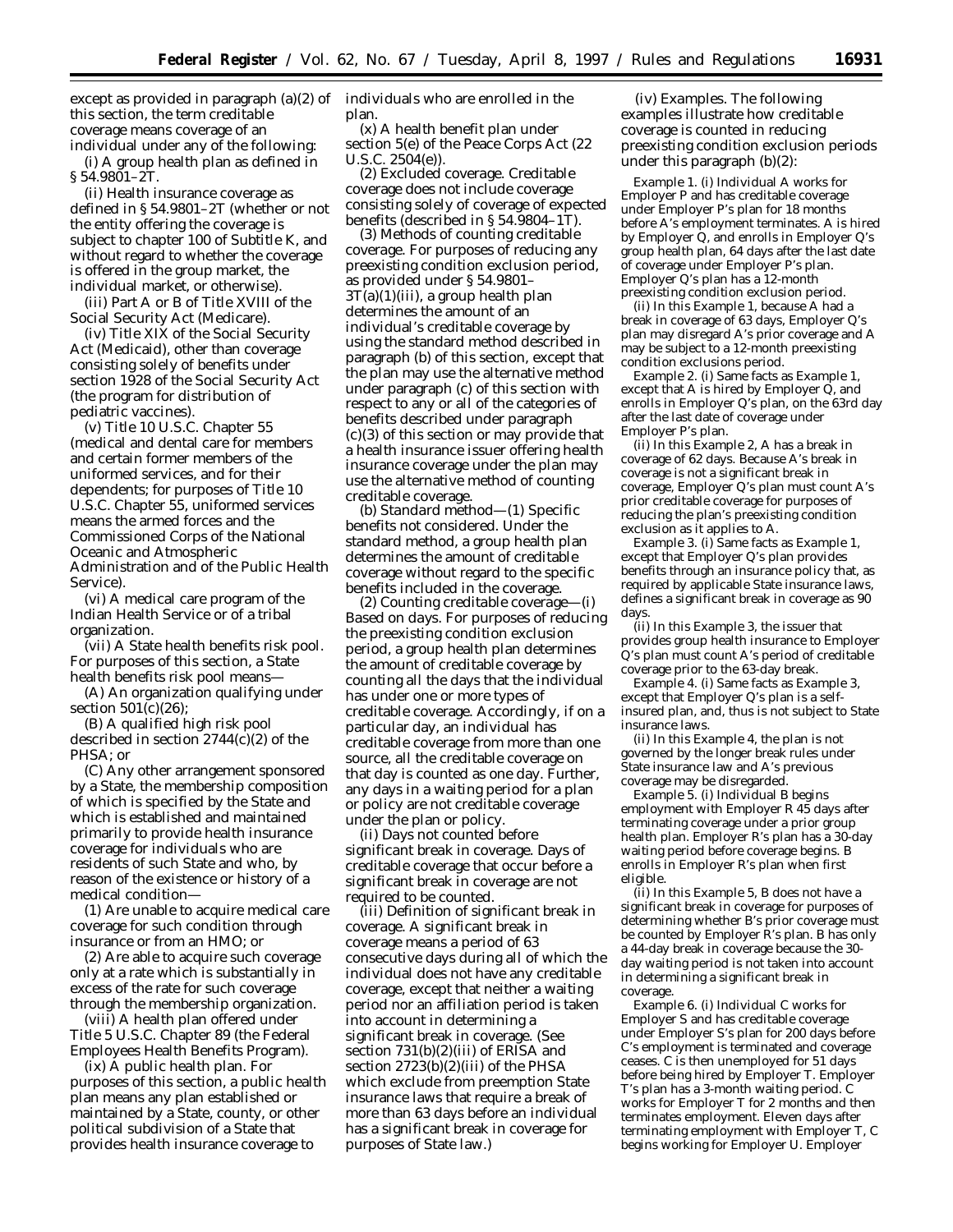*U*'s plan has no waiting period, but has a 6 month preexisting condition exclusion period.

(ii) In this *Example 6*, *C* does not have a significant break in coverage because, after disregarding the waiting period under Employer *T*'s plan, *C* had only a 62-break in coverage (51 days plus 11 days). Accordingly, *C* has 200 days of creditable coverage and Employer *U*'s plan may not apply its 6-month preexisting condition exclusion period with respect to *C*.

*Example 7.* (i) Individual *D* terminates employment with Employer *V* on January 13, 1998 after being covered for 24 months under Employer *V*'s group health plan. On March 17, the 63rd day without coverage, *D* applies for a health insurance policy in the individual market. *D*'s application is accepted and the coverage is made effective May 1.

(ii) In this *Example 7,* because *D* applied for the policy before the end of the 63rd day, coverage under the policy ultimately became effective, the period between the date of application and the first day of coverage is a waiting period and no significant break in coverage occurred even though the actual period without coverage was 107 days.

*Example 8.* (i) Same facts as *Example 7,* except that *D*'s application for a policy in the individual market is denied.

(ii) In this *Example 8,* because *D* did not obtain coverage following application, *D* incurred a significant break in coverage on the 64th day.

(v) *Other permissible counting methods—(A*) *Rule.* Notwithstandng any other provision of this paragraph (b)(2), for purposes of reducing a preexisting condition exclusion period (but not for purposes of issuing a certificate under § 54,9801–5T), a group health plan may determine the amount of creditable coverage in any other manner that is at least as favorable to the individual as the method set forth in this paragraph (b)(2), subject to the requirements of other applicable law.

(B) *Example.* The rule of this paragraph  $(b)(2)(v)$  is illustrated by the following example:

*Example.* (i) Individual *F* has coverage under group health plan *Y* from January 3, 1997 through March 25, 1997. *F* then becomes covered by group health plan *Z*. *F*'s enrollment date in Plan Z is May 1, 1997. Plan *Z* has a 12-month preexisting condition exclusion period.

(ii) In this *Example*, Plan *Z* may determine, in accordance with the rules prescribed in paragraph  $(b)(2)$  (i), (ii), and (iii), that  $F$  has 82 days of creditable coverage (29 days in January, 28 days in February, and 25 days in March). Thus, the preexisting condition exclusion period will no longer apply to *F* on February 8, 1998 (82 days before the 12 month anniversary of her enrollment (May 1)), For administrative convenience, however, Plan *Z* may consider that the preexisting condition exclusion period will no longer apply to *F* on the first day of the month (February 1).

(c) *Alternative method—(1*) *Specific benefits considered.* Under the alternative method, a group health plan determines the amount of creditable coverage based on coverage within any category of benefits described in paragraph (c)(3) of this section and not based on coverage for any other benefits. The plan may use the alternative method for any or all the categories. The plan may apply a different preexisting condition exclusion period with respect to each category (and may apply a different preexisting condition exclusion period for benefits that are not within any category). The creditable coverage determined for a category of benefits applies only for purposes of reducing the preexisting condition exclusion period with respect to that category. An individual's creditable coverage for benefits that are not within any category for which the alternative method is being used is determined under the standard method of paragraph (b) of this section.

(2) *Uniform application.* A plan using the alternative method is required to apply it uniformly to all participants and beneficiaries under the plan. A plan that provides benefits through one or more insurance policies (or in part through one or more insurance policies) will not fail the uniform application requirement of this paragraph (c)(2) if the alternative method is used (or not used) separately with respect to participants and beneficiaries under any policy, provided that the alternative method is applied uniformly with respect to all coverage under that policy. The use of the alternative method is required to be set forth in the plan.

(3) *Categories of benefits.* The alternative method for counting creditable coverage may be used for coverage for the following categories of benefits—

- (i) Mental health;
- (ii) Substance abuse treatment;

(iii) Prescription drugs;

(iv) Dental care; or (v) Vision care.

(4) *Plan notice.* If the alternative method is used, the plan is required to—

(i) State prominently that the plan is using the alternative method of counting creditable coverage in disclosure statements concerning the plan, and state this to each enrollee at the time of enrollment under the plan; and

(ii) Include in these statements a description of the effect of using the alternative method, including an identification of the categories used.

(5) *Disclosure of information on previous benefits.* See § 54.9801–5T(b) for special rules concerning disclosure of coverage to a plan (or issuer) using the alternative method of counting creditable coverage under this paragraph (c).

(6) *Counting creditable coverage—(i*) *In general.* Under the alternative method, the group health plan counts creditable coverage within a category if any level of benefits is provided within the category. Coverage under a reimbursement account or arrangement such as a flexible spending arrangement (as defined in section  $106(c)(2)$  of the Internal Revenue Code) does not constitute coverage within any category.

(ii) *Special rules.* In counting an individual's creditable coverage under the alternative method, the group health plan first determines the amount of the individual's creditable coverage that may be counted under paragraph (b) of this section, up to a total of 365 days of the most recent creditable coverage (546 days for a late enrollee). The period over which this creditable coverage is determined is referred to as the determination period. Then, for the category specified under the alternative method, the plan counts within the category all days of coverage that occurred during the determination period (whether or not a significant break in coverage for that category occurs), and reduces the individual's preexisting condition exclusion period for that category by that number of days. The plan may determine the amount of creditable coverage in any other reasonable manner, uniformly applied, this is at least as favorable to the individual.

(iii) *Example.* The rules of this paragraph (c)(6) are illustrated by the following example:

*Example.* (i) Individual *D* enrolls in Employer *V*'s plan on January 1, 2001. Coverage under the plan includes prescription drug benefits. On April 1, 2001, the plan ceases providing prescription drug benefits. *D*'s employment with Employer *V* ends on January 1, 2002, after *D* was covered under Employer *V*'s group health plan for 365 days. *D* enrolls in Employer *Y*'s plan on February 1, 2002 (*D*'s enrollment date). Employer *Y*'s plan uses the alternative method of counting creditable coverage and imposes a 12-month preexisting condition exclusion on prescription drug benefits.

(ii) In this *Example,* Employer *Y*'s plan may impose a 275-day preexisting condition exclusion with respect to *D* for prescription drug benefits because *D* had 90 days of creditable coverage relating to prescription drug benefits within *D*'s determination period.

## **§ 54.9801–5T Certification and disclosure of previous coverage (temporary).**

(a) *Certificate of creditable coverage—* (1) *Entities required to provide certificate—*(i) *In general.* A group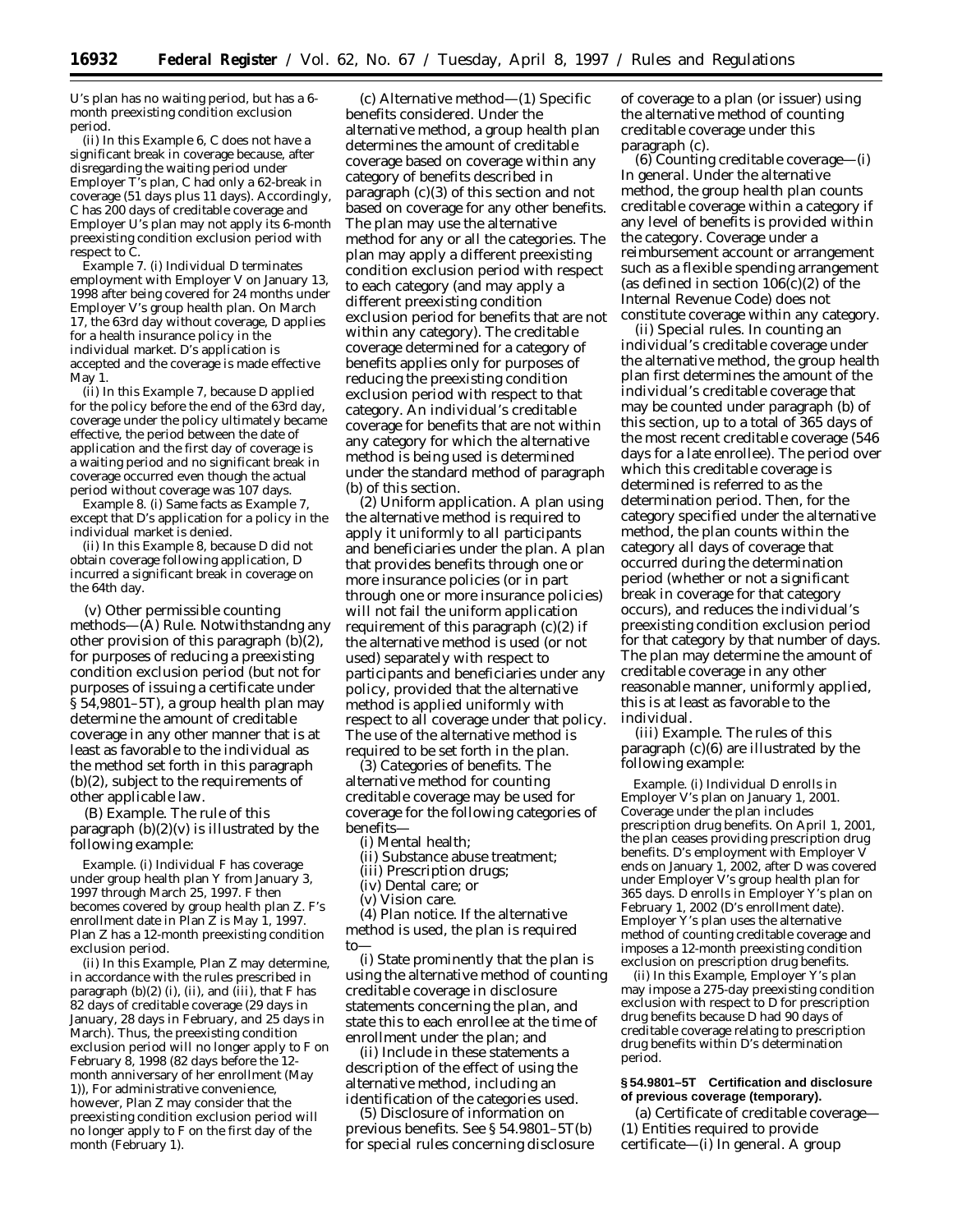health plan is required to furnish certificates of creditable coverage in accordance with this paragraph (a) of this section. (See PHSA section 2701(e) and ERISA section 701(e) under which this obligation is also imposed on a health insurance issuer offering group health insurance coverage.)

(ii) *Duplicate certificates not required.* An entity required to provide a certificate under this paragraph (a)(1) for an individual is deemed to have satisfied the certification requirements for that individual if another party provides the certificate, but only to the extent that information relating to the individual's creditable coverage and waiting or affiliation period is provided by the other party. For example, a group health plan is deemed to have satisfied the certification requirement with respect to a participant or beneficiary if any other entity actually provides a certificate that includes the information required under paragraph (a)(3) of this section with respect to the participant or beneficiary.

(iii) *Special rule for group health plans.* To the extent coverage under a plan consists of group health insurance coverage, the plan is deemed to have satisfied the certification requirements under this paragraph (a)(1) if any issuer offering the coverage is required to provide the certificates pursuant to an agreement between the plan and the issuer. For example, if there is an agreement between an issuer and the employer sponsoring the plan under which the issuer agrees to provide certificates for individuals covered under the plan, and the issuer fails to provide a certificate to an individual when the plan would have been required to provide one under this paragraph (a), then the plan does not violate the certification requirements of this paragraph (a) (though the issuer would have violated the certification requirements pursuant to section 2701(e) of the PHSA and section 701(e) of ERISA).

(iv) *Special rules relating to issuers providing coverage under a plan—*(A)(*1*) *Responsibility of issuer for coverage period.* See 29 CFR 2590.701–5 and 45 CFR 146.115, under which an issuer is not required to provide information regarding coverage provided to an individual by another party.

(*2*) *Example.* The rule referenced by this paragraph  $(a)(1)(iv)(A)$  is illustrated by the following example:

*Example.* (i) A plan offers coverage with an HMO option from one issuer and an indemnity option from a different issuer. The HMO has not entered into an agreement with the plan to provide certificates as permitted under paragraph (a)(1)(iii) of this section.

(ii) In this *Example,* if an employee switches from the indemnity option to the HMO option and later ceases to be covered under the plan, any certificate provided by the HMO is not required to provide information regarding the employee's coverage under the indemnity option.

(B) (*1*) *Cessation of issuer coverage prior to cessation of coverage under a plan.* If an individual's coverage under an issuer's policy ceases before the individual's coverage under the plan ceases, the issuer is required (under section 2701(e) of the PHSA and section 701(e) of ERISA) to provide sufficient information to the plan (or to another party designated by the plan) to enable a certificate to be provided by the plan (or other party), after cessation of the individual's coverage under the plan, that reflects the period of coverage under the policy. The provision of that information to the plan will satisfy the issuer's obligation to provide an automatic certificate for that period of creditable coverage for the individual under paragraph  $(a)(2)(ii)$  and  $(3)$  of this section. In addition, an issuer providing that information is required to cooperate with the plan in responding to any request made under paragraph (b)(2) of this section (relating to the alternative method of counting creditable coverage). If the individual's coverage under the plan ceases at the time the individual's coverage under the issuer's policy ceases, the issuer must provide an automatic certificate under paragraph  $(a)(2)(ii)$  of this section. An issuer may presume that an individual whose coverage ceases at a time other than the effective date for changing enrollment options has ceased to be covered under the plan.

(*2*) *Example.* The rule of this paragraph  $(a)(1)(iv)(B)$  is illustrated by the following example:

*Example.* (i) A group health plan provides coverage under an HMO option and an indemnity option with a different issuer, and only allows employees to switch on each January 1. Neither the HMO nor the indemnity issuer has entered into an agreement with the plan to provide automatic certificates as permitted under paragraph  $(a)(2)(ii)$  of this section.

(ii) In this *Example,* if an employee switches from the indemnity option to the HMO option on January 1, the issuer must provide the plan (or a person designated by the plan) with appropriate information with respect to the individual's coverage with the indemnity issuer. However, if the individual's coverage with the indemnity issuer ceases at a date other than January 1, the issuer is instead required to provide the individual with an automatic certificate.

(2) *Individuals for whom certificate must be provided; timing of issuance— (i) Individuals.* A certificate must be

provided, without charge, for participants or dependents who are or were covered under a group health plan upon the occurrence of any of the events described in paragraph (a)(2)(ii) or (iii) of this section.

(ii) *Issuance of automatic certificates.* The certificates described in this paragraph  $(a)(2)(ii)$  are referred to as automatic certificates.

(A) *Qualified beneficiaries upon a qualifying event.* In the case of an individual who is a qualified beneficiary (as defined in section  $4980B(g)(1)$ ) entitled to elect COBRA continuation coverage, an automatic certificate is required to be provided at the time the individual would lose coverage under the plan in the absence of COBRA continuation coverage or alternative coverage elected instead of COBRA continuation coverage. A plan satisfies this requirement if it provides the automatic certificate no later than the time a notice is required to be furnished for a qualifying event under section  $4980B(f)(6)$  (relating to notices required under COBRA).

(B) *Other individuals when coverage ceases.* In the case of an individual who is not a qualified beneficiary entitled to elect COBRA continuation coverage, an automatic certificate is required to be provided at the time the individual ceases to be covered under the plan. A plan satisfies this requirement if it provides the automatic certificate within a reasonable time period thereafter. In the case of an individual who is entitled to elect to continue coverage under a State program similar to COBRA and who receives the automatic certificate not later than the time a notice is required to be furnished under the State program, the certificate is deemed to be provided within a reasonable time period after the cessation of coverage under the plan.

(C) *Qualified beneficiaries when COBRA ceases.* In the case of an individual who is a qualified beneficiary and has elected COBRA continuation coverage (or whose coverage has continued after the individual became entitled to elect COBRA continuation coverage), an automatic certificate is to be provided at the time the individual's coverage under the plan ceases. A plan satisfies this requirement if it provides the automatic certificate within a reasonable time after coverage ceases (or after the expiration of any grace period for nonpayment of premiums). An automatic certificate is required to be provided to such an individual regardless of whether the individual has previously received an automatic certificate under paragraph  $(a)(2)(ii)(A)$  of this section.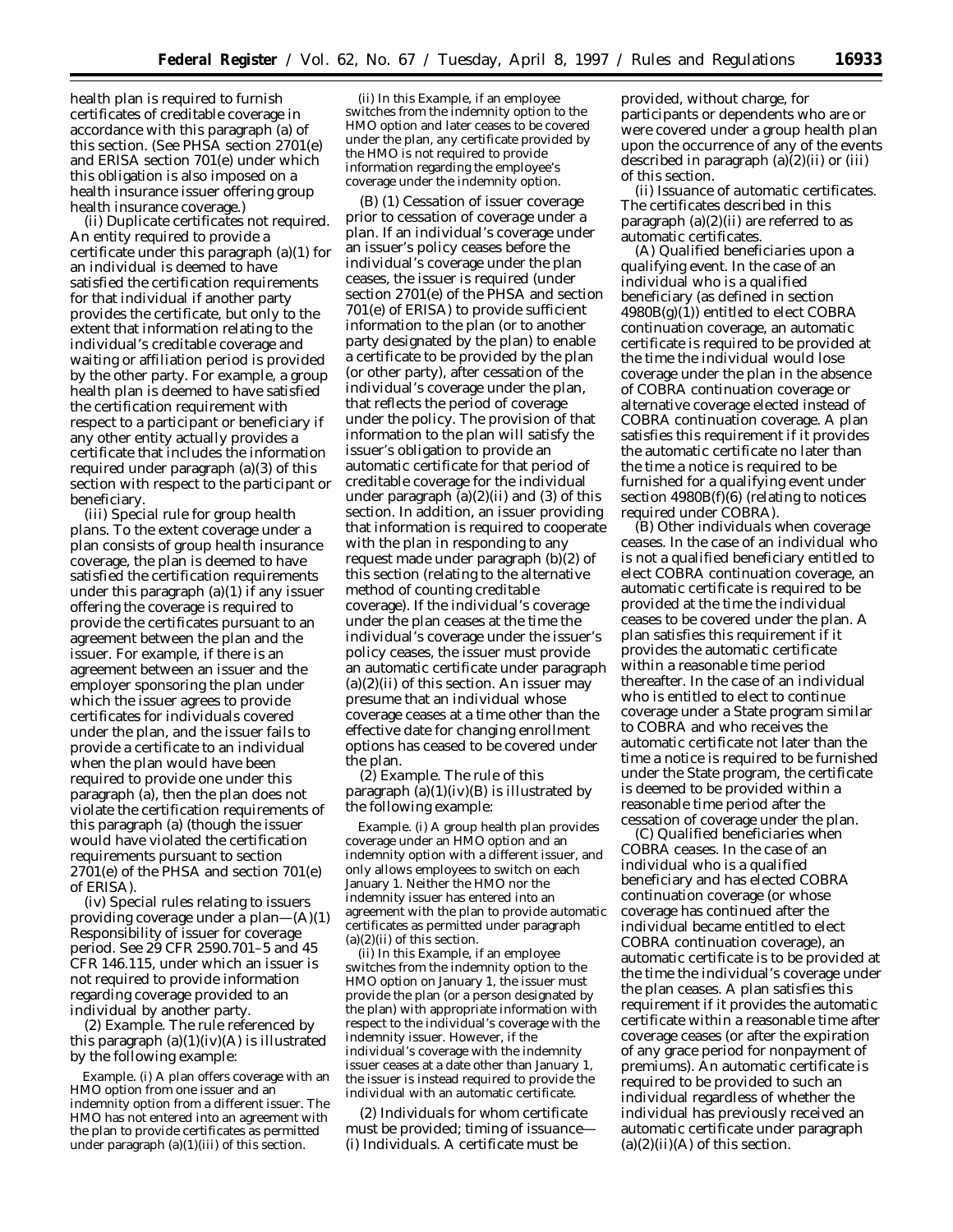(iii) *Any individual upon request.* Requests for certificates are permitted to be made by, or on behalf of, an individual within 24 months after coverage ceases. Thus, for example, a plan in which an individual enrolls may, if authorized by the individual, request a certificate of the individual's creditable coverage on behalf of the individual from a plan in which the individual was formerly enrolled. After the request is received, a plan or issuer is required to provide the certificate by the earliest date that the plan, acting in a reasonable and prompt fashion, can provide the certificate. A certificate is required to be provided under this paragraph  $(a)(2)(iii)$  even if the individual has previously received an automatic certificate under paragraph  $(a)(2)(ii)$  of this section.

(iv) *Examples.* The following examples illustrate the rules of this paragraph (a)(2):

*Example 1.* (i) Individual *A* terminates employment with Employer *Q. A* is a qualified beneficiary entitled to elect COBRA continuation coverage under Employer *q*'s group health plan. A notice of the rights provided under COBRA is typically furnished to qualified beneficiaries under the plan within 10 days after a covered employee terminates employment.

(ii) In this *Example 1*, the automatic certificate may be provided at the same time that *A* is provided the COBRA notice.

*Example 2.*, (i) Same facts as *Example 1*, except that the automatic certificate for *A* is not completed by the time the COBRA notice is furnished to *A*.

(ii) In this *Example 2*, the automatic certificate may be provided within the period permitted by law for the delivery of notices under COBRA.

*Example 3.* (i) Employer *R* maintains an insured group health plan. *R* has never had 20 employees and thus *R*'s plan is not subject to the COBRA continuation coverage provisions. However, *R* is in a State that has a State program similar to COBRA. *B* terminates employment with *R* and loses coverage under *R*'s plan.

(ii) In this *Example 3*, the automatic certificate may be provided not later than the time a notice is required to be furnished under the State program.

*Example 4.* (i) Individual *C* terminates employment with Employer *S* and receives both a notice of *C*'s rights under COBRA and an automatic certificate. *C* elects COBRA continuation coverage under Employer *S*'s group health plan. After four months of COBRA continuation coverage and the expiration of a 30-day grace period, *S*'s group health plan determines that *C*'s COBRA continuation coverage has ceased due to failure to make a timely payment for continuation coverage.

(ii) In this *Example 4*, the plan must provide an updated automatic certificate to *C* within a reasonable time after the end of the grace period.

*Example 5.* (i) Individual *D* is currently covered under the group health plan of

Employer *T*. *D* requests a certificate, as premitted under paragraph (a)(2)(iii). Under the procedure for Employer *T*'s plan, certificates are mailed (by first class mail) 7 business days following receipt of the request. This date reflects the earliest date that the plan, acting in a reasonable and prompt fashion, can provide certificates.

(ii) In this *Example 5*, the plan's procedure satisfies paragraph  $(a)(2)(iii)$  of this section.

(3) *Form and content of certificate—* (i) *Written certificate*—(A) *In general.* Except as provided in paragraph  $(a)(3)(i)(B)$  of this section, the certificate must be provided in writing (including any form approved by the Secretary as a writing).

(B) *Other permissible forms.* No written certificate is required to be provided under paragraph (a) with respect to a particular event described in paragraph  $(a)(2)$  (ii) or (iii) of this section if-

(*1*) An individual is entitled to receive a certificate;

(*2*) The individual requests that the certificate be sent to another plan or issuer instead of to the individual;

(*3*) The plan or issuer that would otherwise receive the certificate agrees to accept the information in this paragraph (a)(3) through means other than a written certificate (e.g., by telephone); and

(*4*) The receiving plan or issuer receives such information from the sending plan or issuer in such form within the time periods required under paragraph (a)(2) of this section.

(ii) *Required information.* The certificate must include the following-

(A) The date the certificate is issued; (B) The name of the group health plan that provided the coverage described in the certificate;

(C) The name of the participant or dependent with respect to whom the certificate applies, and any other information necessary for the plan providing the coverage specified in the certificate to identify the individual, such as the individual's identification number under the plan and the name of the participant if the certificate is for (or includes) a dependent;

(D) The name, address, and telephone number of the plan administrator or issuer required to provide the certificate;

(E) The telephone number to call for further information regarding the certificate (if different from paragraph  $(a)(3)(ii)(D)$  of this section);

(F) Either—

(*1*) A statement that an individual has at least 18 months (for this purpose, 546 days is deemed to be 18 months) of creditable coverage, disregarding days of creditable coverage before a significant break in coverage, or

(*2*) The date any waiting period (and affiliation period, if applicable) began and the date creditable coverage began; and

(G) The date creditable coverage ended, unless the certificate indicates that creditable coverage is continuing as of the date of the certificate.

(iii) *Periods of coverage under certificate.* If an automatic certificate is provided pursuant to paragraph (a)(2)(ii) of this section, the period that must be included on the certificate is the last period of continuous coverage ending on the date coverage ceased. If an individual requests a certificate pursuant to paragraph  $(a)(2)(iii)$  of this section, a certificate must be provided for each period of continuous coverage ending within the 24-month period ending on the date of the request (or continuing on the date of the request). A separate certificate may be provided for each such period of continuous coverage.

(iv) *Combining information for families.* A certificate may provide information with respect to both a participant and the participant's dependents if the information is identical for each individual or, if the information is not identical, certificates may be provided on one form if the form provides all the required information for each individual and separately states the information that is not identical.

(v) *Model certificate.* The requirements of paragraph  $(a)(3)(ii)$  of this section are satisfied if the plan provides a certificate in accordance with a model certificate authorized by the Secretary.

(vi) *Excepted benefits; categories of benefits.* No certificate is required to be furnished with respect to excepted benefits described in § 54.9804–1T. In addition, the information in the certificate regarding coverage is not required to specify categories of benefits described in § 54.9801–4T(c) (relating to the alternative method of counting creditable coverage). However, if excepted benefits are provided concurrently with other creditable coverage (so that the coverage does not consist solely of excepted benefits), information concerning the benefits may be required to be disclosed under paragraph (b) of this section.

(4) *Procedures*—(i) *Method of delivery.* The certificate is required to be provided to each individual described in paragraph (a)(2) of this section or an entity requesting the certificate on behalf of the individual. The certificate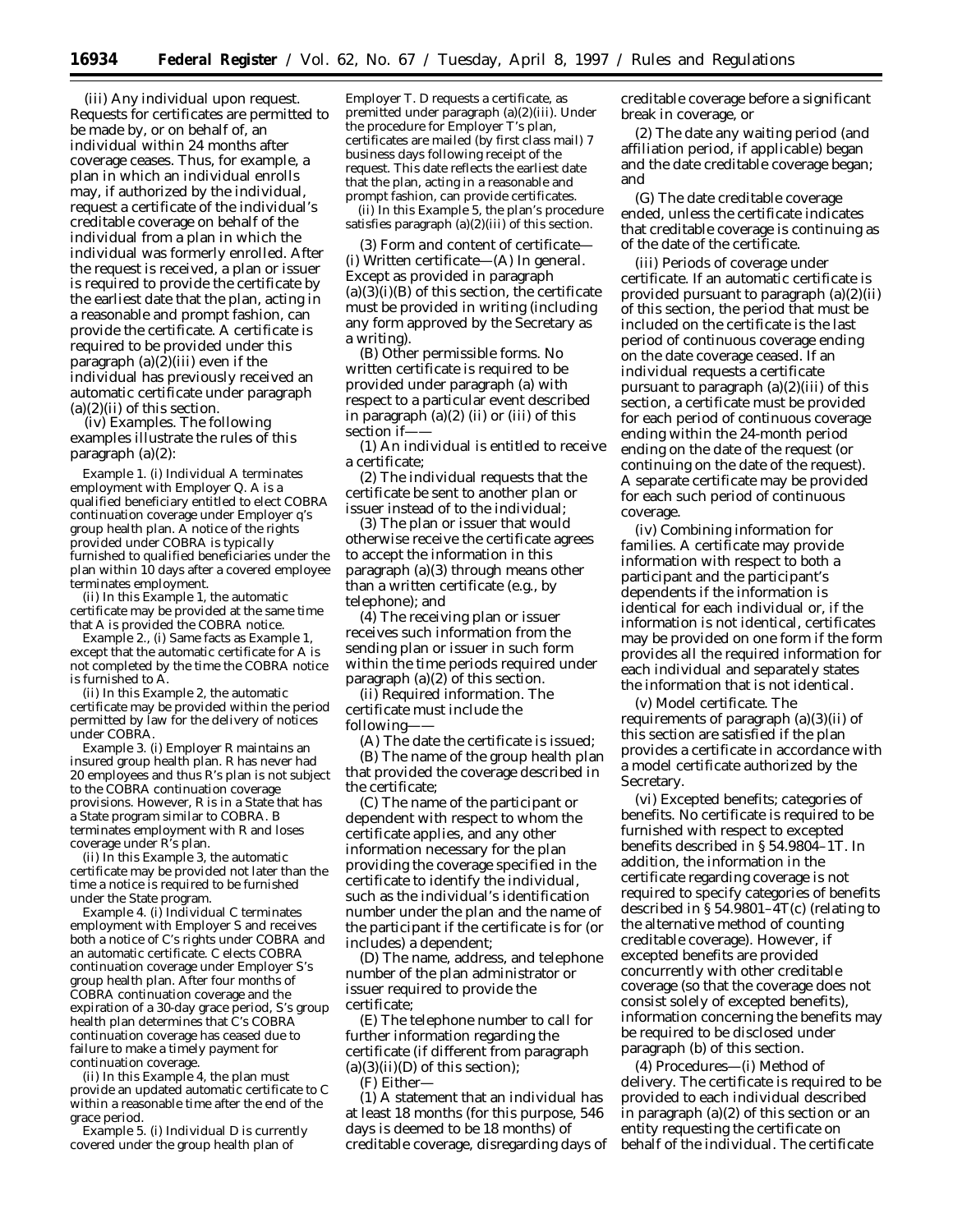may be provided by first-class mail. If the certificate or certificates are provided to the participant and the participant's spouse at the participant's last known address, then the requirements of this paragraph (a)(4) are satisfied with respect to all individuals residing at that address. If a dependent's last known address is different than the participant's last known address, a separate certificate is required to be provided to the dependent at the dependent's last known address. If separate certificates are being provided by mail to individuals who reside at the same address, separate mailings of each certificate are not required.

(ii) *Procedure for requesting certificates.* A plan or issuer must establish a procedure for individuals to request and receive certificates pursuant to paragraph (a)(2)(iii) of this section.

(iii) *Designated recipients.* If an automatic certificate is required to be provided under paragraph (a)(2)(ii) of this section, and the individual entitled to receive the certificate designates another individual or entity to receive the certificate, the plan or issuer responsible for providing the certificate is permitted to provide the certificate to the designated party. If a certificate is required to be provided upon request under paragraph  $(a)(2)(iii)$  of this section and the individual entitled to receive the certificate designates another individual or entity to receive the certificate, the plan or issuer responsible for providing the certificate is required to provide the certificate to the designated party.

(5) *Special rules concerning dependent coverage*—(i)(A) *Reasonable efforts.* A plan is required to use reasonable efforts to determine any information needed for a certificate relating to the dependent coverage. In any case in which an automatic certificate is required to be furnished with respect to a dependent under paragraph (a)(2)(ii) of this section, no individual certificate is required to be furnished until the plan knows (or making reasonable efforts should know) of the dependent's cessation of coverage under the plan.

(B) *Example.* The rules of this paragraph (a)(5) are illustrated by the following example:

*Example.* (i) A group health plan covers employees and their dependents. The plan annually requests all employees to provide updated information regarding dependents, including the specific date on which an employee has a new dependent or on which a person ceases to be a dependent of the employee.

(ii) In this *Example,* the plan has satisfied the standard in this paragraph  $(a)(5)(i)$  of this section that it make reasonable efforts to determine the cessation of dependents' coverage and the related dependent coverage information.

(ii) *Special rules for demonstrating coverage.* If a certificate furnished by a plan or issuer does not provide the name of any dependent of an individual covered by the certificate, the individual may, if necessary, use the procedures described in paragraph (c)(4) of this section for demonstrating dependent status. In addition, an individual may, if necessary, use these procedures to demonstrate that a child was enrolled within 30 days of birth, adoption, or placement for adoption. See § 54.9801– 3T(b), under which such a child would not be subject to a preexisting condition exclusion.

(iii) *Transition rule for dependent coverage through June 30, 1998*—(A) *In general.* A group health plan that cannot provide the names of dependents (or related coverage information) for purposes of providing a certificate of coverage for a dependent may satisfy the requirements of paragraph  $(a)(3)(ii)(C)$  of this section by providing the name of the participant covered by the group health plan and specifying that the type of coverage described in the certificate is for dependent coverage (e.g., family coverage or employee-plus-spouse coverage).

(B) *Certificates provided on request.* For purposes of certificates provided on the request of, or on behalf of, an individual pursuant to paragraph  $(a)(2)(iii)$  of this section, a plan must make reasonable efforts to obtain and provide the names of any dependent covered by the certificate where such information is requested to be provided. If a certificate does not include the name of any dependent of an individual covered by the certificate, the individual may, if necessary, use the procedures described in paragraph (c) of this section for submitting documentation to establish that the credible coverage in the certificate applies to the dependent.

(C) *Demonstrating a dependent's creditable coverage.* See paragraph (c)(4) of this section for special rules to demonstrate dependent status.

(D) *Duration.* This paragraph (a)(5)(iii) is only effective for certifications provided with respect to events occurring through June 30, 1998.

(6) *Special specification rules for entities not subject to Chapter 100 of Subtitle K of the Internal Revenue Code—*(i) *Issuers.* For rules requiring that issuers in the group and individual markets provide certificates consistent with the rules in this section, see section 701(e) of ERISA and sections

2701(e), 2721(b)(1)(B), and 2743 of the PHSA.

(ii) *Other entities.* For special rules requiring that certain other entities, not subject to Chapter 100 of Subtitle K of the Internal Revenue Code, provide certificates consistent with the rules in the section, see section 2791(a)(3) of the PHSA applicable to entities described in sections  $2701(c)(1)$  (C), (D), (E), and (F) (relating to Medicare, Medicaid, CHAMPUS, and Indian Health Service), section  $2721(b)(1)(A)$  of the PHSA applicable to nonfederal governmental plans generally, and section  $2721(b)(2)(C)(ii)$  of the PHSA applicable to nonfederal governmental plans that elect to be excluded from the requirements of Subparts 1 and 3 of Part A of Title XXVII of the PHSA.

(b) *Disclosure of coverage to a plan, or issuer, using the alternative method of counting creditable coverage—*(1) *In general.* If an individual enrolls in a group health plan with respect to which the plan (or issuer) uses the alternative method of counting creditable coverage described in  $\S 54.9801 - 4T(c)$ , the individual provides a certificate of coverage under paragraph (a) of this section, and the plan (or issuer) in which the individual enrolls so requests, the entity that issued the certificate (the prior entity) is required to disclose promptly to a requesting plan (or issuer) (the requesting entity) the information set forth in paragraph (b)(2) of this section.

(2) *Information to be disclosed.* The prior entity is required to identify to the requesting entity the categories of benefits with respect to which the requesting entity is using the alternative method of counting creditable coverage, and the requesting entity may identify specific information that the requesting entity reasonably needs to order to determine the individual's creditable coverage with respect to any such category. The prior entity is required to disclose promptly to the requesting entity the creditable coverage information so requested.

(3) *Charge for providing information.* The prior entity furnishing the information under paragraph (b) of this section may charge the requesting entity for the reasonable cost of disclosing such information.

(c) *Ability of an individual to demonstrate creditable coverage and waiting period information—*(1) *In general.* The rules in this paragraph (c) implement section 9801(c)(4), which permits individuals to establish creditable coverage through means other than certificates, and section 9801(e)(3), which requires the Secretary to establish rules designed to prevent an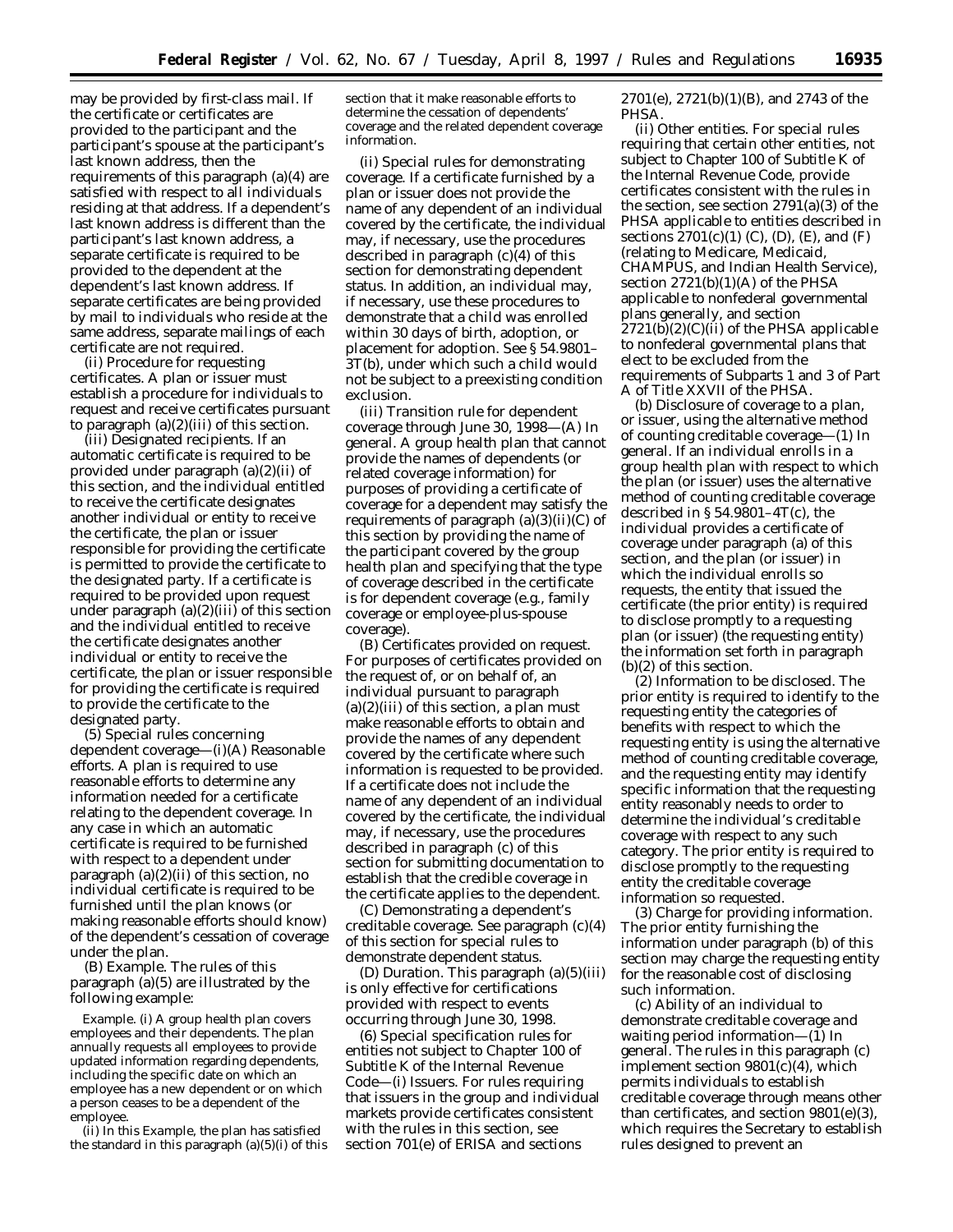individual's subsequent coverage under a group health plan or health insurance coverage from being adversely affected by an entity's failure to provide a certificate with respect to that individual. If the accuracy of a certificate is contested or a certificate is unavailable when needed by the individual, the individual has the right to demonstrate creditable coverage (and waiting or affiliation periods) through the presentation of documents or other means. For example, the individual may make such a demonstration when—

(i) An entity has failed to provide a certificate within the required time period;

(ii) The individual has creditable coverage but an entity may not be required to provide a certificate of the coverage pursuant to paragraph (a) of this section;

(iii) The coverage is for a period before July 1, 1996;

(iv) The individual has an urgent medical condition that necessitates a determination before the individual can deliver a certificate to the plan; or

(v) The individual lost a certificate that the individual had previously received and is unable to obtain another certificate.

(2) *Evidence of creditable coverage—* (i) *Consideration of evidence.* A plan is required to take into account all information that it obtains or that is presented on behalf of an individual to make a determination, based on the relevant facts and circumstances, whether an individual has creditable coverage and is entitled to offset all or a portion of any preexisting condition exclusion period. A plan shall treat the individual as having furnished a certificate under paragraph (a) of this section if the individual attests to the period of creditable coverage, the individual also presents relevant corroborating evidence of some creditable coverage during the period, and the individual cooperates with the plan's efforts to verify the individual's coverage. For this purpose, cooperation includes providing (upon the plan's or issuer's request) a written authorization for the plan to request a certificate on behalf of the individual, and cooperating in efforts to determine the validity of the corroborating evidence and the dates of creditable coverage. While a plan may refuse to credit coverage where the individual fails to cooperate with the plan's or issuer's efforts to verify coverage, the plan may not consider an individual's inability to obtain a certificate to be evidence of the absence of creditable coverage.

(ii) *Documents.* Documents that may establish creditable coverage (and

waiting periods or affiliation periods) in the absence of a certificate include explanations of benefit claims (EOB) or other correspondence from a plan or issuer indicating coverage, pay stubs showing a payroll deduction for health coverage, a health insurance identification card, a certificate of coverage under a group health policy, records from medical care providers indicating health coverage, third party statements verifying periods of coverage, and any other relevant documents that evidence periods of health coverage.

(iii) *Other evidence.* Creditable coverage (and waiting period or affiliation period information) may also be established through means other than documentation, such as by a telephone call from the plan or provider to a third party verifying creditable coverage.

(iv) *Example.* The rules of this paragraph (c)(2) are illustrated by the following example:

*Example.* (i) Individual *F* terminates employment with Employer *W* and, a month later, is hired by Employer *X*. Employer *X*'s group health plan imposes a preexisting condition exclusion of 12 months on new enrollees under the plan and uses the standard method of determining creditable coverage. *F* fails to receive a certificate of prior coverage from the self-insured group health plan maintained by *F*'s prior employer, Employer *W*, and requests a certificate. However, *F* (and Employer's *X*'s plan, on *F*'s behalf) is unable to obtain a certificate from Employer *W*'s plan. *F* attests that, to the best of *F*'s knowledge, *F* had at least 12 months of continuous coverage under Employer *W*'s plan, and that the coverage ended no earlier than *F*'s termination of employment from Employer *W.* In addition, *F* presents evidence of coverage, such as an explanation of benefits for a claim that was made during the relevant period.

(ii) In this *Example,* based solely on these facts, *F* has demonstrated creditable coverage for the 12 months of coverage under Employer *W*'s plan in the same manner as if *F* had presented a written certificate of creditable coverage.

(3) *Demonstrating categories of creditable coverage.* Procedures similar to those described in this paragraph (c) apply in order to determine an individual's creditable coverage with respect to any category under paragraph (b) of this section (relating to determining creditable coverage under the alternative method).

(4) *Demonstrating dependent status.* If, in the course of providing evidence (including a certificate) of creditable coverage, an individual is required to demonstrate dependent status, the group health plan or issuer is required to treat the individual as having furnished a certificate showing the

dependent status if the individual attests to such dependency and the period of such status and the individual cooperates with the plan's or issuer's efforts to verify the dependent status.

(d) *Determination and notification of creditable coverage—*(1) *Reasonable time period.* In the event that a group health plan receives information under paragraph (a) of this section (certifications), paragraph (b) of this section (disclosure of information relating to the alternative method), or paragraph (c) of this section (other evidence of creditable coverage), the plan is required, within a reasonable time period following receipt of the information, to make a determination regarding the indivdiual's period of creditable coverage and notify the individual of the determination in accordance with paragraph (d)(2) of this section. Whether a determination and notification regarding an individual's creditable coverage is made within a reasonable time period is determined based on the relevant facts and circumstances. Relevant facts and circumstances include whether a plan's application of a preexisting condition exclusion would prevent an individual from having access to urgent medical services.

(2) *Notification to individual of period of preexisting condition exclusion.* A plan seeking to impose a preexisting condition exclusion is required to disclose to the individual, in writing, its determination of any preexisting condition exclusion period that applies to the individual, and the basis for such determination, including the source and substance of any information on which the plan relied. In addition, the plan is required to provide the individual with a written explanation of any appeal procedures established by the plan, and with a reasonable opportunity to submit additional evidence of creditable coverage. However, nothing in this paragraph (d) or paragraph (c) of this section prevents a plan from modifying an initial determination of creditable coverage if it determines that the individual did not have the claimed creditable coverage, provided that—

(i) A notice of such reconsideration, as described in this paragraph (d), is provided to the individual; and

(ii) Until the final determination is made, the plan, for purposes of approving access to medical services (such as a pre-surgery authorization), acts in a manner consistent with the initial determination.

(3) *Examples.* The following examples illustrate this paragraph (d):

*Example 1.* (i) Individual *G* is hired by Employer *Y.* Employer *Y*'s group health plan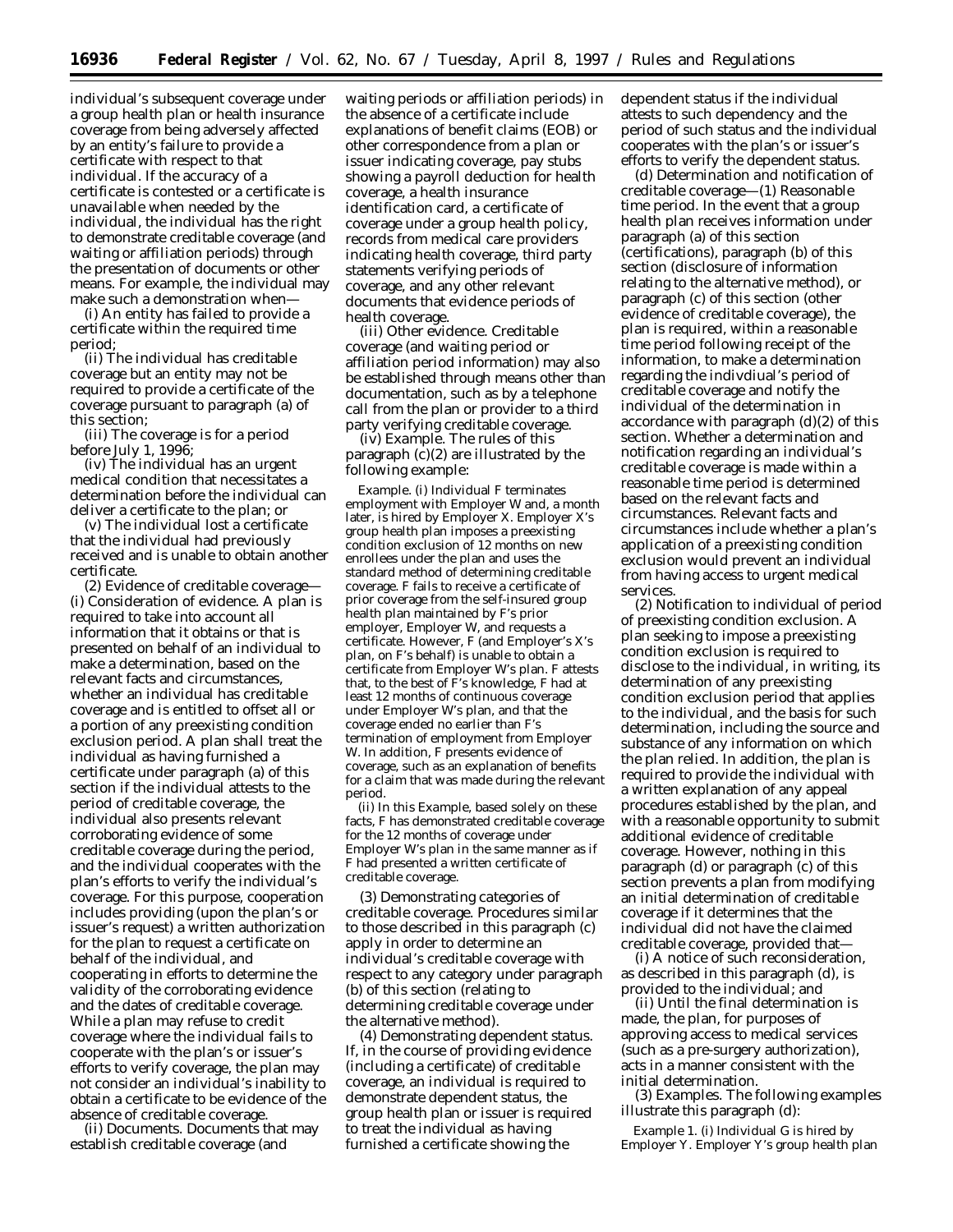imposes a preexisting condition exclusion for 12 months with respect to new enrollees and uses the standard method of determining creditable coverage. Employer *Y*'s plan determines that *G* is subject to a 4-month preexisting condition exclusion, based on a certificate of creditable coverage that is provided by *G* to Employer *Y*'s plan indicating 8 months of coverage under *G*'s prior group health plan.

(ii) In this *Example 1,* Employer *Y*'s plan must notify *G* within a reasonable period of time following receipt of the certificate that *G* is subject to a 4-month preexisting condition exclusion beginning on *G*'s enrollment date in *Y*'s plan.

*Example 2.* (i) Same facts as in *Example 1,* except that Employer *Y*'s plan determines that *G* has 14 months of creditable coverage based on *G*'s certificate indicating 14 months of creditable coverage under *G*'s prior plan.

(ii) In this *Example 2.* Employer *Y*'s plan is not required to notify *G* that *G* will not be subject to a preexisting condition exclusion.

*Example 3.* (i) Individual *H* is hired by Employer *Z*. Employer *Z*'s group health plan imposes a preexisting condition exclusion for 12 months with respect to new enrollees and uses the standard method of determining creditable coverage. *H* develops an urgent health condition before receiving a certificate of prior coverage. *H* attests to the period of prior coverage, presents corroborating documentation of the coverage period, and authorizes the plan to request a certificate on *H*'s behalf.

(ii) In this *Example 3,* Employer *Z*'s plan must review the evidence presented by *H.* In addition, the plan must make a determination and notify *H* regarding any preexisting condition exclusion period that applies to *H* (and the basis of such determination) within a reasonable time period following receipt of the evidence that is consistent with the urgency of *H's health condition* (this determination may be modified as permitted under paragraph (d)(2) of this section).

#### **§ 54.9801–6T Special enrollment periods (temporary).**

(a) *Special enrollment for certain individuals who lose coverage*—(1) *In general.* A group health plan is required to permit employees and dependents described in paragraph (a)(2), (3) or (4) of this section to enroll for coverage under the terms of the plan if the conditions in paragraph (a)(5) of this section are satisfied and the enrollment is requested within the period described in paragraph (a)(6) of this section. The enrollment is effective at the time described in paragraph (a)(7) of this section. The special enrollment rights under this paragraph (a) apply without regard to the dates on which an individual would otherwise be able to enroll under the plan. (See PHSA section 2701(f)(1) and ERISA section  $701(f)(1)$  under which this obligation is also imposed on a health insurance issuer offering group health insurance coverage.)

(2) *Special enrollment of an employee only.* An employee is described in this paragraph (a)(2) if the employee is eligible, but not enrolled, for coverage under the terms of the plan and, when enrollment was previously offered to the employee under the plan and was declined by the employee, the employee was covered under another group health plan or had other health insurance coverage.

(3) *Special enrollment of dependents only.* A dependent is described in this paragraph (a)(3) if the dependent is a dependent of an employee participating in the plan, the dependent is eligible, but not enrolled, for coverage under the terms of the plan, and, when enrollment was previously offered under the plan was declined, the dependent was covered under another group health plan or had other health insurance coverage.

(4) *Special enrollment of both employee and dependent.* An employee and any dependent of the employee are described in this paragraph (a)(4) if they are eligible, but not enrolled, for coverage under the terms of the plan and, when enrollment was previously offered to the employee or dependent under the plan and was declined, the employee or dependent was covered under another group health plan or had other health insurance coverage.

(5) *Conditions for special enrollment.* An employee or dependent is eligible to enroll during a special enrollment period if each of the following applicable conditions is met:

(i) When the employee declined enrollment for the employee or the dependent, the employee stated in writing that coverage under another group health plan or other health insurance coverage was the reason for declining enrollment. This paragraph  $(a)(5)(i)$  applies only if-

(A) The plan required such a statement when the employee declined enrollment; and

(B) The employee is provided with notice of the requirement to provide the statement in this paragraph (a)(5)(i) (and the consequences of the employee's failure to provide the statement) at the time the employee declined enrollment.

(ii)(A) When the employee declined enrollment for the employee or dependent under the plan, the employee or dependent had CORRA continuation coverage under another plan and COBRA continuation coverage under that other plan has since been exhausted; or

(B) If the other coverage that applied to the employee or dependent when enrollment was declined was not under a COBRA continuation provision, either the other coverage has been terminated as a result of loss of eligibility for the coverage or employer contributions towards the other coverage have been terminated. For this purpose, loss of eligibility for coverage includes a loss of coverage as a result of legal separation, divorce, death, termination of employment, reduction in the number of hours of employment, and any loss of eligibility after a period that is measured by reference to any of the foregoing. Thus, for example, if an employee's coverage ceases following a termination of employment and the employee is eligible for but fails to elect COBRA continuation coverage, this is treated as a loss of eligibility under this paragraph  $(a)(5)(ii)(B)$ . However, loss of eligibility does not include a loss due to failure of the individual or the participant to pay premiums on a timely basis or termination of coverage for cause (such as making a fraudulent claim or an intentional misrepresentation of a material fact in connection with the plan). In addition, for purposes of this paragraph (a)(5)(ii)(B), employer contributions include contributions by any current or former employer (of the individual or another person) that was contributing to coverage for the individual.

(6) *Length of special enrollment period.* The employee is required to request enrollment (for the employee or the employee's dependent, as described in paragraph (a)  $(2)$ ,  $(3)$ , or  $(4)$  of this section) not later than 30 days after the exhaustion of the other coverage described in paragraph (a)(5)(ii)(A) of this section or termination of the other coverage as a result of the loss of eligibility for the other coverage for items described in paragraph  $(a)(5)(ii)(B)$ of this section or following the termination of employer contributions toward that other coverage. The plan may impose the same requirements that apply to employees who are otherwise eligible under the plan to immediately request enrollment for coverage (e.g., that the request be made in writing).

(7) *Effective date of enrollment.* Enrollment is effective not later than the first day of the first calendar month beginning after the date the completed request for enrollment is received.

(b) *Special enrollment with respect to certain dependent beneficiaries*—(1) *In general.* A group health plan that makes coverage available with respect to dependents of a participant is required to provide a special enrollment period to permit individuals described in paragraph (b) (2), (3), (4), (5), or (6) of this section to be enrolled for coverage under the terms of the plan if the enrollment is requested within the time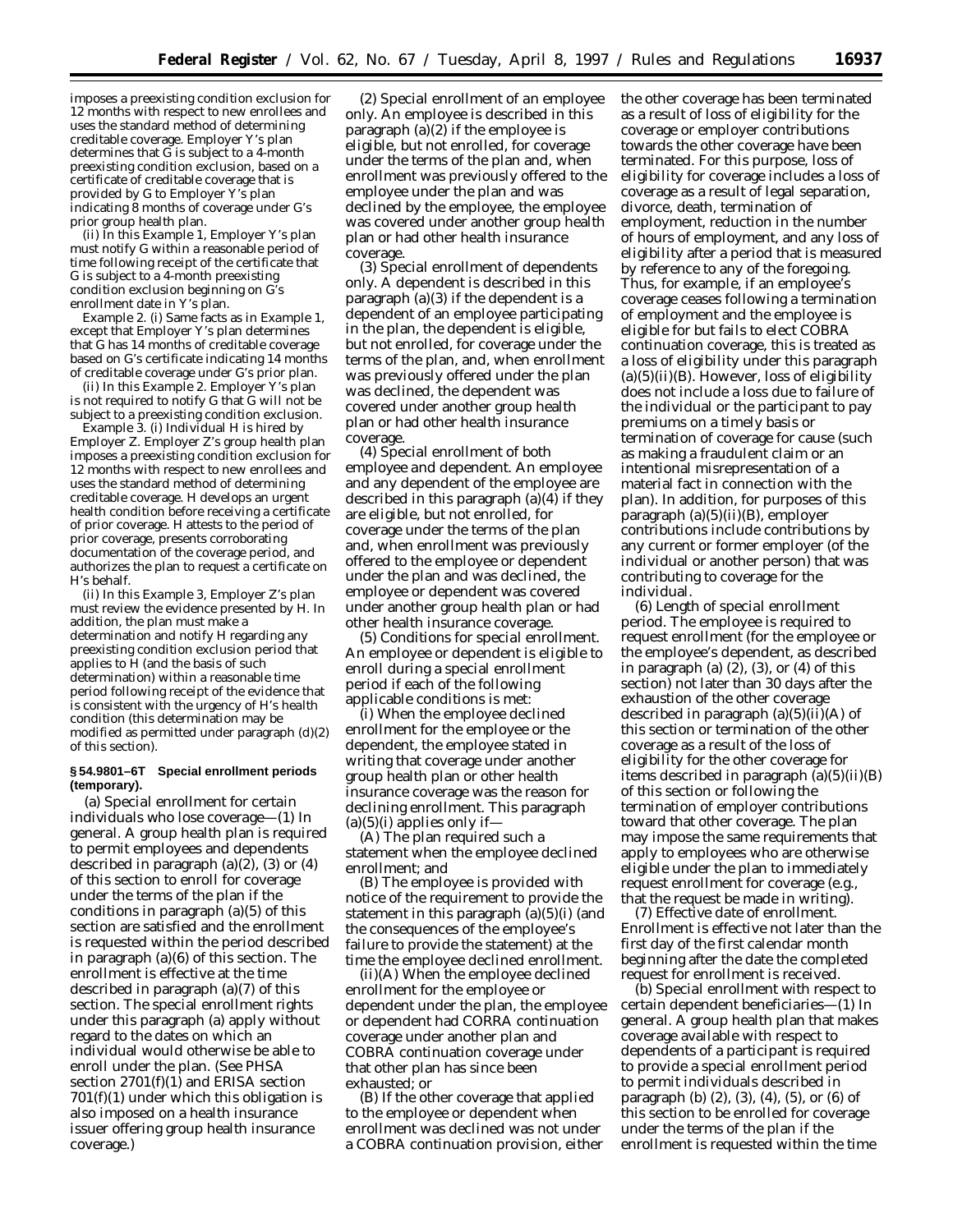period described in paragraph (b)(7) of this section. The enrollment is effective at the time described in paragraph (b)(8) of this section. The special enrollment rights under this paragraph (b) apply without regard to the dates on which an individual would otherwise be able to enroll under the plan.

(2) *Special enrollment of an employee who is eligible but not enrolled.* An individual is described in this paragraph (b)(2) if the individual is an employee who is eligible, but not enrolled, in the plan, the individual would be a participant but for a prior election by the individual not to enroll in the plan during a previous enrollment period, and a person becomes a dependent of the individual through marriage, birth, or adoption or placement for adoption.

(3) *Special enrollment of a spouse of a participant.* An individual is described in this paragraph (b)(3) if either—

(i) The individual becomes the spouse of a participant; or

(ii) The individual is a spouse of the participant and a child becomes a dependent of the participant through birth, adoption or placement for adoption.

(4) *Special enrollment of an employee who is eligible but not enrolled and the spouse of such employee.* An employee who is eligible, but not enrolled, in the plan, and an individual who is a dependent of such employee, are described in this paragraph (b)(4) if the employee would be a participant but for a prior election by the employee not to enroll in the plan during a previous enrollment period, and either—

(i) The employee and the individual become married; or

(ii) The employee and individual are married and a child becomes a dependent of the employee through birth, adoption or placement for adoption.

(5) *Special enrollment of a dependent of a participant.* An individual is described in this paragraph (b)(5) if the individual is a dependent of a participant and the individual becomes a dependent of such participant through marriage, birth, or adoption or placement for adoption.

(6) *Special enrollment of an employee who is eligible but not enrolled and a new dependent.* An employee who is eligible, but not enrolled, in the plan, and an individual who is a dependent of the employee, are described in this paragraph (b)(6) if the employee would be a participant but for a prior election by the employee not to enroll in the plan during a previous enrollment period, and the dependent becomes a

dependent of the employee through marriage, birth, or adoption or placement for adoption.

(7) *Length of special enrollment period.* The special enrollment period under paragraph (b)(1) of this section is a period of not less than 30 days and begins on the date of the marriage, birth, or adoption or placement for adoption (except that such period does not begin earlier than the date the plan makes dependent coverage generally available).

(8) *Effective date of enrollment.* Enrollment is effective—

(i) In the case of marriage, not later than the first day of the first calendar month beginning after the date the completed request for enrollment is received by the plan;

(ii) In the case of a dependent's birth, the date of such birth; and

(iii) In the case of a dependent's adoption or placement for adoption, the date of such adoption or placement for adoption.

(9) *Example.* The rules of this paragraph (b) are illustrated by the following example:

*Example.* (i) Employee *A* is hired on September 3, 1998 by Employer *X,* which has a group health plan in which *A* can elect to enroll either for employee-only coverage, for employee-plus-spouse coverage, or for family coverage, effective on the first day of any calendar quarter thereafter. *A* is married and has no children. *A* does not elect to join Employer *X's* plan (for employee-only coverage, employee-plus-spouse coverage, or family coverage) on October 1, 1998 or January 1, 1999. On February 15, 1999, a child is placed for adoption with *A* and *A*'s spouse.

(ii) In this *Example,* the conditions for special enrollment of an employee with a new dependent under paragraph (b)(2) of this section are satisfied, the conditions for special enrollment of an employee and a spouse with a new dependent under paragraph (b)(4) of this section are satisfied, and the conditions for special enrollment of an employee and a new dependent under paragraph (b)(6) of this section are satisfied. Accordingly, Employer *X*'s plan will satisfy this paragraph (b) if and only if it allows *A* to elect, by filing the required forms by March 16, 1999, to enroll in Employer *X*'s plan either with employee-only coverage, with employee-plus-spouse coverage, or with family coverage, effective as of February 15, 1999.

(c) *Notice of enrollment rights.* On or before the time an employee is offered the opportunity to enroll in a group health plan, the plan is required to provide the employee with a description of the plan's special enrollment rules under this section. For this purpose, the plan may use the following model description of the special enrollment rules under this section:

If you are declining enrollment for yourself or your dependents (including your spouse) because of other health insurance coverage, you may in the future be able to enroll yourself or your dependents in this plan, provided that you request enrollment within 30 days after your other coverage ends. In addition, if you have a new dependent as a result of marriage, birth, adoption, or placement for adoption, you may be able to enroll yourself and your dependents, provided that you request enrollment within 30 days after the marriage, birth, adoption, or placement for adoption.

(d) (1) *Special enrollment date definition.* A special enrollment date for an individual means any date in paragraph  $(a)(7)$  or  $(b)(8)$  of this section on which the individual has a right to have enrollment in a group health plan become effective under this section.

(2) *Examples.* The rules of this section are illustrated by the following examples:

*Example 1.* (i)(A) Employer *Y* maintains a group health plan that allows employees to enroll in the plan either—

(*1*) Effective on the first day of employment by an election filed within three days thereafter;

(*2*) Effective on any subsequent January 1 by an election made during the preceding months of November or December; or

(*3*) Effective as of any special enrollment date described in this section.

(B) Employee *B* is hired by Employer *Y* on March 15, 1998 and does not elect to enroll in Employer *Y*'s plan until January 31, 1999 when *B* loses coverage under another plan. *B* elects to enroll in Employer *Y*'s plan effective on February 1, 1999, by filing the completed request form by January 31, 1999, in accordance with the special rule set forth in paragraph (a) of this section.

(ii) In this *Example 1, B* has enrolled on a special enrollment date because the enrollment is effective at a date described in paragraph (a)(7) of this section.

*Example 2.* (i) Same facts as *Example 1,* except that *B*'s loss of coverage under the other plan occurs on December 31, 1998 and *B* elects to enroll in Employer *Y*'s plan effective on January 1, 1999 by filing the completed request form by December 31, 1998, in accordance with the special rule set forth in paragraph (a) of this section.

(ii) In this *Example 2, B* has enrolled on a special enrollment date because the enrollment is effective at a date described in paragraph (a)(7) of this section (even though this date is also a regular enrollment date under the plan).

## **§ 54.9802–1T Prohibiting discrimination against participants and beneficiaries based on a health status-related factor (temporary).**

(a) *In eligibility to enroll—*(1) *In general.* Subject to paragraph (a)(2) of this section, a group health plan may not establish rules for eligibility (including continued eligibility) of any individual to enroll under the terms of the plan based on any of the following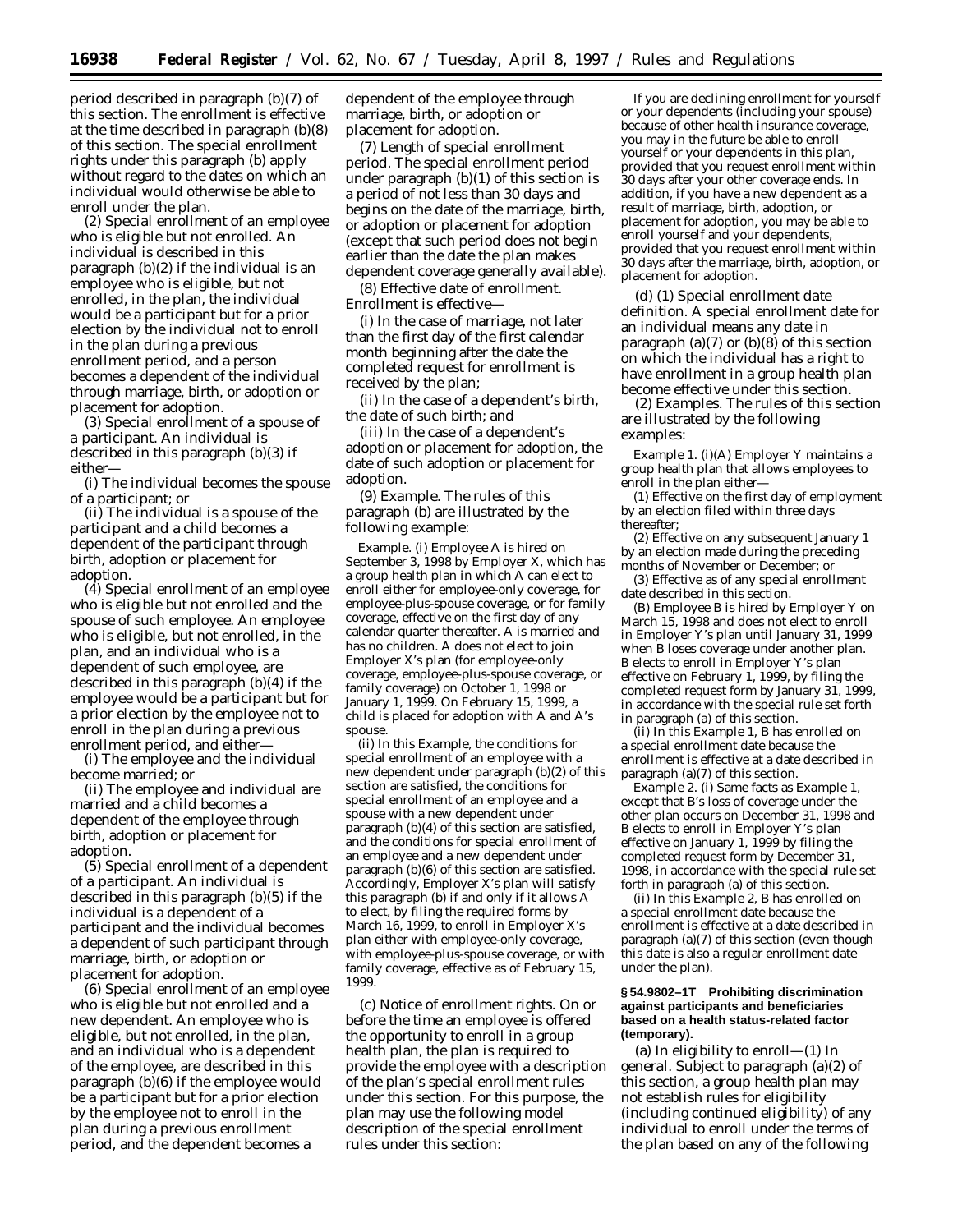health status-related factors in relation to the individual or a dependent of the individual:

(i) Health status.

(ii) Medical condition (including both physical and mental illnesses), as defined in § 54.9801–2T.

(iii) Claims experience.

(iv) Receipt of health care.

(v) Medical history.

(vi) Genetic information, as defined in § 54.9801–2T.

(vii) Evidence of insurability (including conditions arising out of acts of domestic violence).

(viii) Disability.

(2) *No application to benefits or exclusions.* To the extent consistent with section 9801 and § 54.9801–3T, paragraph (a)(1) of this section shall not be construed—

(i) To require a group health plan to provide particular benefits other than those provided under the terms of such plan; or

(ii) To prevent such a plan from establishing limitations or restrictions on the amount, level, extent, or nature of the benefits or coverage for similarly situated individuals enrolled in the plan or coverage.

(3) *Construction.* For purposes of paragraph (a)(1) of this section, rules for eligibility to enroll include rules defining any applicable waiting (or affiliation) periods for such enrollment and rules relating to late and special enrollment.

(4) *Example.* The following example illustrates the rules of this paragraph (a):

*Example.* (i) An employer sponsors a group health plan that is available to all employees who enroll within the first 30 days of their employment. However, individuals who do not enroll in the first 30 days cannot enroll later unless they pass a physical examination.

(ii) In this *Example,* the plan discriminates on the basis of one or more health statusrelated factors.

(b) *In premiums or contributions—*(1) *In general.* A group health plan may not require an individual (as a condition of enrollment or continued enrollment under the plan) to pay a premium or contribution that is greater than the premium or contribution for a similarly situated individual enrolled in the plan based on any health status-related factor, in relation to the individual or a dependent of the individual.

(2) *Construction.* Nothing in paragraph (b)(1) of this section shall be construed—

(i) To restrict the amount that an employer may be charged by an issuer for coverage under a group health plan; or

(ii) To prevent a group health plan from establishing premium discounts or rebates or modifying otherwise applicable copayments or deductibles in return for adherence to a bona fide wellness program. For purposes of this section, a bona fide wellness program is a program of health promotion and disease prevention.

(3) *Example.* The rules of this paragraph (b) are illustrated by the following example:

*Example.* (i) Plan *X* offers a premium discount to participants who adhere to a cholesterol-reduction wellness program. Enrollees are expected to keep a diary of their food intake over 6 weeks. They periodically submit the diary to the plan physician who responds with suggested diet modifications. Enrollees are to modify their diets in accordance with the physician's recommendations. At the end of the 6 weeks, enrollees are given a cholesterol test and those who achieve a count under 200 receive a premium discount.

(ii) In this *Example,* because enrollees who otherwise comply with the program may be unable to achieve a cholesterol count under 200 due to a health status-related factor, this is not a bona fide wellness program and such discounts would discriminate impermissibly based on one or more health status-related factors. However, if, instead, individuals covered by the plan were entitled to receive the discount for complying with the diary and dietary requirements and were not required to pass a cholesterol test, the program would be a bona fide wellness program.

## **§ 54.9804–1T Special rules relating to group health plans (temporary).**

(a) *General exception small group health plans.* The requirements of Chapter 100 of Subtitle K of the Internal Revenue Code do not apply to any group health plan for any plan year if, on the first day of the plan year, the plan has fewer than 2 participants who are current employees.

(b) *Excepted benefits*—(1) *In general.* The requirements of §§ 54.9801–1T through 54.9801–6T and 54.9802–1T do not apply to any group health plan in relation to its provision of the benefits described in paragraph (b) (2), (3), (4), or (5) of this section (or any combination of these benefits).

(2) *Benefits excepted in all circumstances.* The following benefits are excepted in all circumstances-

(i) Coverage only for accident (including accidental death and dismemberment);

(ii) Disability income insurance; (iii) Liability insurance, including general liability insurance and

automobile liability insurance; (iv) Coverage issued as a supplement

to liability insurance; (v) Workers' compensation or similar insurance;

(vi) Automobile medical payment insurance;

(vii) Credit-only insurance (for example, mortgage insurance); and (viii) Coverage for on-site medical clinics.

(3) *Limited excepted benefits*— (i) *In general.* Limited-scope dental benefits, limited-scope vision benefits, or long-term care benefits are excepted if they are provided under a separate policy, certificate, or contract of insurance, or are otherwise not an integral part of the plan, as defined in paragraph  $(b)(3)(ii)$  of this section.

(ii) *Integral.* For purposes of paragraph (b)(3)(i) of this section, benefits are deemed to be an integral part of a plan unless a participate has the right to elect not to receive coverage for the benefits and, if the participant elects to receive coverage for the benefits, the participant pays an additional premium or contribution for that coverage.

(iii) *Limited scope.* Limited scope dental or vision benefits are dental or vision benefits that are sold under a separate policy or rider and that are limited in scope in a narrow range or type of benefits that are generally excluded from hospital/medical/ surgical benefit packages.

(iv) *Long-term care.* Long-term care benefits are benefits that are either—

(A) Subject to State long-term care insurance laws;

(B) For qualified long-term care insurance services; as defined in section 7702B(c)(1) of the Internal Revenue Code, or provided under a qualified long-term care insurance contract, as defined in section 7702B(b); or

(C) Based on cognitive impairment or a loss of functional capacity that is expected to be chronic.

(4) *Noncoordinated benefits*—(i) *Excepted benefits that are not coordinated.* Covered for only a specified disease or illness (for example, cancer-only policies) or hospital indemnity or other fixed dollar indemnity insurance (for example, \$100/day) is excepted only if it meets each of the conditions specified in paragraph (b)(4)(ii) of this section.

(ii) *Conditions.* Benefits are described in paragraph (b)(4)(i) of this section only if—

(A) The benefits are provided under a separate policy, certificate, or contract of insurance;

(B) There is not coordination between the provision of the benefits and an exclusion of benefits under any group health plan maintained by the same plan sponsor; and

(C) The benefits are paid with respect to an event without regard to whether benefits are provided with respect to the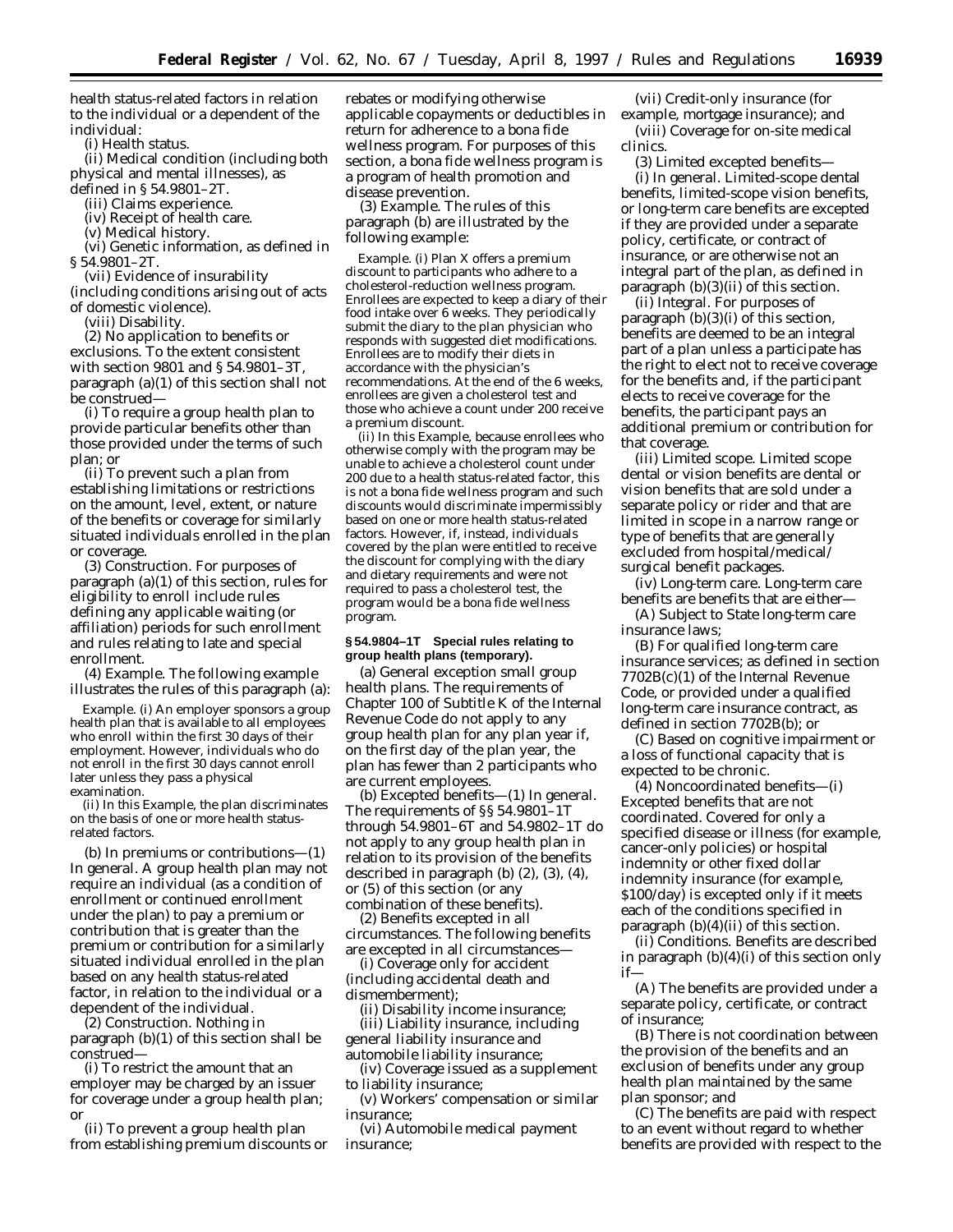event under any group health plan maintained by the same plan sponsor.

(5) *Supplemental benefits.* The following benefits are excepted only if they are provided under a separate policy, certificate, or contract of insurance—

(i) Medicare supplemental health insurance (as defined under section 1882(g)(1) of the Social Security Act; also known as Medigap or MedSupp insurance);

(ii) Coverage supplemental to the coverage provided under Chapter 55, Title 10 of the United States Code (also known as CHAMPUS supplemental programs); and

(iii) Similar supplemental coverage provided to coverage under a group health plan.

(c) *Treatment of partnerships.* [Reserved]

#### **§ 54.9806–1T Effective dates (temporary).**

(a) *General effective dates—*(1) *Noncollectively-bargained plans.* Except as otherwise provided in this section, Chapter 100 of Subtitle K of the Internal Revenue Code and §§ 54.9801–1T through 54.9804–1T apply with respect to group health plans for plan years beginning after June 30, 1997.

(2) *Collectively bargained plans.* Except as otherwise provided in this section (other than paragraph (a)(1) of this section), in the case of a group health plan maintained pursuant to one or more collective bargaining agreements between employee representatives and one or more employers ratified before August 21, 1996, Chapter 100 of Subtitle K of the Internal Revenue Code and §§ 54.9801– 1T through 54.9804–1T do not apply to plan years beginning before the later of July 1, 1997, or the date on which the last of the collective bargaining agreements relating to the plan terminates (determined without regard to any extension thereof agreed to after August 21, 1996). For these purposes, any plan amendment made pursuant to a collective bargaining agreement relating to the plan, that amends the plan solely to conform to any requirement of such part, is not treated as a termination of the collective bargaining agreement.

(3)(i) *Preexisting condition exclusion periods for current employees.* Any preexisting condition exclusion period permitted under § 54.9801–3T is measured from the individual's enrollment date in the plan. Such exclusion period, as limited under § 54.9801–3T, may be completed prior to the effective date of the Health Insurance Portability and Accountability Act of 1996 (HIPAA) for his or her plan. Therefore, on the date the individual's plan becomes subject to Chapter 100 of Subtitle K of the Internal Revenue Code, no preexisting condition exclusion may be imposed with respect to an individual beyond the limitation in § 54.9801–3T. For an individual who has not completed the permitted exclusion period under HIPPA, upon the effective date for his or her plan, the individual may use creditable coverage that the individual had prior to the enrollment date to reduce the remaining preexisting condition exclusion period applicable to the individual.

(ii) *Examples.* The following examples illustrate the rules of this paragraph (a)(3):

*Example 1.* (i) Individual *A* has been working for Employer *X* and has been covered under Employer *X*'s plan since March 1, 1997. Under Employer *X*'s plan, as in effect before January 1, 1998, there is no coverage for any preexisting condition. Employer *X*'s plan year begins on January 1, 1998. *A*'s enrollment date in the plan is March 1, 1997 and *A* has no creditable coverage before this date.

(ii) In this *Example 1*, Employer *X* may continue to impose the preexisting condition exclusion under the plan through February 28, 1998 (the end of the 12-month period using anniversary dates).

*Example 2.* (i) Same facts as in *Example 1,* except that *A*'s enrollment date was August 1, 1996, instead of March 1, 1997.

(ii) In this *Example 2,* on January 1, 1998, Employer *X*'s plan may no longer exclude treatment for any preexisting condition that *A* may have; however, because Employer *X*'s plan is not subject to HIPAA until January 1, 1998, *A* is not entitled to claim reimbursement for expenses under the plan for treatments for any preexisting condition of *A* received before January 1, 1998.

(b) *Effective date for certification requirement—*(1) *In general.* Subject to the transitional rule in § 54.9801–  $5T(a)(5)(iii)$ , the certification rules of § 54.9801–5T apply to events occurring on or after July 1, 1996.

(2) *Period covered by certificate.* A certificate is not required to reflect coverage before July 1, 1996.

(3) *No certificate before June 1, 1997.* Notwithstanding any other provision of § 54.9801–5T, in no case is a certificate required to be provided before June 1, 1997.

(c) *Limitation on actions.* No enforcement action is to be taken, pursuant to Chapter 100 of Subtitle K of the Internal Revenue Code, against a group health plan or health insurance issuer with respect to a violation of a requirement imposed by Chapter 100 of Subtitle K of the Internal Revenue Code before January 1, 1998 if the plan or issuer has sought to comply in good faith with such requirements. Compliance with these regulations is

deemed to be good faith compliance with the requirements of Chapter 100 of Subtitle K.

(d) *Transition rules for counting creditable coverage.* An individual who seeks to establish creditable coverage for periods before July 1, 1996 is entitled to establish such coverage through the presentation of documents or other means in accordance with the provisions of § 54.9801–5T(c). For coverage relating to an event occurring before July 1, 1996, a group health plan and a health insurance issuer is not subject to any penalty or enforcement action with respect to the plan's or issuer's counting (or not counting) such coverage if the plan or issuer has sought to comply in good faith with the applicable requirements under  $\S 54.9801 - 5T(c)$ .

(e) *Transition rules for certificates of creditable coverage—*(1) *Certificates only upon request.* For events occurring on or after July 1, 1996 but before October 1, 1996, a certificate is required to be provided only upon a written request by or on behalf of the individual to whom the certificate applies.

(2) *Certificates before June 1, 1997.* For events occurring on or after October 1, 1996 and before June 1, 1997, a certificate must be furnished no later than June 1, 1997, or any later date permitted under § 54.9801–5T(a)(2) (ii) and (iii).

(3) *Optional notice—*(i) *In general.* This paragraph (e)(3) applies with respect to events described in  $\S 54.9801 - 5T(a)(5)(ii)$ , that occur on or after October 1, 1996 but before June 1, 1997. A group health plan or health insurance issuer offering group health coverage is deemed to satisfy § 54.9801–  $5T(a)$   $(\bar{2})$  and  $(3)$  if a notice is provided in accordance with the provisions of paragraphs  $(e)(3)$  (i) through (iv) of this section.

(ii) *Time of notice.* The notice must be provided no later than June 1, 1997.

(iii) *Form and content of notice.* A notice provided pursuant to this paragraph (e)(3) must be in writing and must include information substantially similar to the information included in a model notice authorized by the Secretary. Copies of the model notice are available at the following website http://www.irs.ustreas.gov (or call (202) 622–4695).

(iv) *Providing certificate after request.* If an individual requests a certificate following receipt of the notice, the certificate must be provided at the time of the request as set forth in § 54.9801–  $5T(a)(5)(iii)$ .

(v) *Other certification rules apply.* The rules set forth in § 54.9801–  $5T(a)(4)(i)$  (method of delivery) and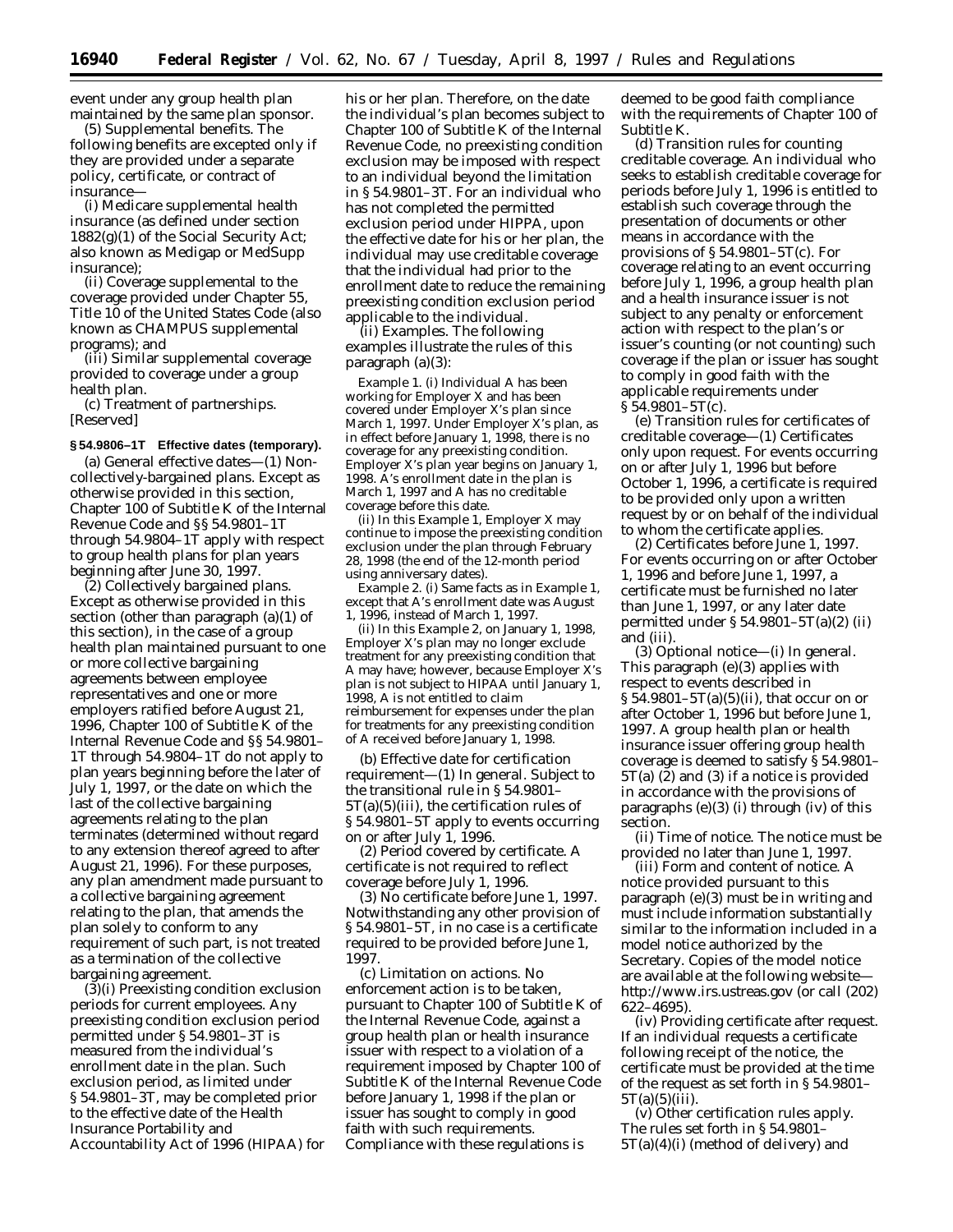54.9801–5T(a)(1) (entities required to provide a certificate) apply with respect to the provision of the notice.

Dated: March 24, 1997.

## **Margaret Milner Richardson,**

*Commissioner of Internal Revenue.*

Approved:

**Donald C. Lubick,** *Assistant Secretary of the Treasury.*

#### **Pension and Welfare Benefits Administration**

## *29 CFR Chapter XXV*

For the reasons set forth above, Chapter XXV of Title 29 of the Code of Federal Regulations is amended as set forth below:

1. A new Subchapter L, consisting of Part 2590, is added to read as follows:

#### **Subchapter L—Health Insurance Portability and Renewability for Group Health Plans**

# **PART 2590—RULES AND REGULATIONS FOR HEALTH INSURANCE PORTABILITY AND RENEWABILITY FOR GROUP HEALTH PLANS**

#### **Subpart A—Requirements Relating to Access and Renewability of Coverage, and Limitation on Preexisting Condition Exclusion Periods**

Sec.

- 2590.701–1 Basis and scope.
- 2590.701–2 Definitions.
- 2590.701–3 Limitations on preexisting condition exclusion period.
- 2590.701–4 Rules relating to creditable coverage.
- $2590.701 5$  Certification and disclosure of previous coverage.<br>2590.701-6 Special e
- Special enrollment periods. 2590.701–7 HMO affiliation period as alternative to preexisting condition
- exclusion. 2590.702 Prohibiting discrimination against participants and beneficiaries based on a health status-related factor.
- 2590.703 Guaranteed renewability in multiemployer plans and multiple employer welfare arrangements. [Reserved]

## **Subpart B—Other Requirements**

- 2590.711 Standards relating to benefits for mothers and newborns. [Reserved]
- 2590.712 Parity in the application of certain limits to mental health benefits. [Reserved]

## **Subpart C—General Provisions**

- 2590.731 Preemption; State flexibility; construction.
- 2590.732 Special rules relating to group health plans.
- 2590.734 Enforcement. [Reserved]

2590.736 Effective dates.

**Authority:** Sec. 29 U.S.C. 1027, 1059, 1135, 1171, 1194; Sec. 101, Pub. L. 104–191, 101 Stat. 1936 (29 U.S.C. 1181); Secretary of labor's Order No. 1–87, 52 FR 13139, April 21, 1987.

## **Subpart A—Requirements Relating to Access and Renewability of Coverage, and Limitations on Preexisting Condition Exclusion Periods**

#### **§ 2590.701–1 Basis and scope.**

(a) *Statutory basis.* This subpart implements Part 7 of Subtitle B of Title I of the Employee Retirement Income Security Act of 1974, as amended (hereinafter ERISA or the Act).

(b) *Scope.* A group health plan or health insurance issuer offering group health insurance coverage may provide greater rights to participants and beneficiaries than those set forth in this subpart. This subpart A sets forth minimum requirements for group health plans and health insurance issuers offering group health insurance coverage concerning:

(1) Limitations on a preexisting condition exclusion period.

(2) Certificates and disclosure of previous coverage.

(3) Rules relating to counting creditable coverage.

(4) Special enrollment periods.

(5) Use of an affiliation period by an HMO as an alternative to a preexisting condition exclusion.

#### **§ 2590.701–2 Definitions.**

Unless otherwise provided, the definitions in this section govern in applying the provisions of §§ 2590.701 through 2590.734.

*Affiliation period* means a period of time that must expire before health insurance coverage provided by an HMO becomes effective, and during which the HMO is not required to provide benefits.

*COBRA* definitions:

(1) *COBRA* means Title X of the Consolidated Omnibus Budget Reconciliation Act of 1985, as amended.

(2) *COBRA continuation coverage* means coverage, under a group health plan, that satisfies an applicable COBRA continuation provision.

(3) *COBRA continuation provision* means sections 601–608 of the Act, section 4980B of the Code (other than paragraph (f)(1) of such section 4980B insofar as it relates to pediatric vaccines), and Title XXII of the PHSA.

(4) *Exhaustion of COBRA continuation coverage* means that an individual's COBRA continuation coverage ceases for any reason other than either failure of the individual to pay premiums on a timely basis, or for cause (such as making a fraudulent claim or an intentional misrepresentation of a material fact in connection with the plan). An individual is considered to have exhausted COBRA continuation coverage if such coverage ceases—

(i) Due to the failure of the employer or other responsible entity to remit premiums on a timely basis; or

(ii) When the individual no longer resides, lives, or works in a service area of an HMO or similar program (whether or not within the choice of the individual) and there is no other COBRA continuation coverage available to the individual.

*Condition* means a medical condition. *Creditable coverage* means creditable coverage within the meaning of § 2590.701–4(a).

*Enroll* means to become covered for benefits under a group health plan (i.e., when coverage becomes effective), without regard to when the individual may have completed or filed any forms that are required in order to enroll in the plan. For this purpose, an individual who has health insurance coverage under a group health plan is enrolled in the plan regardless of whether the individual elects coverage, the individual is a dependent who becomes covered as a result of an election by a participant, or the individual becomes covered without an election.

*Enrollment date definitions* (*enrollment date* and *first day of coverage*) are set forth in § 2590.701–  $3(a)(2)$  (i) and (ii).

*Excepted benefits* means the benefits described as excepted in § 2590.732(b). *Genetic information* means

information about genes, gene products, and inherited characteristics that may derive from the individual or a family member. This includes information regarding carrier status and information derived from laboratory tests that identify mutations in specific genes or chromosomes, physical medical examinations, family histories, and direct analysis of genes or chromosomes.

*Group health insurance coverage* means health insurance coverage offered in connection with a group health plan.

*Group health plan* means an employee welfare benefit plan to the extent that the plan provides medical care (including items and services paid for as medical care) to employees or their dependents (as defined under the terms of the plan) directly or through insurance, reimbursement, or otherwise.

*Group market* means the market for health insurance coverage offered in connection with a group health plan. (However, certain very small plans may be treated as being in the individual market, rather than the group market; see the definition of individual market in this section.)

*Health insurance coverage* means benefits consisting of medical care (provided directly, through insurance or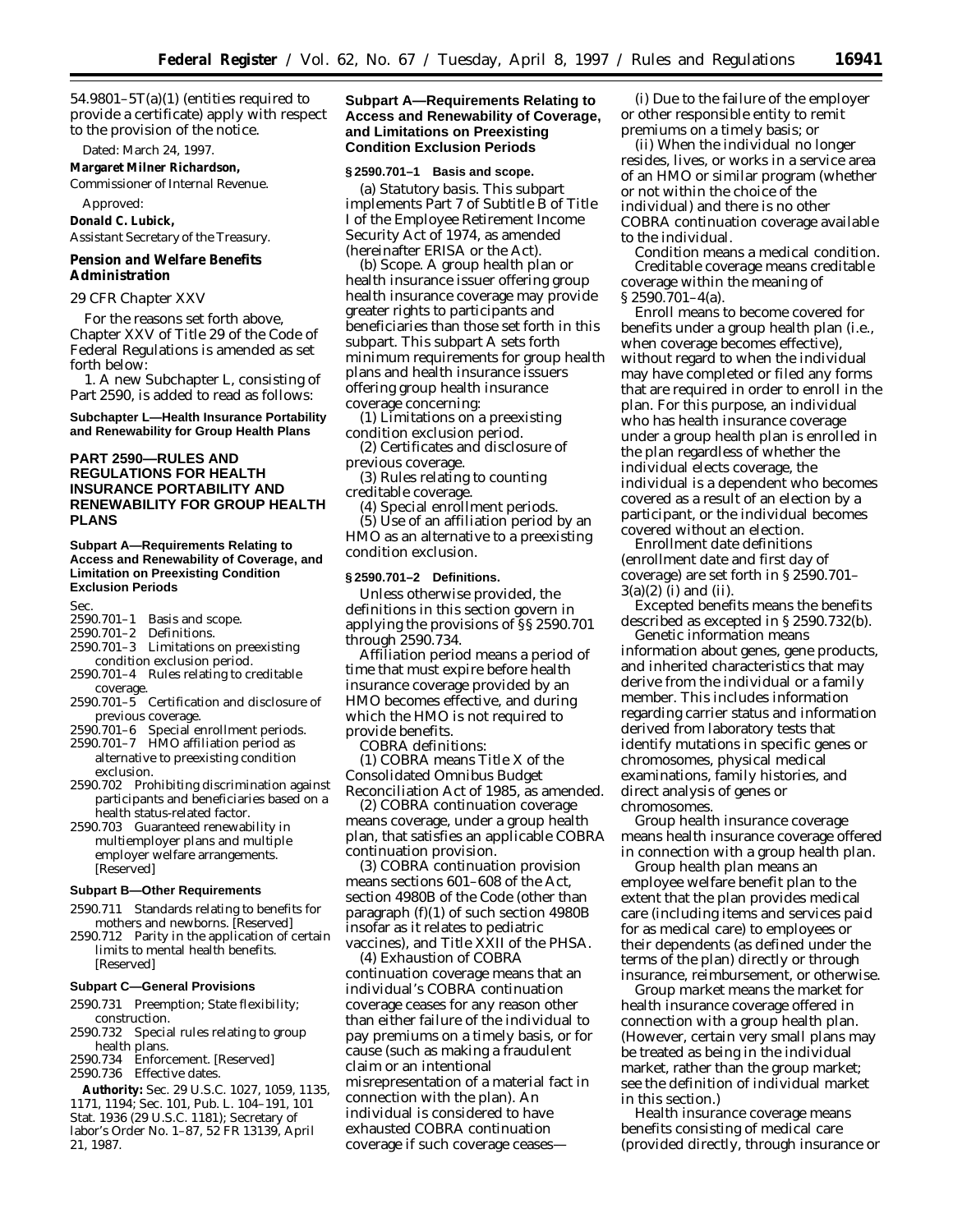reimbursement, or otherwise) under any hospital or medical service policy or certificate, hospital or medical service plan contract, or HMO contract offered by a health insurance issuer.

*Health insurance issuer* or *issuer* means an insurance company, insurance service, or insurance organization (including an HMO) that is required to be licensed to engage in the business of insurance in a State and that is subject to State law that regulates insurance (within the meaning of section 514(b)(2) of the Act). Such term does not include a group health plan.

*Health maintenance organization* or *HMO* means—

(1) A federally qualified health maintenance organization (as defined in section 1301(a) of the PHSA);

(2) An organization recognized under State law as a health maintenance organization; or

(3) A similar organization regulated under State law for solvency in the same manner and to the same extent as such a health maintenance organization.

*Individual health insurance coverage* means health insurance coverage offered to individuals in the individual market, but does not include short-term, limited duration insurance. For this purpose, short-term, limited-duration insurance means health insurance coverage provided pursuant to a contract with an issuer that has an expiration date specified in the contract (taking into account any extensions that may be elected by the policyholder without the issuer's consent) that is within 12 months of the date such contract becomes effective. Individual health insurance coverage can include dependent coverage.

*Individual market* means the market for health insurance coverage offered to individuals other than in connection with a group health plan. Unless a State elects otherwise in accordance with section 2791(e)(1)(B)(ii) of the PHSA, such term also includes coverage offered in connection with a group health plan that has fewer than two participants as current employees on the first day of the plan year.

*Internal Revenue Code (Code)* means the Internal Revenue Code of 1986, as amended (Title 26, United States Code). *Issuer* means a health insurance

issuer.

*Late enrollment definitions (late enrollee)* and *late enrollment)* are set forth in  $\S 2590.701 - 3(a)(2)$  (iii) and (iv). *Medical care* means amounts paid

for—

(1) The diagnosis, cure, mitigation, treatment, or prevention of disease, or amounts paid for the purpose of

affecting any structure or function of the body;

(2) Transportation primarily for and essential to medical care referred to in paragraph (1) of this definition; and

(3) Insurance covering medical care referred to in paragraphs (1) and (2) of this definition.

*Medical condition* or *condition* means any condition, whether physical or mental, including, but not limited to, any condition resulting from illness, injury (whether or not the injury is accidental), pregnancy, or congenital malformation. However, genetic information is not a condition.

*Placement, or being placed, for adoption* means the assumption and retention of a legal obligation for total or partial support of a child by a person with whom the child has been placed in anticipation of the child's adoption. The child's placement for adoption with such person terminates upon the termination of such legal obligation.

*Plan year* means the year that is designated as the plan year in the plan document of a group health plan, except that if the plan document does not designate a plan year or if there is no plan document, the plan year is—

(1) The deductible/limit year used under the plan;

(2) If the plan does not impose deductibles or limits on a yearly basis, then the plan year is the policy year;

(3) If the plan does not impose deductibles or limits on a yearly basis, and either the plan is not insured or the insurance policy is not renewed on an annual basis, then the plan year is the employer's taxable year; or

(4) In any other case, the plan year is the calendar year.

*Preexisting condition exclusion* means a limitation or exclusion of benefits relating to a condition based on the fact that the condition was present before the first day of coverage, whether or not any medical advice, diagnosis, care, or treatment was recommended or received before that day. A preexisting condition exclusion includes any exclusion applicable to an individual as a result of information that is obtained relating to an individual's health status before the individual's first day of coverage, such as a condition identified as a result of a pre-enrollment questionnaire or physical examination given to the individual, or review of medical records relating to the pre-enrollment period.

*Public health plan* means *public health plan* within the meaning of  $\S 2590.701 - 4(a)(1)(ix)$ .

*Public Health Service Act (PHSA)* means the Public Health Service Act (42 U.S.C. 201, *et seq.).*

*Significant break in coverage* means a significant break in coverage within the meaning of § 2590.701–4(b)(2)(iii).

*Special enrollment date* means a special enrollment date within the meaning of § 2590.701–6(d).

*State* means each of the several States, the District of Columbia, Puerto Rico, the Virgin Islands, Guam, American Samoa, and the Northern Mariana Islands.

*State health benefits risk pool* means a State health benefits risk pool within the meaning of  $\S 2590.701 - 4(a)(1)(vii)$ .

*Waiting period* means the period that must pass before an employee or dependent is eligible to enroll under the terms of a group health plan. If an employee or dependent enrolls as a late enrollee or on a special enrollment date, any period before such late or special enrollment is not a waiting period. If an individual seeks and obtains coverage in the individual market, any period after the date the individual files a substantially complete application for coverage and before the first day of coverage is a waiting period.

#### **§ 2590.701–3 Limitations on preexisting condition exclusion period.**

(a) *Preexisting condition exclusion*— (1) *In general.* Subject to paragraph (b) of this section, a group health plan, and a health insurance issuer offering group health insurance coverage, may impose, with respect to a participant or beneficiary, a preexisting condition exclusion only if the requirements of this paragraph (a) are satisfied.

(i) *6-month look-back rule.* A preexisting condition exclusion must relate to a condition (whether physical or mental), regardless of the cause of the condition, for which medical advice, diagnosis, care, or treatment was recommended or received within the 6 month period ending on the enrollment date.

(A) For purposes of this paragraph (a)(1)(i), medical advice, diagnosis, care, or treatment is taken into account only if it is recommended by, or received from, an individual licensed or similarly authorized to provide such services under State law and operating within the scope of practice authorized by State law.

(B) For purposes of this paragraph  $(a)(1)(i)$ , the 6-month period ending on the enrollment date begins on the 6 month anniversary date preceding the enrollment date. For example, for an enrollment date of August 1, 1998, the 6-month period preceding the enrollment date is the period commencing on February 1, 1998 and continuing through July 31, 1998. As another example, for an enrollment date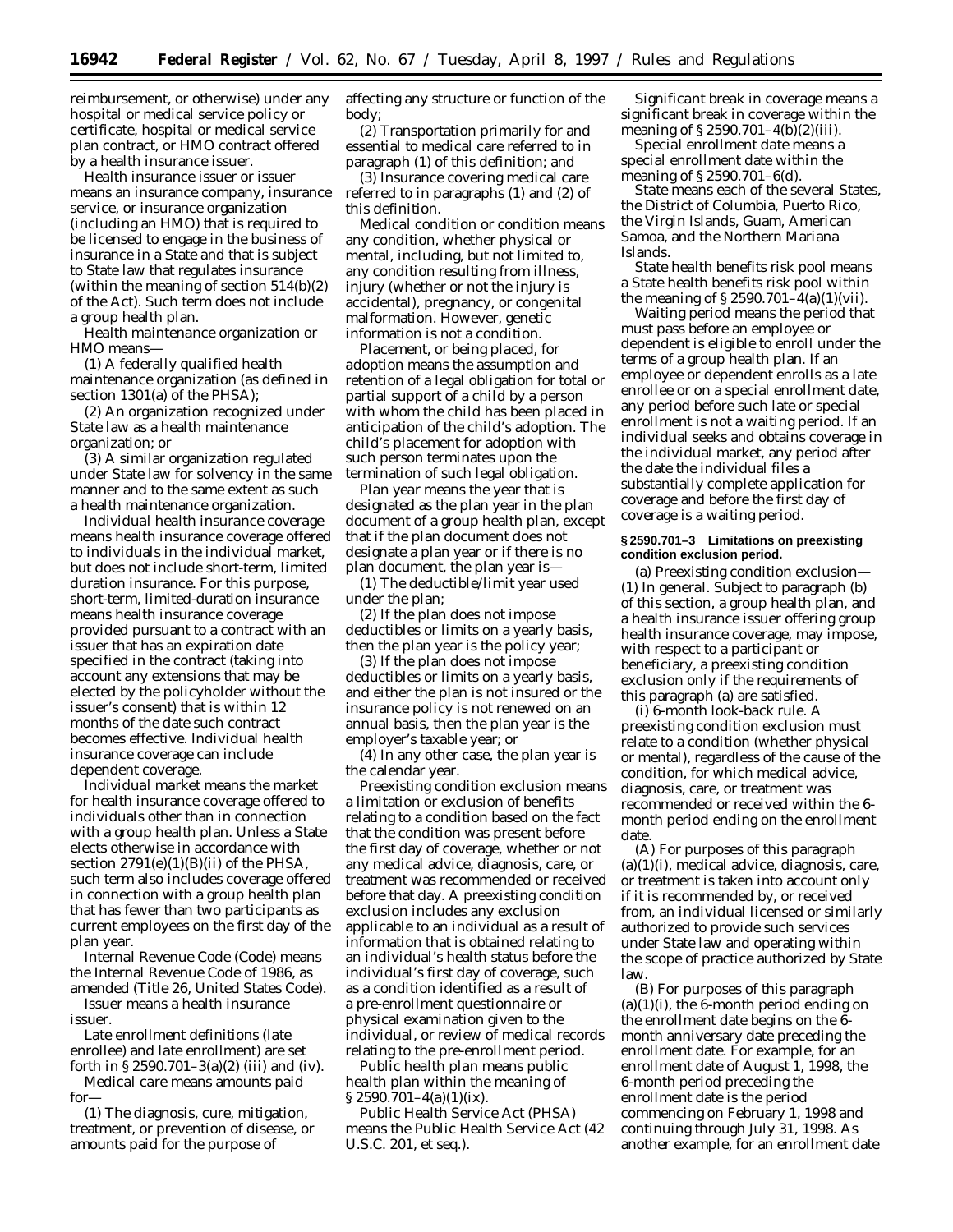of August 30, 1998, the 6-month period preceding the enrollment date is the period commencing on February 28, 1998 and continuing through August 29, 1998.

(C) The rules of this paragraph  $(a)(1)(i)$ are illustrated by the following examples:

*Example 1.* (i) Individual *A* is treated for a medical condition 7 months before the enrollment date in Employer *R*'s group health plan. As part of such treatment, *A*'s physician recommends that a follow-up examination be given 2 months later. Despite this recommendation. *A* does not receive a follow-up examination and no other medical advice, diagnosis, care, or treatment for that condition is recommended to *A* or received by *A* during the 6-month period ending on *A*'s enrollment date in Employer *R*'s plan.

(ii) In this *Example 1,* Employer *R*'s plan may not impose a preexisting condition exclusion period with respect to the condition for which *A* received treatment 7 months prior to the enrollment date.

*Example 2.* (i) Same facts as *Example 1,* except that Employer *R*'s plan learns of the condition and attaches a rider to *A*'s policy excluding coverage for the condition. Three months after enrollment, *A*'s condition recurs, and Employer *R*'s plan denies payment under the rider.

(ii) In this *Example 2,* The rider is preexisting condition exclusion and Employer  $\overline{R}$ 's plan may not impose a preexisting condition exclusion with respect to the condition for which *A* received treatment 7 months prior to the enrollment date.

*Example 3.* (i) Individual *B* has asthma and is treated for that condition several times during the 6-month period before *B*'s enrollment date in Employer *S*'s plan. The plan imposes a 12-month preexisting condition exclusion. *B* has no prior creditable coverage to reduce the exclusion period. Three months after the enrollment date, *B* begins coverage under Employer *S*'s plan. Two months later, *B* is hospitalized asthma.

(ii) In this *Example 3,* Employer *S*'s plan may exclude payment for the hospital stay and the physician services associated with this illness because the care is related to a medical condition for which treatment was received by *B* during the 6-month period before the enrollment date.

*Example 4.* (i) Individual *D,* who is subject to a preexisting exclusion imposed by Employer *U*'s plan, has diabetes, as well as a foot condition caused by poor circulation and retinal degeneration (both of which are conditions that may be directly attributed to diabetes). After enrolling in the plan, *D* stumbles and breaks a leg.

(ii) In this *Example 4,* the leg is fracture is not a condition related to *D*'s diabetes, even though poor circulation in *D*'s extremities and poor vision may have contributed towards the accident. However, any additional medical services that may be needed because of *D*'s preexisting diabetic condition that would not be needed by another patient with a broken leg who does not have diabetes may be subject to the

preexisting condition exclusion imposed under Employer *U*'s plan.

(ii) *Maximum length of preexisting condition exclusion (the look-forward rule).* A preexisting condition exclusion is not permitted to extend for more than 12 months (18 months in the case of a late enrollee) after the enrollment date. For purposes of this paragraph  $(a)(1)(ii)$ , the 12-month and 18-month periods after the enrollment date are determined by reference to the anniversary of the enrollment date. For example, for an enrollment date of August 1, 1998, the 12-month period after the enrollment date is the period commencing on August 1, 1998 and continuing through July 31, 1999.

(iii) *Reducing a preexisting condition exclusion period by creditable coverage.* The period of any preexisting condition exclusion that would otherwise apply to an individual under a group health plan is reduced by the number of days of creditable coverage the individual has as of the enrollment date, as counted under § 2590.701–4. For purposes of this subpart the phrase ''days of creditable coverage'' has the same meaning as the phrase ''aggregate of the periods of creditable coverage'' as such term is used in section 701(a)(3) of the Act.

(iv) *Other Standards.* See § 2590.702 for other standards that may apply with respect to certain benefits limitations or restrictions under a group health plan.

(2) *Enrollment definitions*—(i) *Enrollment date* means the first day of coverage or, if there is a waiting period, the first day of the waiting period.

(ii)(A) *First day of coverage* means, in the case of an individual covered for benefits under a group health plan in the group market, the first day of coverage under the plan and, in the case of an individual covered by health insurance coverage in the individual market, the first day of coverage under the policy.

(B) The following example illustrates the rule of paragraph  $(a)(2)(ii)(A)$  of this section:

*Example.* (i) Employer *V*'s group health plan provides for coverage to begin on the first day of the first payroll period following the date an employee is hired and completes the applicable enrollment forms, or on any subsequent January 1 after completion of the applicable enrollment forms. Employer's *V*'s plan imposes a preexisting condition exclusion for 12 months (reduced by the individual's creditable coverage) following an individual's enrollment date. Employee *E* is hired by Employer *V* on October 13, 1998 and then on October 14, 1998 completes and files all the forms necessary to enroll in the plan. *E*'s coverage under the plan becomes effective on October 25, 1998 (which is the

beginning of the first payroll period after *E*'s date of hire).

(ii) In this *Example,* E's enrollment date is October 13, 1998 (which is the first day of the waiting period for *E*'s enrollment and is also *E*'s date of hire). Accordingly, with respect to *E,* the 6-month period in paragraph  $(a)(1)(i)$  would be the period from April 13, 1998 through October 12, 1998, the maximum permissible period during which Employer *V*'s plan could apply a preexisting condition exclusion under paragraph  $(a)(1)(ii)$  would be in the period from October 13, 1998 through October 12, 1999, and this period would be reduced under paragraph (a)(1)(iii) by  $E$ s days of creditable coverage as of October 13, 1998.

(iii) *Late enrollee* means an individual whose enrollment in a plan is a late enrollment.

(iv)(A) *Late enrollment* means enrollment under a group health plan other than on—

(*1*) The earliest date on which coverage can become effective under the terms of the plan; or

(*2*) A special enrollment date for the individual.

(B) If an individual ceases to be eligible for coverage under the plan by terminating employment, and then subsequently becomes eligible for coverage under the plan by resuming employment, only eligibility during the individual's most recent period of employment is taken into account in determining whether the individual is a late enrollee under the plan with respect to the most recent period of coverage. Similar rules apply if an individual again becomes eligible for coverage following a suspension of coverage that applied generally under the plan.

(v) *Examples.* The rules of this paragraph (a)(2) are illustrated by the following examples:

*Example 1.* (i) Employee *F* first becomes eligible to be covered by Employer *W's* group health plan on January 1, 1999, but elects not to enroll in the plan until April 1, 1999. April 1, 1999 is not a special enrollment date for *F*.

(ii) In this *Example 1, F* would be a late enrollee with respect to *F's* coverage that became effective under the plan on April 1, 1999.

*Example 2.* (i) Same as *Example 1,* except that *F* does not enroll in the plan on April 1, 1999 and terminates employment with Employer *W* on July 1, 1999, without having had any health insurance coverage under the plan. *F* is rehired by Employer *W* on January 1, 2000 and is eligible for and elects coverage under Employer *W's* plan effective on January 1, 2000.

(ii) In this *Example 2, F* would not be a late enrollee with respect to *F's* coverage that became effective on January 1, 2000.

(b) *Exceptions pertaining to preexisting condition exclusions—(1) Newborns—*(i) *In general.* Subject to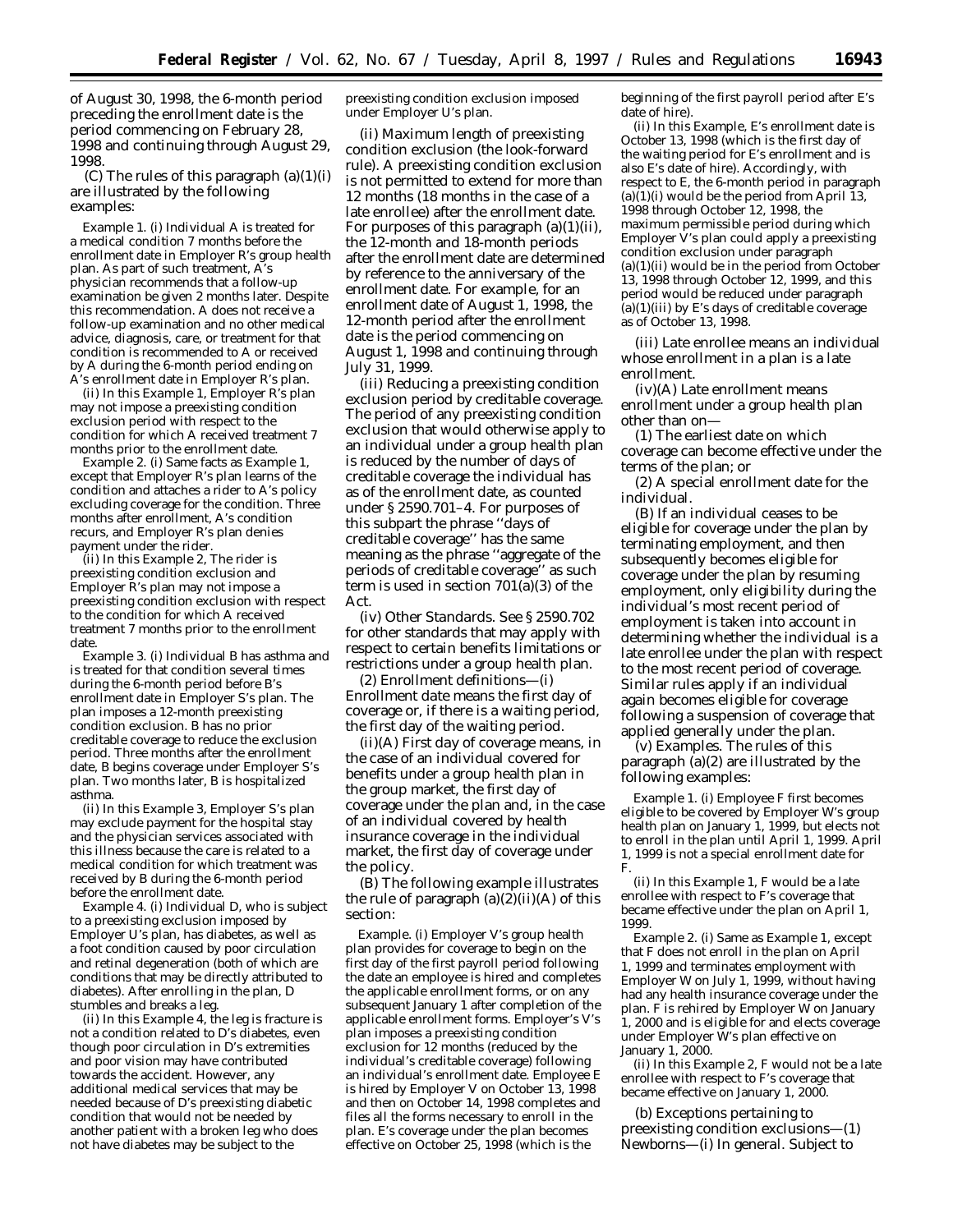paragraph (b)(3) of this section, a group health plan, and a health insurance issuer offering group health insurance coverage, may not impose any preexisting condition exclusion with regard to a child who, as of the last day of the 30-day period beginning with the date of birth, is covered under any creditable coverage. Accordingly, if a newborn is enrolled in a group health plan (or other creditable coverage) within 30 days after birth and subsequently enrolls in another group health plan without a significant break in coverage, the other plan may not impose any preexisting condition exclusion with regard to the child.

(ii) *Example.* The rule of this paragraph (b)(1) is illustrated by the following example:

*Example.* (i) Seven months after enrollment in Employer *W's* group health plan, Individual *E* has a child born with a birth defect. Because the child is enrolled in Employer *W's* plan within 30 days of birth, no preexisting condition exclusion may be imposed with respect to the child under Employer *W's* plan. Three months after the child's birth, *E,* commences employment with Employer *X* and enrolls with the child in Employer *X's* plan 45 days after leaving Employer *W's* plan. Employer *X's* plan imposes a 12-month exclusion for any preexisting condition.

(ii) In this *Example,* Employer *X's* plan may not impose any preexisting condition exclusion with respect to *E's* child because the child was covered within 30 days of birth and had no significant break in coverage. This result applies regardless of whether *E's* child is included in the certificate of creditable coverage provided to *E* by Employer *W* indicating 300 days of dependent coverage or receives a separate certificate indicating 90 days of coverage. Employer *X's* plan may impose a preexisting condition exclusion with respect to *E* for up to 2 months for any preexisting condition of *E* for which medical advice, diagnosis, care, or treatment was recommended or received by *E* within the 6-month period ending on *E's* enrollment date in Employer *X's* plan.

(2) *Adopted children.* Subject to paragraph (b)(3) of this section, a group health plan, and a health insurance issuer offering group health insurance coverage, may not impose any preexisting condition exclusion in the case of a child who is adopted or placed for adoption before attaining 18 years of age and who, as of the last day of the 30-day period beginning on the date of the adoption or placement for adoption, is covered under creditable coverage. This rule does not apply to coverage before the date of such adoption or placement for adoption.

(3) *Break in coverage.* Paragraphs (b) (1) and (2) of this section no longer apply to a child after a significant break in coverage.

(4) *Pregnancy.* A group health plan, and a health insurance issuer offering group health insurance coverage, may not impose a preexisting condition exclusion relating to pregnancy as a preexisting condition.

(5) *Special enrollment dates.* For special enrollment dates relating to new dependents, see § 2590.701–6(b).

(c) *Notice of plan's preexisting condition exclusion.* A group health plan, and health insurance issuer offering group health insurance under the plan, may not impose a preexisting condition exclusion with respect to a participant or dependent of the participant before notifying the participant, in writing, of the existence and terms of any preexisting condition exclusion under the plan and of the rights of individuals to demonstrate creditable coverage (and any applicable waiting periods) as required by § 2590.701–5. The description of the rights of individuals to demonstrate creditable coverage includes a description of the right of the individual to request a certificate from a prior plan or issuer, if necessary, and a statement that the current plan or issuer will assist in obtaining a certificate from any prior plan or issuer, if necessary.

# **§ 2590.701–4 Rules relating to creditable coverage.**

(a) *General rules—* (1) *Creditable coverage.* For purposes of this section, except as provided in paragraph (a)(2) of this section, the term *creditable coverage* means coverage of an individual under any of the following:

(i) A group health plan as defined in § 2590.701–2.

(ii) Health insurance coverage as defined in § 2590.701–2 (whether or not the entity offering the coverage is subject to Part 7 of Subtitle B of Title I of the Act, and without regard to whether the coverage is offered in the group market, the individual market, or otherwise).

(iii) Part A or B of Title XVIII of the Social Security Act (Medicare).

(iv) Title XIX of the Social Security Act (Medicaid), other than coverage consisting solely of benefits under section 1928 of the Social Security Act (the program for distribution of pediatric vaccines).

(v) Title 10 U.S.C. Chapter 55 (medical and dental care for members and certain former members of the uniformed services, and for their dependents; for purposes of Title 10 U.S.C. Chapter 55, *uniformed services* means the armed forces and the Commissioned Corps of the National Oceanic and Atmospheric

Administration and of the Public Health Service).

(vi) A medical care program of the Indian Health Service or of a tribal organization.

(vii) A State health benefits risk pool. For purposes of this section, a State health benefits risk pool means—

(A) An organization qualifying under section 501(c)(26) of the Code;

(B) A qualified high risk pool described in section 2744(c)(2) of the PHSA; or

(C) Any other arrangement sponsored by a State, the membership composition of which is specified by the State and which is established and maintained primarily to provide health insurance coverage for individuals who are residents of such State and who, by reason of the existence or history of a medical condition—

(*1*) Are unable to acquire medical care coverage for such condition through insurance or from an HMO, or

(*2*) Are able to acquire such coverage only at a rate which is substantially in excess of the rate for such coverage through the membership organization.

(viii) A health plan offered under Title 5 U.S.C. Chapter 89 (the Federal Employees Health Benefits Program).

(ix) A public health plan. For purposes of this section, a public health plan means any plan established or maintained by a State, county, or other political subdivision of a State that provides health insurance coverage to individuals who are enrolled in the plan.

(x) A health benefit plan under section 5(e) of the Peace Corps Act (22 U.S.C. 2504(e)).

(2) *Excluded coverage.* Creditable coverage does not include coverage consisting solely of coverage of excepted benefits (described in § 2590.732).

(3) *Methods of counting creditable coverage.* For purposes of reducing any preexisting condition exclusion period, as provided under § 2590.701–  $3(a)(1)(iii)$ , a group health plan, and a health insurance issuer offering group health insurance coverage, determines the amount of an individual's creditable coverage by using the standard method described in paragraph (b) of this section, except that the plan, or issuer, may use the alternative method under paragraph (c) of this section with respect to any or all of the categories of benefits described under paragraph (c)(3) of this section.

(b) *Standard method*—(1) *Specific benefits not considered.* Under the standard method, a group health plan, and a health insurance issuer offering group health insurance coverage, determines the amount of creditable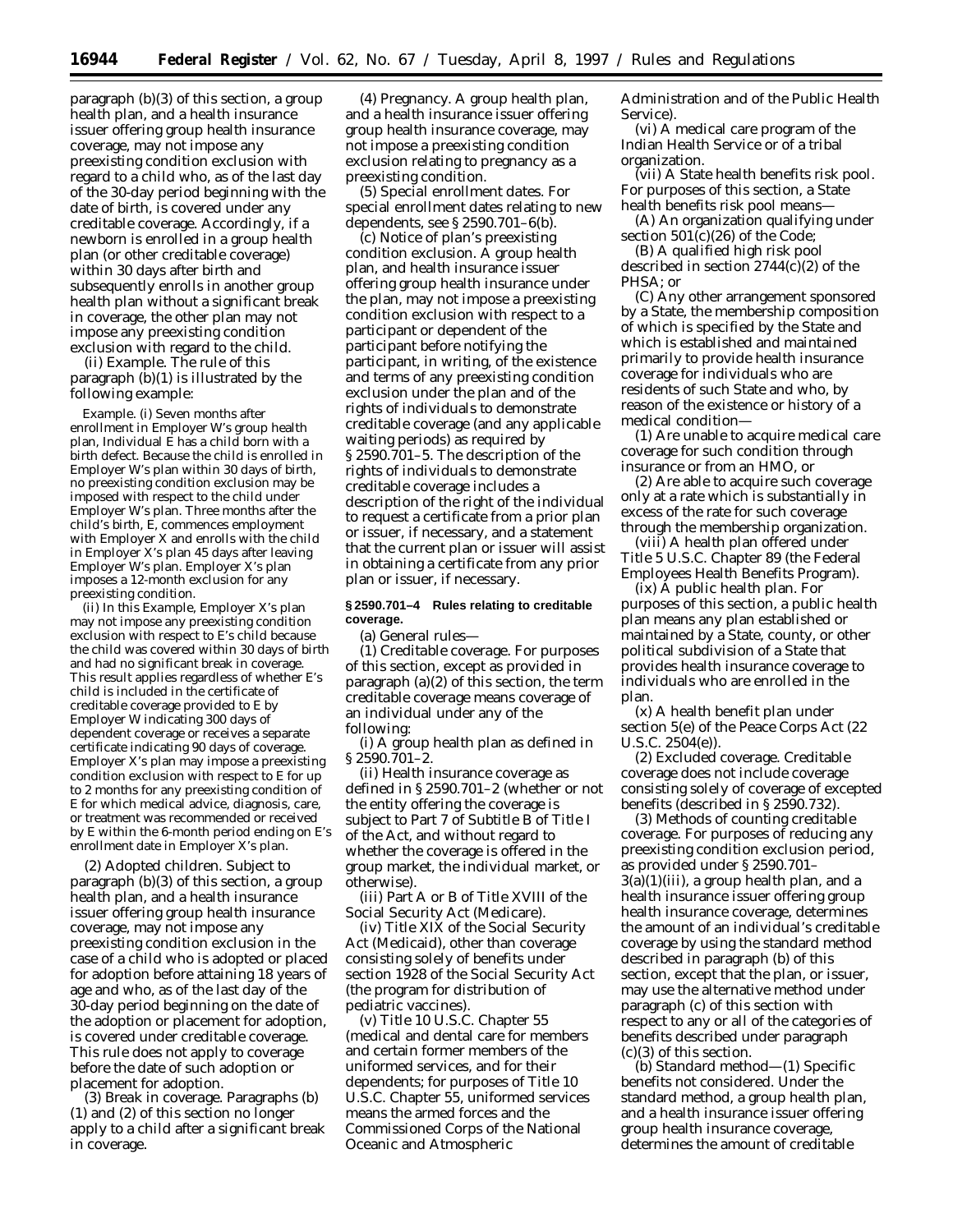coverage without regard to the specific benefits included in the coverage.

(2) *Counting creditable coverage*—(i) *Based on days.* For purposes of reducing the preexisting condition exclusion period, a group health plan, and a health insurance issuer offering group health insurance coverage, determines the amount of creditable coverage by counting all the days that the individual has under one or more types of creditable coverage. Accordingly, if on a particular day, an individual has creditable coverage from more than one source, all the creditable coverage on that day is counted as one day. Further, any days in a waiting period for a plan or policy are not creditable coverage under the plan or policy.

(ii) *Days not counted before significant break in coverage.* Days of creditable coverage that occur before a significant break in coverage are not required to be counted.

(iii) *Definition of significant break in coverage.* A significant break in coverage means a period of 63 consecutive days during all of which the individual does not have any creditable coverage, except that neither a waiting period nor an affiliation period is taken into account in determining a significant break in coverage. (See section 731(b)(2)(iii) of the Act and section 2723(b)(2)(iii) of the PHSA which exclude from preemption State insurance laws that require a break of more than 63 days before an individual has a significant break in coverage for purposes of State law.)

(iv) *Examples.* The following examples illustrate how creditable coverage is counted in reducing preexisting condition exclusion periods under this paragraph (b)(2):

*Example 1.* (i) Individual *A* works for Employer *P* and has creditable coverage under Employer *P*'s plan for 18 months before *A*'s employment terminates. *A* is hired by Employer *Q*, and enrolls in Employer *Q*'s group health plan, 64 days after the last date of coverage under Employer *P*'s plan. Employer *Q*'s plan has a 12-month preexisting condition exclusion period.

(ii) In this *Example 1,* because *A* had a break in coverage of 63 days, Employer *Q*'s plan may disregard *A*'s prior coverage and *A* may be subject to a 12-month preexisting condition exclusion period.

*Example 2.* (i) Same facts as *Example 1,* except that *A* is hired by Employer *Q,* and enrolls in Employer *Q*'s plan, on the 63rd day after the last date of coverage under Employer *P*'s plan.

(ii) In this *Example 2, A* has a break in coverage of 62 days. Because *A*'s break in coverage is not a significant break in coverage, Employer *Q*'s plan must count *A*'s prior creditable coverage for purposes of reducing the plan's preexisting condition exclusion period as it applies to *A*.

*Example 3.* (i) Same facts as *Example 1,* except that Employer *Q*'s plan provides benefits through an insurance policy that, as required by applicable State insurance laws, defines a significant break in coverage as 90 days.

(ii) In this *Example 3,* the issuer that provides group health insurance to Employer *Q*'s plan must count *A*'s period of creditable coverage prior to the 63-day break.

*Example 4.* (i) Same facts as *Example 3,* except that Employer *Q*'s plan is a selfinsured plan, and, thus, is not subject to State insurance laws.

(ii) In this *Example 4,* the plan is not governed by the longer break rules under State insurance law and *A*'s previous coverage may be disregarded.

*Example 5.* (i) Individual *B* begins employment with Employer *R* 45 days after terminating coverage under a prior group health plan. Employer *R*'s plan has a 30-day waiting period before coverage begins. *B* enrolls in Employer *R*'s plan when first eligible.

(ii) In this *Example 5, B* does not have a significant break in coverage for purposes of determining whether *B*'s prior coverage must be counted by Employer *R*'s plan. *B* has only a 44-day break in coverage because the 30 day waiting period is not taken into account in determining a significant break in coverage.

*Example 6,* (i) Individual *C* works for Employer *S* and has creditable coverage under Employer *S*'s plan for 200 days before *C*'s employment is terminated and coverage ceases. *C* is then unemployed for 51 days before being hired by Employer *T*. Employer *T*'s plan has a 3-month waiting period. *C* works for Employer *T* for 2 months and then terminates employment. Eleven days after terminating employment with Employer *T, C* begins working for Employer *U.* Employer *U*'s plan has no waiting period, but has a 6 month preexisting condition exclusion period.

(ii) In this *Example 6, C* does not have a significant break in coverage because, after disregarding the waiting period under Employer *T*'s plan, *C* had only a 62-day break in coverage (51 days plus 11 days). Accordingly, C has 200 days of creditable coverage and Employer *U*'s plan may not apply its 6-month preexisting condition exclusion period with respect to *C.*

*Example 7.* (i) Individual *D* terminates employment with Employer *V* on January 13, 1998 after being covered for 24 months under Employer *V*'s group health plan. On March 17, the 63rd day without coverage, *D* applies for a health insurance policy in the individual market. *D*'s application is accepted and the coverage is made effective  $M$ av $1.$ 

(ii) In this *Example 7,* because *D* applied for the policy before the end of the 63rd day, and coverage under the policy ultimately became effective, the period between the date of application and the first day of coverage is a waiting period and no significant break in coverage occurred even though the actual period without coverage was 107 days.

*Example 8.* (i) Same facts as *Example 7,* except that *D*'s application for a policy in the individual market is denied.

(ii) In this *Example 8,* because *D* did not obtain coverage following application, *D* incurred a significant break in coverage on the 64th day.

(v) *Other permissible counting methods*—(A) *Rule.* Notwithstanding any other provisions of this paragraph (b)(2), for purposes of reducing a preexisting condition exclusion period (but not for purposes of issuing a certificate under § 2590.701–5), a group health plan, and a health insurance issuer offering group health insurance coverage, may determine the amount of creditable coverage in any other manner that is at least as favorable to the individual as the method set forth in this paragraph (b)(2), subject to the requirements of other applicable law.

(B) *Example.* The rule of this paragraph (b)(2)(v) is illustrated by the following example:

*Example.* (i) Individual *F* has coverage under group health plan *Y* from January 3, 1997 through March 25, 1997. *F* then becomes covered by group health plan *Z. F*'s enrollment date in Plan *Z* is May 1, 1997. Plan *Z* has a 12-month preexisting condition exclusion period.

(ii) In this *Example*, Plan *Z* may determine, in accordance with the rules prescribed in paragraph (b)(2) (i), (ii), and (iii) of this section, that *F* has 82 days of creditable coverage (29 days in January, 28 days in February, and 25 days in March). Thus, the preexisting condition exclusion period will no longer apply to *F* on February 8, 1998 (82 days before the 12-month anniversary of *F*'s enrollment (May 1)). For administrative convenience, however, Plan *Z* may consider that the preexisting condition exclusion period will no longer apply to *F* on the first day of the month (February 1).

(c) *Alternative method*—(1) *Specific benefits considered.* Under the alternative method, a group health plan, or a health insurance issuer offering group health insurance coverage, determines the amount of creditable coverage based on coverage within any category of benefits described in paragraph (c)(3) of this section and not based on coverage for any other benefits. The plan or issuer may use the alternative method for any or all of the categories. The plan may apply a different preexisting condition exclusion period with respect to each category (and may apply a different preexisting condition exclusion period for benefits that are not within any category). The creditable coverage determined for a category of benefits applies only for purposes of reducing the preexisting condition exclusion period with respect to that category. An individual's creditable coverage for benefits that are not within any category for which the alternative method is being used is determined under the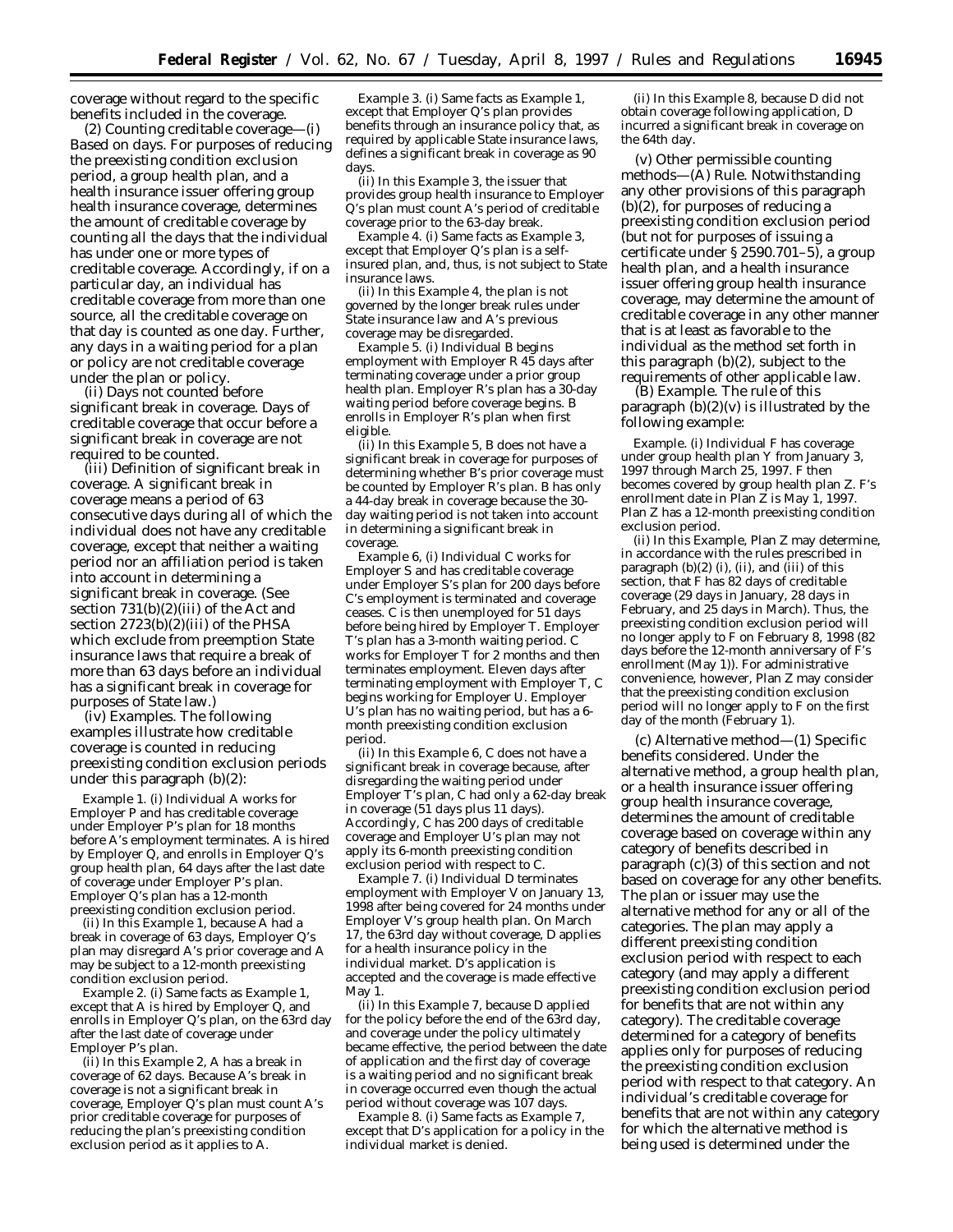standard method of paragraph (b) of this section.

(2) *Uniform application.* A plan or issuer using the alternative method is required to apply it uniformly to all participants and beneficiaries under the plan or policy. The use of the alternative method is required to be set forth in the plan.

(3) *Categories of benefits.* The alternative method for counting creditable coverage may be used for coverage for the following categories of benefits—

(i) Mental health;

(ii) Substance abuse treatment;

(iii) Prescription drugs;

(iv) Dental care; or

(v) Vision care.

(4) *Plan notice.* If the alternative method is used, the plan is required to—

(i) State prominently that the plan is using the alternative method of counting creditable coverage in disclosure statements concerning the plan, and state this to each enrollee at the time of enrollment under the plan; and

(ii) Include in these statements a description of the effect of using the alternative method, including an identification of the categories used.

(5) *Disclosure of information on previous benefits.* See § 2590.701–5(b) for special rules concerning disclosure of coverage to a plan, or issuer, using the alternative method of counting creditable coverage under this paragraph (c).

(6) *Counting creditable coverage*—(i) *In general.* Under the alternative method, the group health plan or issuer counts creditable coverage within a category if any level of benefits is provided within the category. Coverage under a reimbursement account or arrangement, such as a flexible spending arrangement (as defined in section 106(c)(2) of the Internal Revenue Code), does not constitute coverage within any category.

(ii) *Special rules.* In counting an individual's creditable coverage under the alternative method, the group health plan, or issuer, first determines the amount of the individual's creditable coverage that may be counted under paragraph (b) of this section, up to a total of 365 days of the most recent creditable coverage (546 days for a late enrollee). The period over which this creditable coverage is determined is referred to as the determination period. Then, for the category specified under the alternative method, the plan or issuer counts within the category all days of coverage that occurred during the determination period (whether or not a significant break in coverage for

that category occurs), and reduces the individual's preexisting condition exclusion period for that category by that number of days. The plan or issuer may determine the amount of creditable coverage in any other reasonable manner, uniformly applied, that is at least as favorable to the individual.

(iii) *Example.* The rules of this paragraph (c)(6) are illustrated by the following example:

*Example.* (i) Individual *D* enrolls in Employer *V*'s plan on January 1, 2001. Coverage under the plan includes prescription drug benefits. On April 1, 2001, the plan ceases providing prescription drug benefits. *D*'s employment with Employer *V* ends on January 1, 2002, after *D* was covered under Employer *V*'s group health plan for 365 days. *D* enrolls in Employer *Y*'s plan on February 1, 2002 (*D*'s enrollment date). Employer *Y*'s plan uses the alternative method of counting creditable coverage and imposes a 12-month preexisting condition exclusion on prescription drug benefits.

(ii) In this *Example,* Employer *Y*'s plan may impose a 275-day preexisting condition exclusion with respect to *D* for prescription drug benefits because *D* had 90 days of creditable coverage relating to prescription drug benefits within *D*'s determination period.

## **§ 2590.701–5 Certification and disclosure of previous coverage.**

(a) *Certificate of creditable coverage*— (1) *Entities required to provide certificate*—(i) *In general.* A group health plan, and each health insurance issuer offering group health insurance coverage under a group health plan, is required to furnish certificates of creditable coverage in accordance with this paragraph (a) of this section.

(ii) *Duplicate certificates not required.* An entity required to provide a certificate under this paragraph (a)(1) for an individual is deemed to have satisfied the certification requirements for that individual if another party provides the certificate, but only to the extent that information relating to the individual's creditable coverage and waiting or affiliation period is provided by the other party. For example, in the case of a group health plan funded through an insurance policy, the issuer is deemed to have satisfied the certification requirement with respect to a participant or beneficiary if the plan actually provides a certificate that includes the information required under paragraph (a)(3) of this section with respect to the participant or beneficiary.

(iii) *Special rule for group health plans.* To the extent coverage under a plan consists of group health insurance coverage, the plan is deemed to have satisfied the certification requirements under this paragraph (a)(1) if any issuer offering the coverage is required to

provide the certificates pursuant to an agreement between the plan and the issuer. For example, if there is an agreement between an issuer and the plan sponsor under which the issuer agrees to provide certificates for individuals covered under the plan, and the issuer fails to provide a certificate to an individual when the plan would have been required to provide one under this paragraph (a), then the issuer, but not the plan, violates the certification requirements of this paragraph (a).

(iv) *Special rules for issuers*—(A)(*1*) *Responsibility of issuer for coverage period.* An issuer is not required to provide information regarding coverage provided to an individual by another party

(*2*) *Example.* The rule of this paragraph  $(a)(1)(iv)(A)$  is illustrated by the following example:

*Example.* (i) A plan offers coverage with an HMO option from one issuer and an indemnity option from a different issuer. The HMO has not entered into an agreement with the plan to provide certificates as permitted under paragraph (a)(1)(iii) of this section.

(ii) In this *Example*, if an employee switches from the indemnity option to the HMO option and later ceases to be covered under the plan, any certificate provided by the HMO is not required to provide information regarding the employee's coverage under the indemnity option.

(B)(*1*) *Cessation of issuer coverage prior to cessation of coverage under a plan.* If an individual's coverage under an issuer's policy ceases before the individual's coverage under the plan ceases, the issuer is required to provide sufficient information to the plan (or to another party designated by the plan) to enable a certificate to be provided by the plan (or other party), after cessation of the individual's coverage under the plan, that reflects the period of coverage under the policy. The provision of that information to the plan will satisfy the issuer's obligation to provide an automatic certificate for that period of creditable coverage for the individual under paragraph (a) (2)(ii) and (3) of this section. In addition, an issuer providing that information is required to cooperate with the plan in responding to any request made under paragraph (b)(2) of this section (relating to the alternative method of counting creditable coverage). If the individual's coverage under the plan ceases at the time the individual's coverage under the issuer's policy ceases, the issuer must provide an automatic certificate under paragraph  $(a)(2)(ii)$  of this section. An issuer may presume that an individual whose coverage ceases at a time other than the effective date for changing enrollment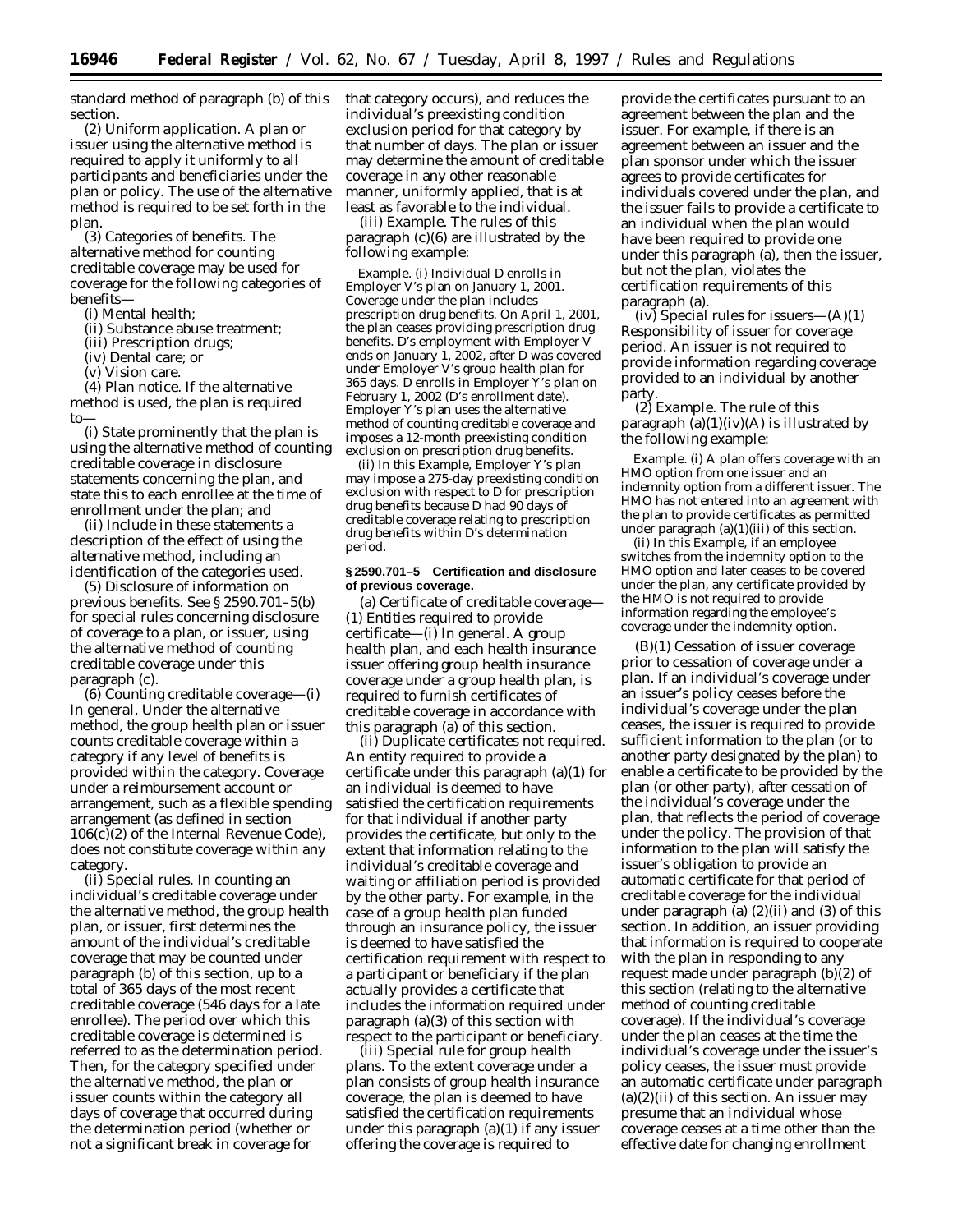options has ceased to be covered under the plan.

(*2*) *Example.* The rule of this paragraph  $(a)(1)(iv)(B)$  is illustrated by the following example.

*Example.* (i) A group health plan provides coverage under an HMO option and an indemnity option with a different issuer, and only allows employees to switch on each January 1. Neither the HMO nor the indemnity issuer has entered into an agreement with the plan to provide automatic certificates as permitted under paragraph  $(a)(2)(ii)$  of this section.

(ii) In this *Example,* if an employee switches from the indemnity option to the HMO option on January 1, the issuer must provide the plan (or a person designated by the plan) with appropriate information with respect to the individual's coverage with the indemnity issuer. However, if the individual's coverage with the indemnity issuer ceases at a date other than January 1, the issuer is instead required to provide the individual with an automatic certificate.

(2) *Individuals for whom certificate must be provided; timing of issuance*— (i) *Individuals.* A certificate must be provided, without charge, for participants or dependents who are or were covered under a group health plan upon the occurrence of any of the events described in paragraph (a)(2)(ii) or (iii) of this section.

(ii) *Issuance of automatic certificates.* The certificates described in this paragraph (a)(2)(ii) are referred to as automatic certificates.

(A) *Qualified beneficiaries upon a qualifying event.* In the case of an individual who is a qualified beneficiary (as defined in section 607(3) of the Act) entitled to elect COBRA continuation coverage, an automatic certificate is required to be provided at the time the individual would lose coverage under the plan in the absence of COBRA continuation coverage or alternative coverage elected instead of COBRA continuation coverage. A plan or issuer satisfies this requirement if it provides the automatic certificate no later than the time a notice is required to be furnished for a qualifying event under section 606 of the Act (relating to notices required under COBRA).

(B) *Other individuals when coverage ceases.* In the case of an individual who is not a qualified beneficiary entitled to elect COBRA continuation coverage, an automatic certificate is required to be provided at the time the individual ceases to be covered under the plan. A plan or issuer satisfies this requirement if it provides the automatic certificate within a reasonable time period thereafter. In the case of an individual who is entitled to elect to continue coverage under a State program similar to COBRA and who receives the

automatic certificate not later than the time a notice is required to be furnished under the State program, the certificate is deemed to be provided within a reasonable time period after the cessation of coverage under the plan.

(C) *Qualified beneficiaries when COBRA ceases.* In the case of an individual who is a qualified beneficiary and has elected COBRA continuation coverage (or whose coverage has continued after the individual became entitled to elect COBRA continuation coverage), an automatic certificate is to be provided at the time the individual's coverage under the plan ceases. A plan, or issuer, satisfies this requirement if it provides the automatic certificate within a reasonable time after coverage ceases (or after the expiration of any grace period for nonpayment of premiums). An automatic certificate is required to be provided to such an individual regardless of whether the individual has previously received an automatic certificate under paragraph (a)(2)(ii)(A) of this section.

(iii) *Any individual upon request.* Requests for certificates are permitted to be made by, or on behalf of, an individual within 24 months after coverage ceases. Thus, for example, a plan in which an individual enrolls may, if authorized by the individual, request a certificate of the individual's creditable coverage on behalf of the individual from a plan in which the individual was formerly enrolled. After the request is received, a plan or issuer is required to provide the certificate by the earliest date that the plan or issuer, acting in a reasonable and prompt fashion, can provide the certificate. A certificate is required to be provided under this paragraph  $(a)(2)(iii)$  even if the individual has previously received a certificate under this paragraph (a)(2)(iii) or an automatic certificate under paragraph (a)(2)(ii) of this section.

(iv) *Examples.* The following examples illustrate the rules of this paragraph (a)(2):

*Example 1.* (i) Individual *A* terminates employment with Employer *Q*. *A* is a qualified beneficiary entitled to elect COBRA continuation coverage under Employer *Q*'s group health plan. A notice of the rights provided under COBRA is typically furnished to qualified beneficiaries under the plan within 10 days after a covered employee terminates employment.

(ii) In this *Example 1,* the automatic certificate may be provided at the same time that *A* is provided the COBRA notice.

*Example 2.* (i) Same facts as *Example 1,* except that the automatic certificate for *A* is not completed by the time the COBRA notice is furnished to *A*.

(ii) In this *Example 2,* the automatic certificate may be provided within the period permitted by law for the delivery of notices under COBRA.

*Example 3.* (i) Employer *R* maintains an insured group health plan. R has never had 20 employees and thus *R*'s plan is not subject to the COBRA continuation coverage provisions. However, *R* is in a State that has a State program similar to COBRA. *B* terminates employment with *R* and loses coverage under *R*'s plan.

(ii) In this *Example 3,* the automatic certificate may be provided not later than the time a notice is required to be furnished under the State program.

*Example 4.* (i) Individual *C* terminates employment with Employer *S* and receives both a notice of *C*'s rights under COBRA and an automatic certificate. *C* elects COBRA continuation coverage under Employer *S*'s group health plan. After four months of COBRA continuation coverage and the expiration of a 30-day grace period, *S*'s group health plan determines that *C*'s COBRA continuation coverage has ceased due to failure to make a timely payment for continuation coverage.

(ii) In this *Example 4,* the plan must provide an updated automatic certificate to *C* within a reasonable time after the end of the grace period.

*Example 5.* (i) Individual *D* is currently covered under the group health plan of Employer *T. D* requests a certificate, as permitted under paragraph (a)(2)(iii) of this section. Under the procedure for Employer *T*'s plan, certificates are mailed (by first class mail) 7 business days following receipt of the request. This date reflects the earliest date that the plan, acting in a reasonable and prompt fashion, can provide certificates.

(ii) In this *Example 5,* the plan's procedure satisfies paragraph (a)(2)(iii) of this section.

(3) *Form and content of certificate—* (i) *Written certificate*—(A) *In general.* Except as provided in paragraph  $(a)(3)(i)(B)$  of this section, the certificate must be provided in writing (including any form approved by the Secretary as a writing).

(B) *Other permissible forms.* No written certificate is required to be provided under this paragraph (a) with respect to a particular event described in paragraph  $(a)(2)$  (ii) or (iii) of this section, if—

(*1*) An individual is entitled to receive a certificate;

(*2*) The individual requests that the certificate be sent to another plan or issuer instead of to the individual;

(*3*) The plan or issuer that would otherwise receive the certificate agrees to accept the information in this paragraph (a)(3) through means other than a written certificate (e.g., by telephone); and

(*4*) The receiving plan or issuer receives such information from the sending plan or issuer in such form within the time periods required under paragraph (a)(2) of this section.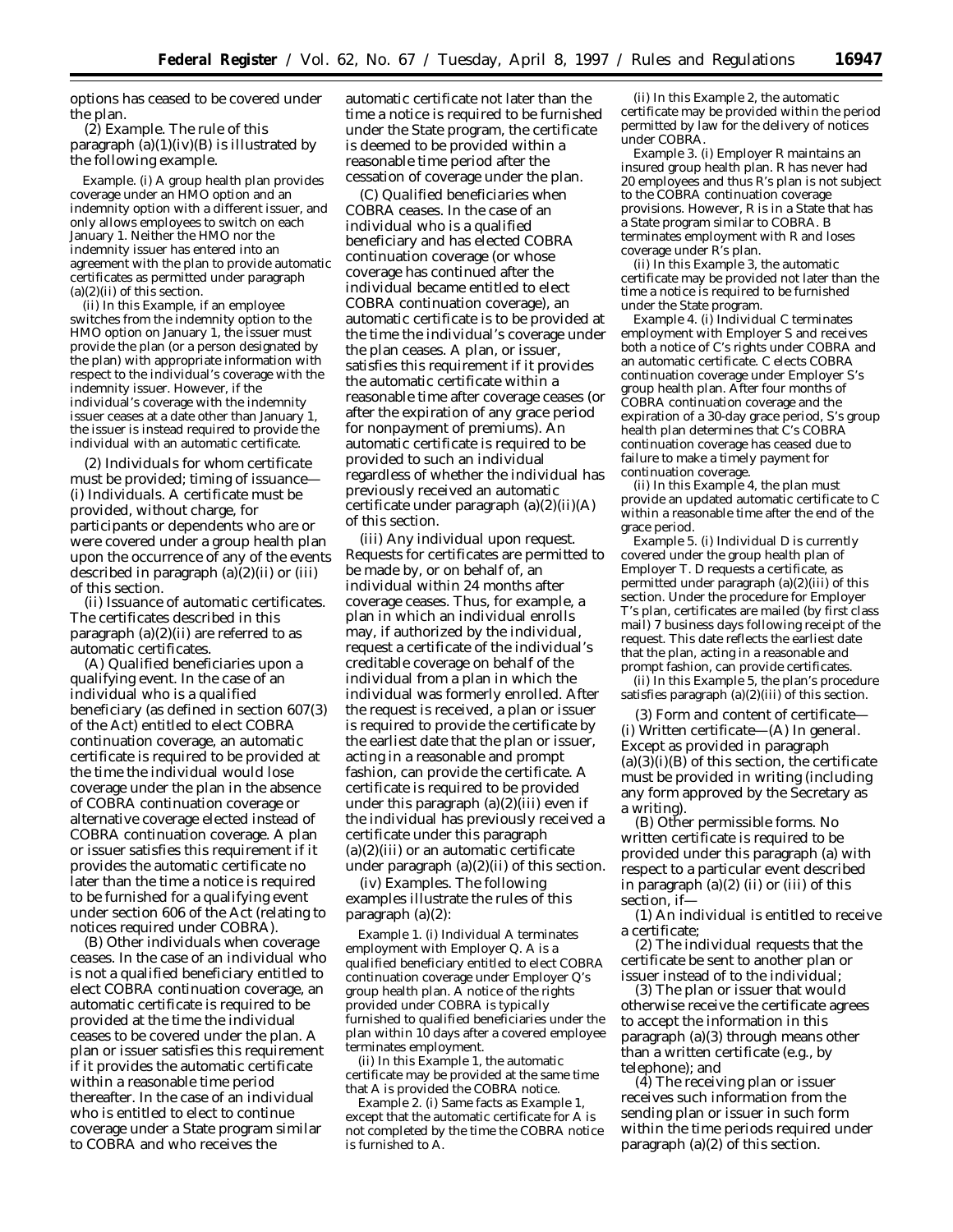(ii) *Required information.* The certificate must include the following—

(A) The date the certificate is issued; (B) The name of the group health plan that provided the coverage described in the certificate;

(C) The name of the participant or dependent with respect to whom the certificate applies, and any other information necessary for the plan providing the coverage specified in the certificate to identify the individual, such as the individual's identification number under the plan and the name of the participant if the certificate is for (or includes) a dependent;

(D) The name, address, and telephone number of the plan administrator or issuer required to provide the certificate;

(E) The telephone number to call for further information regarding the certificate (if different from paragraph  $(a)(3)(ii)(D)$  of this section);

(F) Either—

(*1*) A statement that an individual has at least 18 months (for this purpose, 546 days is deemed to be 18 months) of creditable coverage, disregarding days of creditable coverage before a significant break in coverage, or

(*2*) The date any waiting period (and affiliation period, if applicable) began and the date creditable coverage began; and

(G) The date creditable coverage ended, unless the certificate indicates that creditable coverage is continuing as of the date of the certificate.

(iii) *Periods of coverage under certificate.* If an automatic certificate is provided pursuant to paragraph (a)(2)(ii) of this section, the period that must be included on the certificate is the last period of continuous coverage ending on the date coverage ceased. If an individual requests a certificate pursuant to paragraph  $(a)(2)(iii)$  of this section, a certificate must be provided for each period of continuous coverage ending within the 24-month period ending on the date of the request (or continuing on the date of the request). A separate certificate may be provided for each such period of continuous coverage.

(iv) *Combining information for families.* A certificate may provide information with respect to both a participant and the participant's dependents if the information is identical for each individual or, if the information is not identical, certificates may be provided on one form if the form provides all the required information for each individual and separately states the information that is not identical.

(v) *Model certificate.* The requirements of paragraph (a)(3)(ii) of

this section are satisfied if the plan or issuer provides a certificate in accordance with a model certificate authorized by the Secretary.

(vi) *Excepted benefits; categories of benefits.* No certificate is required to be furnished with respect to excepted benefits described in § 2590.732. In addition, the information in the certificate regarding coverage is not required to specify categories of benefits described in § 2590.701–4(c) (relating to the alternative method of counting creditable coverage). However, if excepted benefits are provided concurrently with other creditable coverage (so that the coverage does not consist solely of excepted benefits), information concerning the benefits may be required to be disclosed under paragraph (b) of this section.

(4) *Procedures*—(i) *Method of delivery.* The certificate is required to be provided to each individual described in paragraph (a)(2) of this section or an entity requesting the certificate on behalf of the individual. The certificate may be provided by first-class mail. If the certificate or certificates are provided to the participant and the participant's spouse at the participant's last known address, then the requirements of this paragraph (a)(4) are satisfied with respect to all individuals residing at that address. If a dependent's last known address is different than the participant's last known address, a separate certificate is required to be provided to the dependent at the dependent's last known address. If separate certificates are being provided by mail to individuals who reside at the same address, separate mailings of each certificate are not required.

(ii) *Procedure for requesting certificates.* A plan or issuer must establish a procedure for individuals to request and receive certificates pursuant to paragraph  $(a)(2)(iii)$  of this section.

(iii) *Designated recipients.* If an automatic certificate is required to be provided under paragraph (a)(2)(ii) of this section, and the individual entitled to receive the certificate designates another individual or entity to receive the certificate, the plan or issuer responsible for providing the certificate is permitted to provide the certificate to the designated party. If a certificate is required to be provided upon request under paragraph  $(a)(2)(iii)$  of this section and the individual entitled to receive the certificate designates another individual or entity to receive the certificate, the plan or issuer responsible for providing the certificate is required to provide the certificate to the designated party.

(5) *Special rules concerning dependent coverage*—(i)(A) *Reasonable efforts.* A plan or issuer is required to use reasonable efforts to determine any information needed for a certificate relating to the dependent coverage. In any case in which an automatic certificate is required to be furnished with respect to a dependent under paragraph (a)(2)(ii) of this section, no individual certificate is required to be furnished until the plan or issuer knows (or making reasonable efforts should know) of the dependent's cessation of coverage under the plan.

(B) *Example.* The rules of this paragraph (a)(5) are illustrated by the following example:

*Example.* (i) A group health plan covers employees and their dependents. The plan annually requests all employees to provide updated information regarding dependents, including the specific date on which an employee has a new dependent or on which a person ceases to be a dependent of the employee.

(ii) In this *Example,* the plan has satisfied the standard in this paragraph (a)(5)(i) of this section that it make reasonable efforts to determine the cessation of dependents' coverage and the related dependent coverage information.

(ii) *Special rules for demonstrating coverage.* If a certificate furnished by a plan or issuer does not provide the name of any dependent of an individual covered by the certificate, the individual may, if necessary, use the procedures described in paragraph (c)(4) of this section for demonstrating dependent status. In addition, an individual may, if necessary, use these procedures to demonstrate that a child was enrolled within 30 days of birth, adoption, or placement for adoption. See § 2590.701– 3(b), under which such a child would not be subject to a preexisting condition exclusion.

(iii) *Transaction rule for dependent coverage through June 30, 1998*—(A) *In general.* A group health plan or health insurance issuer that cannot provide the names of dependents (or related coverage information) for purposes of providing a certificate of coverage for a dependent may satisfy the requirements of paragraph  $(a)(3)(ii)(C)$  of this section by providing the name of the participant covered by the group health plan or health insurance issuer and specifying that the type of coverage described in the certificate is for dependent coverage (e.g., family coverage or employee-plusspouse coverage).

(B) *Certificates provided on request.* For purposes of certificates provided on the request of, or on behalf of, an individual pursuant to paragraph  $(a)(2)(iii)$  of this section, a plan or issuer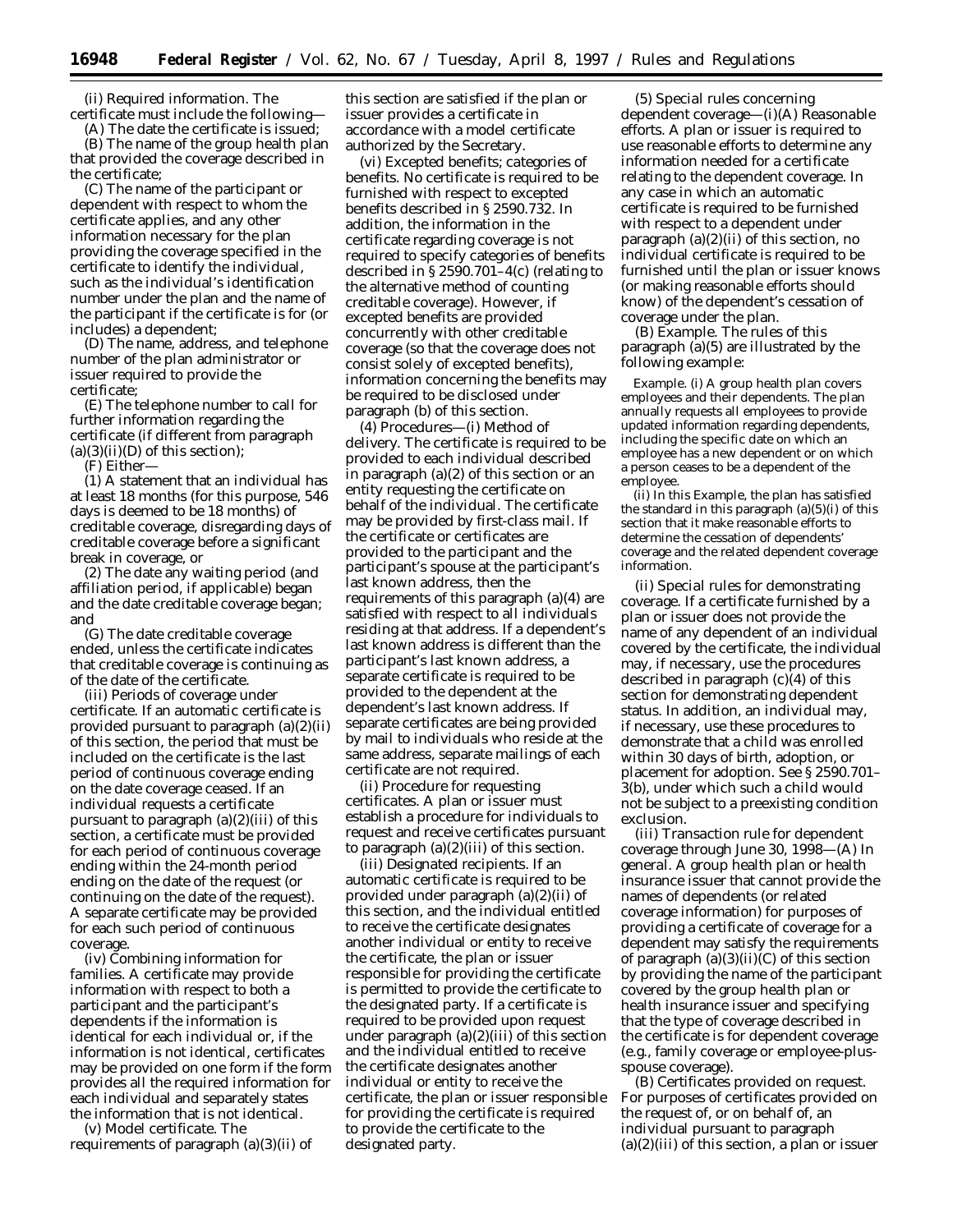must make reasonable efforts to obtain and provide the names of any dependent covered by the certificate where such information is requested to be provided. If a certificate does not include the name of any dependent of an individual covered by the certificate, the individual may, if necessary, use the procedures described in paragraph (c) of this section for submitting documentation to establish that the creditable coverage in the certificate applies to the dependent.

(C) *Demonstrating a dependent's creditable coverage.* See paragraph (c)(4) of this section for special rules to demonstrate dependent status.

(D) *Duration.* This paragraph (a)(5)(iii) is only effective for certificates provided with respect to events occurring through June 30, 1998.

(6) *Special certification rules for entities not subject to Part 7 of Subtitle B of Title I of the Act*—(i) *Issuers.* For special rules requiring that issuers, not subject to part 7 of subtitle B of title I of the Act, provide certificates consistent with the rules in this section, including issuers offering coverage with respect to creditable coverage described in sections  $701(c)(1)(G)$  through  $(c)(1)(J)$ of the Act (coverage under a State health benefits risk pool, the Federal Employees Health Benefits Program, a public health plan, and a health benefit plan under section 5(e) of the Peace Corps Act), see section  $2721(b)(1)(B)$  of the PHSA (requiring certificates by issuers offering health insurance covering in connection with a group health plan, including a church plan or a governmental plan (including the Federal Employees Health Benefits Program (FEHBP)). In addition, see section 2743 of the PHSA applicable to health insurance issuers in the individual market. (However, this section does not require a certificate to be provided with respect to short-term limited duration insurance, as described in the definition of *individual health insurance coverage* in § 2590.701–2, that is not provided by a group health plan or issuer offering health insurance in connection with a group health plan.)

(ii) *Other entities.* For special rules requiring that certain other entities, not subject to part 7 of subtitle B of title I of the Act, provide certificates consistent with the rules in this section, see section 2791(a)(3) of the PHSA applicable to entities described in sections  $2701(c)(1)(C)$ , (D), (E), and (F) of PHSA (relating to Medicare, Medicaid, CHAMPUS, and Indian Health Service), section 2721(b)(1)(A) of the PHSA applicable to nonfederal governmental plans generally, section 2721(b)(2)(C)(ii) of the PHSA applicable

to nonfederal governmental plans that elect to be excluded from the requirements of subparts 1 and 3 of part A of Title XXVII of the PHSA, and section 9805(a) of the Internal Revenue Code applicable to group health plans, which includes church plans (as defined in section 414(e) of the Internal Revenue Code).

(b) *Disclosure of coverage to a plan, or issuer, using the alternative method of counting creditable coverage*—(1) *In general.* If an individual enrolls in a group health plan with respect to which the plan, or issuer, uses the alternative method of counting creditable coverage described in § 2590.701–4(c) the individual provides a certificate of coverage under paragraph (a) of this section, and the plan or issuer in which the individual enrolls so requests, the entity that issued the certificate (the prior entity) is required to disclose promptly to a requesting plan or issuer (the requesting entity) the information set forth in paragraph (b)(2) of this section.

(2) *Information to be disclosed.* Information to be disclosed. The prior entity is required to identify to the requesting entity the categories of benefits with respect to which the requesting entity is using the alternative method of counting creditable coverage, and the requesting entity may identify specific information that the requesting entity reasonably needs in order to determine the individual's creditable coverage with respect to any such category. The prior entity is required to disclose promptly to the requesting entity the creditable coverage information so requested.

(3) *Charge for providing information.* The prior entity furnishing the information under paragraph (b) of this section may charge the requesting entity for the reasonable cost of disclosing such information.

(c) *Ability of an individual to demonstrate creditable coverage and waiting period information*—(1) *In general.* The rules in this paragraph (c) implement section  $701(c)(4)$  of the Act, which permits individuals to establish creditable coverage through means other than certificates, and section 701(e)(3) of the Act, which requires the Secretary to establish rules designed to prevent an individual's subsequent coverage under a group health plan or health insurance coverage from being adversely affected by an entity's failure to provide a certificate with respect to that individual. If the accuracy of a certificate is contested or a certificate is unavailable when needed by the individual, the individual has the right to demonstrate creditable coverage (and

waiting or affiliation periods) through the presentation of documents or other means. For example, the individual may make such a demonstration when—

(i) An entity has failed to provide a certificate within the required time period;

(ii) The individual has creditable coverage but an entity may not be required to provide a certificate of the coverage pursuant to paragraph (a) of this section;

(iii) The coverage is for a period before July 1, 1996;

(iv) The individual has an urgent medical condition that necessitates a determination before the individual can deliver a certificate to the plan; or

(v) The individual lost a certificate that the individual had previously received and is unable to obtain another certificate.

(2) *Evidence of creditable coverage*— (i) *Consideration of evidence.* A plan or issuer is required to take into account all information that it obtains or that is presented on behalf of an individual to make a determination, based on the relevant facts and circumstances, whether an individual has creditable coverage and is entitled to offset all or a portion of any preexisting condition exclusion period. A plan or issuer shall treat the individual as having furnished a certificate under paragraph (a) of this section if the individual attests to the period of creditable coverage, the individual also presents relevant corroborating evidence of some creditable coverage during the period, and the individual cooperates with the plan's or issuer's efforts to verify the individual's coverage. For this purpose, cooperation includes providing (upon the plan's or issuer's request) a written authorization for the plan or issuer to request a certificate on behalf of the individual, and cooperating in efforts to determine the validity of the corroborating evidence and the dates of creditable coverage. While a plan or issuer may refuse to credit coverage where the individual fails to cooperate with the plan's or issuer's efforts to verify coverage, the plan or issuer may not consider an individual's inability to obtain a certificate to be evidence of the absence of creditable coverage.

(ii) *Documents.* Documents that may establish creditable coverage (and waiting periods or affiliation periods) in the absence of a certificate include explanations of benefit claims (EOB) or other correspondence from a plan or issuer indicating coverage, pay stubs showing a payroll deduction for health coverage, a health insurance identification card, a certificate of coverage under a group health policy,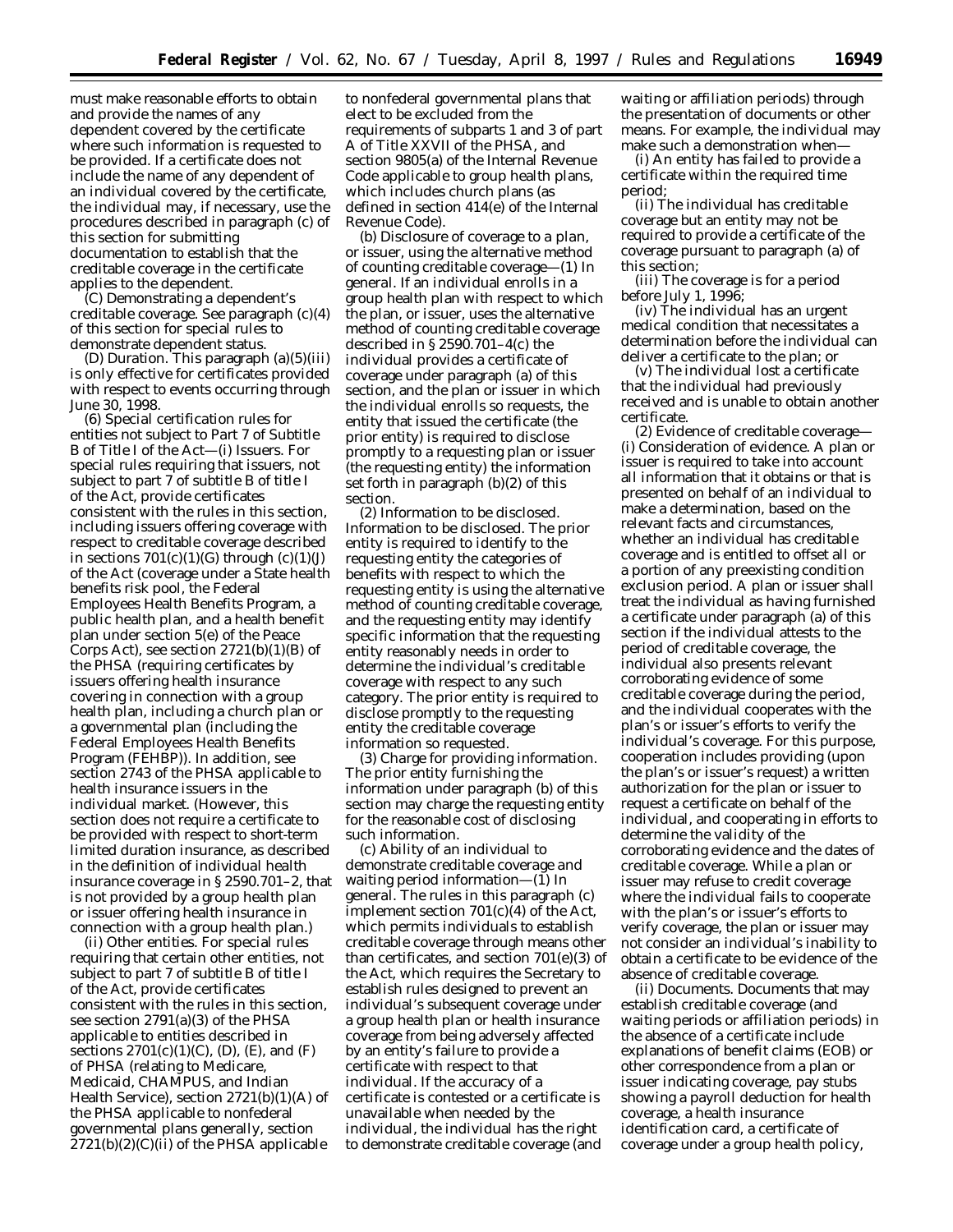records from medical care providers indicating health coverage, third party statements verifying periods of coverage, and any other relevant documents that evidence periods of health coverage.

(iii) *Other evidence.* Creditable coverage (and waiting period or affiliation period information) may also be established through means other than documentation, such as by a telephone call from the plan or provider to a third party verifying creditable coverage.

(iv) *Example.* The rules of this paragraph (c)(2) are illustrated by the following example:

*Example.* (i) Individual *F* terminates employment with Employer *W* and, a month later, is hired by Employer *X*. Employer *X*'s group health plan imposes a preexisting condition exclusion of 12 months on new enrollees under the plan and uses the standard method of determining creditable coverage. *F* fails to receive a certificate of prior coverage from the self-insured group health plan maintained by *F*'s prior employer, Employer *W*, and requests a certificate. However, *F* (and Employer *X*'s plan, on *F*'s behalf) is unable to obtain a certificate from Employer *W*'s plan. *F* attests that, to the best of *F*'s knowledge, *F* had at least 12 months of continuous coverage under Employer *W*'s plan, and that the coverage ended no earlier than *F*'s termination of employment from Employer *W*. In addition, *F* presents evidence of coverage, such as an explanation of benefits for a claim that was made during the relevant period.

(ii) In this *Example*, based solely on these facts, *F* has demonstrated creditable coverage for the 12 months of coverage under Employer *W*'s plan in the same manner as if *F* had presented a written certificate of creditable coverage.

(3) *Demonstrating categories of creditable coverage.* Procedures similar to those described in this paragraph (c) apply in order to determine an individual's creditable coverage with respect to any category under paragraph (b) of this section (relating to determining creditable coverage under the alternative method).

(4) *Demonstrating dependent status.* If, in the course of providing evidence (including a certificate) of creditable coverage, an individual is required to demonstrate dependent status, the group health plan or issuer is required to treat the individual as having furnished a certificate showing the dependent status if the individual attests to such dependency and the period of such status and the individual cooperates with the plan's or issuer's efforts to verify the dependent status.

(d) *Determination and notification of creditable coverage*—(1) *Resonable time period.* In the event that a group health plan or health insurance issuer offering

group health insurance coverage receives information under paragraph (a) of this section (certifications), paragraph (b) of this section (disclosure of information relating to the alternative method), or paragraph (c) of this section (other evidence of creditable coverage), the entity is required, within a reasonable time period following receipt of the information, to make a determination regarding the individual's period of creditable coverage and notify the individual of the determination in accordance with paragraph (d)(2) of this section. Whether a determination and notification regarding an individual's creditable coverage is made within a reasonable time period is determined based on the relevant facts and circumstances. Relevant facts and circumstances include whether a plan's application of a preexisting condition exclusion would prevent an individual from having access to urgent medical services.

(2) *Notification to individual of period of preexisting condition exclusion.* A plan or issuer seeking to impose a preexisting condition exclusion is required to disclose to the individual, in writing, its determination of any preexisting condition exclusion period that applies to the individual, and the basis for such determination, including the source and substance of any information on which the plan or issuer relied. In addition, the plan or issuer is required to provide the individual with a written explanation of any appeal procedures established by the plan or issuer, and with a reasonable opportunity to submit additional evidence of creditable coverage. However, nothing in this paragraph (d) or paragraph (c) of this section prevents a plan or issuer from modifying an initial determination of creditable coverage if it determines that the individual did not have the claimed creditable coverage, provided that—

(i) A notice of such reconsideration, as described in this paragraph (d), is provided to the individual; and

(ii) Until the final determination is made, the plan or issuer, for purposes of approving access to medical services (such as a pre-surgery authorization), acts in a manner consistent with the initial determination.

(3) *Examples.* The following examples illustrate this paragraph (d):

*Example 1.* (i) Individual *G* is hired by Employer *Y*. Employer *Y*'s group health plan imposes a preexisting condition exclusion for 12 months with respect to new enrollees and uses the standard method of determining creditable coverage. Employer *Y*'s plan determines that *G* is subject to a 4-month preexisting condition exclusion, based on a

certificate of creditable coverage that is provided by *G* to Employer *Y*'s plan indicating 8 months of coverage under *G*'s prior group health plan.

(ii) In this *Example 1,* Employer *Y*'s plan must notify *G* within a reasonable period of time following receipt of the certificate that *G* is subject to a 4-month preexisting condition exclusion beginning on *G*'s enrollment date in *Y*'s plan.

*Example 2.* (i) Same facts as in *Example 1,* except that Employer *Y*'s plan determines that *G* has 14 months of creditable coverage based on *G*'s certificate indicating 14 months of creditable coverage under *G*'s prior plan.

(ii) In this *Example 2,* Employer *Y*'s plan is not required to notify *G* that *G* will not be subject to a preexisting condition exclusion.

*Example 3.* (i) Individual *H* is hired by Employer *Z*. Employer *Z*'s group health plan imposes a preexisting condition exclusion for 12 months with respect to new enrollees and uses the standard method of determining creditable coverage. *H* develops an urgent health condition before receiving a certificate of prior coverage. *H* attests to the period of prior coverage, presents corroborating documentation of the coverage period, and authorizes the plan to request a certificate on *H*'s behalf.

(ii) In this *Example 3*, Employer *Z*'s plan must review the evidence presented by *H*. In addition, the plan must make a determination and notify *H* regarding any preexisting condition exclusion period that applies to *H* (and the basis of such determination) within a reasonable time period following receipt of the evidence that is consistent with the urgency of *H*'s health condition (this determination may be modified as permitted under paragraph (d)(2) of this section).

## **§ 2590.701–6 Special enrollment periods.**

(a) *Special enrollment for certain individuals who lose coverage*—(1) *In general.* A group health plan, and a health insurance issuer offering group health insurance coverage in connection with a group health plan, is required to permit employees and dependents described in paragraph (a) (2), (3), or (4) of this section to enroll for coverage under the terms of the plan if the conditions in paragraph  $(a)(5)$  of this section are satisfied and the enrollment is requested within the period described in paragraph (a)(6) of this section. The enrollment is effective at the time described in paragraph (a)(7) of this section. The special enrollment rights under this paragraph (a) apply without regard to the dates on which an individual would otherwise be able to enroll under the plan.

(2) *Special enrollment of an employee only.* An employee is described in this paragraph  $(a)(2)$  if the employee is eligible, but not enrolled, for coverage under the terms of the plan and, when enrollment was previously offered to the employee under the plan and was declined by the employee, the employee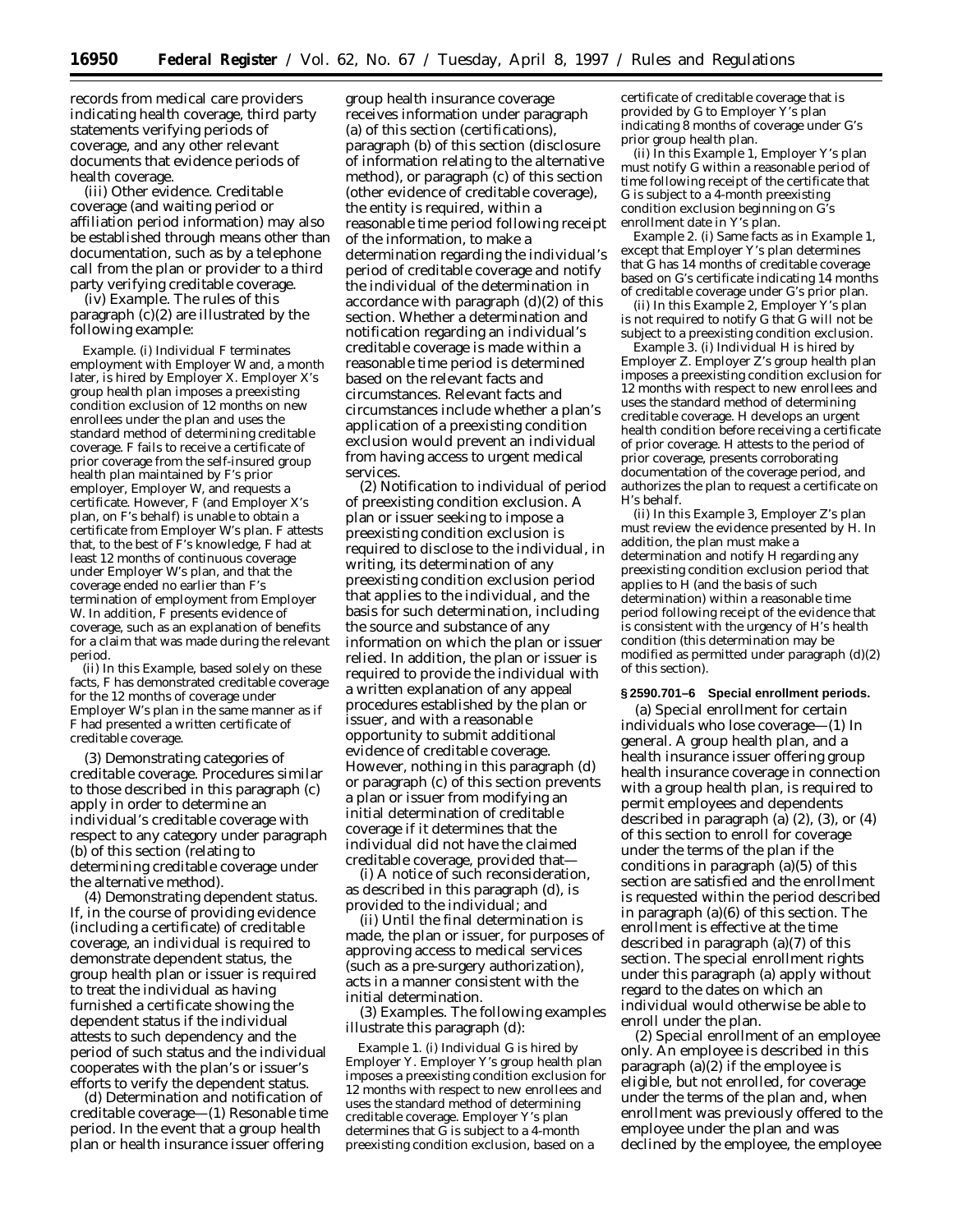was covered under another group health plan or had other health insurance coverage.

(3) *Special enrollment of dependents only.* A dependent is described in this paragraph (a)(3) if the dependent is a dependent of an employee participating in the plan, the dependent is eligible, but not enrolled, for coverage under the terms of the plan, and, when enrollment was previously offered under the plan and was declined, the dependent was covered under another group health plan or had other health insurance coverage.

(4) *Special enrollment of both employee and dependent.* An employee and any dependent of the employee are described in this paragraph (a)(4) if they are eligible, but not enrolled, for coverage under the terms of the plan and, when enrollment was previously offered to the employee or dependent under the plan and was declined, the employee or dependent was covered under another group health plan or had other health insurance coverage.

(5) *Conditions for special enrollment.* An employee or dependent is eligible to enroll during a special enrollment period if each of the following applicable conditions is met:

(i) When the employee declined enrollment for the employee or the dependent, the employee stated in writing that coverage under another group health plan or other health insurance coverage was the reason for declining enrollment. This paragraph  $(a)(5)(i)$  applies only if-

(A) The plan required such a statement when the employee declined enrollment; and

(B) The employee is provided with notice of the requirement to provide the statement in this paragraph (a)(5)(i) (and the consequences of the employee's failure to provide the statement) at the time the employee declined enrollment.

(ii)(A) When the employee declined enrollment for the employee or dependent under the plan, the employee or dependent had COBRA continuation coverage under another plan and COBRA continuation coverage under that other plan has since been exhausted; or

(B) If the other coverage that applied to the employee or dependent when enrollment was declined was not under a COBRA continuation provision, either the other coverage has been terminated as a result of loss of eligibility for the coverage or employer contributions towards the other coverage has been terminated. For this purpose, loss of eligibility for coverage includes a loss of coverage as a result of legal separation, divorce, death, termination of

employment, reduction in the number of hours of employment, and any loss of eligibility after a period that is measured by reference to any of the foregoing. Thus, for example, if an employee's coverage ceases following a termination of employment and the employee is eligible for but fails to elect COBRA continuation coverage, this is treated as a loss of eligibility under this paragraph  $(a)(5)(ii)(B)$ . However, loss of eligibility does not include a loss due to failure of the individual or the participant to pay premiums on a timely basis or termination of coverage for cause (such as making a fraudulent claim or an intentional misrepresentation of a material fact in connection with the plan). In addition, for purposes of this paragraph (a)(5)(ii)(B), employer contributions include contributions by any current or former employer (of the individual or another person) that was contributing to coverage for the individual.

(6) *Length of special enrollment period.* The employee is required to request enrollment (for the employee or the employee's dependent, as described in paragraph (a)  $(2)$ ,  $(3)$ , or  $(4)$  of this section) not later than 30 days after the exhaustion of the other coverage described in paragraph  $(a)(5)(ii)(A)$  of this section or termination of the other coverage as a result of the loss of eligibility for the other coverage for items described in paragraph  $(a)(5)(ii)(B)$ of this section or following the termination of employer contributions toward that other coverage. The plan may impose the same requirements that apply to employees who are otherwise eligible under the plan to immediately request enrollment for coverage (e.g., that the request be made in writing).

(7) *Effective date of enrollment.* Enrollment is effective not later than the first day of the first calendar month beginning after the date the completed request for enrollment is received.

(b) *Special enrollment with respect to certain dependent beneficiaries*—(1) *In general.* A group health plan that makes coverage available with respect to dependents of a participant is required to provide a special enrollment period to permit individuals described in paragraph (b) (2), (3), (4), (5), or (6) of this section to be enrolled for coverage under the terms of the plan if the enrollment is requested within the time period described in paragraph (b)(7) of this section. The enrollment is effective at the time described in paragraph (b)(8) of this section. The special enrollment rights under this paragraph (b) apply without regard to the dates on which an individual would otherwise be able to enroll under the plan.

(2) *Special enrollment of an employee who is eligible but not enrolled.* An individual is described in this paragraph (b)(2) if the individual is an employee who is eligible, but not enrolled, in the plan, the individual would be a participant but for a prior election by the individual not to enroll in the plan during a previous enrollment period, and a person becomes a dependent of the individual through marriage, birth, or adoption or placement for adoption.

(3) *Specil enrollment of a spouse of a participant.* An individual is described in this paragraph (b)(3) if either—

(i) The individual becomes the spouse of a participant; or

(ii) The individual is a spouse of the participant and a child becomes a dependent of the participant through birth, adoption or placement for adoption.

(4) *Special enrollment of an employee who is eligible but not enrolled and the spouse of such employee.* An employee who is eligible, but not enrolled, in the plan, and an individual who is a dependent of such employee, are described in this paragraph (b)(4) if the employee would be a participant but for a prior election by the employee not to enroll in the plan during a previous enrollment period, and either—

(i) The employee and the individual become married; or

(ii) The employee and individual are married and a child becomes a dependent of the employee through birth, adoption or placement for adoption.

(5) *Special enrollment of a dependent of a participant*. An individual is described in this paragraph (b)(5) if the individual is a dependent of a participant and the individual becomes a dependent of such participant through marriage, birth, or adoption or placement for adoption.

(6) *Sepcial enrollment of an employee who is eligible but not enrolled and a new dependent*. An employee who is eligible, but not enrolled, in the plan, and an individual who is a dependent of the employee, are described in this paragraph (b)(6) if the employee would be a participant but for a prior election by the employee not to enroll in the plan during a previous enrollment period, and the dependent becomes a dependent of the employee through marriage, birth, or adoption or placement for adoption.

(7) *Length of special enrollment period*. The special enrollment period under paragraph (b)(1) of this section is a period of not less than 30 days and begins on the date of the marriage, birth, or adoption or placement for adoption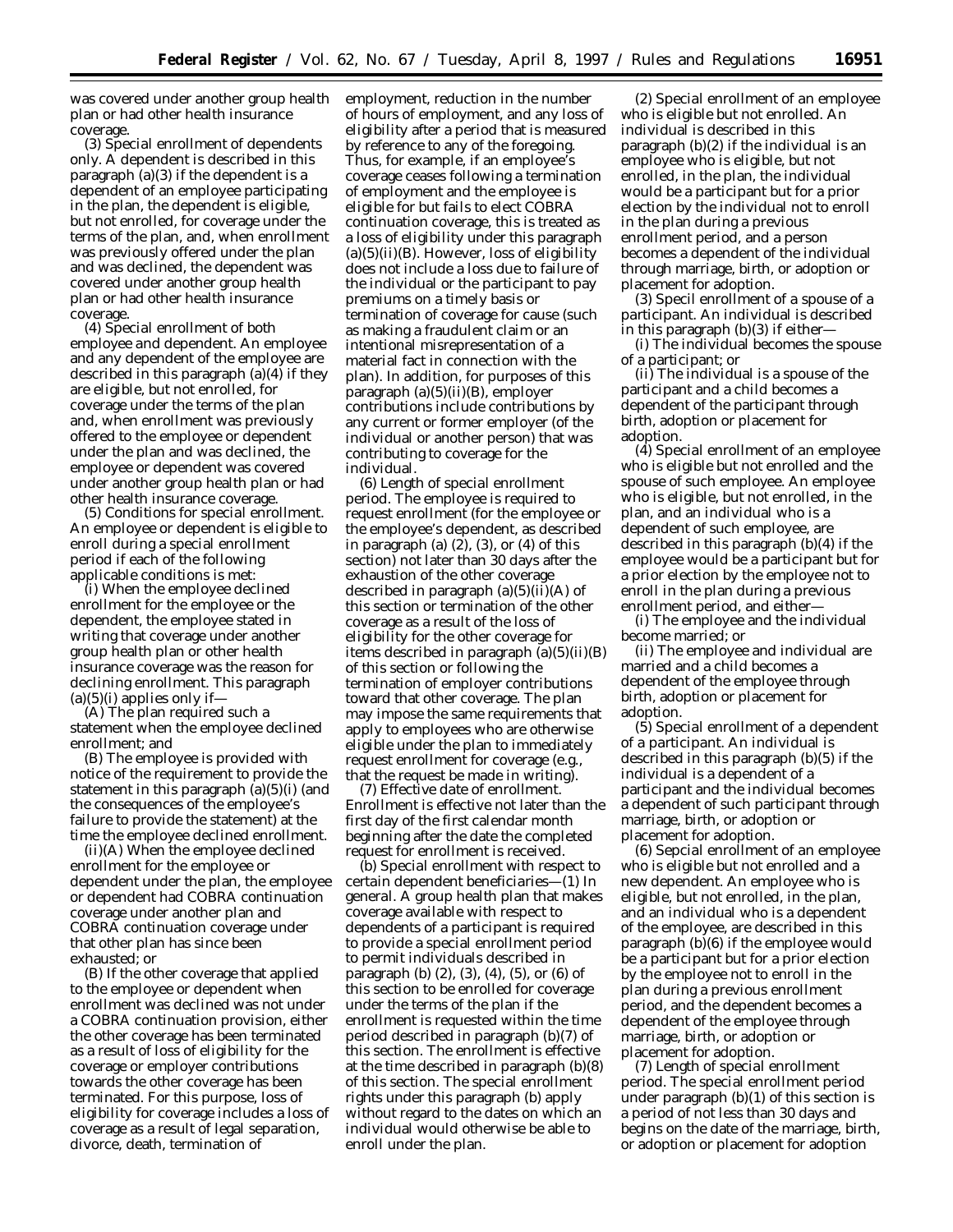(except that such period does not begin earlier than the date the plan makes dependent coverage generally available).

(8) *Effective date of enrollment*. Enrollment is effective—

(i) In the case of marriage, not later than the first day of the first calendar month beginning after the date the completed request for enrollment is received by the plan;

(ii) In the case of a dependent's birth, the date of such birth; and

(iii) In the case of a dependent's adoption or placement for adoption, the date of such adoption or placement for adoption.

(9) *Example*. The rules of this paragraph (b) are illustrated by the following example:

*Example*. (i) Employee *A* is hired on September 3, 1998 by Employer *X*, which has a group health plan in which *A* can elect to enroll either for employee-only coverage, for employee-plus-spouse coverage, or for family coverage, effective on the first day of any calendar quarter thereafter. *A* is married and has no children. *A* does not elect to join Employer *X*'s plan (for employee-only coverage, employee-plus-spouse coverage, or family coverage) on October 1, 1998 or January 1, 1999. On February 15, 1999, a child is placed for adoption with *A* and *A*'s spouse.

(ii) In this *Example,* the conditions for special enrollment of an employee with a new dependent under paragraph (b)(2) of this section are satisfied, the conditions for special enrollment of an employee and a spouse with a new dependent under paragraph (b)(4) of this section are satisfied, and the conditions for special enrollment of an employee and a new dependent under paragraph (b)(6) of this section are satisfied. Accordingly, Employer *X*'s plan will satisfy this paragraph (b) if and only if it allows *A* to elect, by filing the required forms by March 16, 1999, to enroll in Employer *X*'s plan either with employee-only coverage, with employee-plus-spouse coverage, or with family coverage, effective as of February 15, 1999.

(c) *Notice of enrollment rights*. On or before the time an employee is offered the opportunity to enroll in a group health plan, the plan is required to provide the employee with a description of the plan's special enrollment rules under this section. For this purpose, the plan may use the following model description of the special enrollment rules under this section:

If you are declining enrollment for yourself or your dependents (including your spouse) because of other health insurance coverage, you may in the future be able to enroll yourself or your dependents in this plan, provided that you request enrollment within 30 days after your other coverage ends. In addition, if you have a new dependent as a result of marriage, birth, adoption, or placement for adoption, you may be able to enroll yourself and your dependents,

provided that you request enrollment within 30 days after the marriage, birth, adoption, or placement for adoption.

(d)(1) *Special enrollment date definition*. A special enrollment date for an individual means any date in paragraph (a)(7) or (b)(8) of this section on which the individual has a right to have enrollment in a group health plan become effective under this section.

(2) *Examples*. The rules of this section are illustrated by the following examples:

*Example 1*. (i)(A) Employer *Y* maintains a group health plan that allows employees to enroll in the plan either-

(*1*) Effective on the first day of employment by an election filed within three days thereafter;

(*2*) Effective on any subsequent January 1 by an election made during the preceding months of November or December; or

(*3*) Effective as of any special enrollment date described in this section.

(B) Employee *B* is hired by Employer *Y* on March 15, 1998 and does not elect to enroll in Employer *Y*'s plan until January 31, 1999 when *B* loses coverage under another plan. *B* elects to enroll in Employer *Y*'s plan effective on February 1, 1999, by filing the completed request form by January 31, 1999, in accordance with the special rule set forth in paragraph (a) of this section.

(ii) In this *Example 1, B* has enrolled on a special enrollment date because the enrollment is effective at a date described in paragraph (a)(7) of this section.

*Example 2*. (i) Same facts as *Example 1,* except that *B*'s loss of coverage under the other plan occurs on December 31, 1998 and *B* elect to enroll in Employer *Y*'s plan effective on January 1, 1999 by filing the completed request form by December 31, 1998, in accordance with the special rule set forth in paragraph (a) of this section.

(ii) In this *Example 2, B* has enrolled on a special enrollment date because the enrollment is effective at a date described in paragraph (a)(7) of this section (even though this date is also a regular enrollment date under the plan).

#### **§ 2590.701–7 HMO affiliation period as alternative to preexisting condition exclusion.**

(a) *In general*. A group health plan offering health insurance coverage through an HMO, or an HMO that offers health insurance coverage in connection with a group health plan, may impose an affiliation period only if each of the requirements in paragraph (b) of this section is satisfied.

(b) *Requirements for affiliation period.* (1) No preexisting condition exclusion is imposed with respect to any coverage offered by the HMO in connection with the particular group health plan.

(2) No premium is charged to a participant or beneficiary for the affiliation period.

(3) The affiliation period for the HMO coverage is applied uniformly without regard to any health status-related factors.

(4) The affiliation period does not exceed 2 months (or 3 months in the case of a late enrollee).

(5) The affiliation period begins on the enrollment date.

(6) The affiliation period for enrollment in the HMO under a plan runs concurrently with any waiting period.

(c) *Alternatives to affiliation period.* An HMO may use alternative methods in lieu of an affiliation period to address adverse selection, as approved by the State insurance commissioner or other official designated to regulate HMOs. Nothing in the part requires a State to receive proposals for or approve alternatives to affiliation periods.

## **§ 2590.702 Prohibiting discrimination against participants and beneficiaries based on a health status-related factor.**

(a) *In eligibility to enroll*—(1) *In general.* Subject to paragraph (a)(2) of this section, a group health plan, and a health insurance issuer offering group health insurance coverage in connection with a group health plan, may not establish rules for eligibility (including continued eligibility) of any individual to enroll under the terms of the plan based on any of the following health status-related factors in relation to the individual or a dependent of the individual.

(i) Health status.

(ii) Medical condition (including both physical and mental illnesses), as

defined in § 2590.701–2.

(iii) Claims experience.

(iv) Receipt of health care.

(v) Medical history.

(vi) Genetic information, as defined in § 2590.701–2.

(vii) Evidence of insurability (including conditions arising out of acts of domestic violence).

(viii) Disability.

(2) *No application to benefits or exclusions.* To the extent consistent with section 701 of the Act and § 2590.701–3, paragraph (a)(1) of this section shall not be construed—

(i) To require a group health plan, or a health insurance issuer offering group health insurance coverage, to provide particular benefits other than those provided under the terms of such plan or coverage; or

(ii) To prevent such a plan or issuer from establishing limitation or restrictions on the amount, level, extent, or nature of the benefits or coverage for similarly situated individuals enrolled in the plan or coverage.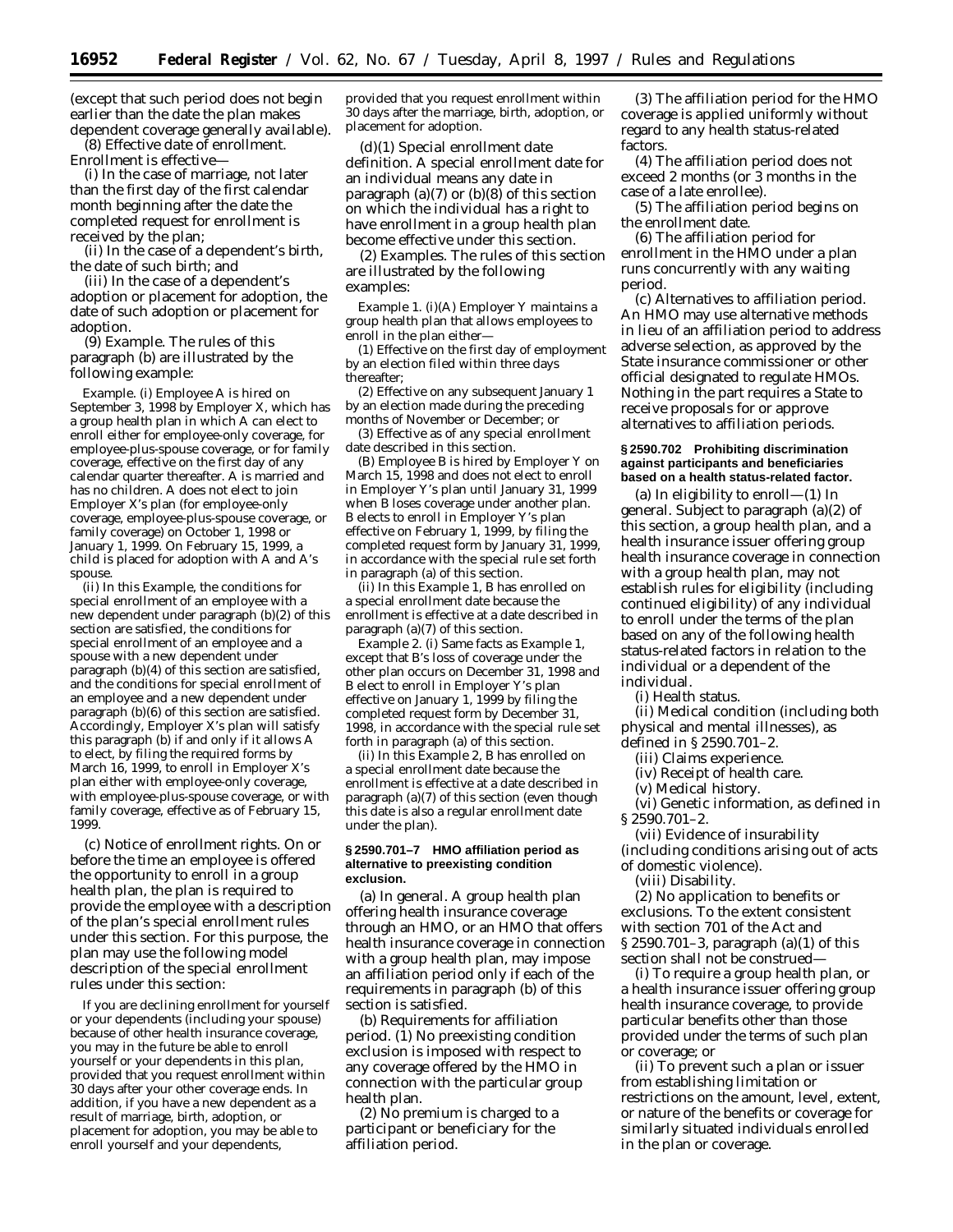(3) *Construction.* For purposes of paragraph (a)(1) of this section, rules for eligibility to enroll include rule defining any applicable waiting (or affiliation) periods for such enrollment and rules relating to late and special enrollment.

(4) *Example.* The following example illustrates the rules of this paragraph (a):

*Example.* (i) An employer sponsors a group health plan that is available to all employees who enroll within the first 30 days of their employment. However, individuals who do not enroll in the first 30 days cannot enroll later unless they pass a physical examination.

(ii) In this *Example,* the plan discriminates on the basis of one or more health statusrelated factors.

(b) *In premiums or contributions—*(1) *In general.* A group health plan, and a health insurance issuer offering health insurance coverage in connection with a group health plan, may not require an individual (as a condition of enrollment or continued enrollment under the plan) to pay a premium or contribution that is greater than the premium or contribution for a similarly situated individual enrolled in the plan based on any health status-related factor, in relation to the individual or a dependent of the individual.

(2) *Construction.* Nothing in paragraph (b)(1) of this section shall be construed—

(i) To restrict the amount that an employer may be charged by an issuer for coverage under a group health plan; or

(ii) To prevent a group health plan, and a health insurance issuer offering group health insurance coverage, from establishing premium discounts or rebates or modifying otherwise applicable copayments or deductibles in return for adherence to a bona fide wellness program. For purposes of this section, a bona fide wellness program is a program of health promotion and disease prevention.

(3) *Example.* The rules of this paragraph (b) are illustrated by the following example:

*Example.* (i) Plan *X* offers a premium discount to participants who adhere to a cholesterol-reduction wellness program. Enrollees are expected to keep a diary of their food intake over 6 weeks. They periodically submit the diary to the plan physician who responds with suggested diet modifications. Enrollees are to modify their diets in accordance with the physician's recommendations. At the end of the 6 weeks, enrollees are given a cholesterol test and those who achieve a count under 200 receive a premium discount.

(ii) In this *Example,* because enrollees who otherwise comply with the program may be unable to achieve a cholesterol count under 200 due to a health status-related factor, this

is not a bona fide wellness program and such discounts would discriminate impermissibly based on one or more health status-related factors. However, if, instead, individuals covered by the plan were entitled to receive the discount for complying with the diary and dietary requirements and were not required to pass a cholesterol test, the program would be a bona fide wellness program.

**§ 2590.703 Guaranteed renewability in multiemployer plans and multiple employer welfare arrangements. [Reserved]**

## **Subpart B—Other Requirements**

**§ 2590.711 Standard relating to benefits for mothers and newborns. [Reserved]**

**§ 2590.712 Parity in the application of certain limits to mental health benefits. [Reserved]**

#### **Subpart C—General Provisions**

#### **§ 2590.731 Preemption; State flexibility; construction.**

(a) *Continued applicability of State law with respect to health insurance issuers.* Subject to paragraph (b) of this section and except as provided in paragraph (c) of this section, part 7 of subtitle B of title I of the Act is not to be construed to supersede any provision of State law which establishes, implements, or continues in effect any standard or requirement solely relating to health insurance issuers in connection with group health insurance coverage except to the extent that such standard or requirement prevents the application of a requirements of this part.

(b) *Continued preemption with respect to group health plans.* Nothing in part 7 of subtitle B of title I of the Act affects or modifies the provisions of section 514 of the Act with respect to group health plans.

(c) *Special rules*—(1) *In general.* Subject to paragraph  $(c)(2)$  of this section, the provisions of part 7 of subtitle B of title I of the Act relating to health insurance coverage offered by a health insurance issuer supersede any provision of State law which establishes, implements, or continues in effect a standard or requirement applicable to imposition of a preexisting condition exclusion specifically governed by section 701 which differs from the standards or requirements specified in such section.

(2) *Exceptions.* Only in relation to health insurance coverage offered by a health insurance issuer, the provisions of this part do not supersede any provision of State law to the extent that such provision—

(i) Shortens the period of time from the ''6-month period'' described in

section 701(a)(1) of the Act and § 2590.701–3(a)(1)(i) (for purposes of identifying a preexisting condition);

(ii) Shortens the period of time from the ''12 months'' and ''18 months'' described in section 701(a)(2) of the Act and  $\S 2590.701 - 3(a)(1)(ii)$  (for purposes of applying a preexisting condition exclusion period);

(iii) Provides for a greater number of days than the ''63 day period'' described in sections  $701(c)(2)(A)$  and  $(d)(4)(A)$  of the Act and §§ 2590.701–3(a)(1)(iii) and 2590.701–4 (for purposes of applying the break in coverage rules);

(iv) Provides for a greater number of days than the ''30-day period'' described in sections 701 (b)(2) and (d)(1) of the Act and § 2590.701–3(b) (for purposes of the enrollment period and preexisting condition exclusion periods for certain newborns and children that are adopted or placed for adoption);

(v) Prohibits the imposition of any preexisting condition exclusion in cases not described in section 701(d) of the Act or expands the exceptions described therein;

(vi) Requires special enrollment periods in addition to those required under section 701(f) of the Act; or

(vii) Reduces the maximum period permitted in an affiliation period under section  $701(g)(1)(B)$  of the Act.

(d) *Definitions*—(1) *State law.* For purposes of this § 2590.736 the term *State law* includes all laws, decisions, rules, regulations, or other State action having the effect of law, of any State. A law of the United States applicable only to the District of Columbia is treated as a State law rather an a law of the United States.

(2) *State.* For purposes of this section the term *State* includes a State, the Northern Mariana Islands, any political subdivisions of a State or such Island, or any agency or instrumentality of either.

## **§ 2590.732 Special rule relating to group health plans.**

(a) *General exception for certain small group health plans.* The requirements of this part 7 of subtitle B of title I of the Act do not apply to any group health plan (and group health insurance coverage offered in connection with a group health plan) for any plan year if, on the first day of the plan year, the plan has fewer than 2 participants who are current employees.

(b) *Excepted benefits*—(1) *In general.* The requirements of subparts A and C of this part do not apply to any group health plan (or any group health insurance coverage offered in connection with a group health plan) in relation to its provision of the benefits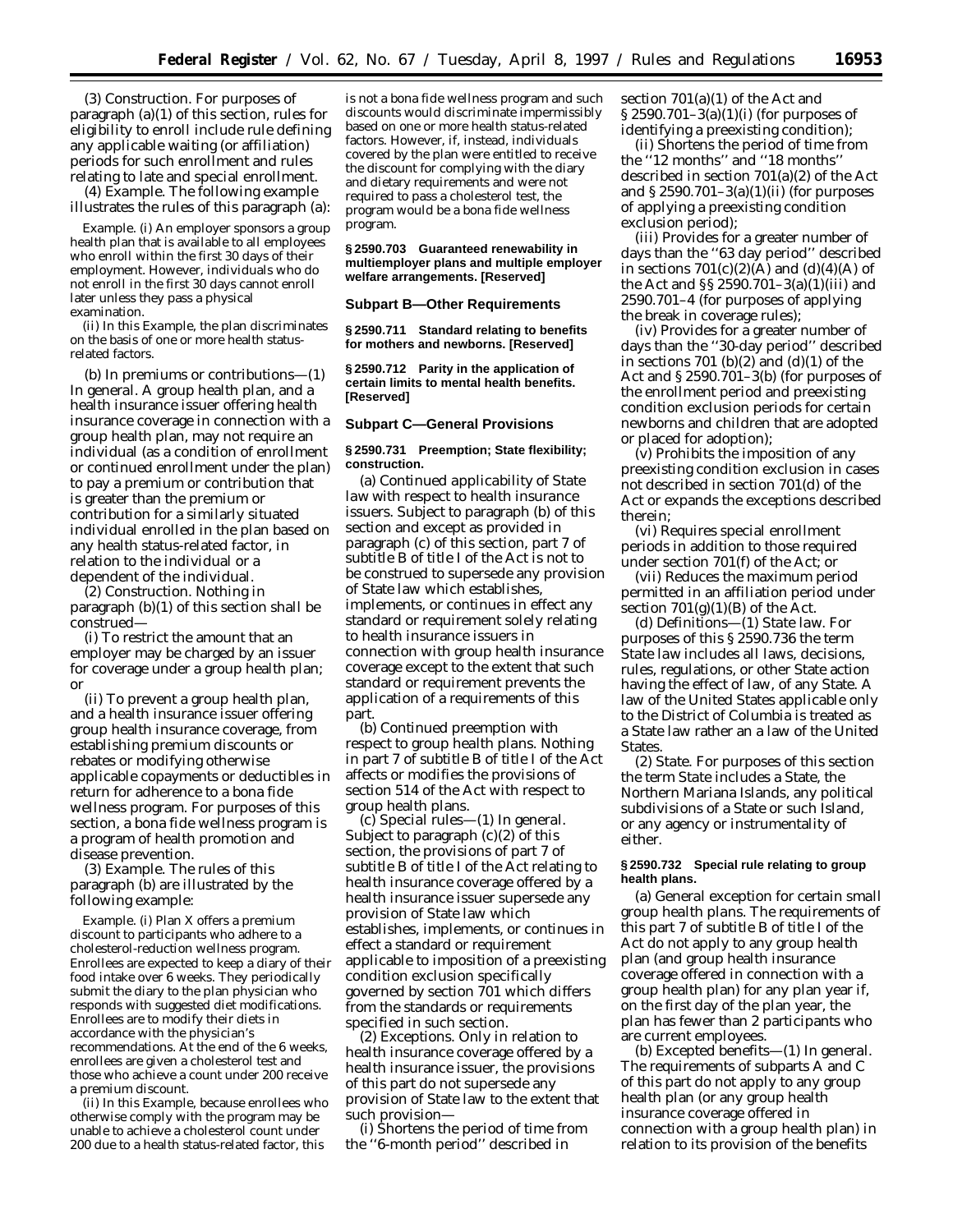described in paragraph (b)(92), (3), (4), or (5) of this section (or any combination of these benefits).

(2) *Benefits excepted in all circumstances.* The following benefits are excepted in all circumstances—

(i) Coverage only for accident (including accidental death and

dismemberment);

(ii) Disability income insurance; (iii) Liability insurance, including general liability insurance and automobile liability insurance;

(iv) Coverage issued as a supplement to liability insurance;

(v) Workers' compensation or similar insurance;

(vi) Automobile medical payment insurance;

(vii) Credit-only insurance (for example, mortgage insurance); and

(viii) Coverage for on-site medical clinics.

(3) *Limited excepted benefits*—(i) *In general.* Limited-scope dental benefits, limited-scope vision benefits, or longterm care benefits are excepted if they are provided under a separate policy, certificate, or contract of insurance, or are otherwise not an integral part of the plan, as defined in paragraph (b)(3)(ii) of this section.

(ii) *Integral.* For purposes of paragraph (b)(3)(i) of this section, benefits are deemed to be an integral part of a plan unless a participant has the right to elect not to receive coverage for the benefits and, if the participant elects to receive coverage for the benefits, the participant pays an additional premium or contribution for that coverage.

(iii) *Limited scope.* Limited scope dental or vision benefits are dental or vision benefits that are sold under a separate policy or rider and that are limited in scope to a narrow range or type of benefits that are generally excluded from hospital/medical/ surgical benefit packages.

(iv) *Long-term care.* Long-term care benefits are benefits that are either—

(A) Subject to State long-term care insurance laws;

(B) For qualified long-term care insurance services, as defined in section 7702B(c)(1) of the Code, or provided under a qualified long-term care insurance contract, as defined in section 7702B(b) of the Internal Revenue Code; or

(C) Based on cognitive impairment or a loss of functional capacity that is expected to be chronic.

(4) *Noncoordinated benefits*—(i) *Excepted benefits that are not coordinated.* Coverage for only a specified disease or illness (for example, cancer-only policies) or hospital

indemnity or other fixed dollar indemnity insurance (for example, \$100/day) is excepted only if it meets each of the conditions specified in paragraph (b)(4)(ii) of this section.

(ii) *Conditions.* Benefits are described in paragraph (b)(4)(i) of this section only if—

(A) The benefits are provided under a separate policy, certificate, or contract of insurance;

(B) There is no coordination between the provision of the benefits and an exclusion of benefits under any group health plan maintained by the same plan sponsor; and

(C) The benefits are paid with respect to an event without regard to whether benefits are provided with respect to the event under any group health plan maintained by the same plan sponsor.

(5) *Supplemental benefits.* The following benefits are excepted only if they are provided under a separate policy, certificate, or contract of insurance:

(i) Medicare supplemental health insurance (as defined under section 1882(g)(1) of the Social Security Act; also known as Medigap or MedSupp insurance);

(ii) Coverage supplemental to the coverage provided under Chapter 55, Title 10 of the United States Code (also known as CHAMPUS supplemental programs), and

(iii) Similar supplemental coverage provided to coverage under a group health plan.

(c) *Treatment of partnerships.* [Reserved]

#### **§ 2590.734 Enforcement. [Reserved]**

#### **§ 2590.736 Effective dates.**

(a) *General effective dates—*(1) *Noncollectively-bargained plans.* Except as otherwise provided in this section, part 7 of subtitle B of title I of the Act and subparts A and C of this part apply with respect to group health plans, including health insurance issuers offering health insurance coverage in connection with group health plans, for plan years beginning after June 30, 1997.

(2) *Collectively bargained plans.* Except as otherwise provided in this section (other than paragraph (a)(1) of this section), in the case of a group health plan maintained pursuant to one or more collective bargaining agreements between employee representatives and one or more employers ratified before August 21, 1996, Part 7 of subtitle B of title I of the Act and subparts A and C of this part do not apply to plan years beginning before the later of July 1, 1997, or the date on which the last of the collective

bargaining agreements relating to the plan terminates (determined without regard to any extension thereof agreed to after August 21, 1996). For these purposes, any plan amendment made pursuant to a collective bargaining agreement relating to the plan, that amends the plan solely to conform to any requirement of such part, is not treated as a termination of the collective bargaining agreement.

(3)(i) *Preexisting condition exclusion periods for current employees.* Any preexisting condition exclusion period permitted under § 2590.701–3 is measured from the individual's enrollment date in the plan. Such exclusion period, as limited under § 2590.701–3, may be completed prior to the effective date of the Health Insurance Portability and Accountability Act of 1996 (HIPAA) for his or her plan. Therefore, on the date the individual's plan becomes subject to part 7 of subtitle B of title I of the Act, no preexisting condition exclusion may be imposed with respect to an individual beyond the limitation of § 2590.701–3. For an individual who has not completed the permitted exclusion period under HIPAA, upon the effective date for his or her plan, the individual may use creditable coverage that the individual had prior to the enrollment date to reduce the remaining preexisting condition exclusion period applicable to the individual.

(ii) *Examples.* The following examples illustrate the rules of this paragraph (a)(3):

*Example 1.* (i) Individual *A* has been working for Employer *X* and has been covered under Employer *X*'s plan since March 1, 1997. Under Employer *X*'s plan, as in effect before January 1, 1998, there is no coverage for any preexisting condition. Employer *X*'s plan year begins on January 1, 1998. *A*'s enrollment date in the plan is March 1, 1997 and *A* has no creditable coverage before this date.

(ii) In this *Example 1,* Employer *X* may continue to impose the preexisting condition exclusion under the plan through February 28, 1998 (the end of the 12-month period using anniversary dates).

*Example 2.* (i) Same facts as in *Example 1,* except that *A*'s enrollment date was August 1, 1996, instead of March 1, 1997.

(ii) In this *Example 2,* on January 1, 1998, Employer *X*'s plan may no longer exclude treatment for any preexisting condition that *A* may have; however, because Employer *X*'s plan is not subject to HIPAA until January 1, 1998, *A* is not entitled to claim reimbursement for expenses under the plan for treatments for any preexisting condition of *A* received before January 1, 1998.

(b) *Effective date for certification requirement*—(1) *In general.* Subject to the transitional rule in § 2590.701– 5(a)(5)(iii), the certification rules of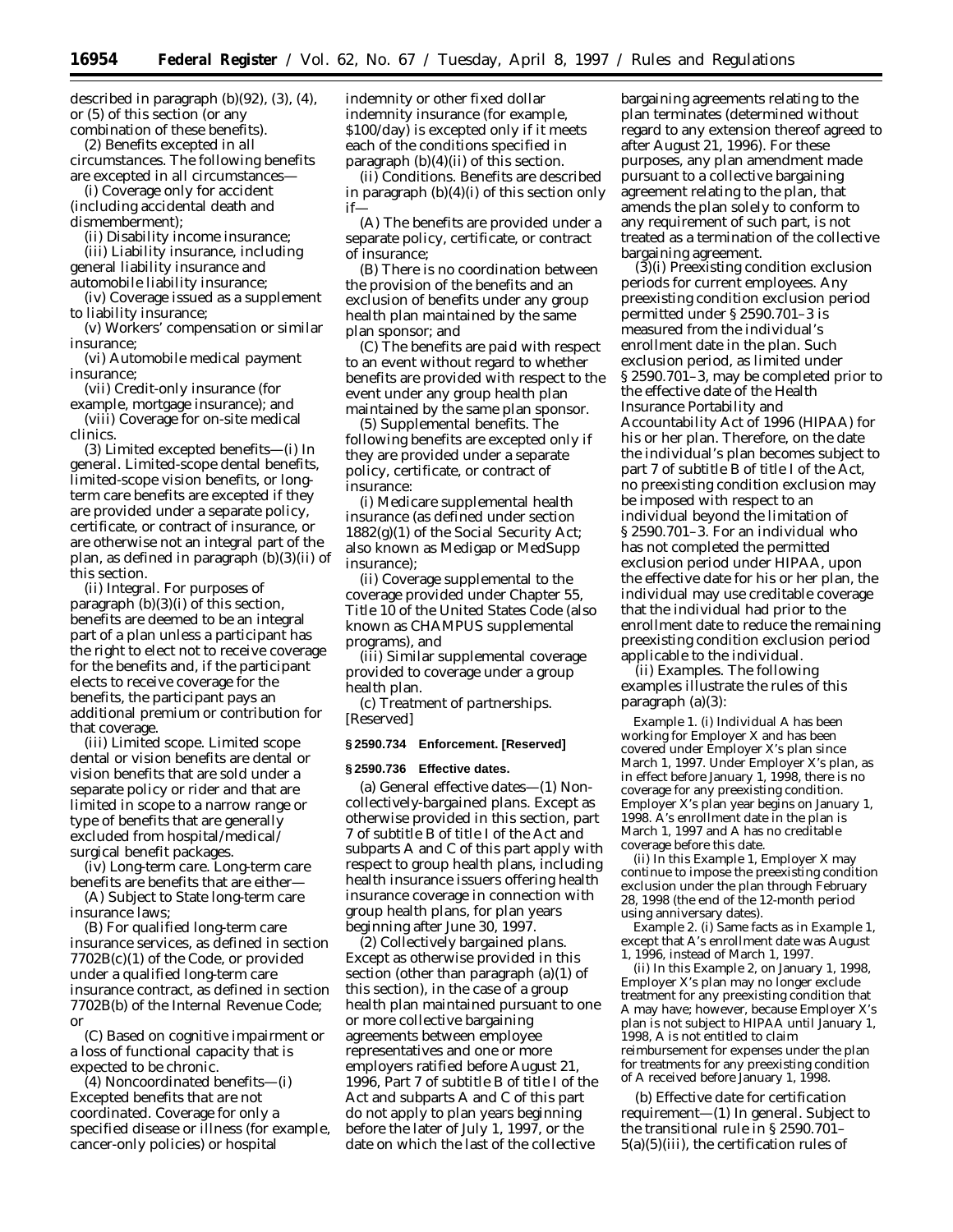§ 2590.701–5 apply to events occurring on or after July 1, 1996.

(2) *Period covered by certificate.* A certificate is not required to reflect coverage before July 1, 1996.

(3) *No certificate before June 1, 1997.* Notwithstanding any other provision of subpart A or C of this part, in no case is a certificate required to be provided before June 1, 1997.

(c) *Limitation on actions.* No enforcement action is to be taken, pursuant to part 7 of subtitle B of title I of the Act, against a group health plan or health insurance issuer with respect to a violation of a requirement imposed by part 7 of subtitle B of title I of the Act before January 1, 1998, if the plan or issuer has sought to comply in good faith with such requirements. Compliance with this part is deemed to be good faith compliance with the requirements of part 7 of subtitle B of title I of the Act.

(d) *Transition rules for counting creditable coverage.* An individual who seeks to establish creditable coverage for periods before July 1, 1996 is entitled to establish such coverage through the presentation of documents or other means in accordance with the provisions of § 2590.701–5(c). For coverage relating to an event occurring before July 1, 1996, a group health plan and a health insurance issuer is not subject to any penalty or enforcement action with respect to the plan's or issuer's counting (or not counting) such coverage if the plan or issuer has sought to comply in good faith with the applicable requirements under  $\S 2590.701 - 5(c)$ .

(e) *Transition rules for certificates of creditable coverage—*(1) *Certificates only upon request.* For events occurring on or after July 1, 1996, but before October 1, 1996, a certificate is required to be provided only upon a written request by or on behalf of the individual to whom the certificate applies.

(2) *Certificates before June 1, 1997.* For events occurring on or after October 1, 1996 and before June 1, 1997, a certificate must be furnished no later than June 1, 1997, or any later date permitted under § 2590.701–5(a)(2) (ii) and (iii).

(3) *Optional notice*—(i) *In general.* This paragraph (e)(3) applies with respect to events described in § 2590.701–5(a)(5)(ii), that occur on or after October 1, 1996 but before June 1, 1997. A group health plan or health insurance issuer offering group health coverage is deemed to satisfy § 2590.701–5(a) (2) and (3) if a notice is provided in accordance with the provisions of paragraphs (e)(3) (i) through (iv) of this section.

(ii) *Time of notice.* The notice must be provided no later than June 1, 1997.

(iii) *Form and content of notice.* A notice provided pursuant to this paragraph (e)(3) must be in writing and must include information substantially similar to the information included in a model notice authorized by the Secretary. Copies of the model notice are available on the following website http://www.dol.gov/dol/pwba/ (or call 1–800–998–7542).

(iv) *Providing certificate after request.* If an individual requests a certificate following receipt of the notice, the certificate must be provided at the time of the request as set forth in § 2590.701–  $5(a)(5)(iii)$ .

(v) *Other certification rules apply.* The rules set forth in § 2590.701– 5(a)(4)(i) (method of delivery) and § 2590.701–5(a)(1) (entities required to provide a certificate) apply with respect to the provision of the notice.

Signed at Washington, D.C., this 27 day of March, 1997.

## **Olena Berg,**

*Assistant Secretary, Pension and Welfare Benefits Administration, U.S. Department of Labor.*

## **Department of Health and Human Services**

# *45 CFR Subtitle A*

45 CFR is amended as set forth below: 1. The heading for subtitle A is revised to read as follows:

#### **SUBTITLE A—DEPARTMENT OF HEALTH AND HUMAN SERVICES**

2. Existing parts 1 through 100 are designated as subchapter A of subtitle A and a new subchapter heading is added to read as follows:

#### **SUBCHAPTER A—GENERAL ADMINISTRATION**

3. New subchapter B, consisting of parts 140 through 199, is added to read as follows:

#### **SUBCHAPTER B—REQUIREMENTS RELATING TO HEALTH CARE ACCESS**

## **PARTS 140—143 [RESERVED]**

## **PART 144—REQUIREMENTS RELATING TO HEALTH INSURANCE COVERAGE**

# **Subpart A—General Provisions** Sec.

- 144.101 Basis and purpose.
- 144.102 Scope and applicability.
- 144.103 Definitions applicable to both group (45 CFR Part 146) and individual (45 CFR Part 148) markets.

#### **Subpart B—[Reserved]**

**Authority:** Secs. 2701 through 2763, 2791, and 2792 of the Public Health Service Act,

42 U.S.C. 300gg through 300gg–63, 300gg–91, and 300gg–92.

## **PART 144—REQUIREMENTS RELATING TO HEALTH INSURANCE COVERAGE**

## **Subpart A—General Provisions**

# **§ 144.101 Basis and purpose.**

Part 146 of this subchapter implements sections 2701 through 2723 of the Public Health Service Act (PHS Act, 42 U.S.C. 300gg, *et seq.*). Its purpose is to improve access to group health insurance coverage and to guarantee the renewability of all coverage in the group market. Part 148 of this subchapter implements sections 2741 through 2763 of the PHS Act. Its purpose is to improve access to individual health insurance coverage for certain eligible individuals who previously had group coverage, and to guarantee the renewability of all coverage in the individual market. Sections 2791 and 2792 of the PHS Act define terms used in the regulations in this subchapter and provide the basis for issuing these regulations, respectively.

## **§ 144.102 Scope and applicability.**

(a) For purposes of 45 CFR parts 144 through 148, all health insurance coverage is generally divided into two markets—the group market (set forth in 45 CFR part 146) and the individual market (set forth in 45 CFR part 148). 45 CFR part 146 limits the group market to insurance sold to employment-related group health plans and further divides the group market into the large group market and the small group market. Federal law further defines the small group market as insurance sold to employer plans with 2 to 50 employees. State law, however, may expand the definition of the small group market to include certain coverage that would otherwise, under the Federal law, be considered coverage in the large group market or the individual market.

(b) The protections afforded under 45 CFR parts 144 through 148 to individuals and employers (and other sponsors of health insurance offered in connection with a group health plan) are determined by whether the coverage involved is obtained in the small group market, the large group market, or the individual market. Small employers, and individuals who are eligible to enroll under the employer's plan, are guaranteed availability of insurance coverage sold in the small group market. Small and large employers are guaranteed the right to renew their group coverage, subject to certain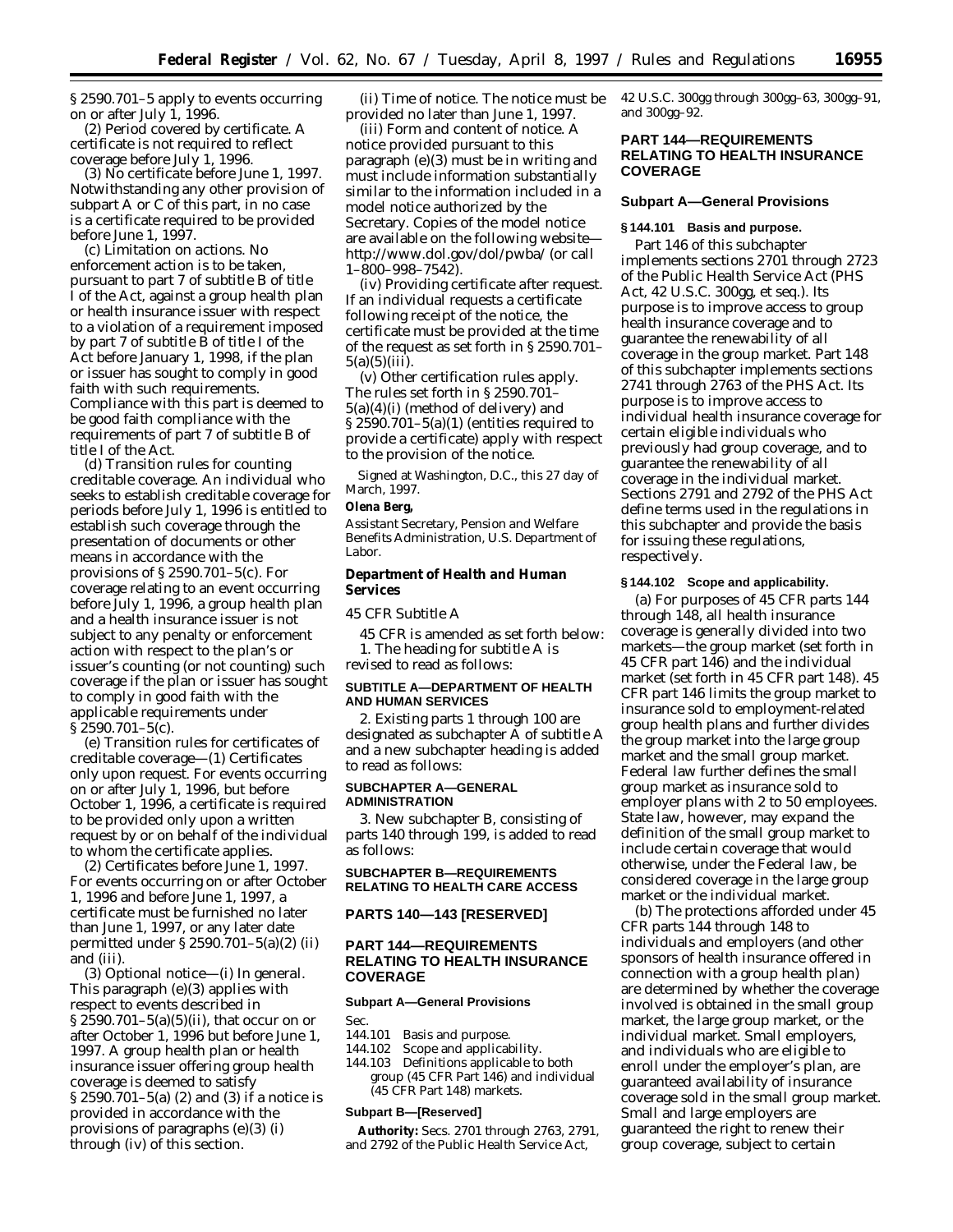exceptions. Eligible individuals are guaranteed availability of coverage sold in the individual market, and all coverage in the individual market must be guaranteed renewable.

(c) Coverage that is provided to associations, but is not related to employment, is not considered group coverage under 45 CFR parts 144 through 148. The coverage is considered coverage in the individual market, regardless of whether it is considered group coverage under State law.

#### **§ 144.103 Definitions applicable to both group (45 CFR part 146) and individual (45 CFR part 148) markets.**

Unless otherwise provided, the following definitions apply:

*Affiliation period* means a period of time that must expire before health insurance coverage provided by an HMO becomes effective, and during which the HMO is not required to provide benefits.

*Applicable State authority* means, with respect to a health insurance issuer in a State, the State insurance commissioner or official or officials designated by the State to enforce the requirements of 45 CFR parts 146 and 148 for the State involved with respect to the issuer.

*Beneficiary* has the meaning given the term under section 3(8) of the Employee Retirement Income Security Act of 1974 (ERISA), which states, ''a person designated by a participant, or by the terms of an employee benefit plan, who is or may become entitled to a benefit'' under the plan.

*Bona fide association* means, with respect to health insurance coverage offered in a State, an association that meets the following conditions:

(1) Has been actively in existence for at least 5 years.

(2) Has been formed and maintained in good faith for purposes other than obtaining insurance.

(3) Does not condition membership in the association on any health statusrelated factor relating to an individual (including an employee of an employer or a dependent of any employee).

(4) Makes health insurance coverage offered through the association available to all members regardless of any health status-related factor relating to the members (or individuals eligible for coverage through a member).

(5) Does not make health insurance coverage offered through the association available other than in connection with a member of the association.

(6) Meets any additional requirements that may be imposed under State law.

*Church plan* means a Church plan within the meaning of section 3(33) of ERISA.

*COBRA* definitions: (1) *COBRA* means Title X of the Consolidated Omnibus Budget Reconciliation Act of 1985, as amended.

(2) *COBRA continuation coverage* means coverage, under a group health plan, that satisfies an applicable COBRA continuation provision.

(3) *COBRA continuation provision* means sections 601 through 608 of the Employee Retirement Income Security Act of 1974, section 4980B of the Internal Revenue Code of 1986 (other than paragraph (f)(1) of section 4980B insofar as it relates to pediatric vaccines), and Title XXII of the PHS Act.

(4) *Continuation coverage* means coverage under a COBRA continuation provision or a similar State program. Coverage provided by a plan that is subject to a COBRA continuation provision or similar State program, but that does not satisfy all the requirements of that provision or program, will be deemed to be continuation coverage if it allows an individual to elect to continue coverage for a period of at least 18 months. Continuation coverage does not include coverage under a conversion policy required to be offered to an individual upon exhaustion of continuation coverage, nor does it include continuation coverage under the Federal Employees Health Benefits Program.

(5) *Exhaustion of COBRA continuation coverage* means that an individual's COBRA continuation coverage ceases for any reason other than either failure of the individual to pay premiums on a timely basis, or for cause (such as making a fraudulent claim or an intentional misrepresentation of a material fact in connection with the plan). An individual is considered to have exhausted COBRA continuation coverage if such coverage ceases—

(i) Due to the failure of the employer or other responsible entity to remit premiums on a timely basis; or

(ii) When the individual no longer resides, lives, or works in a service area of an HMO or similar program (whether or not within the choice of the individual) and there is no other COBRA continuation coverage available to the individual.

(6) *Exhaustion of continuation coverage* means that an individual's continuation coverage ceases for any reason other than either failure of the individual to pay premiums on a timely basis, or for cause (such as making a fraudulent claim or an intentional misrepresentation of a material fact in connection with the plan). An

individual is considered to have exhausted continuation coverage if—

(i) Coverage ceases due to the failure of the employer or other responsible entity to remit premiums on a timely basis, or

(ii) When the individual no longer resides, lives, or works in a service area of an HMO or similar program (whether or not within the choice of the individual) and there is no other continuation coverage available to the individual.

*Condition* means a medical condition. *Creditable coverage* has the meaning of 45 CFR 146.113(a).

*Eligible individual*, for purposes of— (1) The group market provisions in 45 CFR part 146, subpart E, the term is

defined in 45 CFR 146.150(b); and (2) The individual market provisions

in 45 CFR part 148, the term is defined in 45 CFR 148.103.

*Employee* has the meaning given the term under section 3(6) of ERISA, which states, ''any individual employed by an employer.''

*Employer* has the meaning given the term under section 3(5) of ERISA, which states, ''any person acting directly as an employer, or indirectly in the interest of an employer, in relation to an employee benefit plan; and includes a group or association of employers acting for an employer in such capacity.''

*Enroll* means to become covered for benefits under a group health plan (that is, when coverage becomes effective), without regard to when the individual may have completed or filed any forms that are required in order to enroll in the plan. For this purpose, an individual who has health insurance coverage under a group health plan is enrolled in the plan regardless of whether the individual elects coverage, the individual is a dependent who becomes covered as a result of an election by a participant, or the individual becomes covered without an election.

*Enrollment date definitions* (*enrollment date* and *first day of coverage*) are set forth in 45 CFR  $146.11(a)(2)(i)$  and  $(a)(2)(ii)$ .

*ERISA* stands for the Employee Retirement Income Security Act of 1974, as amended (29 U.S.C. 1001 *et seq.*).

(1) Group market provisions in 45 CFR part 146 subpart D, the term is defined in 45 CFR 146.145(b); and

(2) The individual market provisions in 45 CFR part 148, the term is defined in 45 CFR 148.220.

*Federal government plan* means a governmental plan established or maintained for its employees by the Government of the United States or by

*Excepted benefits* for purposes of the—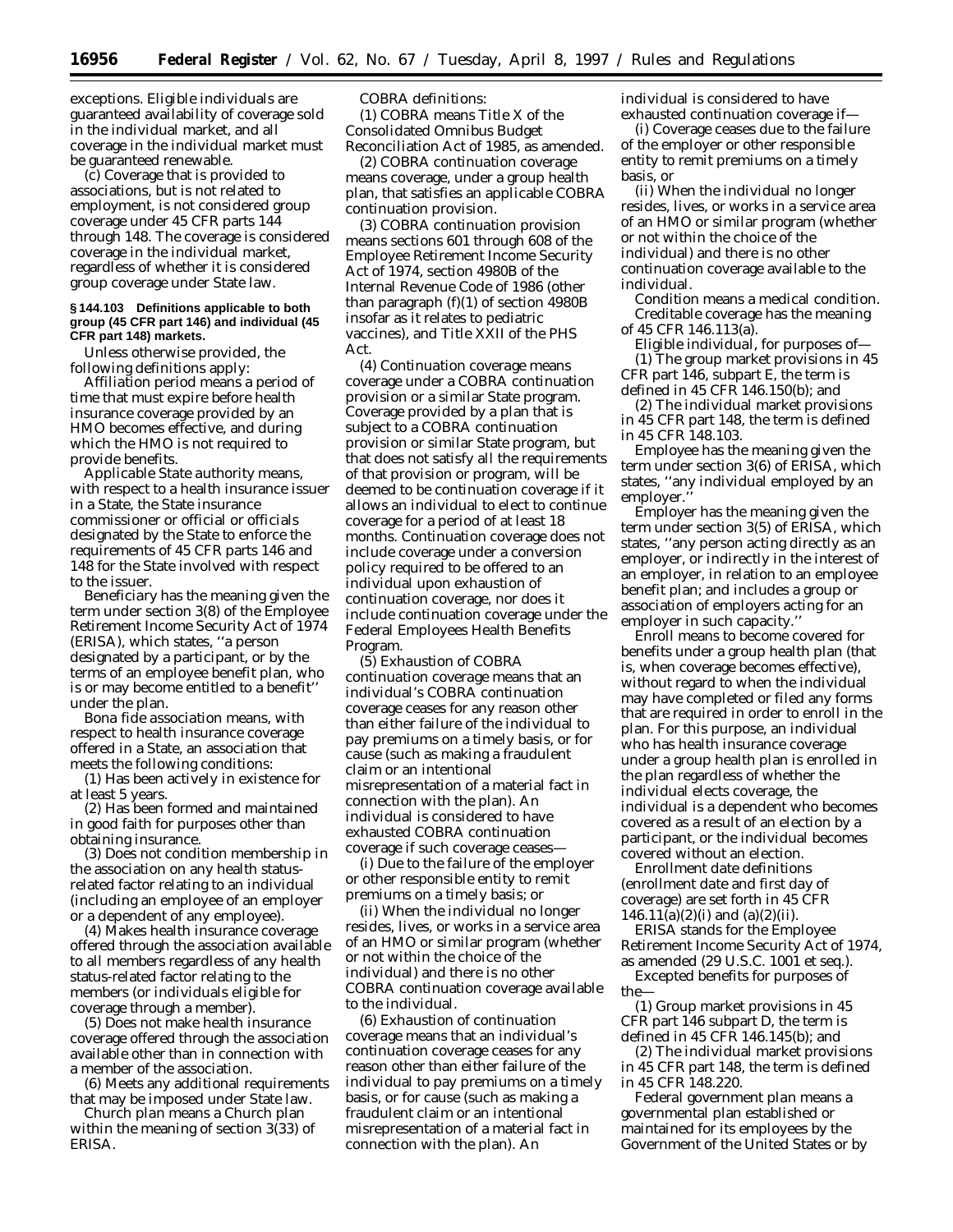any agency or instrumentality of such Government.

*Genetic information* means information about genes, gene products, and inherited characteristics that may derive from the individual or a family member. This includes information regarding carrier status and information derived from laboratory tests that identify mutations in specific genes or chromosomes, physical medical examinations, family histories, and direct analysis of genes or chromosomes.

*Governmental plan* means a governmental plan within the meaning of section 3(32) of ERISA.

*Group health insurance coverage* means health insurance coverage offered in connection with a group health plan.

*Group health plan* means an employee welfare benefit plan (as defined in section 3(1) of ERISA) to the extent that the plan provides medical care (as defined in section 2791(a)(2) of the PHS Act and including items and services paid for as medical care) to employees or their dependents (as defined under the terms of the plan) directly or through insurance, reimbursement, or otherwise.

*Group market* means the market for health insurance coverage offered in connection with a group health plan. (However, unless otherwise provided under State law, certain very small plans may be treated as being in the individual market, rather than the group market; see the definition of ''individual market'' in this section.)

*Health insurance coverage* means benefits consisting of medical care (provided directly, through insurance or reimbursement, or otherwise) under any hospital or medical service policy or certificate, hospital or medical service plan contract, or HMO contract offered by a health insurance issuer.

*Health insurance issuer* or *issuer* means an insurance company, insurance service, or insurance organization (including an HMO) that is required to be licensed to engage in the business of insurance in a State and that is subject to State law that regulates insurance (within the meaning of section 514(b)(2) of ERISA). This term does not include a group health plan.

*Health maintenance organization* or *HMO* means—

(1) A Federally qualified health maintenance organization (as defined in section 1301(a) of the PHS Act);

(2) An organization recognized under State law as a health maintenance organization; or

(3) A similar organization regulated under State law for solvency in the same manner and to the same extent as such a health maintenance organization.

*Health status-related factor* means health status, medical condition (including both physical and mental illnesses), claims experience, receipt of health care, medical history, genetic information, evidence of insurability (including conditions arising out of acts of domestic violence) and disability.

*Individual health insurance coverage* means health insurance coverage offered to individuals in the individual market, but does not include short-term, limited-duration insurance. Individual health insurance coverage can include dependent coverage.

*Indiviual market* means the market for health insurance coverage offered to individuals other than in connection with a group health plan. Unless a State elects otherwise in accordance with section  $2791(e)(1)(B)(ii)$  of the PHS Act, such term also includes coverage offered in connection with a group health plan that has fewer than two participants as current employees on the first day of the plan year.

*Internal Revenue Code (Code)* means the Internal Revenue Code of 1986, as amended (Title 26, United States Code).

*Issuer* means a health insurance issuer.

*Large employer* means, in connection with a group health plan with respect to a calendar year and a plan year, an employer who employed an average of at least 51 employees on business days during the preceding calendar year and who employs at least 2 employees on the first day of the plan year, unless otherwise provided under State law.

*Large group market* means the health insurance market under which individuals obtain health insurance coverage (directly or through any arrangement) on behalf of themselves (and their dependents) through a group health plan maintained by a large employer, unless otherwise provided under State law.

*Late enrollment definitions* (*late enrollee* and *late enrollment*) are set forth in 45 CFR 146.111 (a)(2)(iii) and  $(a)(2)(iv)$ .

*Medical care* or *condition* means amounts paid for any of the following:

(1) The diagnosis, cure, mitigation, or prevention of disease, or amounts paid for the purpose of affecting any structure or function of the body.

(2) Transportation primarily for and essential to medical care referred to in paragraph (1) of this definition.

(3) Insurance covering medical care referred to in paragraphs (1) and (2) of this definition.

*Medical condition* means any condition, whether physical or mental, including, but not limited to, any condition resulting from illness, injury (whether or not the injury is accidental), pregnancy, or congenital malformation. However, genetic information is not a condition.

*NAIC* stands for the National Association of Insurance Commissioners.

*Network plan* means health insurance coverage of a health insurance issuer under which the financing and delivery of medical care (including items and services paid for as medical care) are provided, in whole or in part, through a defined set of providers under contract with the issuer.

*Non-Federal governmental plan* means a governmental plan that is not a Federal government plan.

*Participant* has the meaning given the term under section 3(7) of ERISA, which states, ''any employee or former employee of an employer, or any member or former member of an employee organization, who is or may become eligible to receive a benefit of any type from an employee benefit plan which covers employees of such employer or members of such organization, or whose beneficiaries may be eligible to receive any such benefit.''

*PHS Act* stands for the Public Health Service Act.

*Placement, or being placed, for adoption* means the assumption and retention of a legal obligation for total or partial support of a child by a person with whom the child has been placed in anticipation of the child's adoption. The child's placement for adoption with the person terminates upon the termination of the legal obligation.

*Plan sponsor* has the meaning given the term under section 3(16)(B) of ERISA, which states ''(i) the employer in the case of an employee benefit plan established or maintained by a single employer, (ii) the employee organization in the case of a plan established or maintained by an employee organization, or (iii) in the case of a plan established or maintained by two or more employers or jointly by one or more employers and one or more employee organizations, the association, committee, joint board of trustees, or other similar group of representatives of the parties who establish or maintain the plan.''

*Plan year* means the year that is designated as the plan year in the plan document of a group health plan, except that if the plan document does not designate a plan year or if there is no plan document, the plan year is:

(1) THe deductible/limit year used under the plan.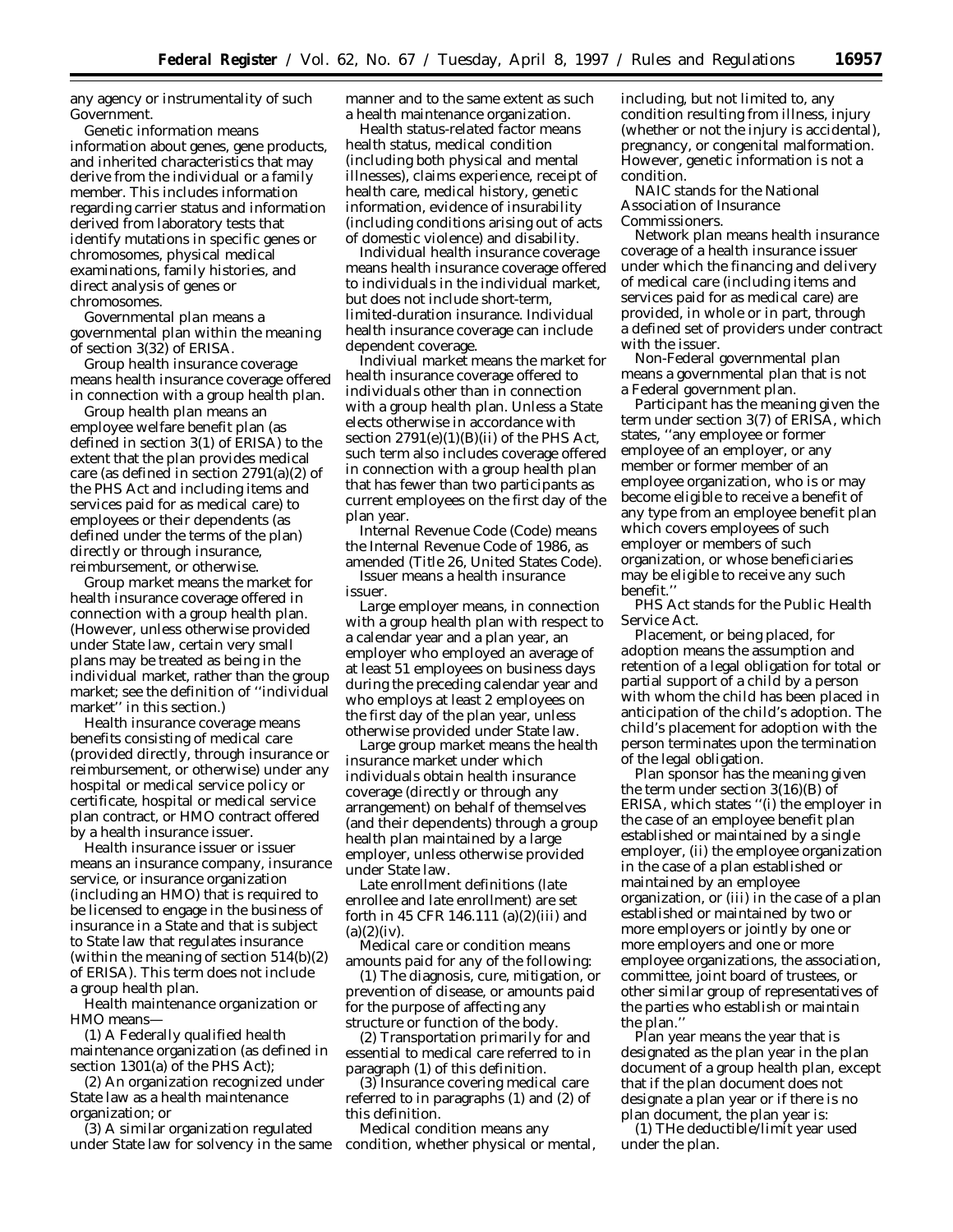(2) If the plan does not impose deductibles or limits on a yearly basis, the plan year is the policy year. (3) If the plan does not impose

deductibles or limits on a yearly basis, and either the plan is not insured or the insurance policy is not renewed on an annual basis, the plan year is the

employer's taxable year.<br>
(4) In any other case, the plan year is<br>
the calendar year.

**Preexisting condition exclusion means** a limitation or exclusion of benefits relating to a condition based on the fact that the condition was present before the first day of coverage, whether or not any medical advice, diagnosis, care, or treatment was recommended or received before that day. A preexisting condition exclusion includes any inclusion applicable to an individual as a result of information that is obtained relating to an individual's health status before the individual's first day of coverage, such as a condition identified as a result of a pre-enrollment questionnaire or physical examination given to the individual, or review of medical records relating to the pre-enrollment period. *Public health plan* means ''public

health plan'' within the meaning of 45 CFR 146.113(a)(1)(ix).

*Short-term limited duration insurance* means health insurance coverage provided under a contract with an issuer that has an expiration date specified in the contract (taking into account any extensions that may be elected by the policyholder without the issuer's consent) that is within 12 months of the date the contract becomes effective.

*Significant break in coverage* has the meaning given the term in 45 CFR 146.113(b)(2)(iii).

*Small employer* means, in connection with a group health plan with respect to a calendar year and a plan year, an employer who employed an average of at least 2 but not more than 50 employees on business days during the preceding calendar year and who employs at least 2 employees on the first day of the plan year, unless otherwise<br>provided under State law.

Small group market means the health insurance market under which individuals obtain health insurance coverage (directly or through any arrangement) on behalf of themselves (and their dependents) through a group health plan maintained by a small

Special enrollment date has the meaning given the term in 45 CFR 146.117(d).

*State means each of the several States.* the District of Columbia, Puerto Rico,

the Virgin Islands, Guam, American Samoa, and the Northern Mariana Islands.

*State health benefits risk pool* means a ''State health benefits risk pool'' within the meaning of 45 CFR  $146.113(a)(1)(vii)$ .

*Waiting period* means the period that must pass before an employee or dependent is eligible to enroll under the terms of a group health plan. If an employee or dependent enrolls as a late enrollee or on a special enrollment date, any period before such late or special enrollment is not a waiting period. If an individual seeks and obtains coverage in the individual market, any period after the date the individual files a substantially complete application for coverage and before the first day of coverage is a waiting period.

**Subpart B—[Reserved]**

**PART 145—[RESERVED]**

## **PART 146—REQUIREMENTS FOR THE GROUP HEALTH INSURANCE MARKET**

#### **Subpart A—General Provisions**

Sec. 146.101 Basis and scope.

#### **Subpart B—Requirements Relating to Access and Renewability of Coverage, and Limitations on Preexisting Condition Exclusion Periods**

Sec.

- 146.111 Limitations on preexisting condition exclusion period.
- 146.113 Rules relating to creditable coverage.
- 146.115 Certification and disclosure of previous coverage.
- 146.117 Special enrollment periods.
- 146.119 HMO affiliation period as alternative to preexisting condition exclusion.
- 146.121 Prohibiting discrimination against participants and beneficiaries based on health status-related factors.
- 146.125 Effective dates.

## **Subpart C—[Reserved]**

# **Subpart D—Preemption and Special Rules**

- 146.143 Preemption; State flexibility; construction.
- 146.145 Special rules relating to group health plans.

# **Subpart E—Provisions Applicable to Only Health Insurance Issuers**

#### Sec.

- 146.150 Guaranteed availability of coverage for employers in the small group market.
- 146.152 Guaranteed renewability of coverage for employers in the group market.
- 146.160 Disclosure of information.

# **Subpart F—Exclusion of Plans and Enforcement**

# Sec.

- 146.180 Treatment of non-Federal governmental plans.
- 146.184 Enforcement.

**Authority:** Secs. 2701 through 2763, 2791, and 2792 of the PHS Act, 42 U.S.C. 300gg through 300gg–63, 300gg–91, and 300gg–92.

# **PART 146—REQUIREMENTS FOR THE GROUP HEALTH INSURANCE MARKET**

## **Subpart A—General Provisions**

# **§ 146.101 Basis and scope.**

(a) *Statutory basis.* This part implements sections 2701 through 2723 of the PHS Act. Its purpose is to improve access to group health insurance coverage and to guarantee the renewability of all coverage in the group market. Sections 2791 and 2792 of the PHS Act define terms used in the regulations in this subchapter and provide the basis for issuing these regulations, respectively.

(b) *Scope.* A group health plan or health insurance issuer offering group health insurance coverage may provide greater rights to participants and beneficiaries than those set forth in this part.

(1) *Subpart B.* Subpart B of this part sets forth minimum requirements for group health plans and health insurance issuers offering group health insurance coverage concerning:

(i) Limitations on a preexisting condition exclusion period.

(ii) Certificates and disclosure of previous coverage.

(iii) Methods of counting creditable coverage.

(iv) Special enrollment periods.

(v) Use of an affiliation period by an HMO as an alternative to a preexisting condition exclusion.

(2) *Subpart D.* Subpart D of this part sets forth exceptions to the requirements of Subpart B for certain plans and certain types of benefits.

(3) *Subpart E.* Subpart E of this part implements sections 2711 through 2713 of the PHS Act, which set forth requirements that apply only to health insurance issuers offering health insurance coverage, in connection with a group health plan.

(4) *Subpart F.* Subpart F of this part addresses the treatment of non-Federal governmental plans, and sets forth enforcement procedures.

Sec.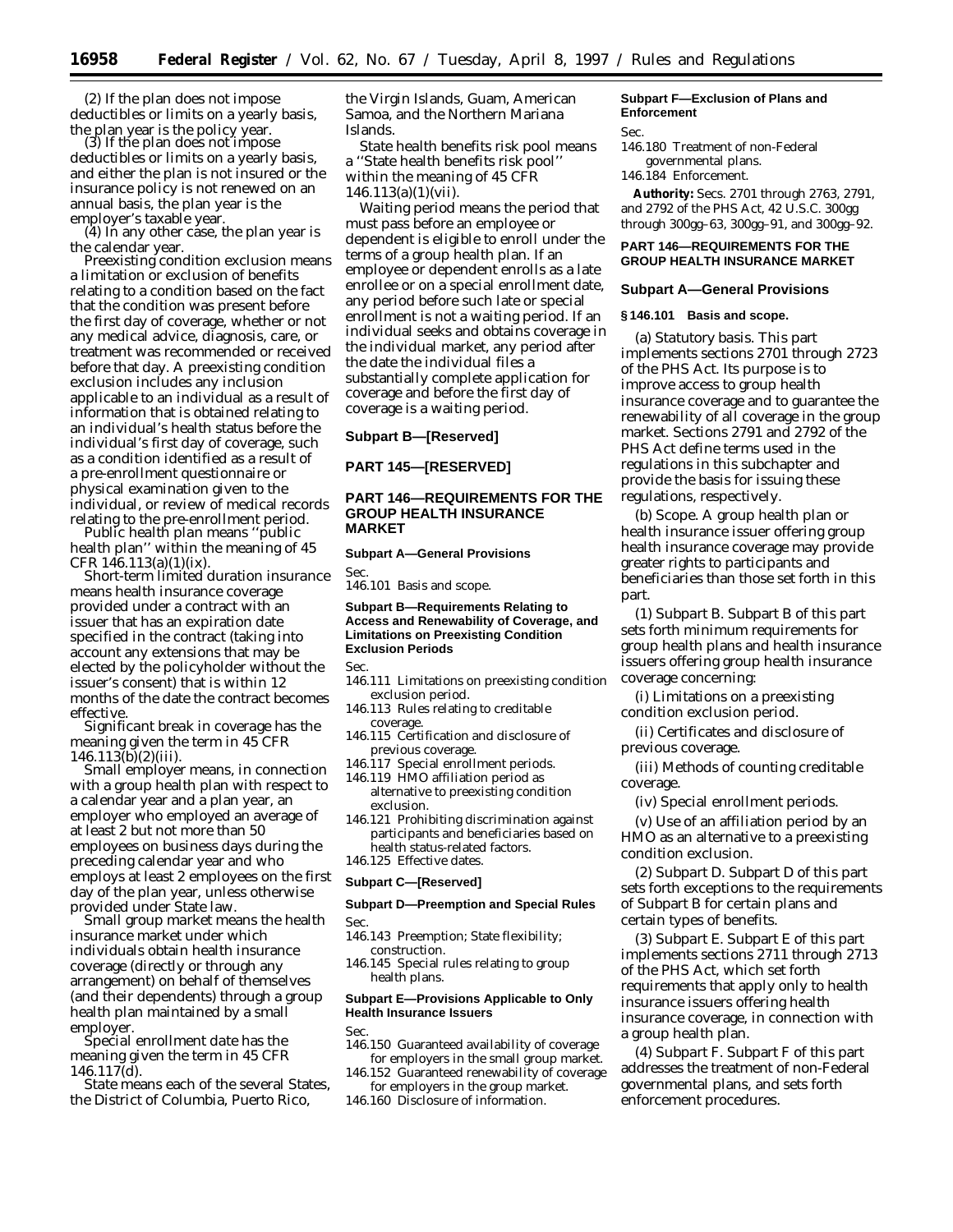## **Subpart B—Requirements Relating to Access and Renewability of Coverage, and Limitations on Preexisting Condition Exclusion Periods**

## **§ 146.111 Limitations on preexisting condition exclusion period.**

(a) *Preexisting condition exclusion—* (1) *General.* Subject to paragraph (b) of this section, a group health plan, and a health insurance issuer offering group health insurance coverage, may impose, with respect to a participant or beneficiary, a preexisting condition exclusion only if the requirements of this paragraph (a) are satisfied.

(1) *6-month look-back rule.* A preexisting condition exclusion must relate to a condition (whether physical or mental), regardless of the cause of the condition, for which medical advice, diagnosis, care, or treatment was recommended or received within the 6 month period ending on the enrollment date.

(A) For purposes of this paragraph  $(a)(1)(i)$ , medical advice, diagnosis, care, or treatment is taken into account only if it is recommended by, or received from, an individual licensed or similarly authorized to provide such services under State law and operating within the scope of practice authorized by State law.

(B) For purposes of this paragraph  $(a)(1)(i)$ , the 6-month period ending on the enrollment date begins on the 6 month anniversary date preceding the enrollment date. For example, for an enrollment date of August 1, 1998, the 6-month period preceding the enrollment date is the period commencing on February 1, 1998 and continuing through July 31, 1998. As another example, for an enrollment date of August 30, 1998, the 6-month period preceding the enrollment date is the period commencing on February 28, 1998 and continuing through August 29, 1998.

(C) The following examples illustrate the requirements of this paragraph  $(a)(1)(i)$ .

*Example 1:* (i) Individual *A* is treated for a medical condition 7 months before the enrollment date in Employer *R*'s group health plan. As part of such treatment, *A*'s physician recommends that a follow-up examination be given 2 months later. Despite this recommendation, *A* does not receive a follow-up examination and no other medical advice, diagnosis, care, or treatment for that condition is recommended to *A* or received by *A* during the 6-month period ending on *A*'s enrollment date in Employer *R*'s plan.

(ii) In this *Example,* Employer *R*'s plan may not impose a preexisting condition exclusion period with respect to the condition for which *A* received treatment 7 months prior to the enrollment date.

*Example 2:* (i) Same facts as *Example 1* except that Employer *R*'s plan learns of the condition and attaches a rider to *A*'s policy excluding coverage for the condition. Three months after enrollment, *A*'s condition recurs, and Employer *R*'s plan denies payment under the rider.

(ii) In this *Example,* the rider is a preexisting condition exclusion and Employer *R*'s plan may not impose a preexisting condition exclusion with respect to the condition for which *A* received treatment 7 months prior to the enrollment date.

*Example 3:* (i) Individual *B* has asthma and is treated for that condition several times during the 6-month period before *B*'s enrollment date in Employer *S*'s plan. The plan imposes a 12-month preexisting condition exclusion. *B* has no prior creditable coverage to reduce the exclusion period. Three months after the enrollment date, *B* begins coverage under Employer *S*'s plan. *B* is hospitalized for asthma.

(ii) In this *Example,* Employer *S*'s plan may exclude payment for the hospital stay and the physician services associated with this of illness because the care is related to a medical condition for which treatment was received by *B* during the 6-month period before the enrollment date.

*Example 4:* (i) Individual *D,* who is subject to a preexisting condition exclusion imposed by Employer *U*'s plan, has diabetes, as well as a foot condition caused by poor circulation and retinal degeneration (both of which are conditions that may be directly attributed to diabetes). After enrolling in the plan, *D* stumbles and breaks a leg.

(ii) In this *Example,* the leg fracture is not a condition related to *D*'s diabetes, even though poor circulation in *D*'s extremities and poor vision may have contributed towards the accident. However, any additional medical services that may be needed because of *D*'s preexisting diabetic condition that would not be needed by another patient with a broken leg who does not have diabetes may be subject to the preexisting condition exclusion imposed under Employer *U*'s plan.

(ii) *Maximum length of preexisting condition exclusion (the look-forward rule).* A preexisting condition exclusion is not permitted to extend for more than 12 months (18 months in the case of a late enrollee) after the enrollment date. For purposes of this paragraph  $(a)(1)(ii)$ , the 12-month and 18-month periods after the enrollment date are determined by reference to the anniversary of the enrollment date. For example, for an enrollment date of August 1, 1998, the 12-month period after the enrollment date is the period commencing on August 1, 1998 and continuing through July 31, 1999.

(iii) *Reducing a preexisting condition exclusion period by creditable coverage.* The period of any preexisting condition exclusion that would otherwise apply to an individual under a group health plan is reduced by the number of days of

creditable coverage the individual has as of the enrollment date, as counted under § 146.113. For purposes of this part, the phrase ''days of creditable coverage'' has the same meaning as the phrase ''the aggregate of the periods of creditable coverage'' as such term is used in section 2701(a)(3) of the PHS Act.

(iv) *Other standards.* See § 146.121 for other standards that may apply with respect to certain benefit limitations or restrictions under a group health plan.

(2) *Enrollment definitions*—(i) *Enrollment date* means the first day of coverage or, if there is a waiting period, the first day of the waiting period.

(ii) (A) *First day of coverage* means, in the case of an individual covered for benefits under a group health plan in the group market, the first day of coverage under the plan and, in the case of an individual covered by health insurance coverage in the individual market, the first day of coverage under the policy.

(B) *Example.* The following example illustrates the requirements of paragraph  $(a)(2)(ii)(A)$  of this section:

*Example:* (i) Employer *V*'s group health plan provides for coverage to begin on the first day of the first payroll period following the date an employee is hired and completes the applicable enrollment forms, or on any subsequent January 1 after completion of the applicable enrollment forms. Employer *V*'s plan imposes a preexisting condition exclusion for 12 months (reduced by the individual's creditable coverage) following an individual's enrollment date. Employee *E* is hired by Employer *V* on October 13, 1998 and then on October 14, 1998 completes and files all the forms necessary to enroll in the plan. *E*'s coverage under the plan becomes effective on October 25, 1998 (which is the beginning of the first payroll period after *E*'s date of hire).

(ii) In this *Example, E*'s enrollment date is October 13, 1998 (which is the first day of the waiting period for *E*'s enrollment and is also *E*'s date of hire). Accordingly, with respect to *E,* the 6-month period in paragraph  $(a)(1)(i)$  would be the period from April 13, 1998 through October 12, 1998, the maximum permissible period during which Employer *V*'s plan could apply a preexisting condition exclusion under paragraph (a)(1)(ii) would be the period from October 13, 1998 through October 12, 1999, and this period would be reduced under paragraph (a)(1)(iii) by *E*'s days of creditable coverage as of October 13, 1998.

(iii) *Late enrollee* means an individual whose enrollment in a plan is a late enrollment.

(iv) *Late enrollment* means enrollment under a group health plan other than on—

(A) The earliest date on which coverage can become effective under the terms of the plan; or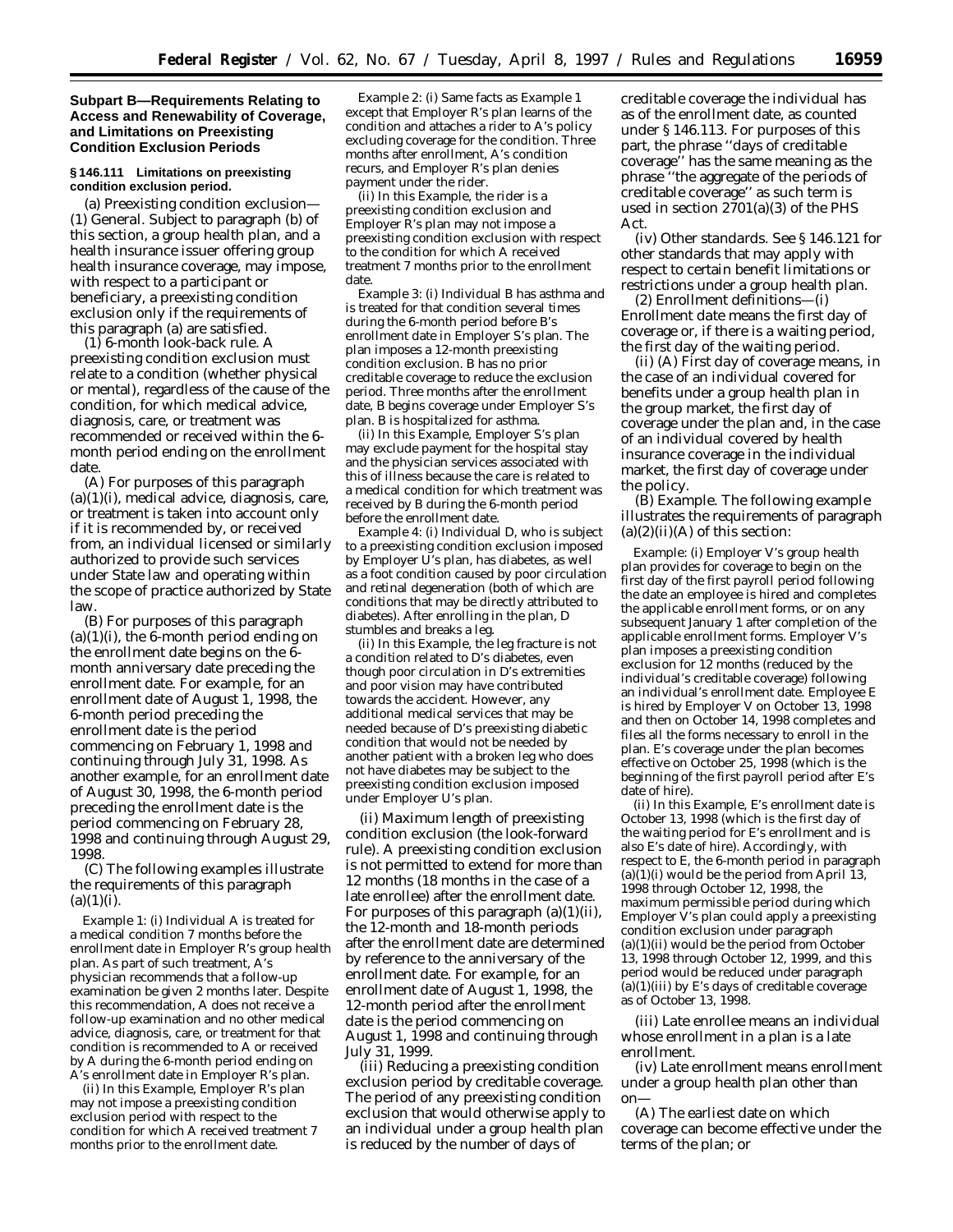(B) A special enrollment date for the individual. If an individual ceases to be eligible for coverage under the plan by terminating employment, and subsequently becomes eligible for coverage under the plan by resuming employment, only eligibility during the individual's most recent period of employment is taken into account in determining whether the individual is a late enrollee under the plan with respect to the most recent period of coverage. Similar rules apply if an individual again becomes eligible for coverage following a suspension of coverage that applied generally under the plan.

(v) *Examples.* The following examples illustrate the requirements of this paragraph (a)(2):

*Example 1:* (i) Employee *F* first becomes eligible to be covered by Employer *W*'s group health plan on January 1, 1999, but elects not to enroll in the plan until April 1, 1999. April 1, 1999 is not a special enrollment date for *F.*

(ii) In this *Example, F* would be a late enrollee with respect to *F*'s coverage that became effective under the plan on April 1, 1999.

*Example 2:* (i) Same as *Example 1,* except that *F* does not enroll in the plan on April 1, 1999 and terminates employment with Employer *W* on July 1, 1999, without having had any health insurance coverage under the plan. *F* is rehired by Employer *W* on January 1, 2000 and is eligible for and elects coverage under Employer *W*'s plan effective on January 1, 2000.

(ii) In this *Example, F* would not be a late enrollee with respect to *F*'s coverage that became effective on January 1, 2000.

(b) *Exceptions pertaining to preexisting condition exclusions*—(1) *Newborns*—(i) *General rule.* Subject to paragraph (b)(3) of this section, a group health plan, and a health insurance issuer offering group health insurance coverage, may not impose any preexisting condition exclusion with regard to a child who, as of the last day of the 30-day period beginning with the date of birth, is covered under any creditable coverage. Accordingly, if a newborn is enrolled in a group health plan (or other creditable coverage) within 30 days after birth and subsequently enrolls in another group health plan without a significant break in coverage, the other plan may not impose any preexisting condition exclusion with regard to the child.

(ii) *Example.* The following example illustrates the requirements of this paragraph (b)(1).

*Example:* (i) Seven months after enrollment in Employer *W*'s group health plan, Individual *E* has a child born with a birth defect. Because the child is enrolled in Employer *W*'s plan within 30 days of birth, no preexisting condition exclusion may be

imposed with respect to the child under Employer *W*'s plan. Three months after the child's birth, *E* commences employment with Employer *X* and enrolls with the child in Employer *X*'s plan within 45 days of leaving Employer *W*'s plan. Employer *X*'s plan imposes a 12-month exclusion for any preexisting condition.

(ii) In this *Example*, Employer *X*'s plan may not impose any preexisting condition exclusion with respect to *E*'s child because the child was covered within 30 days of birth and had no significant break in coverage. This result applies regardless of whether *E*'s child is included in the certificate of creditable coverage provided to *E* by Employer *W* indicating 300 days of dependent coverage or receives a separate certificate indicating 90 days of coverage. Employer *X*'s plan may impose a preexisting condition exclusion with respect to *E* for up to 2 months for any preexisting condition of *E* for which medical advice, diagnosis, care, or treatment was recommended or received by *E* within the 6-month period ending on *E*'s enrollment date in Employer *X*'s plan.

(2) *Adopted Children*. Subject to paragraph (b)(3) of this section, a group health plan, and a health insurance issuer offering group health insurance coverage, may not impose any preexisting condition exclusion in the case of a child who is adopted or placed for adoption before attaining 18 years of age and who, as of the last day of the 30-day period beginning on the date of the adoption or placement for adoption, is covered under creditable coverage. This rule does not apply to coverage before the date of such adoption or placement for adoption.

(3) *Break in coverage*. Paragraphs  $(b)(1)$  and  $(b)(2)$  of this section no longer apply to a child after a significant break in coverage.

(4) *Pregnancy*. A group health plan, and a health insurance issuer offering group health insurance coverage, may not impose a preexisting condition exclusion relating to pregnancy as a preexisting condition.

(5) *Special enrollment dates.* For special enrollment dates relating to new dependents, see § 146.117(b).

(c) *Notice of plan's preexisting condition exclusion.* A group health plan, and health insurance issuer offering group health insurance under the plan, may not impose a preexisting condition exclusion with respect to a participant or dependent of the participant before notifying the participant, in writing, of the existence and terms of any preexisting condition exclusion under the plan and of the rights of individuals to demonstrate creditable coverage (and any applicable waiting periods) as required by § 146.115. The description of the rights of individuals to demonstrate creditable coverage includes a description of the

right of the individual to request a certificate from a prior plan or issuer, if necessary, and a statement that the current plan or issuer will assist in obtaining a certificate from any prior plan or issuer, if necessary.

## **§ 146.113 Rules relating to creditable coverage.**

(a) *General rules*)—(1) *Creditable coverage*. For purposes of this section, except as provided in paragraph (a)(2), the term creditable coverage means coverage of an individual under any of the following:

(i) A group health plan as defined in § 144.103.

(ii) Health insurance coverage as defined in § 144.103 (whether or not the entity offering the coverage is subject to the requirements of this part and 45 CFR part 148, and without regard to whether the coverage is offered in the group market, the individual market, or otherwise).

(iii) Part A or part B of title XVIII of the Social Security Act (Medicare).

(iv) Title XIX of the Social Security Act (Medicaid), other than coverage consisting solely of benefits under section 1928 of the Social Security Act (the program for distribution of pediatric vaccines).

(v) Title 10 U.S.C. Chapter 55 (medical and dental care for members and certain former members of the uniformed services, and for their dependents; for purposes of title 10 U.S.C. chapter 55, ''uniformed services'' means the armed forces and the Commissioned Corps of the National Oceanic and Atmospheric Administration and of the Public Health Service).

(vi) A medical care program of the Indian Health Service or of a tribal organization.

(vii) A State health benefits risk pool. For purposes of this section, a State health benefits risk pool means—

(A) An organization qualifying under section 501(c)(26) of the Code;

(B) A qualified high risk pool described in section 2744(c)(2) of the PHS Act; or

(C) Any other arrangement sponsored by a State, the membership composition of which is specified by the State and which is established and maintained primarily to provide health insurance coverage for individuals who are residents of such State and who, by reason of the existence or history of a medical condition—

(*1*) Are unable to acquire medical care coverage for such condition through insurance or from an HMO; or

(*2*) Are able to acquire such coverage only at a rate which is substantially in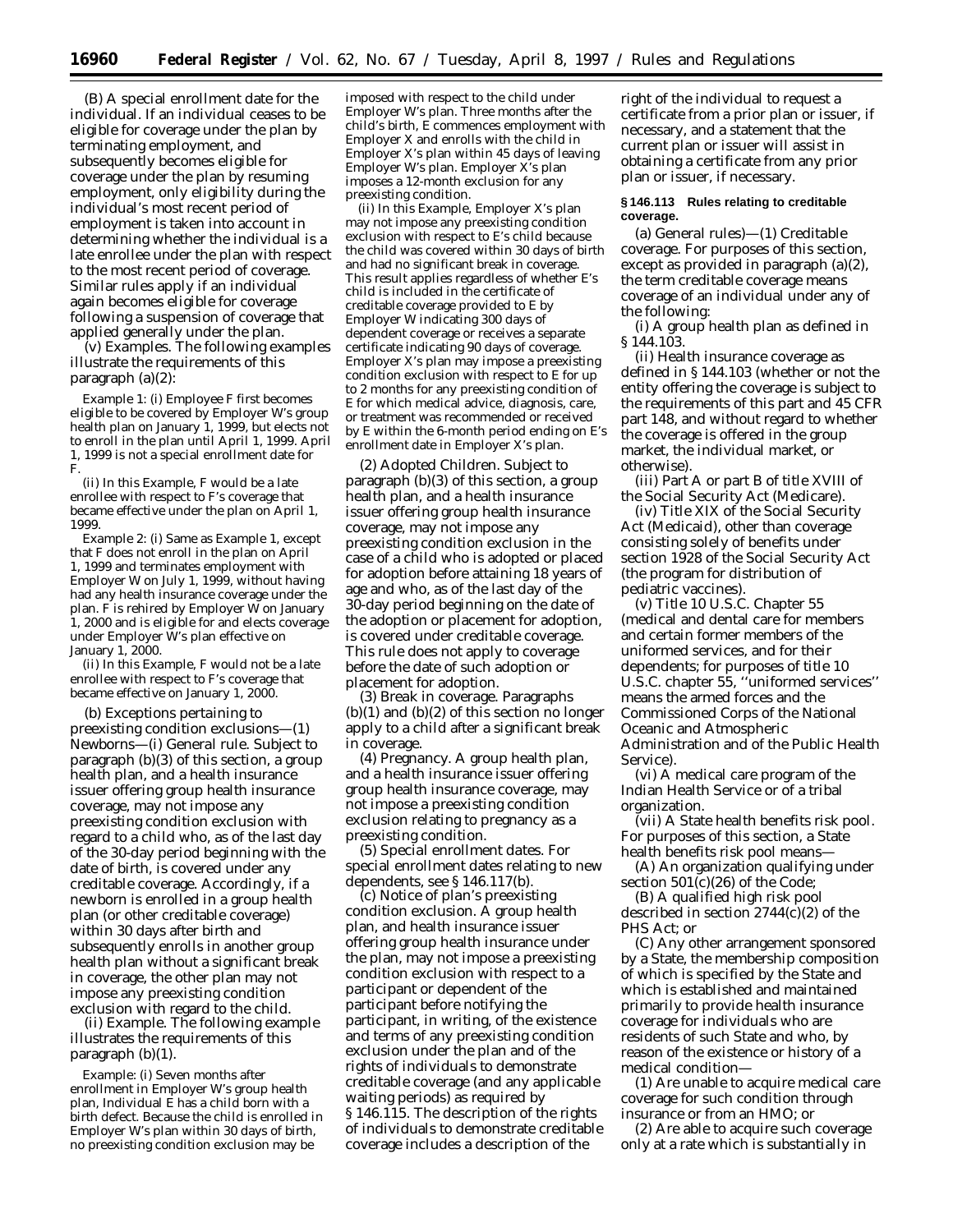excess of the rate for such coverage through the membership organization.

(viii) A health plan offered under title 5 U.S.C. chapter 89 (the Federal Employees Health Benefits Program).

(ix) A public health plan. For purposes of this section, a public health plan means any plan established or maintained by a State, county, or other political subdivision of a State that provides health insurance coverage to individuals who are enrolled in the plan.

(x) A health benefit plan under section 5(e) of the Peace Corps Act (22 U.S.C. 2504(e)).

(2) *Excluded coverage.* Creditable coverage does not include coverage consisting solely of coverage of excepted benefits (described in § 146.145).

(3) *Methods of counting creditable coverage.* For purposes of reducing any preexisting condition exclusion period, as provided under § 146.111(a)(1)(iii), a group health plan, and a health insurance issuer offering group health insurance coverage, determines the amount of an individual's creditable coverage by using the standard method described in paragraph (b), except that the plan, or issuer, may use the alternative method under paragraph (c) with respect to any or all of the categories of benefits described under paragraph (c)(3).

(b) *Standard method*—(1) *Specific benefits not considered.* Under the standard method, a group health plan, and a health insurance issuer offering group health insurance coverage, determines the amount of creditable coverage without regard to the specific benefits included in the coverage.

(2) *Counting creditable coverage—*(i) *Based on days.* For purposes of reducing the preexisting condition exclusion period, a group health plan, and a health insurance issuer offering group health insurance coverage, determines the amount of creditable coverage by counting all the days that the individual has under one or more types of creditable coverage. Accordingly, if on a particular day, an individual has creditable coverage from more than one source, all the creditable coverage on that day is counted as one day. Further, any days in a waiting period for a plan or policy are not creditable coverage under the plan or policy.

(ii) *Days not counted before significant break in coverage.* Days of creditable coverage that occur before a significant break in coverage are not required to be counted.

(iii) *Definition of significant break in coverage.* A significant break in coverage means a period of 63 consecutive days during all of which the

individual does not have any creditable coverage, except that neither a waiting period nor an affiliation period is taken into account in determining a significant break in coverage. (See section 731(b)(2)(iii) of ERISA and section 2723(b)(2)(iii) of the PHS Act, which exclude from preemption State insurance laws that require a break of more than 63 days before an individual has a significant break in coverage for purposes of State law.)

(iv) *Examples.* The following examples illustrate how creditable coverage is counted in reducing preexisting condition exclusion periods:

*Example 1:* (i) Individual *A* work for Employer *P* and has creditable coverage under Employer *P*'s plan for 18 months before *A*'s employment terminates. *A* is hired by Employer *O*, and enrolls in Employer *O*'s group health plan, 64 days after the last date of coverage under Employer *P*'s plan. Employer *O*'s plan has a 12-month preexisting condition exclusion period.

(ii) In this *Example*, because *A* had a break in coverage of 63 days, Employer *O*'s plan may disregard *A*'s prior coverage and *A* may be subject to a 12-month preexisting condition exclusion period.

*Example 2:* (i) Same facts as *Example 1*, except that *A* is hired by Employer *O*, and enrolls in Employer *O*'s plan, on the 63rd day after the last date of coverage under Employer *P*'s plan.

(ii) In this *Example*, *A* has a break in coverage of 62 days. Because *A*'s break in coverage is not a significant break in coverage, Employer *O*'s plan must count *A*'s prior creditable coverage for purposes of reducing the plan's preexisting condition exclusion period as it applies to *A*.

*Example 3:* (i) Same facts as *Example 1*, except that Employer *O*'s plan provides benefits through an insurance policy that, as required by applicable State insurance laws, defines a significant break in coverage as 90 days.

(ii) In this *Example*, the issuer that provides group health insurance to Employer *O's* plan must count *A's* period of creditable coverage prior to the 63-day break.

*Example 4:* (i) Same facts as *Example 3*, except that Employer *O*'s plan is a selfinsured plan, and thus is not subject to State insurance laws.

(ii) In this *Example*, the plan is not governed by the longer break rules under State insurance law and *A*'s previous coverage may be disregarded.

*Example 5:* (i) Individual *B* begins employment with Employer *R* 45 days after terminating coverage under a prior group health plan. Employer *R*'s group health plan has a 30-day waiting period before coverage begins. *B* enrolls in Employer *R*'s plan when first eligible.

(ii) In this *Example*, *B* does not have a significant break in coverage for purposes of determining whether *B*'s prior coverage must be counted by Employer *R*'s plan. *B* has only a 44-day break in coverage because the 30 day waiting period is not taken into account in determining a significant break in coverage.

*Example 6:* (i) Individual *C* works for Employer *S* and has creditable coverage under Employer *S*'s plan for 200 days before *C*'s employment is terminated and coverage ceases. *C* is then unemployed for 51 days before being hired by Employer *T*. Employer *T*'s plan has a 3-month waiting period. *C* works for Employer *T* for 2 months and then terminates employment. Eleven days after terminating employment with Employer *T, C* begins working for Employer *U*. Employer *U*'s plan has no waiting period, but has a 6 month preexisting condition exclusion period.

(ii) In this *Example*, *C* does not have a significant break in coverage because, after disregarding the waiting period under Employer *T*'s plan, *C* had only a 62-day break in coverage (51 days plus 11 days). Accordingly, *C* has 200 days of creditable coverage and Employer *U*'s plan may not apply its 6-month preexisting condition exclusion period with respect to *C*.

*Example 7:* (i) Individual *D* terminates employment with Employer *V* on January 13, 1998 after being covered for 24 months under Employer *V*'s group health plan. On March 17, the 63rd day without coverage, *D* applies for a health insurance policy in the individual market. *D*'s application is accepted and the coverage is made effective May 1.

(ii) In this *Example,* because *D* applied for the policy before the end of the 63rd day, and coverage under the policy ultimately became effective, the period between the date of application and the first day of coverage is a waiting period, and no significant break in coverage occurred even though the actual period without coverage was 107 days.

*Example 8:* (i) Same facts as *Example 7,* except that *D*'s application for a policy in the individual market is denied.

(ii) In this *Example*, because *D* did not obtain coverage following application, *D* incurred a significant break in coverage on the 64th day.

(v) *Other permissible counting methods—*(A) *General rule.* Notwithstanding any other provisions of this paragraph (b)(2), for purposes of reducing a preexisting condition exclusion period (but not for purposes of issuing a certificate under § 146.115), a group health plan, and a health insurance issuer offering group health insurance coverage, may determine the amount of creditable coverage in any other manner that is at least as favorable to the individual as the method set forth in this paragraph (b)(2), subject to the requirements of other applicable law.

(B) *Example.* The following example illustrates the requirements of this paragraph  $(b)(2)(v)$ :

*Example*: (1) Individual F has coverage under group health plan *Y* from January 3, 1997 through March 25, 1997. *F* then becomes covered by group health plan *Z*. *F*'s enrollment date in Plan *Z* is May 1, 1997. Plan *Z* has a 12-month preexisting condition exclusion period.

(ii) In this *Example*, Plan *Z* may determine, in accordance with the rules prescribed in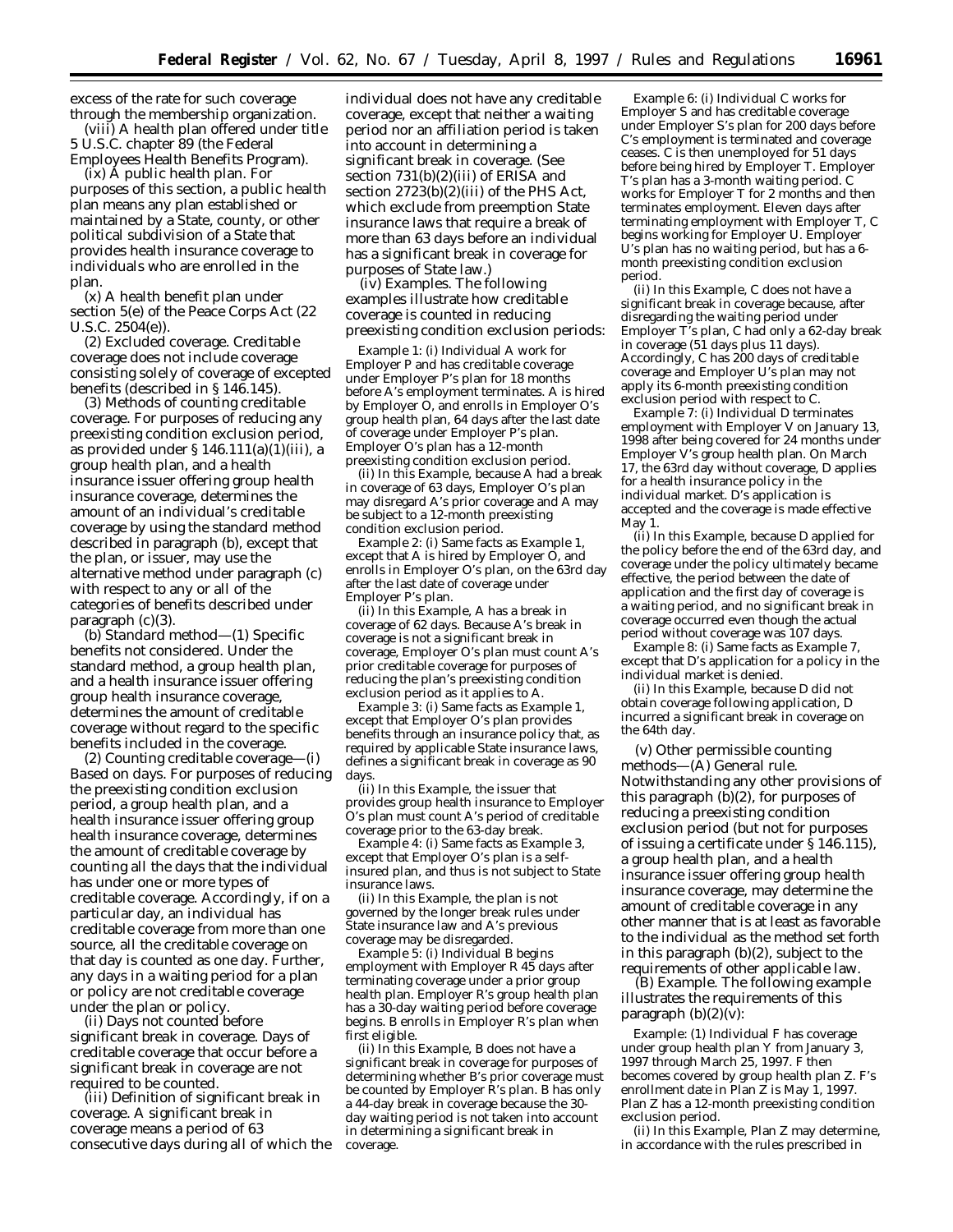paragraph (b)(2) (i), (ii), and (iii), that *F* has 82 days of creditable coverage (29 days in January, 28 days in February, and 25 days in March). Thus, the preexisting condition exclusion period will no longer apply to *F* on February 8, 1998 (82 days before the 12 month anniversary of *F*'s enrollment (May 1)). For administrative convenience, however, Plan *Z* may consider that the preexisting condition exclusion period will no longer apply to *F* on the first day of the month (February 1).

(c) *Alternative method*—(1) *Specific benefits considered.* Under the alternative method, a group health plan, or a health insurance issuer offering group health insurance coverage, determines the amount of creditable coverage based on coverage within any category of benefits described in paragraph (c)(3) and not based on coverage for any other benefits. The plan or issuer may use the alternative method for any or all of the categories. The plan may apply a different preexisting condition exclusion period with respect to each category (and may apply a different preexisting condition exclusion period for benefits that are not within any category). The creditable coverage determined for a category of benefits applies only for purposes of reducing the preexisting condition exclusion period with respect to that category. An individual's creditable coverage for benefits that are not within any category for which the alternative method is being used is determined under the standard method of paragraph  $(b)$ 

(2) *Uniform application.* A plan or issuer using the alternative method is required to apply it uniformly to all participants and beneficiaries under the plan or policy. The use of the alternative method is set forth in the plan.

(3) *Categories of benefits.* The alternative method for counting creditable coverage may be used for coverage for any of the following categories of benefits:

(i) Mental health.

(ii) Substance abuse treatment.

- (iii) Prescription drugs.
- (iv) Dental care.
- (v) Vision care.

(4) *Plan notice.* If the alternative method is used, the plan is required to—

(i) State prominently that the plan is using the alternative method of counting creditable coverage in disclosure statements concerning the plan, and state this to each enrollee at the time of enrollment under the plan; and

(ii) Include in these statements a description of the effect of using the alternative method, including an identification of the categories used.

(5) *Issuer notice.* With respect to health insurance coverage offered by an issuer in the small or large group market, if the insurance coverage uses the alternative method, the issuer states prominently in any disclosure statement concerning the coverage, and to each employer at the time of the offer or sale of the coverage, that the issuer is using the alternative method, and include in such statements a description of the effect of using the alternative method. This applies separately to each type of coverage offered by the health insurance issuer.

(6) *Disclosure of information on previous benefits.* See § 146.115(b) for special rules concerning disclosure of coverage to a plan, or issuer, using the alternative method of counting creditable coverage under this paragraph (c).

(7) *Counting creditable coverage—*(i) *General.* Under the alternative method, the group health plan or issuer counts creditable coverage within a category if any level of benefits is provided within the category. Coverage under a reimbursement account or arrangement, such as a flexible spending arrangement, (as defined in section  $106(c)(2)$  of the Internal Revenue Code), does not constitute coverage within any category.

(ii) *Special rules.* In counting an individual's creditable coverage under the alternative method, the group health plan, or issuer, first determines the amount of the individual's creditable coverage that may be counted under paragraph (b), up to a total of 365 days of the most recent creditable coverage (546 days for a late enrollee). The period over which this creditable coverage is determined is referred to as the ''determination period.'' Then, for the category specified under the alternative method, the plan or issuer counts within the category all days of coverage that occurred during the determination period (whether or not a significant break in coverage for that category occurs), and reduces the individual's preexisting condition exclusion period for that category by that number of days. The plan or issuer may determine the amount of creditable coverage in any other reasonable manner, uniformly applied, that is at least as favorable to the individual.

(iii) *Example.* The following example illustrates the requirements of this paragraph (c)(7):

*Example:* (i) Individual *D* enrolls in Employer *V*'s plan on January 1, 2001. Coverage under the plan includes prescription drug benefits. On April 1, 2001, the plan ceases providing prescription drug benefits. *D*'s employment with Employer *V* ends on January 1, 2002, after *D* was covered

under Employer *V*'s group health plan for 365 days. *D* enrolls in Employer *Y*'s plan on February 1, 2001 (*D*'s enrollment date). Employer *Y*'s plan uses the alternative method of counting creditable coverage and imposes a 12-month preexisting condition exclusion on prescription drug benefits.

(ii) In this *Example,* Employer *Y*'s plan may impose a 275-day preexisting condition exclusion with respect to *D* for prescription drug benefits because *D* had the equivalent of 90-days of creditable coverage relating to prescription drug benefits within *D*'s determination period.

#### **§ 146.115 Certification and disclosure of previous coverage.**

(a) *Certificate of creditable coverage*— (1) *Entities required to provide certificate*—(i) *General.* A group health plan, and each health insurance issuer offering group health insurance coverage under a group health plan, is required to certificates of creditable coverage in accordance with this paragraph (a).

(ii) *Duplicate certificates not required.* An entity required to provide a certificate under this paragraph (a)(1) for an individual is deemed to have satisfied the certification requirements for that individual if another party provides the certificate, but only to the extent that information relating to the individual's creditable coverage and waiting or affiliation period is provided by the other party. For example, in the case of a group health plan funded through an insurance policy, the issuer is deemed to have satisfied the certification requirement with respect to a participant or beneficiary if the plan actually provides a certificate that includes the information required under paragraph (a)(3) with respect to the participant or beneficiary.

(iii) *Special rule for group health plan.* To the extent coverage under a plan consists of group health insurance coverage, the plan is deemed to have satisfied the certification requirements under this paragraph (a)(1) if any issuer offering the coverage is required to provide the certificates pursuant to an agreement between the plan and the issuer. For example, if there is an agreement between an issuer and the plan sponsor under which the issuer agrees to provide certificates for individuals covered under the plan, and the issuer fails to provide a certificate to an individual when the plan would have been required to provide one under this paragraph (a), then the issuer, but not the plan, violates the certification requirements of this paragraph (a).

(iv) *Special rules for issuers—*(A) *Responsibility of issuer for coverage period*—(*1*) *General rule.* An issuer is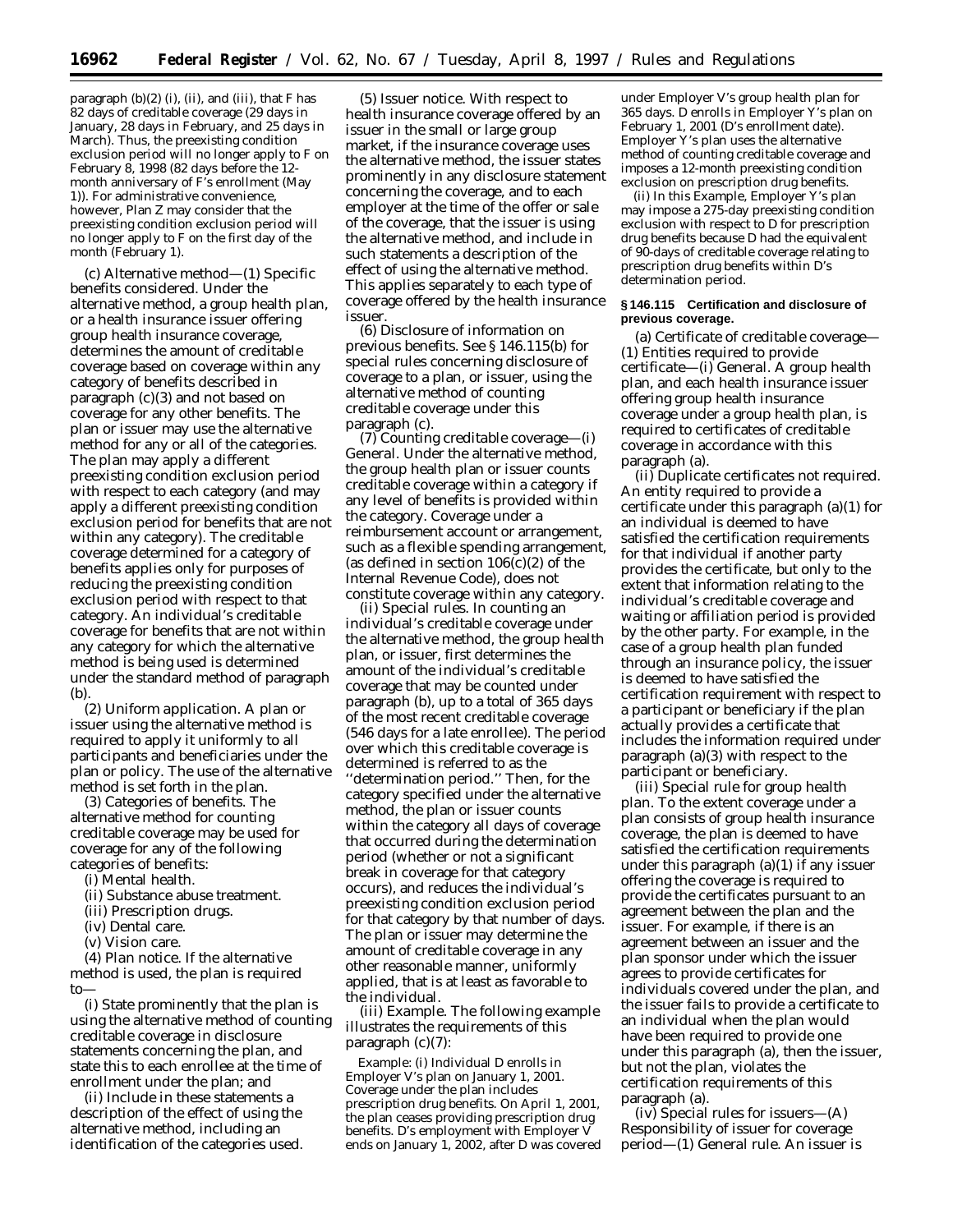not required to provide information regarding coverage provided to an individual by another party.

(2) *Example.* The following example illustrates the requirements of this paragraph  $(a)(1)(iv)(A)$ :

*Example.* (i) A plan offers coverage with an HMO option from one issuer and an indemnity option from a different issuer. The HMO has not entered into an agreement with the plan to provide certificates as permitted under paragraph (a)(1)(iii) of this section.

(ii) In this *Example,* if an employee switches from the indemnity option to the HMO option and later ceases to be covered under the plan, any certificate provided by the HMO is not required to provide information regarding the employee's coverage under the indemnity option.

(B) *Cessation of issuer coverage prior to cessation of coverage under a plan—* (*1*) *General rule.* If an individual's coverage under an issuer's policy ceases before the individual's coverage under the plan ceases, the issuer is required to provide sufficient information to the plan (or to another party designated by the plan) to enable a certificate to be provided by the plan (or other party), after cessation of the individual's coverage under the plan, that reflects the period of coverage under the policy. The provision of that information to the plan will satisfy the issuer's obligation to provide an automatic certificate for that period of creditable coverage for the individual under paragraphs (a)(2)(ii) and (a)(3) of this section. In addition, an issuer providing that information is required to cooperate with the plan in responding to any request made under paragraph (b)(2) of this section (relating to the alternative method of counting creditable coverage). If the individual's coverage under the plan ceases at the time the individual's coverage under the issuer's policy ceases, the issuer must provide an automatic certificate under paragraph (a)(2)(ii) of this section. An issuer may presume that an individual whose coverage ceases at a time other than the effective date for changing enrollment options has ceased to be covered under the plan.

(*2*) *Example.* The following example illustrates the requirements of this paragraph  $(a)(1)(iv)(B)$ :

*Example:* (i) A group health plan provides coverage under an HMO option and an indemnity option with a different issuer, and only allows employees to switch on each January 1. Neither the HMO nor the indemnity issuer has entered into an agreement with the plan to provide automatic certificates as permitted under paragraph  $(a)(2)(ii)$  of this section.

(ii) In this *Example*, if an employee switches from the indemnity option to the HMO option on January 1, the issuer must provide the plan (or a person designated by the plan) with appropriate information with respect to the individual's coverage with the indemnity issuer. However, if the individual's coverage with the indemnity issuer ceases at a date other than January 1, the issuer is instead required to provide the individual with an automatic certificate.

(2) *Individuals for whom a certificate must be provided; timing of issuance*— (i) *Individuals.* A certificate must be provided, without charge, for participants or dependents who are or were covered under a group health plan upon the occurrence of any of the events described in paragraph (a)(2)(ii) and  $(a)(2)(iii)$  of this section.

(ii) *Issuance of automatic certificates.* The certificates described in this paragraph (a)(2)(ii) of this section are referred to as ''automatic certificates.''

(A) *Qualified beneficiaries upon a qualifying event.* In the case of an individual who is a qualified beneficiary (as defined in section 607(3) of ERISA, section 4980B(g)(1) of the Code, or section 2208 of the PHS Act) entitled to elect COBRA continuation coverage, an automatic certificate is required to be provided at the time the individual would lose coverage under the plan in the absence of COBRA continuation coverage or alternative coverage elected instead of COBRA continuation coverage. A plan or issuer satisfies this requirement if it provides the automatic certificate no later than the time a notice is required to be furnished for a qualifying event under section 606 of the Act, section 4980B(f)(6) of the Code and section 2206 of the PHS Act (relating to notices required under COBRA).

(B) *Other individuals when coverage ceases.* In the case of an individual who is not a qualified beneficiary entitled to elect COBRA continuation coverage, an automatic certificate is required to be provided at the time the individual ceases to be covered under the plan. A plan or issuer satisfies this requirement if it provides the automatic certificate within a reasonable time period thereafter. In the case of an individual who is entitled to elect to continue coverage under a State program similar to COBRA and who receives the automatic certificate not later than the time a notice is required to be furnished under the State program, the certificate is deemed to be provided within a reasonable time period after the cessation of coverage under the plan.

(C) *Qualified beneficiaries when COBRA ceases.* In the case of an individual who is a qualified beneficiary and has elected COBRA continuation coverage (or whose coverage has continued after the individual became entitled to elect

COBRA continuation coverage), an automatic certificate is to be provided at the time the individual's coverage under the plan ceases. A plan, or issuer, satisfies this requirement if it provides the automatic certificate within a reasonable time after coverage ceases (or after the expiration of any grace period for nonpayment of premiums). An automatic certificate is required to be provided to such an individual regardless of whether the individual has previously received an automatic certificate under paragraph (a)(2)(ii)(A) of this section.

(iii) *Any individual upon request.* Requests for certificates are permitted to be made by, or on behalf of, an individual within 24 months after coverage ceases. Thus, for example, a plan in which an individual enrolls may, if authorized by the individual, request a certificate of the individual's creditable coverage on behalf of the individual from a plan in which the individual was formerly enrolled. After the request is received, a plan or issuer is required to provide the certificate by the earliest date that the plan or issuer, acting in a reasonable or prompt fashion can provide the certificate. A certificate is to be provided under this paragraph  $(a)(2)(iii)$  even if the individual has previously received a certificate under this paragraph  $(a)(2)(iii)$  or an automatic certificate under paragraph (a)(2)(ii) of this section.

(iv) *Examples.* The following examples illustrate the requirements of this paragraph (a)(2).

*Example 1:* (i) Individual *A* terminates employment with Employer *O*. *A* is a qualified beneficiary entitled to elect COBRA continuation coverage under Employer *O*'s group health plan. A notice of the rights provided under COBRA is typically furnished to qualified beneficiaries under the plan within 10 days after a covered employee terminates employment.

(ii) In this *Example*, the automatic certificate may be provided at the same time that *A* is provided the COBRA notice.

*Example 2:* (i) Same facts as *Example 1*, except that the automatic certificate for *A* is not completed by the time the COBRA notice is furnished to *A.*

(ii) In this *Example*, the automatic certificate may be provided within the period permitted by law for the delivery of notices under COBRA.

*Example 3:* (i) Employer *R* maintains an insured group health plan. *R* has never had 20 employees and thus *R*'s plan is not subject to the COBRA continuation coverage provisions. However, *R* is in a State that has a State program similar to COBRA. *B* terminates employment with *R* and loses coverage under *R*'s plan.

(ii) In this *Example*, the automatic certificate may be provided not later than the time a notice is required to be furnished under the State program.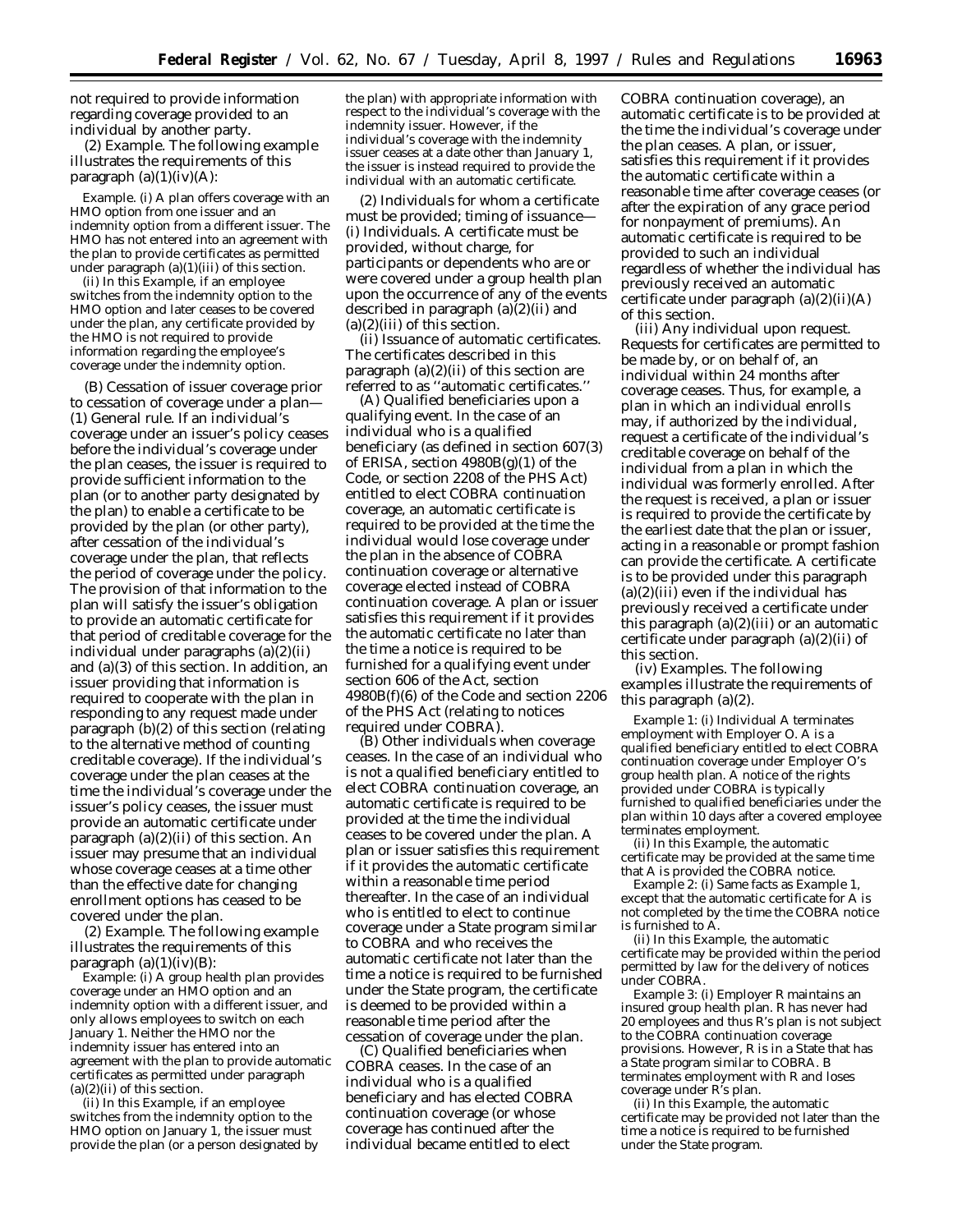*Example 4:* (i) Individual *C* terminates employment with Employer *S* and receives both a notice of *C*'s rights under COBRA and an automatic certificate. *C* elects COBRA continuation coverage under Employer *S*'s group health plan. After four months of COBRA continuation coverage and the expiration of a 30-day grace period, *S*'s group health plan determines that *C*'s COBRA continuation coverage has ceased due to failure to make a timely payment for continuation coverage.

(ii) In this *Example,* the plan must provide an updated automatic certificate to *C* within a reasonable time after the end of the grace period.

*Example 5:* (i) Individual *D* is currently covered under the group health plan of Employer *T*. *D* requests a certificate, as permitted under paragraph (a)(2)(iii). Under the procedure for Employer *T*'s plan, certificates are mailed (by first class mail) 7 business days following receipt of the request. This date reflects the earliest date that the plan, acting in a reasonable and prompt fashion, can provide certificates.

(ii) In this *Example*, the plan's procedure satisfies paragraph  $(a)(2)(iii)$  of this section.

(3) *Form and content of certificate*— (i) *Written certificate*—(A) *General*. Except as provided in paragraph  $(a)(3)(i)(B)$  of this section, the certificate must be provided in writing (including any form approved by HCFA as a writing).

(B) *Other permissible forms*. No written certificate is required to be provided under this paragraph (a) with respect to a particular event described in paragraphs  $(a)(2)(ii)$  and  $(a)(2)(iii)$  of this section if all the following conditions are met:

(*1*) An individual is entitled to receive a certificate.

(*2*) The individual requests that the certificate be sent to another plan or issuer instead of to the individual.

(*3*) The plan or issuer that would otherwise receive the certificate agrees to accept the information in paragraph (a)(3) through means other than a written certificate (for example, by telephone).

(*4*) The receiving plan or issuer receives the information from the sending plan or issuer in such form within the time periods required under paragraph (a)(2) of this section.

(ii) *Required information.* The certificate must include all of the following:

(A) The date the certificate is issued. (B) The name of the group health plan that provided the coverage described in the certificate.

(C) The name of the participant or dependent with respect to whom the certificate applies, and any other information necessary for the plan providing the coverage specified in the certificate to identify the individual,

such as the individual's identification number under the plan and the name of the participant if the certificate is for (or includes) a dependent.

(D) The name, address, and telephone number of the plan administrator or issuer required to provide the certificate.

(E) The telephone number to call for further information regarding the certificate (if different from paragraph  $(a)(3)(ii)(D)).$ 

(F) Either—

(*1*) A statement that an individual has at least 18 months (for this purpose, 546 days is deemed to be 18 months) of creditable coverage, disregarding days of creditable coverage before a significant break in coverage, or

(*2*) The date any waiting period (and affiliation period, if applicable) began and the date creditable coverage began.

(G) The date creditable coverage ended, unless the certificate indicates that creditable coverage is continuing as of the date of the certificate.

(iii) *Periods of coverage under certificate*. If an automatic certificate is provided under paragraph (a)(2)(ii) of this section, the period that must be included on the certificate is the last period of continuous coverage ending on the date coverage ceased. If an individual requests a certificate under paragraph  $(a)(2)(iii)$  of this section, a certificate must be provided for each period of continuous coverage ending within the 24-month period ending on the date of the request (or continuing on the date of the request). A separate certificate may be provided for each such period of continuous coverage.

(iv) *Combining information for families*. A certificate may provide information with respect to both a participant and the participant's dependents if the information is identical for each individual or, if the information is not identical, certificates may be provided on one form if the form provides all the required information for each individual and separately states the information that is not identical.

(v) *Model certificate*. The requirements of paragraph (a)(3)(ii) of this section are satisfied if the plan or issuer provides a certificate in accordance with a model certificate authorized by HCFA.

(vi) *Excepted benefits; categories of benefits*. No certificate is required to be furnished with respect to excepted benefits described in § 146.145. In addition, the information in the certificate regarding coverage is not required to specify categories of benefits described in § 146.113(c) (relating to the alternative method of counting creditable coverage). However, if

excepted benefits are provided concurrently with other creditable coverage (so that the coverage does not consist solely of excepted benefits), information concerning the benefits may be required to be disclosed under paragraph (b) of this section.

(4) *Procedures*—(i) *Method of delivery*. The certificate is required to be provided to each individual described in paragraph (a)(2) of this section or an entity requesting the certificate on behalf of the individual. The certificate may be provided by first-class mail. If the certificate or certificates are provided to the participant and the participant's spouse at the participant's last known address, then the requirements of this paragraph (a)(4) are satisfied with respect to all individuals residing at that address. If a dependent's last known address is different than the participant's last known address, a separate certificate is required to be provided to the dependent at the dependent's last known address. If separate certificates are being provided by mail to individuals who reside at the same address, separate mailings of each certificate are not required.

(ii) *Procedure for requesting certificates.* A plan or issuer must establish a procedure for individuals to request and receive certificates under paragraph  $(a)(2)(iii)$  of this section.

(iii) *Designated recipients.* If an automatic certificate is required to be provided under paragraph (a)(2)(ii) of this section, and the individual entitled to receive the certificate designates another individual or entity to receive the certificate, the plan or issuer responsible for providing the certificate is permitted to provide the certificate to the designated party. If a certificate is required to be provided upon request under paragraph  $(a)(2)(iii)$  of this section and the individual entitled to receive the certificate designates another individual or entity to receive the certificate, the plan or issuer responsible for providing the certificate is required to provide the certificate to the designated party.

(5) *Special rules concerning dependent coverage*—(i) *Reasonable efforts*—(A) *General rule*. A plan or issuer is required to use reasonable efforts to determine any information needed for a certificate relating to the dependent coverage. In any case in which an automatic certificate is required to be furnished with respect to a dependent under paragraph (a)(2)(ii) of this section, no individual certificate is required to be furnished until the plan or issuer knows (or making reasonable efforts should know) of the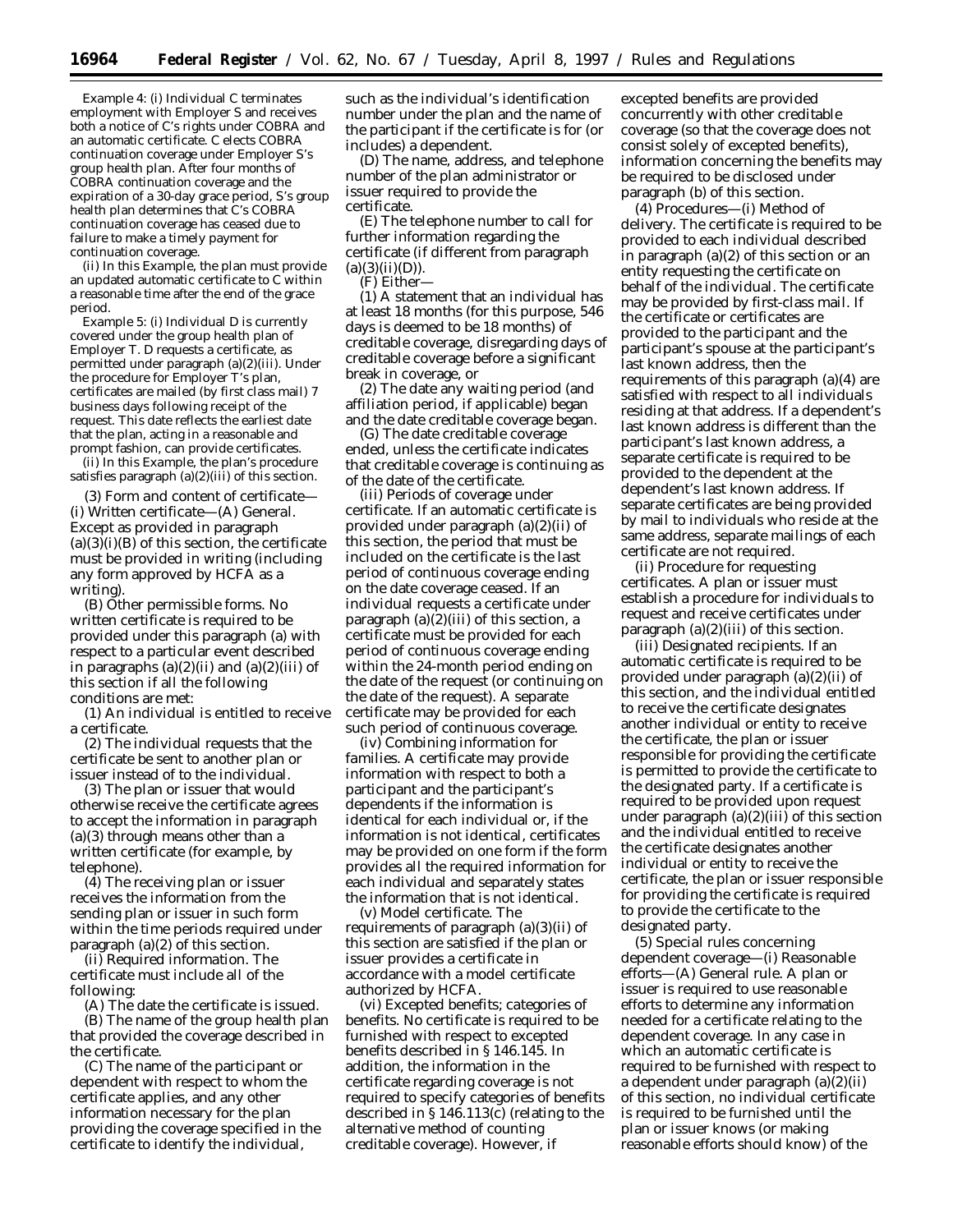dependent's cessation of coverage under the plan.

(B) *Example*. The following example illustrates the requirements of this paragraph (a)(5)(i):

*Example:* (i) A group health plan covers employees and their dependents. The plan annually requests all employees to provide updated information regarding dependents, including the specific date on which an employee has a new dependent or on which a person ceases to be a dependent of the employee.

(ii) In this *Example*, the plan has satisfied the standard in this paragraph (a)(5)(i) that it make reasonable efforts to determine the cessation of dependents' coverage and the related dependent coverage information.

(ii) *Special rules for demonstrating coverage.* If a certificate furnished by a plan or issuer does not provide the name of any dependent of an individual covered by the certificate, the individual may, if necessary, use the procedures described in paragraph (c)(4) of this section for demonstrating dependent status. In addition, an individual may, if necessary, use these procedures to demonstrate that a child was enrolled within 30 days of birth, adoption, or placement for adoption. See § 146.111(b), under which such a child would not be subject to a preexisting condition exclusion.

(iii) *Transition rule for dependent coverage through June 30, 1998*—(A) *General.* A group health plan or health insurance issuer that cannot provide the names of dependents (or related coverage information) for purposes of providing a certificate of coverage for a dependent may satisfy the requirements of paragraph  $(a)(3)(ii)(C)$  of this section by providing the name of the participant covered by the group health plan or health insurance issuer and specifying that the type of coverage described in the certificate is for dependent coverage (for example, family coverage or employee-plus-spouse coverage).

(B) *Certificates provided on request.* For purposes of certificates provided on the request of, or on behalf of, an individual under paragraph (a)(2)(iii) of this section, a plan or issuer must make reasonable efforts to obtain and provide the names of any dependent covered by the certificate where such information is requested to be provided. It does not include the name of any dependent of an individual covered by the certificate, the individual may, if necessary, use the procedures described in paragraph (c) of this section for submitting documentation to establish that the creditable coverage in the certificate applies to the dependent.

(C) *Demonstrating a dependent's creditable coverage.* See paragraph (c)(4) of this section for special rules to demonstrate dependent status.

(D) *Duration.* This paragraph (a)(5)(iii) is only effective for certifications provided with respect to events occurring through June 30, 1998.

(6) *Special certification rules*—(i) *Issuers.* Issuers of group and individual health insurance are required to provide certificates of any creditable coverage they provide in the group or individual health insurance market, even if the coverage is provided in connection with an entity or program that is not itself required to provide a certificate because it is not subject to the group market provisions of this part, part 7 of subtitle B of title I of ERISA, or chapter 100 of subtitle K of the Internal Revenue Code. This would include coverage provided in connection with any of the following:

(A) Creditable coverage described in sections  $2701$  (c)(1)(G) through (c)(1)(J) of the PHS Act (coverage under a State health benefits risk pool, the Federal Employees Health Benefits Program, a public health plan, and a health benefit plan under section 5(e) of the Peace Corps Act),

(B) Coverage subject to section 2721(b)(1)(B) of the PHS Act (requiring certificates by issuers offering health insurance coverage in connection with any group health plan, including a church plan or a governmental plan (including the Federal Employees Health Benefits Program (FEHBP)).

(C) Coverage subject to section 2743 of the PHS Act applicable to health insurance issuers in the individual market. (However, this section does not require a certificate to be provided with respect to short-term limited duration insurance, which is excluded from the definition of ''individual health insurance coverage'' in 45 CFR 144.103 that is not provided in connection with a group health plan, as described in paragraph  $(a)(6)(i)(B)$  of this section.)

(ii) *Other entities*. For special rules requiring that certain other entities, not subject to this part, provide certificates consistent with the rules in this section, see section 2791(a)(3) of the PHS Act applicable to entities described in sections  $2701(c)(1)(C)$ , (D), (E), and (F) of the PHS Act (relating to Medicare, Medicaid, CHAMPUS, and Indian Health Service), section 2721(b)(1)(A) of the PHS Act applicable to non-Federal governmental plans generally, section  $2721(b)(2)(C)(ii)$  of the PHS Act applicable to non-Federal governmental plans that elect to be excluded from the requirements of subparts 1 and 3 of part A of title XXVII of the PHS Act, and section 9805(a) of the Internal Revenue Code applicable to group health plans, which includes church plans (as

defined in section 414(e) of the Internal Revenue Code).

(b) *Disclosure of coverage to a plan, or issuer, using the alternative method of counting creditable coverage*—(1) *General*. If an individual enrolls in a group health plan with respect to which the plan, or issuer, uses the alternative method of counting creditable coverage described in section 2701(c)(3)(B) of the PHS Act and § 146.113(c), the individual provides a certificate of coverage under paragraph (a) of this section, and the plan or issuer in which the individual enrolls so requests, the entity that issued the certificate (the ''prior entity'') is required to disclose promptly to a requesting plan or issuer (the ''requesting entity'') the information set forth in paragraph (b)(2) of this section.

(2) *Information to be disclosed*. The prior entity is required to identify to the requesting entity the categories of benefits with respect to which the requesting entity is using the alternative method of counting creditable coverage, and the requesting entity may identify specific information that the requesting entity reasonably needs in order to determine the individual's creditable coverage with respect to any such category. The prior entity is required to disclose promptly to the requesting entity the creditable coverage information so requested.

(3) *Charge for providing information*. The prior entity furnishing the information under paragraph (b) of this section may charge the requesting entity for the reasonable cost of disclosing such information.

(c) *Ability of an individual to demonstrate creditable coverage and waiting period information*—(1) *General*. The rules in this paragraph (c) implement section 2701(c)(4) of the PHS Act, which permits individuals to establish creditable coverage through means other than certificates, and section 2701(e)(3) of the PHS Act, which requires the Secretary to establish rules designed to prevent an individual's subsequent coverage under a group health plan or health insurance coverage from being adversely affected by an entity's failure to provide a certificate with respect to that individual. If the accuracy of a certificate is contested or a certificate is unavailable when needed by the individual, the individual has the right to demonstrate creditable coverage (and waiting or affiliation periods) through the presentation of documents or other means. For example, the individual may make such a demonstration when—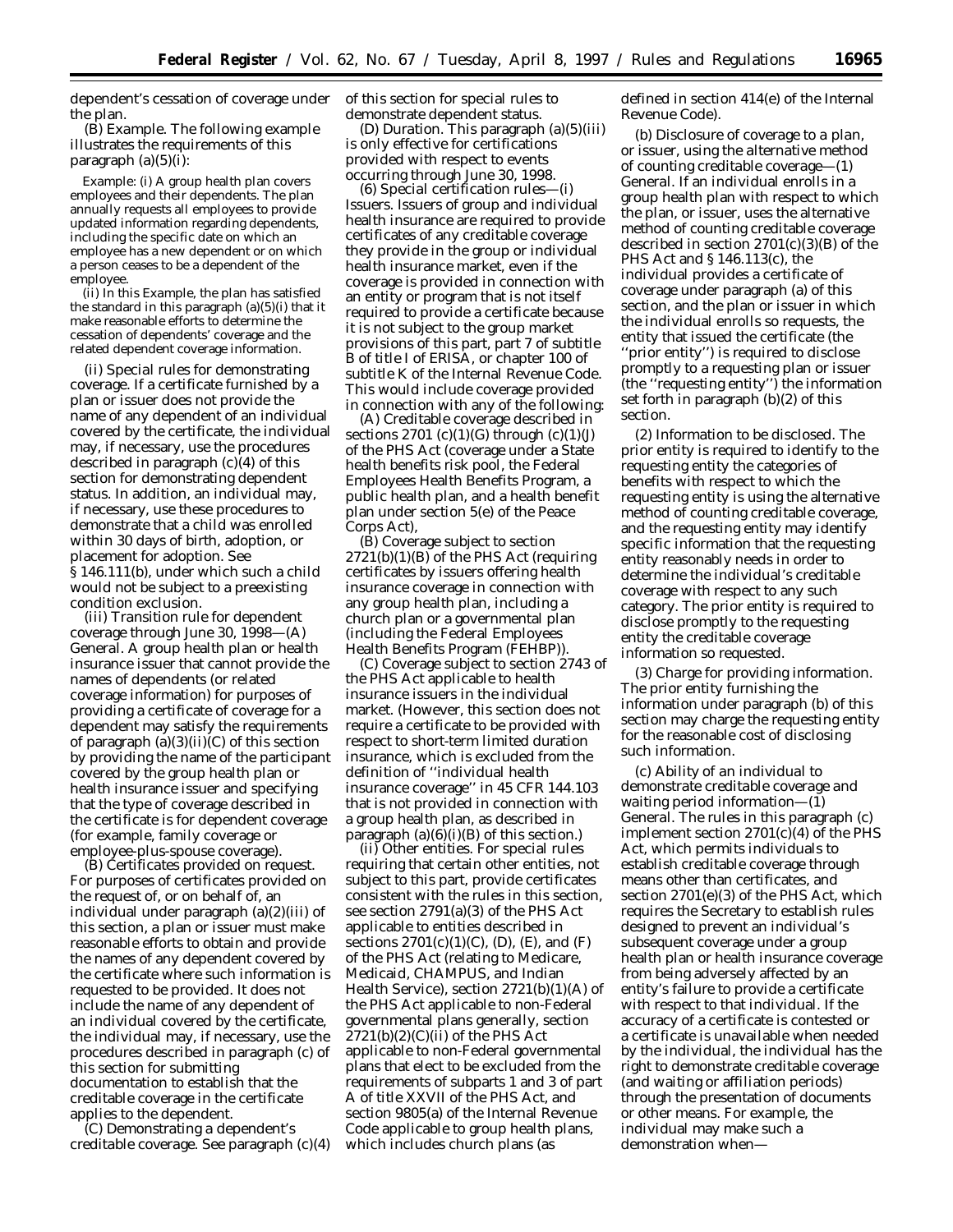(i) An entity has failed to provide a certificate within the required time period;

(ii) The individual has creditable coverage but an entity may not be required to provide a certificate of the coverage under paragraph (a) of this section;

(iii) The coverage is for a period before July 1, 1996;

(iv) The individual has an urgent medical condition that necessitates a determination before the individual can deliver a certificate to the plan; or

(v) The individual lost a certificate that the individual had previously received and is unable to obtain another certificate.

(2) *Evidence of creditable coverage—* (i) *Consideration of evidence.* A plan or issuer is required to take into account all information that it obtains or that is presented on behalf of an individual to make a determination, based on the relevant facts and circumstances, whether an individual has creditable coverage and is entitled to offset all or a portion of any preexisting condition exclusion period. A plan or issuer shall treat the individual as having furnished a certificate under paragraph (a) of this section if the individual attests to the period of creditable coverage, the individual also presents relevant corroborating evidence of some creditable coverage during the period, and the individual cooperates with the plan's or issuer's efforts to verify the individual's coverage. For this purpose, cooperation includes providing (upon the plan's or issuer's request) a written authorization for the plan or issuer to request a certificate on behalf of the individual, and cooperating in efforts to determine the validity of the corroborating evidence and the dates of creditable coverage. While a plan or issuer may refuse to credit coverage where the individual fails to cooperate with the plan's or issuer's efforts to verify coverage, the plan or issuer may not consider an individual's inability to obtain a certificate to be evidence of the absence of creditable coverage.

(ii) *Documents.* Documents that may establish creditable coverage (and waiting periods or affiliation periods) in the absence of a certificate include explanations of benefit claims (EOB) or other correspondence from a plan or issuer indicating coverage, pay stubs showing a payroll deduction for health coverage, a health insurance identification card, a certificate of coverage under a group health policy, records from medical care providers indicating health coverage, third party statements verifying periods of coverage, and any other relevant

documents that evidence periods of health coverage.

(iii) *Other evidence.* Creditable coverage (and waiting period or affiliation period information) may also be established through means other than documentation, such as by a telephone call from the plan or provider to a third party verifying creditable coverage.

(iv) *Example.* The following example illustrates the requirements of this paragraph (c)(2):

*Example:* (i) Employer *X*'s group health plan imposes a preexisting condition exclusion of 12 months on new enrollees under the plan and uses the standard method of determining creditable coverage. *F* fails to receive a certificate of prior coverage from the self-insured group health plan maintained by *F*'s prior employer, Employer *W,* and requests a certificate. However, *F* (and Employer *X*'s plan, on *F*'s behalf) is unable to obtain a certificate from Employer *W*'s plan. *F* attests that, to the best of *F*'s knowledge, *F* had at least 12 months of continuous coverage under Employer *W*'s plan, and that the coverage ended no earlier than *F*'s termination of employment from Employer *W.* In addition, *F* presents evidence of coverage, such as an explanation of benefits for a claim that was made during the relevant period.

(ii) In this *Example,* based solely on these facts, *F* has demonstrated creditable coverage for the 12 months of coverage under Employer *W*'s plan in the same manner as if *F* had presented a written certificate of creditable coverage.

(3) *Demonstrating categories of creditable coverage.* Procedures similar to those described in this paragraph (c) apply in order to determine an individual's creditable coverage with respect to any category under paragraph (b) of this section (relating to determining creditable coverage under the alternative method).

(4) *Demonstrating dependent status.* If, in the course of providing evidence (including a certificate) of creditable coverage, an individual is required to demonstrate dependent status, the group health plan or issuer is required to treat the individual as having furnished a certificate showing the dependent status if the individual attests to such dependency and the period of such status and the individual cooperates with the plan's or issuer's efforts to verify the dependent status.

(d) *Determination and notification of creditable coverage*—(1) *Reasonable time period.* In the event that a group health plan or health insurance issuer offering group health insurance coverage receives information in this section under paragraph (a) (certifications), paragraph (b) (disclosure of information relating to the alternative method), or paragraph (c) (other

evidence of creditable coverage), the entity is required, within a reasonable time period following receipt of the information, to make a determination regarding the individual's period of creditable coverage and notify the individual of the determination in accordance with paragraph (d)(2) of this section. Whether a determination and notification regarding an individual's creditable coverage is made within a reasonable time period is determined based on the relevant facts and circumstances. Relevant facts and circumstances include whether a plan's application of a preexisting condition exclusion would prevent an individual from having access to urgent medical services.

(2) *Notification to individual of period of preexisting condition exclusion.* A plan or issuer seeking to impose a preexisting condition exclusion is required to disclose to the individual, in writing, its determination of any preexisting condition exclusion period that applies to the individual, and the basis for such determination, including the source and substance of any information on which the plan or issuer relied. In addition, the plan or issuer is required to provide the individual with a written explanation of any appeal procedures established by the plan or issuer, and with a reasonable opportunity to submit additional evidence of creditable coverage. However, nothing in this paragraph (d) or paragraph (c) of this section prevents a plan or issuer from modifying an initial determination of creditable coverage if it determines that the individual did not have the claimed creditable coverage, provided that—

(i) A notice of the reconsideration is provided to the individual; and

(ii) Until the final determination is made, the plan or issuer, for purposes of approving access to medical services (such as a pre-surgery authorization), acts in a manner consistent with the initial determination.

(3) *Examples.* The following examples illustrate this paragraph (d):

*Example:* (i) Individual *F* terminates employment with Employer *W* and, a month later, is hired by Employer *X*. *Example 1:* Individual *G* is hired by Employer *Y*. Employer *Y*'s group health plan imposes a preexisting condition exclusion for 12 months with respect to new enrollees and uses the standard method of determining credible coverage. Employer *Y*'s plan determines that *G* is subject to a 4-month preexisting condition exclusion, based on a certificate of creditable coverage that is provided by *G* to Employer *Y*'s plan indicating 8 months of coverage under *G*'s prior group health plan.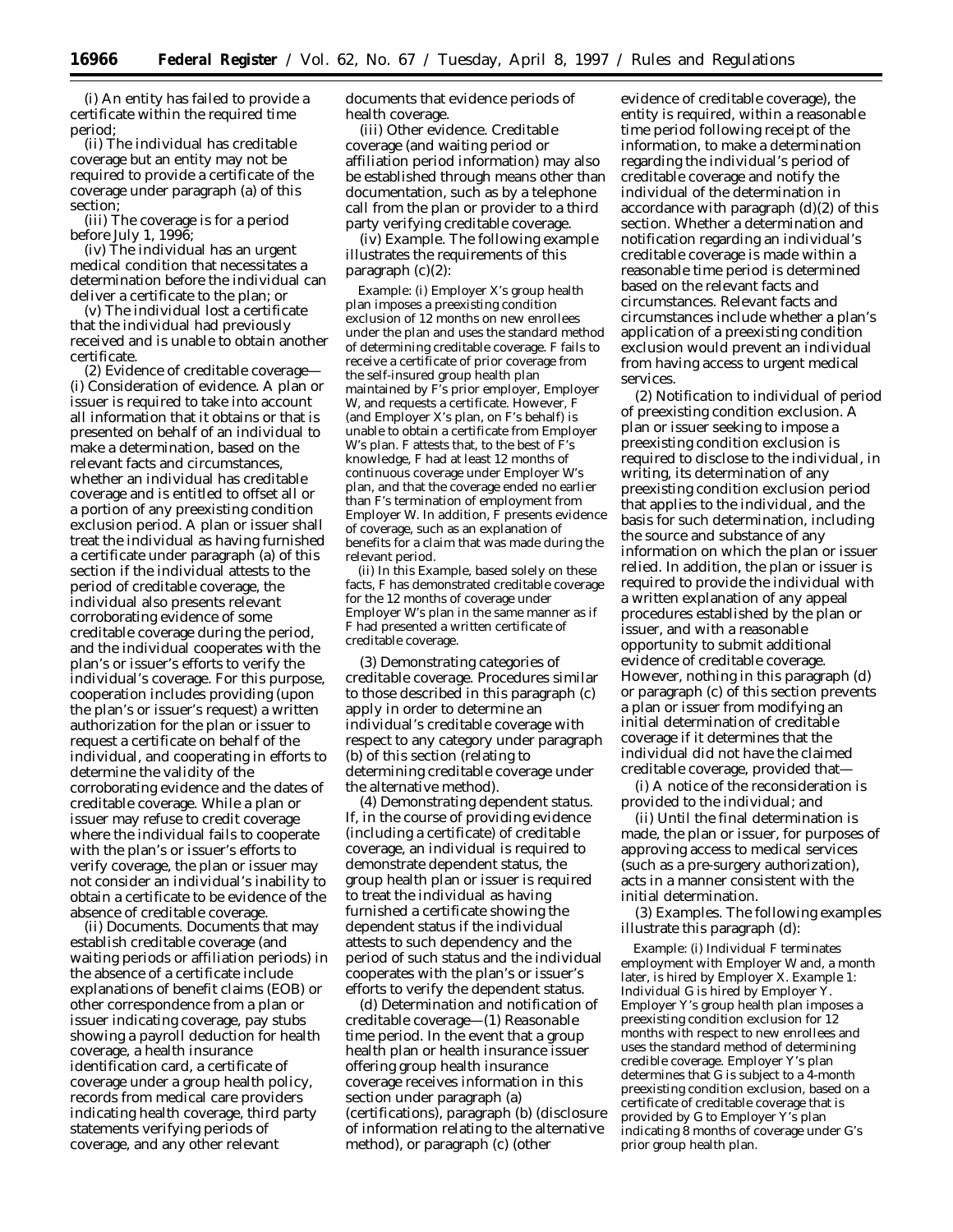(ii) In this *Example,* Employer *Y*'s plan must notify *G* within a reasonable period of time following receipt of the certificate that *G* is subject to a 4-month preexisting condition exclusion beginning on *G*'s enrollment date in *Y*'s plan.

*Example 2:* (i) Same facts as in *Example 1,* except that Employer *Y*'s plan determines that *G* has 14 months of creditable coverage based on *G*'s certificate indicating 14 months of creditable coverage under *G*'s prior plan.

(ii) In this *Example,* Employer *Y*'s plan is not required to notify *G* that *G* will not be subject to a preexisting condition exclusion.

*Example 3:* (i) Individual *H* is hired by Employer *Z*. Employer *Z*'s group health plan imposes a preexisting condition exclusion for 12 months with respect to new enrollees and uses the standard method of determining creditable coverage. *H* develops an urgent health condition before receiving a certificate of prior coverage. *H* attests to the period of prior coverage, presents corroborating documentation of the coverage period, and authorizes the plan to request a certificate on *H*'s behalf.

(ii) In this *Example,* Employer *Z*'s plan must review the evidence presented by *H*. In addition, the plan must make a determination and notify *H* regarding any preexisting condition exclusion period that applies to *H* (and the basis of such determination) within a reasonable time period following receipt of the evidence that is consistent with the urgency of *H*'s health condition (this determination may be modified as permitted under paragraph  $(d)(2)$ ).

## **§ 146.117 Special enrollment periods.**

(a) *Special enrollment for certain individuals who lose coverage*—(1) *General.* A group health plan, and a health insurance issuer offering group health insurance coverage in connection with a group health plan, is required to permit employees and dependents described in this section in paragraph  $(a)(2)$ ,  $(a)(3)$ , or  $(a)(4)$  to enroll for coverage under the terms of the plan if the conditions in paragraph  $(a)(5)$  are satisfied and the enrollment is requested within the period described in paragraph (a)(6). The enrollment is effective at the time described in paragraph (a)(7). The special enrollment rights under this paragraph (a) apply without regard to the dates on which an individual would otherwise be able to enroll under the plan.

(2) *Special enrollment of an employee only*. An employee is described in this paragraph (a)(2) if the employee is eligible, but not enrolled, for coverage under the terms of the plan and, when enrollment was previously offered to the employee under the plan and was declined by the employee, the employee was covered under another group health plan or had other health insurance coverage.

(3) *Special enrollment of dependents only*. A dependent is described in this

paragraph (a)(3) if the dependent is a dependent of an employee participating in the plan, the dependent is eligible, but not enrolled, for coverage under the terms of the plan, and, when enrollment was previously offered under the plan and was declined, the dependent was covered under another group health plan or had other health insurance coverage.

(4) *Special enrollment of both employee and dependent*. An employee and any dependent of the employee are described in this paragraph (a)(4) if they are eligible, but not enrolled, for coverage under the terms of the plan and, when enrollment was previously offered to the employee or dependent under the plan and was declined, the employee or dependent was covered under another group health plan or had other health insurance coverage.

(5) *Conditions for special enrollment*. An employee or dependent is eligible to enroll during a special enrollment period if each of the following applicable conditions is met:

(i) When the employee declined enrollment for the employee or the dependent, the employee stated in writing that coverage under another group health plan or other health insurance coverage was the reason for declining enrollment. This paragraph  $(a)(5)(i)$  applies only if —

(A) The plan required such a statement when the employee declined enrollment; and

(B) The employee is provided with notice of the requirement to provide the statement in paragraph (a)(5)(i) (and the consequences of the employee's failure to provide the statement) at the time the employee declined enrollment.

(ii) (A) When the employee declined enrollment for the employee or dependent under the plan, the employee or dependent had COBRA continuation coverage under another plan and COBRA continuation coverage under that other plan has since been exhausted; or

(B) If the other coverage that applied to the employee or dependent when enrollment was declined was not under a COBRA continuation provision, either the other coverage has been terminated as a result of loss of eligibility for the coverage or employer contributions towards the other coverage have been terminated. For this purpose, loss of eligibility for coverage includes a loss of coverage as a result of legal separation, divorce, death, termination of employment, reduction in the number of hours of employment, and any loss of eligibility after a period that is measured by reference to any of the foregoing. Thus, for example, if an employee's

coverage ceases following a termination of employment and the employee is eligible for but fails to elect COBRA continuation coverage, this is treated as a loss of eligibility under this paragraph  $(a)(5)(ii)(B)$ . However, loss of eligibility does not include a loss due to failure of the individual or the participant to pay premiums on a timely basis or termination of coverage for cause (such as making a fraudulent claim or an intentional misrepresentation of a material fact in connection with the plan). In addition, for purposes of this paragraph (a)(5)(ii)(B), employer contributions include contributions by any current or former employer (of the individual or another person) that was contributing to coverage for the individual.

(6) *Length of special enrollment period.* The employee is required to request enrollment (for the employee or the employee's dependent, as described in this section in paragraph  $(a)(2)$ , paragraph  $(a)(3)$ , or paragraph  $(a)(4)$  not later than 30 days after the exhaustion of the other coverage described in paragraph  $(a)(5)(ii)(A)$  or termination of the other coverage as a result of the loss of eligibility for the other coverage for items described in paragraph (a)(5)(ii)(B) or following the termination of employer contributions toward that other coverage. The plan may impose the same requirements that apply to employees who are otherwise eligible under the plan to immediately request enrollment for coverage (for example, that the request be made in writing).

(7) *Effective date of enrollment.* Enrollment is effective not later than the first day of the first calendar month beginning after the date the completed request for enrollment is received.

(b) *Special enrollment with respect to certain dependent beneficiaries*—(1) *General.* A group health plan that makes coverage available with respect to dependents of a participant is required to provide a special enrollment period to permit individuals described in this section in paragraph  $(b)(2)$ ,  $(b)(3)$ ,  $(b)(4)$ ,  $(b)(5)$ , or  $(b)(6)$  to be enrolled for coverage under the terms of the plan if the enrollment is requested within the time period described in paragraph (b)(7). The enrollment is effective at the time described in paragraph (b)(8). The special enrollment rights under this paragraph (b) apply without regard to the dates on which an individual would otherwise be able to enroll under the plan.

(2) *Special enrollment of an employee who is eligible but not enrolled.* An individual is described in this paragraph (b)(2) if the individual is an employee who is eligible, but not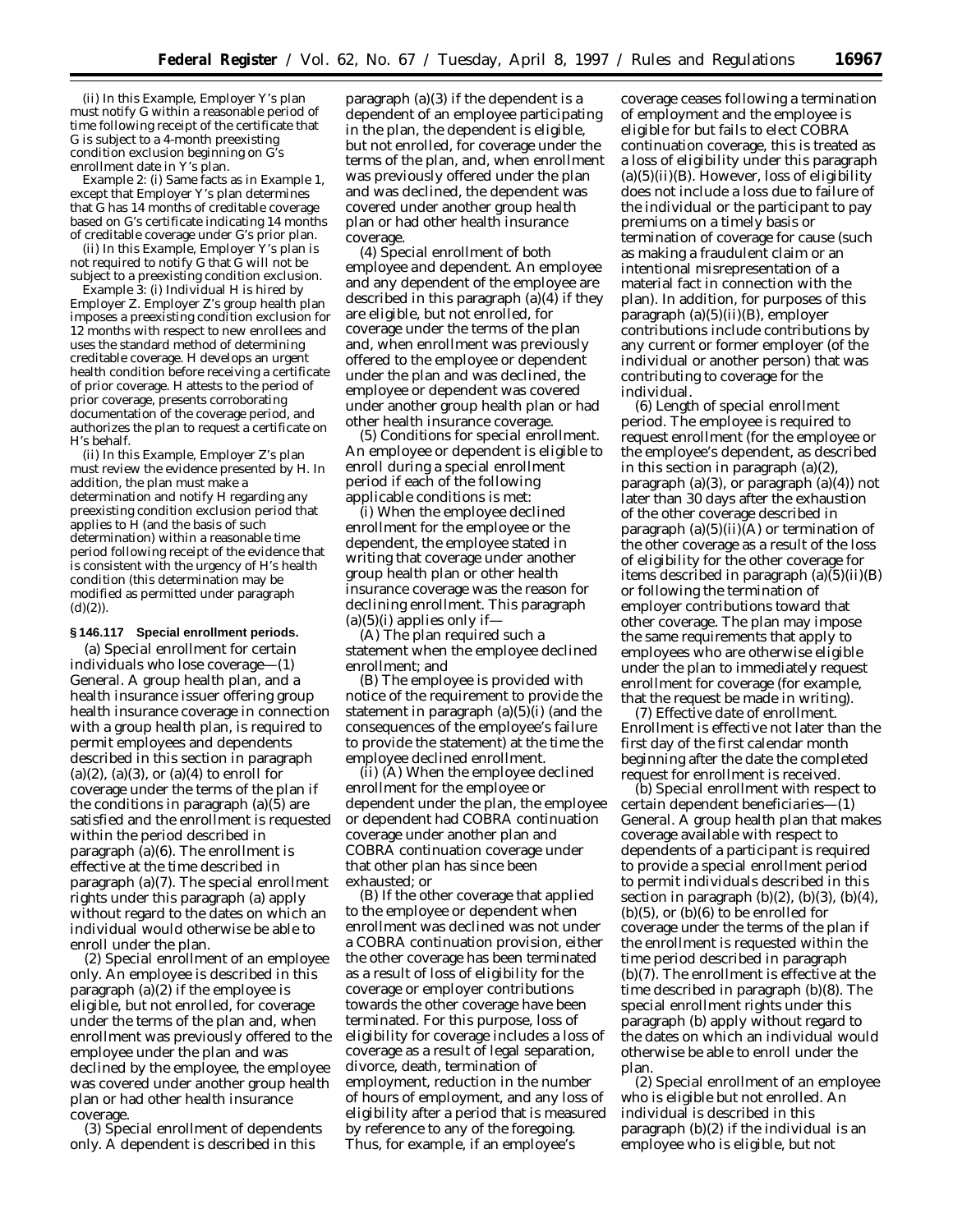enrolled, in the plan, the individual would be a participant but for a prior election by the individual not to enroll in the plan during a previous enrollment period, and a person becomes a dependent of the individual through marriage, birth, or adoption or placement for adoption.

(3) *Special enrollment of a spouse of a participant.* An individual is described in this paragraph (b)(3) if either—

(i) The individual becomes the spouse of a participant; or

(ii) The individual is a spouse of the participant and a child becomes a dependent of the participant through birth, adoption, or placement for adoption.

(4) *Special enrollment of an employee who is eligible but not enrolled and the spouse of such employee.* An employee who is eligible, but not enrolled, in the plan, and an individual who is a dependent of such employee, are described in this paragraph (b)(4) if the employee would be a participant but for a prior election by the employee not to enroll in the plan during a previous enrollment period, and either—

(i) The employee and the individual become married; or

(ii) The employee and individual are married and a child becomes a dependent of the employee through birth, adoption or placement for adoption.

(5) *Special enrollment of a dependent of a participant.* An individual is described in this paragraph (b)(5) if the individual is a dependent of a participant and the individual becomes a dependent of such participant through marriage, birth, or adoption or placement for adoption.

(6) *Special enrollment of an employee who is eligible but not enrolled and a new dependent.* An employee who is eligible, but not enrolled, in the plan, and an individual who is a dependent of the employee, are described in this paragraph (b)(6) if the employee would be a participant but for a prior election by the employee not to enroll in the plan during a previous enrollment period, and the dependent becomes a dependent of the employee through marriage, birth, or adoption or placement for adoption.

(7) *Length of special enrollment period.* The special enrollment period under paragraph (b)(1) of this section is a period of not less than 30 days and begins on the date of the marriage, birth, or adoption or placement for adoption (except that such period does not begin earlier than the date the plan makes dependent coverage generally available).

(8) *Effective date of enrollment.* Enrollment is effective—

(i) In the case of marriage, not later than the first day of the first calendar month beginning after the date the completed request for enrollment is received by the plan;

(ii) In the case of a dependent's birth, the date of such birth; and

(iii) In the case of a dependent's adoption or placement for adoption, the date of such adoption or placement for adoption.

(9) *Example.* The following example illustrates the requirements of this paragraph (b):

*Example.* (i) Employee *A* is hired on September 3, 1998 by Employer *X*, which has a group health plan in which *A* can elect to enroll either for employee-only coverage, for employee-plus-spouse coverage, or for family coverage, effective on the first day of any calendar quarter thereafter. *A* is married and has no children. *A* does not elect to join Employer *X*'s plan (for employee-only coverage, employee-plus-spouse coverage, or family coverage) on October 1, 1998 or January 1, 1999. On February 15, 1999, a child is placed for adoption with *A* and *A*'s spouse.

(ii) In this *Example*, the conditions for special enrollment of an employee with a new dependent under paragraph (b)(2) are satisfied, the conditions for special enrollment of an employee and a spouse with a new dependent under paragraph (b)(4) are satisfied, and the conditions for special enrollment of an employee and a new dependent under paragraph (b)(6) are satisfied. Accordingly, Employer *X*'s plan will satisfy this paragraph (b) if and only if it allows *A* to elect, by filing the required forms by March 16, 1999, to enroll in Employer *X*'s plan either with employee-only coverage, with employee-plus-spouse coverage, or with family coverage, effective as of February 15, 1999.

(c) *Notice of enrollment rights.* On or before the time an employee is offered the opportunity to enroll in a group health plan, the plan is required to provide the employee with a description of the plan's special enrollment rules under this section. For this purpose, the plan may use the following model description of the special enrollment rules under this section:

If you are declining enrollment for yourself or your dependents (including your spouse) because of other health insurance coverage, you may in the future be able to enroll yourself or your dependents in this plan, provided that you request enrollment within 30 days after your other coverage ends. In addition, if you have a new dependent as a result of marriage, birth, adoption or placement for adoption, you may be able to enroll yourself and your dependents, provided that you request enrollment within 30 days after the marriage, birth, adoption, or placement for adoption.

(d) *Special enrollment date definition.* (1) *General rule.* A special enrollment date for an individual means any date in paragraph (a)(7) or paragraph (b)(8) of this section on which the individual has a right to have enrollment in a group health plan become effective under this section.

(2) *Examples.* The following examples illustrate the requirements of this paragraph (d):

*Example 1:* (i) Employer *Y* maintains a group health plan that allows employees to enroll in the plan either (a) effective on the first day of employment by an election filed within three days thereafter, (b) effective on any subsequent January 1 by an election made during the preceding months of November or December, or (c) effective as of any special enrollment date described in this section. Employee *B* is hired by Employer *Y* on March 15, 1998 and does not elect to enroll in Employer *Y*'s plan until January 31, 1999 when *B* loses coverage under another plan. *B* elects to enroll in Employer *Y*'s plan effective on February 1, 1999 by filing the completed request form by January 31, 1999, in accordance with the special rule set forth in paragraph (a).

(ii) In this *Example*, *B* has enrolled on a special enrollment date because the enrollment is effective at a date described in paragraph (a)(7).

*Example 2:* (i) Same facts as *Example 1,* except that *B*'s loss of coverage under the other plan occurs on December 31, 1998 and *B* elects to enroll in Employer *Y*'s plan effective on January 1, 1999 by filing the completed request form by December 31, 1998, in accordance with the special rule set forth in paragraph (a).

(ii) In this *Example, B* has enrolled on a special enrollment date because the enrollment is effective at a date described in paragraph (a)(7) (even though this date is also a regular enrollment date under the plan).

## **§ 146.119 HMO affiliation period as alternative to preexisting condition exclusion.**

(a) *General.* A group health plan offering health insurance coverage through an HMO, or an HMO that offers health insurance coverage in connection with a group health plan, may impose an affiliation period only if each of the requirements in paragraph (b) of this section is satisfied.

(b) *Requirements for affiliation period.* (1) No preexisting condition exclusion is imposed with respect to any coverage offered by the HMO in connection with the particular group health plan.

(2) No premium is charged to a participant or beneficiary for the affiliation period.

(3) The affiliation period for the HMO coverage is applied uniformly without regard to any health status-related factors.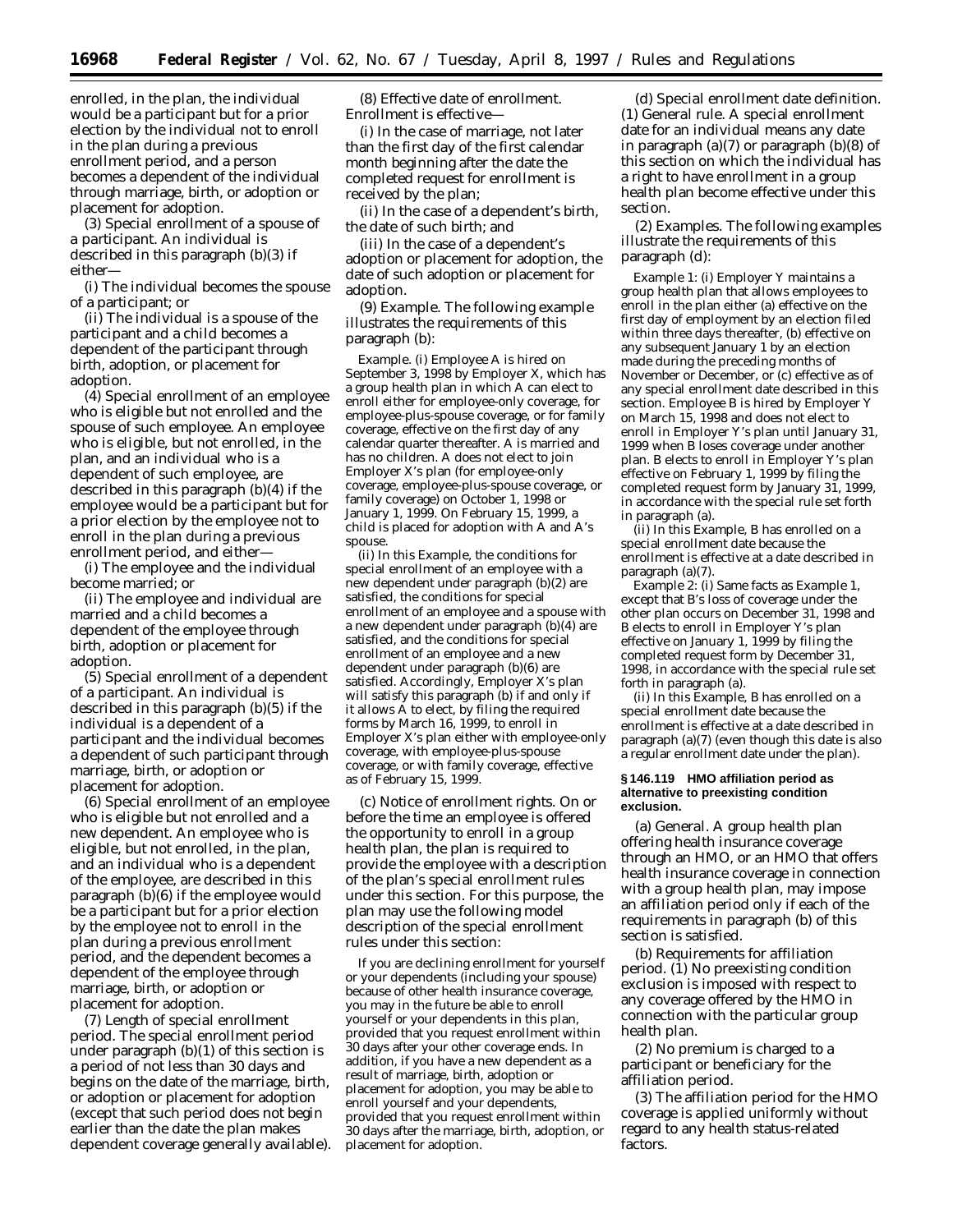(4) The affiliation period does not exceed 2 months (or 3 months in the case of a late enrollee).

(5) The affiliation period begins on the enrollment date.

(6) The affiliation period for enrollment in the HMO under a plan runs concurrently with any waiting period.

(c) *Alternatives to affiliation period.* An HMO may use alternative methods in lieu of an affiliation period to address adverse selection, as approved by the State insurance commissioner or other official designated to regulate HMOs. Nothing in this section requires a State to receive proposals for or approve alternatives to affiliation periods.

### **§ 146.121 Prohibiting discrimination against participants and beneficiaries based on a health status-related factor.**

(a) *In eligibility to enroll*—(1) *General.* Subject to paragraph (a)(2) of this section, a group health plan, and a health insurance issuer offering group health insurance coverage in connection with a group health plan, may not establish rules for eligibility (including continued eligibility) of any individual to enroll under the terms of the plan based on any of the following health status-related factors in relation to the individual or a dependent of the individual:

(i) Health status.

(ii) Medical condition (including both physical and mental illnesses), as defined in § 146.102.

(iii) Claims experience.

(iv) Receipt of health care.

(v) Medical history. (vi) Genetic information, as defined in

§ 146.102.

(vii) Evidence of insurability (including conditions arising out of acts of domestic violence).

(viii) Disability.

(2) *No application to benefits or exclusions.* To the extent consistent with section 2701 of the Act and § 146.111, paragraph (a)(1) of this section shall not be construed—

(i) To require a group health plan, or a health insurance issuer offering group health insurance coverage, to provide particular benefits other than those provided under the terms of such plan or coverage; or

(ii) To prevent such a plan or issuer from establishing limitations or restrictions on the amount, level, extent, or nature of the benefits or coverage for similarly situated individuals enrolled in the plan or coverage.

(3) *Construction.* For purposes of paragraph (a)(1) of this section, rules for eligibility to enroll include rules defining any applicable waiting (or

affiliation) periods for such enrollment and rules relating to late and special enrollment.

4. *Example.* The following example illustrates the requirements of this paragraph (a):

*Example.* (i) An employer sponsors a group health plan that is available to all employees who enroll within the first 30 days of their employment. However, individuals who do not enroll in the first 30 days cannot enroll later unless they pass a physical examination.

(ii) In this *Example,* the plan discriminates on the basis of one or more health statusrelated factors.

(b) *In premiums or contributions*—(1) *General.* A group health plan, and a health insurance issuer offering health insurance coverage in connection with a group health plan, may not require an individual (as a condition of enrollment or continued enrollment under the plan) to pay a premium or contribution that is greater than the premium or contribution for a similarly situated individual enrolled in the plan based on any health status-related factor, in relation to the individual or a dependent of the individual.

(2) *Construction.* Nothing in paragraph (b)(1) of this section can be construed—

(i) To restrict the amount that an employer may be charged by an issuer for coverage under a group health plan; or

(ii) To prevent a group health plan, and a health insurance issuer offering group health insurance coverage, from establishing premium discounts or rebates or modifying otherwise applicable copayments or deductibles in return for adherence to a bona fide wellness program. For purposes of this section, a bona fide wellness program is a program of health promotion and disease prevention.

(3) *Example.* The following example illustrates the requirements of this paragraph (b):

*Example.* (i) Plan *X* offers a premium discount to participants who adhere to a cholesterol-reduction wellness program. Enrollees are expected to keep a diary of their food intake over 6 weeks. They periodically submit the diary to the plan physician who responds with suggested diet modifications. Enrollees are to modify their diets in accordance with the physician's recommendations. At the end of the 6 weeks, enrollees are given a cholesterol test and those who achieve a count under 200 receive a premium discount.

(ii) In this *Example*, because enrollees who otherwise comply with the program may be unable to achieve a cholesterol count under 200 due to a health status-related factor, this is not a bona fide wellness program and such discounts would discriminate impermissibly

based on one or more health status-related factors. However, if, instead, individuals covered by the plan were entitled to receive the discount for complying with the diary and dietary requirements and were not required to pass a cholesterol test, the program would be a bona fide wellness program.

## **§ 146.125 Effective dates.**

(a) *General effective dates*—(1) *Noncollectively-bargained plans.* Except as otherwise provided in this section, part A of title XXVII of the PHS Act and this part applies with respect to group health plans, including health insurance issuers offering health insurance coverage in connection with group health plans, for plan years beginning after June 30, 1997.

(2) *Collectively bargained plans.* Except as otherwise provided in this section (other than paragraph  $(a)(1)$ ), in the case of a group health plan maintained under one or more collective bargaining agreements between employee representatives and one or more employers ratified before August 21, 1996, part A of title XXVII of the PHS Act and this part does not apply to plan years beginning before the later of July 1, 1997, or the date on which the last of the collective bargaining agreements relating to the plan terminates (determined without regard to any extension thereof agreed to after August 21, 1996). For these purposes, any plan amendment made under a collective bargaining agreement relating to the plan, that amends the plan solely to conform to any requirement of such part, is not treated as a termination of the collective bargaining agreement.

(3) *Preexisting condition exclusion periods for current employees.* (i) *General rule.* Any preexisting condition exclusion period permitted under § 146.111 is measured from the individual's enrollment date in the plan. This exclusion period, as limited under § 146.111, may be completed before the effective date of the Health Insurance Portability and Accountability Act of 1996 (HIPAA) for his or her plan. Therefore, on the date the individual's plan becomes subject to part A of title XXVII of the PHS Act, no preexisting condition exclusion may be imposed with respect to an individual beyond the limitation in § 146.111. For an individual who has not completed the permitted exclusion period under HIPAA, upon the effective date for his or her plan, the individual may use credible coverage that the person had as of the enrollment date to reduce the remaining preexisting condition exclusion period applicable to the individual.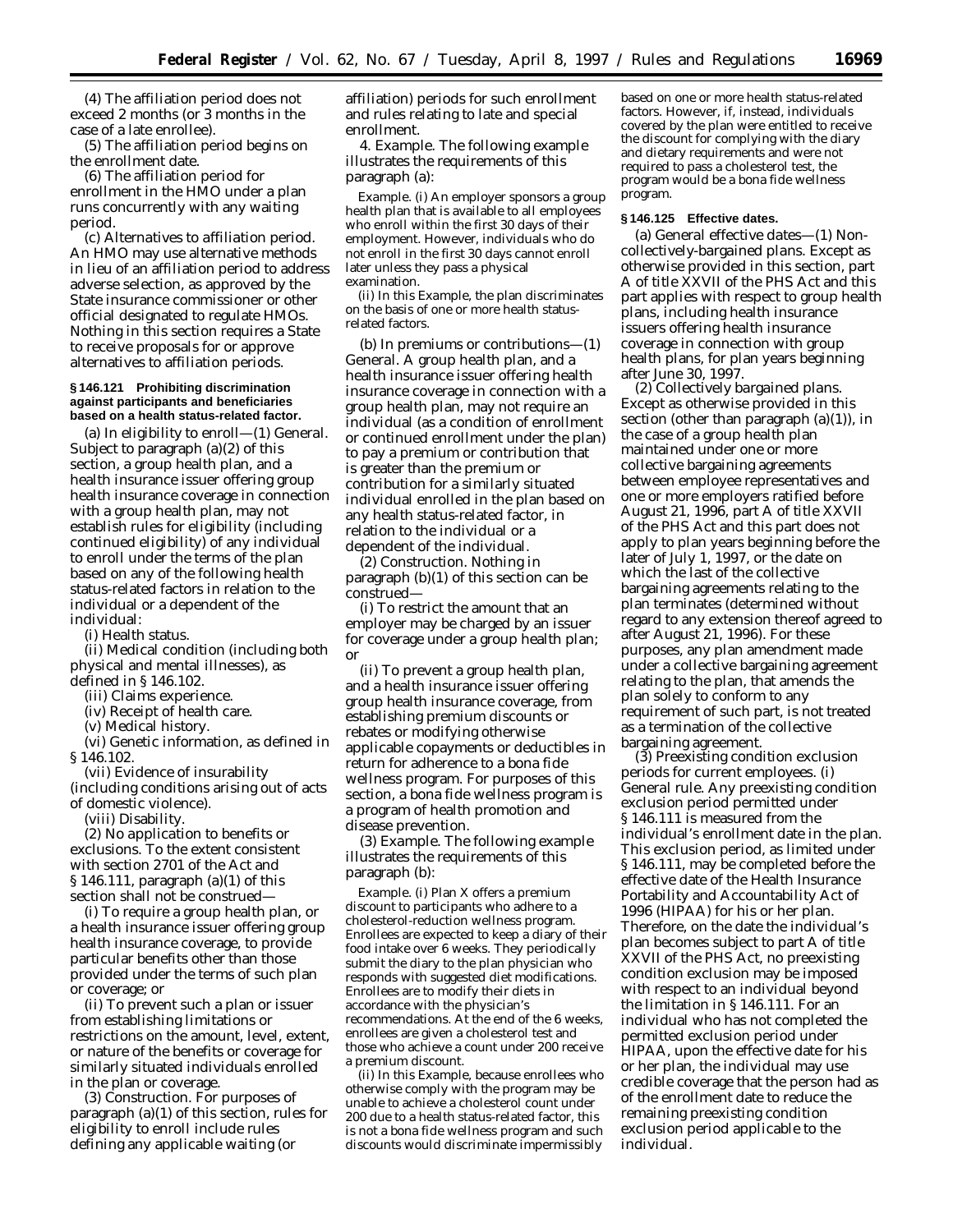(ii) *Examples.* The following examples illustrate the requirements of this paragraph (a)(3):

*Example 1:* (i) Individual *A* has been working for Employer *X* and has been covered under Employer *X*'s plan since March 1, 1997. Under Employer *X*'s plan, as in effect before January 1, 1998, there is no coverage for any preexisting condition. Employer *X*'s plan year begins on January 1, 1998. *A*'s enrollment date in the plan is March 1, 1997, and *A* has no credible coverage before this date.

(ii) In this *Example,* Employer *X* may continue to impose the preexisting conditions exclusion under the plan through February 28, 1998 (the end of the 12-month period using anniversary dates).

*Example 2:* (i) Same facts as in *Example 1*, except that *A*'s enrollment date was August 1, 1996, instead of March 1, 1997.

(ii) In this *Example*, on January 1, 1998, Employer *X*'s plan may no longer exclude treatment for any preexisting condition that *A* may have, however, because Employer *X*'s plan is not subject to HIPAA until January 1, 1998, *A* is not entitled to claim reimbursement for expenses under the plan for treatments for any preexisting condition received before January 1, 1998.

(b) *Effective date for certification requirement*—(1) *General.* Subject to the transitional rule in  $\S 146.115(a)(5)(iii)$ , the certification rules of § 146.115 apply to events occurring on or after July 1, 1996.

(2) *Period covered by certificate.* A certificate is not required to reflect coverage before July 1, 1996.

(3) *No certificate before June 1, 1997.* Notwithstanding any other provision of this part, in no case is a certificate required to be provided before June 1, 1997.

(c) *Limitation on actions.* No enforcement action is taken, under, against a group health plan or health insurance issuer with respect to a violation of a requirement imposed by part A of title XXVII of the PHS Act before January 1, 1998, if the plan or issuer has sought to comply in good faith with such requirements. Compliance with this part is deemed to be good faith compliance with the requirements of part A of title XXVII of the PHS Act.

(d) *Transition rules for counting creditable coverage.* An individual who seeks to establish creditable coverage for periods before July 1, 1996 is entitled to establish such coverage through the presentation of documents or other means in accordance with the provisions of § 146.115(c). For coverage relating to an event occurring before July 1, 1996, a group health plan and a health insurance issuer is not subject to any penalty or enforcement action with respect to the plan's or issuer's counting (or not counting) such coverage if the

plan or issuer has sought to comply in good faith with the applicable requirements under § 146.115(c).

(e) *Transition rules for certification of creditable coverage*—(1) *Certificates only upon request.* For events occurring on or after July 1, 1996 but before October 1, 1996, a certificate is required to be provided only upon a written request by or on behalf of the individual to whom the certificate applies.

(2) *Certificates before June 1, 1997.* For events occurring on or after October 1, 1996 and before June 1, 1997, a certificate must be furnished no later than June 1, 1997, or any later date permitted under  $\S 146.115(a)(2)$  (ii) and (iii).

(3) *Optional notice*—(i) *General.* This paragraph (e)(3) applies with respect to events described in § 146.115(a)(5)(ii), that occur on or after October 1, 1996 but before June 1, 1997. A group health plan or health insurance issuer offering group health coverage is deemed to satisfy §§ 146.115 (a)(2) and (a)(3) if a notice is provided in accordance with the provisions of paragraphs  $(e)(3)(i)$ through  $(e)(3)(iv)$  of this section.

(ii) *Time of notice.* The notice must be provided no later than June 1, 1997.

(iii) *Form and content of notice.* A notice provided under this paragraph (e)(3) must be in writing and must include information substantially similar to the information included in a model notice authorized by HCFA. Copies of the model notice are available at the following website—www.hcfa.gov (or call  $(410)$   $786-1565$ ).

(iv) *Providing certificate after request.* If an individual requests a certificate following receipt of the notice, the certificate must be provided at the time of the request as set forth in § 146.115(a)(5)(iii).

(v) *Other certification rules apply.* The rules set forth in  $\S 146.115(a)(4)(i)$ (method of delivery) and (a)(1) (entities required to provide a certificate) apply with respect to the provision of the notice.

## **Subpart C—[Reserved]**

# **Subpart D—Preemption and Special Rules**

## **§ 146.143 Preemption; State flexibility; construction.**

(a) *Continued applicability of State law with respect to health insurance issuers.* Subject to paragraph (b) of this section and except as provided in paragraph (c) of this section, part A of title XXVII of the PHS Act is not to be construed to supersede any provision of State law which establishes, implements, or continues in effect any

standard or requirement solely relating to health insurance issuers in connection with group health insurance coverage except to the extent that such standard or requirement prevents the application of a requirement of part A of title XXVII of the PHS Act.

(b) *Continued preemption with respect to group health plans.* Nothing in part A of title XXVII of the PHS Act affects or modifies the provisions of section 514 of ERISA with respect to group health plans.

(c) *Special rules*—(1) *General.* Subject to paragraph (c)(2) of this section, the provisions of part A of title XXVII of the PHS Act relating to health insurance coverage offered by a health insurance issuer supersede any provision of State law which establishes, implements, or continues in effect a standard or requirement applicable to imposition of a preexisting condition exclusion specifically governed by section 2701 of the PHS Act, which differs from the standards or requirements specified in such section.

(2) *Exceptions.* Only in relation to health insurance coverage offered by a health insurance issuer, the provisions of this part do not supersede any provision of State law to the extent that such provision—

(i) Shortens the period of time from the ''6-month period'' described in section 2701(a)(1) of the PHS Act and § 146.111(a)(1)(i) (for purposes of identifying a preexisting condition);

(ii) Shortens the period of time from the ''12 months'' and ''18 months'' described in section 2701(a)(2) of the PHS Act and § 146.111(a)(1)(ii) (for purposes of applying a preexisting condition exclusion period);

(iii) Provides for a greater number of days than the ''63-day period'' described in sections 2701 (c)(2)(A) and (d)(4)(A) of the PHS Act and §§ 146.111(a)(1)(iii) and 146.113 (for purposes of applying the break in coverage rules);

(iv) Provides for a greater number of days than the ''30-day period'' described in sections 2701 (b)(2) and (d)(1) of the PHS Act and § 146.111(b) (for purposes of the enrollment period and preexisting condition exclusion periods for certain newborns and children that are adopted or placed for adoption);

(v) Prohibits the imposition of any preexisting condition exclusion in cases not described in section 2701(d) of the PHS Act or expands the exceptions described in that section;

(vi) Requires special enrollment periods in addition to those required under section 2701(f) of the PHS Act; or

(vii) Reduces the maximum period permitted in an affiliation period under section  $701(g)(1)(B)$ .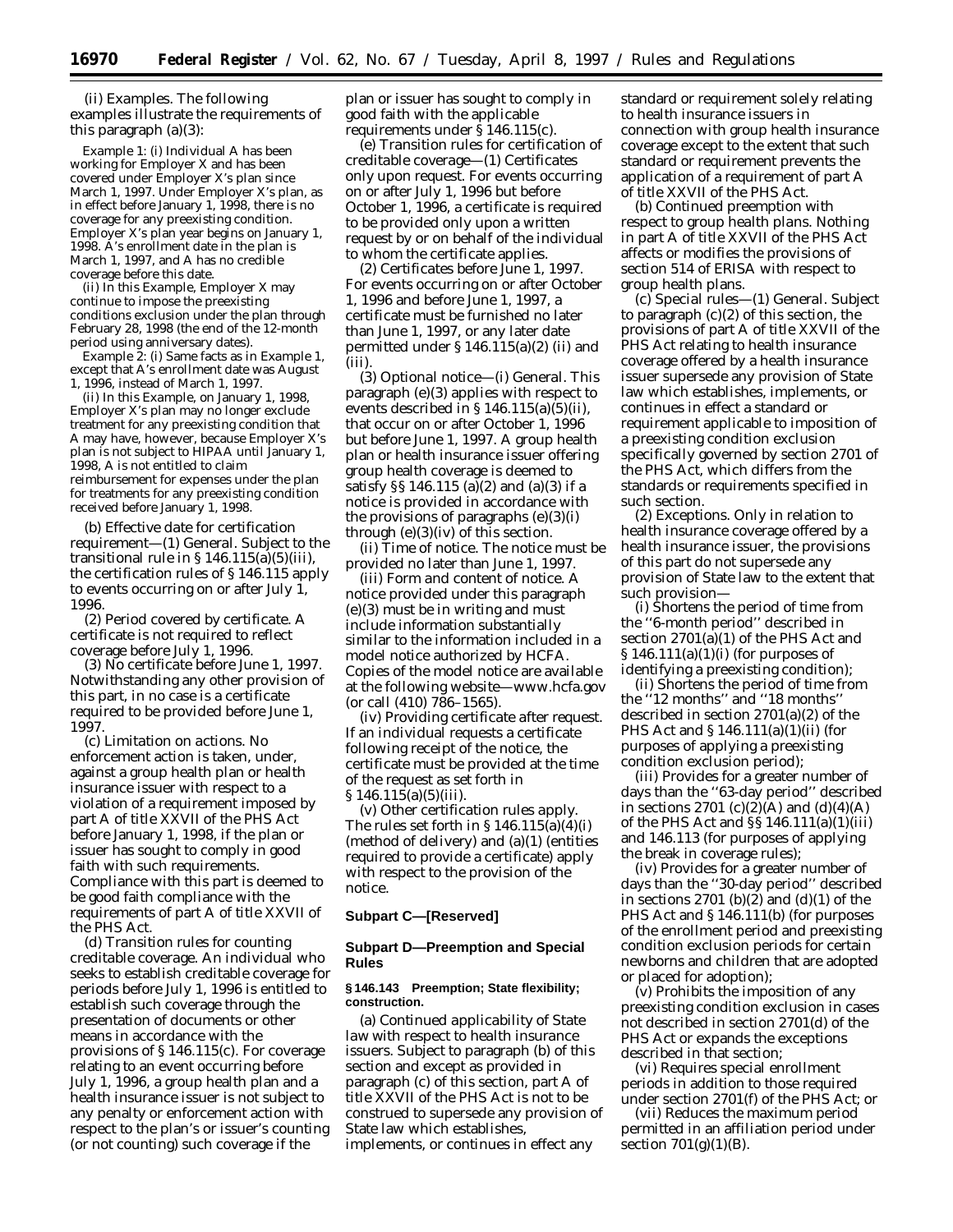(d) *Definitions*—(1) *State law.* For purposes of this section the term ''State law'' includes all laws, decisions, rules, regulations, or other State action having the effect of law, of any State. A law of the United States applicable only to the District of Columbia is treated as a State law rather than a law of the United States.

(2) *State.* For purposes of this section the term ''State'' includes a State, the Northern Mariana Islands, any political subdivisions of a State or such Islands, or any agency or instrumentality of either.

# **§ 146.145 Special rules relating to group health plans.**

(a) *General exception for certain small group health plans.* The requirements of this part do not apply to any group health plan (and group health insurance coverage offered in connection with a group health plan) for any plan year if, on the first day of the plan year, the plan has fewer than 2 participants who are current employees.

(b) *Excepted benefits*—(1) *General.* The requirements of subpart B of this part do not apply to any group health plan (or any group health insurance coverage offered in connection with a group health plan) in relation to its provision of the benefits described in paragraph  $(b)(2)$ ,  $(3)$ ,  $(4)$ , or  $(5)$  of this section (or any combination of these benefits).

(2) *Benefits excepted in all circumstances.* The following benefits are excepted in all circumstances:

(i) Coverage only for accident (including accidental death and dismemberment).

(ii) Disability income insurance.

(iii) Liability insurance, including general liability insurance and automobile liability insurance.

(iv) Coverage issued as a supplement to liability insurance.

(v) Workers' compensation or similar insurance.

(vi) Automobile medical payment insurance.

(vii) Credit-only insurance (for example, mortgage insurance).

(viii) Coverage for on-site medical clinics.

(3) *Limited excepted benefits*—(1) *General.* Limited-scope dental benefits, limited-scope vision benefits, or longterm care benefits are excepted if they are provided under a separate policy, certificate, or contract of insurance, or are otherwise not an integral part of the plan, as defined in paragraph (b)(3)(ii) of this section.

(ii) *Integral.* For purposes of paragraph  $(b)(3)(i)$  of this section, benefits are deemed to be an integral

part of a plan unless a participant has the right to elect not to receive coverage for the benefits and, if the participant elects to receive coverage for the benefits, the participant pays an additional premium or contribution for that coverage.

(iii) *Limited scope.* Limited scope dental or vision benefits are dental or vision benefits that are sold under a separate policy or rider and that are limited in scope to a narrow range or type of benefits that are generally excluded from hospital/medical/ surgical benefits packages.

(iv) *Long-term care.* Long-term care benefits are benefits that are either—

(A) Subject to State long-term care insurance laws;

(B) For qualified long-term care insurance services, as defined in section 7702B(c)(1) of the Internal Revenue Code, or provided under a qualified long-term care insurance contract, as defined in section 7702B(b) of the Internal Revenue Code; or

(C) based on cognitive impairment or a loss of functional capacity that is expected to be chronic.

(4) *Noncoordinated benefits*—(i) *Excepted benefits that are not coordinated.* Coverage for only a specified disease or illness (for example, cancer-only policies) or hospital indemnity or other fixed dollar indemnity insurance (for example, \$100/day) is expected only if it meets each of the conditions specified in paragraph (b)(4)(ii) of this section.

(ii) *Conditions.* Benefits are described in paragraph (b)(4)(i) of this section only if—

(A) The benefits are provided under a separate policy, certificate, or contract of insurance;

(B) There is no coordination between the provision of the benefits and an exclusion of benefits under any group health plan maintained by the same plan sponsor; and

(C) The benefits are paid with respect to an event without regard to whether benefits are provided with respect to the event under any group health plan maintained by the same plan sponsor.

(5) *Supplemental benefits.* The following benefits are excepted only if they are provided under a separate policy, certificate, or contract of insurance:

(i) Medicare supplemental health insurance (as defined under section 1882(g)(1) of the Social Security Act; also known as Medigap or MedSupp insurance),

(ii) Coverage supplemental to the coverage provided under Chapter 55, Title 10 of the United States Code (also known as CHAMPUS supplemental programs), and

(iii) Similar supplemental coverage provided to coverage under a group health plan.

# **Subpart E—Provisions Applicable to Only Health Insurance Issuers**

# **§ 146.150 Guaranteed availability of coverage for employers in the small group market.**

(a) *Issuance of coverage in the small group market.* Subject to paragraphs (c) through (f) of this section, each health insurance issuer that offers health insurance coverage in the small group market in a State must—

(1) Offer, to any small employer in the State, all products that are approved for sale in the small group market and that the issuer is actively marketing, and must accept any employer that applies for any of those products; and

(2) Accept for enrollment under the coverage every eligible individual (as defined in paragraph (b) of this section) who applies for enrollment during the period in which the individual first becomes eligible to enroll under the terms of the group health plan, or during a special enrollment period, and may not impose any restriction on an eligible individual, which is inconsistent with the nondiscrimination provisions of § 146.121 on an eligible individual being a participant or beneficiary.

(b) *Eligible individual defined.* For purposes of this section, the term 'eligible individual" means an individual who is eligible—

(1) To enroll in group health insurance coverage offered to a group health plan maintained by a small employer, in accordance with the terms of the group health plan;

(2) For coverage under the rules of the health insurance issuer which are uniformly applicable in the State to small employers in the small group market, and

(3) For coverage in accordance with all applicable State laws governing the issuer and the small group market.

(c) *Special rules for network plans.* (1) In the case of a health insurance issuer that offers health insurance coverage in the small group market through a network plan, the issuer may—

(i) Limit the employers that may apply for the coverage to those with eligible individuals who live, work, or reside in the service area for the network plan; and

(ii) Within the service area of the plan, deny coverage to employers if the issuer has demonstrated to the applicable State authority (if required by the State authority) that—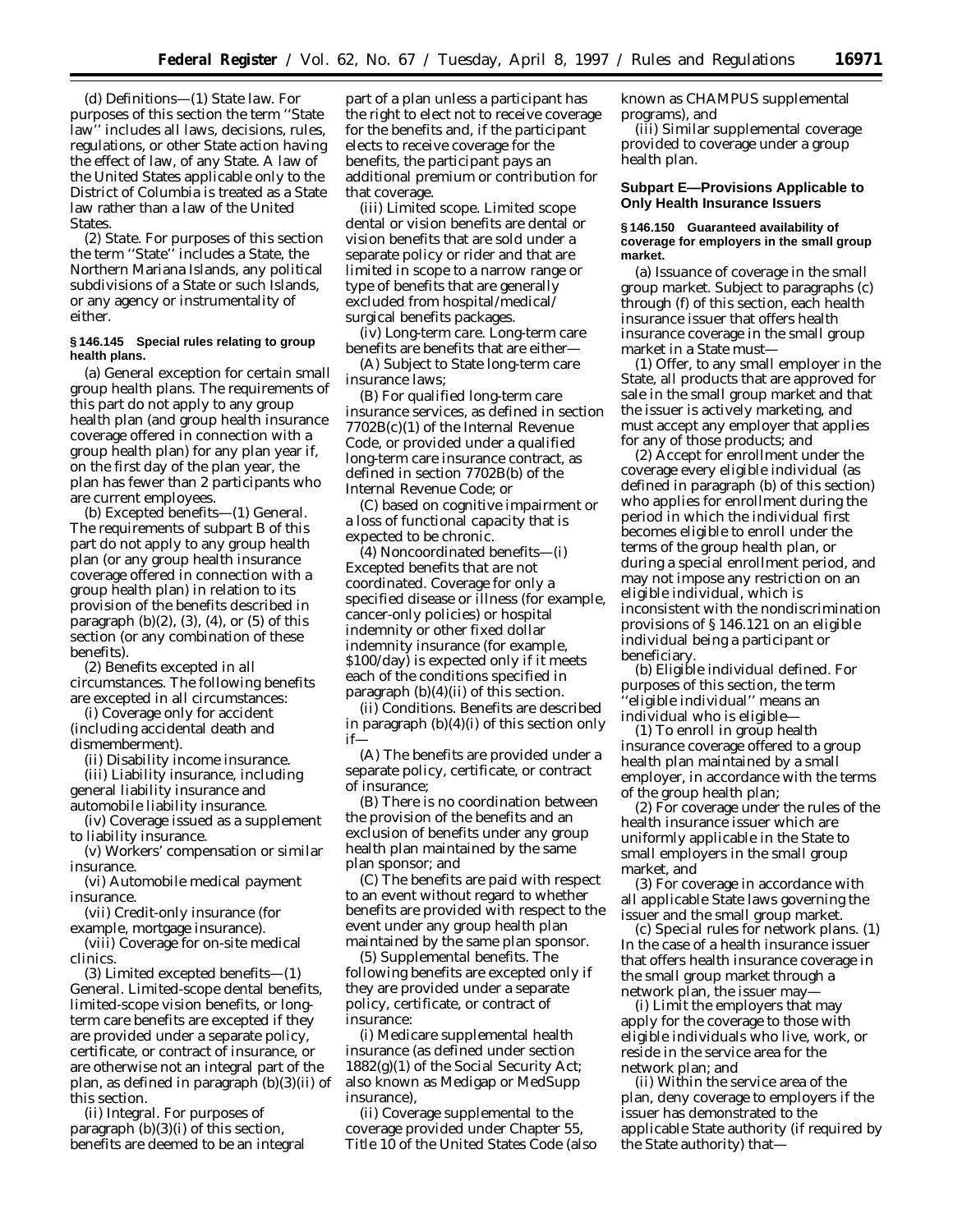(A) It will not have the capacity to deliver services adequately to enrollees of any additional groups because of its obligations to existing group contract holders and enrollees; and

 $(B)$  It is applying this paragraph  $(c)(1)$ uniformly to all employers without regard to the claims experience of those employers and their employees (and their dependents) or any health statusrelated factor relating to those employees and dependents.

(2) An issuer that denies health insurance coverage to an employer in any service area in accordance with paragraph  $(c)(1)(ii)$  of this section, may not offer coverage in the small group market within the service area to any employer for a period of 180 days after the date the coverage is denied. This paragraph (c)(2) does not limit the issuer's ability to renew coverage already in force or relieve the issuer of the responsibility to renew that coverage.

(3) Coverage offered within a service area after the 180-day period specified in paragraph  $(c)(2)$  of this section is subject to the requirements of this section.

(d) *Application of financial capacity limits.* (1) A health insurance issuer may deny health insurance coverage in the small group market if the issuer has demonstrated to the applicable State authority (if required by the State authority) that it—

(i) Does not have the financial reserves necessary to underwrite additional coverage; and

(ii) Is applying this paragraph (d)(1) uniformly to all employers in the small group market in the State consistent with applicable State law and without regard to the claims experience of those employers and their employees (and their dependents) or any health statusrelated factor relating to those employees and dependents.

(2) An issuer that denies group health insurance coverage to any small employer in a State in accordance with paragraph (d)(1) of this section may not offer coverage in connection with group health plans in the small group market in the State for a period of 180 days after the later of the date—

(i) The coverage is denied; or

(ii) The issuer demonstrates to the applicable State authority, if required under applicable State law, that the issuer has sufficient financial reserves to under write additional coverage.

(3) Paragraph (d)(2) of this section does not limit the issuer's ability to renew coverage already in force or relieve the issuer of the responsibility to renew that coverage.

(4) Coverage offered after the 180-day period specified in paragraph (d)(2) of this section, is subject to the requirements of this section.

(5) An applicable State authority may provide for the application of this paragraph (d) of this section on a service-area-specific basis.

(e) *Exception to requirement for failure to meet certain minimum participation or contribution rules.*

(1) Paragraph (a) of this section does not preclude a health insurance issuer from establishing employer contribution rules or group participation rules for the offering of health insurance coverage in connection with a group health plan in the small group market, as allowed under applicable State law.

(2) For purposes of paragraph  $(e)(1)$  of this section—

(i) The term ''employer contribution rule'' means a requirement relating to the minimum level or amount of employer contribution toward the premium for enrollment of participants and beneficiaries; and

(ii) The term ''group participation rule'' means a requirement relating to the minimum number of participants or beneficiaries that must be enrolled in relation to a specified percentage or number of eligible individuals or employees of an employer.

(f) *Exception for coverage offered only to bona fide association members.* Paragraph (a) of this section does not apply to health insurance coverage offered by a health insurance issuer if that coverage is made available in the small group market only through one or more bona fide associations (as defined in 45 CFR 144.103).

#### **§ 146.152 Guaranteed renewability of coverage for employers in the group market.**

(a) *General rule.* Subject to paragraphs (b) through (d) of this section, a health insurance issuer offering health insurance coverage in the small or large group market is required to renew or continue in force the coverage at the option of the plan sponsor.

(b) *Exceptions.* An issuer may nonrenew or discontinue group health insurance coverage offered in the small or large group market based only on one or more of the following:

(1) *Nonpayment of premiums.* The plan sponsor as failed to pay premiums or contributions in accordance with the terms of the health insurance coverage, including any timeliness requirements.

(2) *Fraud.* The plan sponsor has performed an act or practice that constitutes fraud or made an intentional misrepresentation of material fact in connection with the coverage.

(3) *Violation of participation or contribution rules.* The plan sponsor has failed to comply with a material plan provision relating to any employer contribution or group participation rules permitted under § 146.150(e) in the case of the small group market or under applicable State law in the case of the large group market.

(4) *Termination of plan.* The issuer is ceasing to offer coverage in the market in accordance with paragraphs (c) and (d) of this section and applicable State law.

(5) *Enrollees' movement outside service area.* For network plans, there is no longer any enrollee under the group health plan who lives, resides, or works in the service area of the issuer (or in the area for which the issuer is authorized to do business); and in the case of the small group market, the issuer applies the same criteria it would apply in denying enrollment in the plan under § 146.150(c).

(6) *Association membership ceases.* For coverage made available in the small or large group market only through one or more bona fide associations, if the employer's membership in the association ceases, but only if the coverage is terminated uniformly without regard to any health status-related factor relating to any covered individual.

(c) *Discontinuing a particular product.* In any case in which an issuer decides to discontinue offering a particular product offered in the small or large group market, that product may be discontinued by the issuer in accordance with applicable State law in the particular market only if—

(1) The issuer provides notice in writing to each plan sponsor provided that particular product in that market (and to all participants and beneficiaries covered under such coverage) of the discontinuation at least 90 days before the date the coverage will be discontinued;

(2) The issuer offers to each plan sponsor provided that particular product the option, on a guaranteed issue basis, to purchase all (or, in the case of the large group market, any) other health insurance coverage currently being offered by the issuer to a group health plan in that market; and

(3) In exercising the option to discontinue that product and in offering the option of coverage under paragraph (c)(2) of this section, the issuer acts uniformly without regard to the claims experience of those sponsors or any health status-related factor relating to any participants or beneficiaries covered or new participants or beneficiaries who may become eligible for such coverage.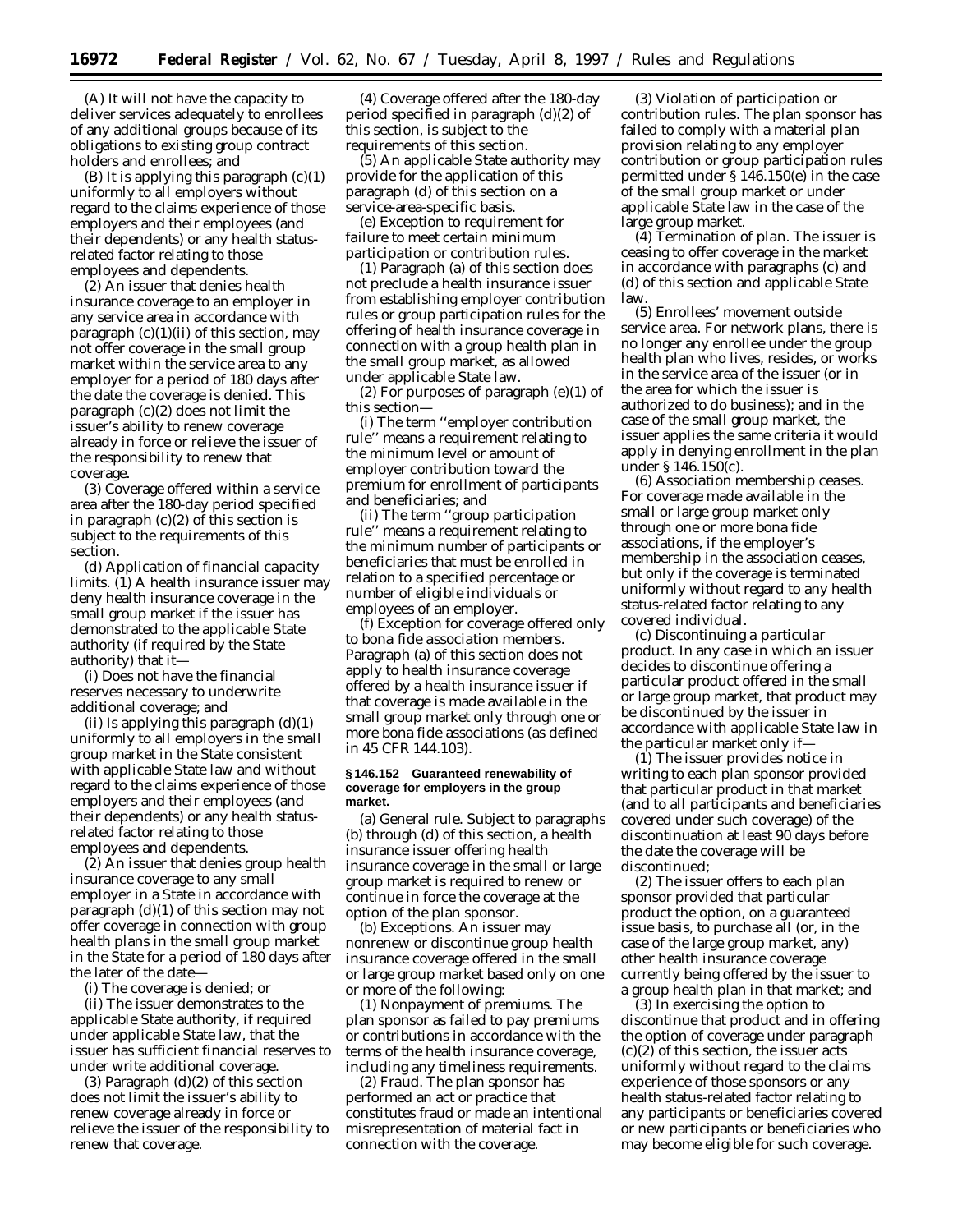(d) *Discontinuing all coverage.* An issuer may elect to discontinue offering all health insurance coverage in the small or large group market or both markets in a State in accordance with applicable State law only if—

(1) The issuer provides notice in writing to the applicable State authority and to each plan sponsor (and all participants and beneficiaries covered under the coverage) of the discontinuation at least 180 days prior to the date the coverage will be discontinued; and

(2) All health insurance policies issued or delivered for issuance in the State in the market (or markets) are discontinued and not renewed.

(e) *Prohibition on market reentry.* An issuer who elects to discontinue offering all health insurance coverage in a market (or markets) in a State as described in paragraph (d) of this section may not issue coverage in the market (or markets) and State involved during the 5-year period beginning on the date of discontinuation of the last coverage not renewed.

(f) *Exception for uniform modification of coverage.* Only at the time of coverage renewal may issuers modify the health insurance coverage for a product offered to a group health plan in the—

(1) Large group market; and

(2) Small group market if, for coverage available in this market (other than only through one or more bona fide associations), the modification is consistent with State law and is effective uniformly among group health plans with that product.

(g) *Application to coverage offered only through associations.* In the case of health insurance coverage that is made available by a health insurance issuer in the small or large group market to employers only through one or more associations, the reference to ''plan sponsor'' is deemed, with respect to coverage provided to an employer member of the association, to include a reference to such employer.

# **§ 146.160 Disclosure of information.**

(a) *General rule.* In connection with the offering of any health insurance coverage to a small employer, a health insurance issuer is required to—

(1) Make a reasonable disclosure to the employer, as part of its solicitation and sales materials, of the availability of information described in paragraph (b) of this section; and

(2) Upon request of the employer, provide that information to the employer.

(b) *Information described.* Subject to paragraph (d) of this section, information that must be provided

under paragraph (a)(2) of this section is information concerning the following: (1) Provisions of coverage relating to the following:

(i) The issuer's right to change premium rates and the factors that may affect changes in premium rates.

(ii) Renewability of coverage.

(iii) Any preexisting condition exclusion, including use of the alternative method of counting creditable coverage.

(iv) Any affiliation periods applied by HMOs.

(v) The geographic areas served by HMOs.

(2) The benefits and premiums available under all health insurance coverage for which the employer is qualified, under applicable State law. See § 146.150(b) through (f) for allowable limitations on product availability.

(c) *Form of information.* The information must be described in language that is understandable by the average small employer, with a level of detail that is sufficient to reasonably inform small employers of their rights and obligations under the health insurance coverage. This requirement is satisfied if the issuer provides each of the following with respect to each product offered:

(1) An outline of coverage. For purposes of this section, outline of coverage means a description of benefits in summary form.

(2) The rate or rating schedule that applies to the product (with and without the preexisting condition exclusion or affiliation period).

(3) The minimum employer contribution and group participation rules that apply to any particular type of coverage.

(4) In the case of a network plan, a map or listing of counties served.

(5) Any other information required by the State.

(d) *Exception.* An issuer is not required to disclose any information that is proprietary and trade secret information under applicable law.

# **Subpart F—Exclusion of Plans and Enforcement**

## **§ 146.180 Treatment on non-Federal governmental plans.**

The plan sponsor of a non-Federal governmental plan may elect to be exempted from any or all of the requirements identified in paragraph (a) of this section with respect to any portion of its plan that is not provided through health insurance coverage, if the election complies with the requirements of paragraphs (b) and (c) of this section. The election remains in effect for the period described in paragraph (d) of this section.

(a) *Exemption from requirements.* The election described in this paragraph (a) exempts a non-Federal governmental plan from the following requirements:

(1) Limitations on preexisting condition exclusion periods (§ 146.111).

(2) Special enrollment periods for individuals (and dependents) losing other coverage (§ 146.117).

(3) Prohibitions against discriminating against individual participants and beneficiaries based on health status (§ 146.121).

(4) Standards relating to benefits for mothers and newborns (section 2704 of the PHS Act).

(5) Parity in the application of certain limits to mental health benefits (section 2705 of the PHS Act).

(b) *Form and manner of election.* (1) The election must be in writing.

(2) The election document must include as an attachment a copy of the notice described in paragraphs (f) and (g) of this section.

(3) The election document must state the name of the plan and the name and address of the plan administrator.

(4) The election document must either state that the plan does not include health insurance coverage, or identify which portion of the plan is not funded through insurance.

(5) The election must be made in conformity with all the plan sponsor's rules, including any public hearing, if required, and the election document must certify that the person signing the election document, including if applicable a third party plan administrator, is legally authorized to do so by the plan sponsor.

(6) The election document must be signed by the person described in paragraph (b)(5) of this section.

(c) *Timing of election.* (1) For plans not subject to collective bargaining agreements, the election must be received by HCFA by the day preceding the beginning date of the plan year.

(2) For plans provided under a collective bargaining agreement, the election must be received by HCFA no later than 30 days after—

(i) The date of the agreement between the governmental entity and union officials; or

(ii) If applicable, ratification of the agreement.

(3) HCFA may extend the deadlines specified under paragraphs (c)(1) and  $(c)(2)$  of this section for good cause.

(4) If the plan sponsor fails to file a timely election in accordance with paragraphs  $(c)(1)$  through  $(c)(3)$  of this section, the plan is subject to the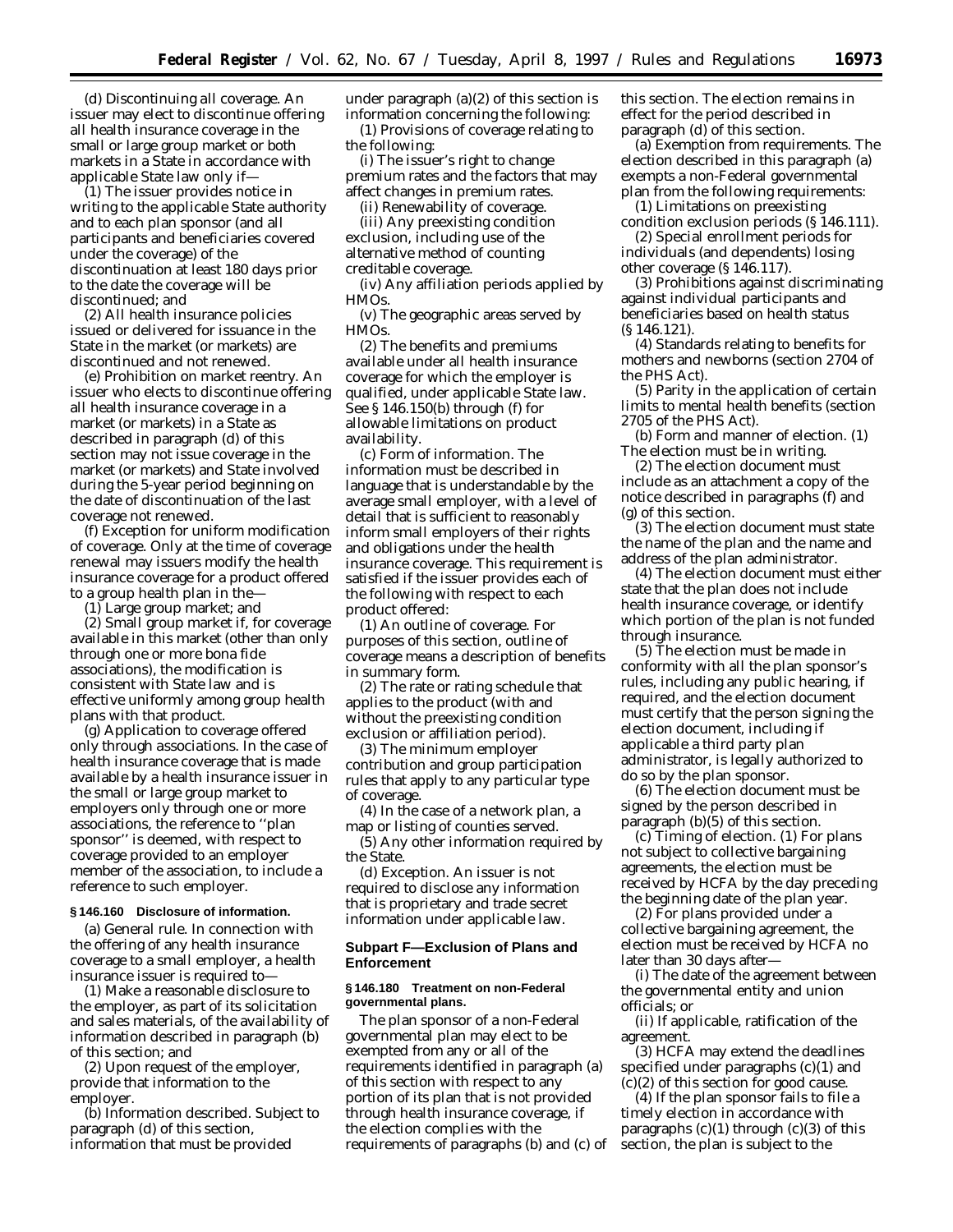requirements described in paragraph (a) for the entire plan year, or, in the case of a plan provided under a collective bargaining agreement, for the term of the agreement.

(d) *Period of election.* An election under paragraph (a) of this section applies—

(1) For a single specified plan year; or (2) In the case of a plan provided under a collective bargaining agreement, for the term of the agreement. (For purposes of this section, if a collective bargaining agreement expires during the bargaining process for a new agreement, and the parties agree that the prior bargaining agreement continues in effect until the new agreement takes effect, the ''term of the agreement'' is deemed to continue until the new agreement takes effect.)

(e) *Subsequent elections.* An election under this section may be extended through subsequent elections.

(f) *Notice to participants.* (1) A plan that makes the election described in this section notifies the participant of the election, and explains the consequences of the election. This notice must be provided—

(i) to each participant at the time of enrollment under the plan; and

(ii) To all participants on an annual basis.

(2) The notice shall be in writing, and must include the information specified in paragraph (g) of this section.

(3) The notice shall be provided to each participant individually.

(4) Subject to paragraph (g) of this section, the requirements of paragraphs  $(f)(1)$  through  $(f)(3)$  of this section are considered to have been met if the notice is prominently printed in the summary plan document, or equivalent document, and each participant receives a copy of that document at the time of enrollment and annually thereafter.

(g) *Notice content.* The notice must contain at least the following information:

(1) A statement that, in general, Federal law imposes upon group health plans the requirements described in paragraph (a) of this section (which must be individually described in the notice).

(2) A statement that Federal law gives the plan sponsor of a non-Federal governmental plan the right to exempt the plan in whole or in part from the requirements described in paragraph (a) of this section, and that the plan sponsor has elected to do so.

(3) A statement identifying which parts of the plan are subject to the election, and each of the requirements of paragraph (a) of this section from

which the plan sponsor has elected to be exempted.

(4) If the plan chooses to provide any of the protections of paragraph (a) of this section voluntarily, or is required to under State law, a statement identifying which protections apply.

(h) *Certification and disclosure of creditable coverage.* Notwithstanding an election under this section, a non-Federal governmental plan must provide for certification and disclosure of creditable coverage under the plan with respect to participants and their dependents in accordance with § 146.115.

(i) *Effect of failure to comply with election requirements.* (1) Subject to paragraph (i)(2) of this section, a plan's failure to comply with the requirements of paragraphs (f) through (h) of this section invalidates an election made under this section.

(2) Upon a finding by HCFA that a non-Federal governmental plan has failed to comply with the requirements of paragraphs (f) through (h), and has failed to correct the noncompliance within 30 days (as provided in § 146.184(d) (7)(iii)(B)), HCFA notifies the plan that its election has been invalidated and that it is subject to the requirements of this part.

(3) A non-Federal governmental plan described in paragraph (i)(2) of this section that fails to comply with the requirements of this part is subject to Federal enforcement by HCFA under § 146.184, including appropriate civil money penalties.

# **§ 146.184 Enforcement.**

(a) *Enforcement with respect to group health plans*—(1) *Scope.* In general, the requirements of the Health Insurance Portability and Accountability Act that apply to group health plans are contained in part 7 of subtitle B of title I of ERISA, and in subtitle K of the Internal Revenue Code. They are enforced by the Secretary of Labor under part 5 of subtitle B of title I of ERISA, and the Secretary of the Treasury under 26 U.S.C. 4980D. However, the provisions that apply to group health plans that are non-Federal governmental plans are contained in title XXVII of the PHS Act, and enforced by HCFA. The provisions of title XXVII that apply to health insurance issuers that offer coverage in connection with any group health plan are enforced in the first instance by the States. If HCFA determines under paragraph (b) of this section that a State is not substantially enforcing the provisions, HCFA enforces them under paragraph (d) of this section.

(2) *Non-Federal governmental plans.* Requirements of this part that apply to group health plans that are non-Federal governmental plans (sponsored by a State or local governmental entity) are enforced by HCFA, as provided in paragraph (d) of this section.

(b) *Enforcement with respect to health insurance issuers*—(1) *General rule enforcement by State.* Except as provided in paragraph  $(b)(2)$  of this section, each State enforces the requirements of this part with respect to health insurance issuers that issue, sell, renew or offer health insurance coverage in the small or large group markets in the State.

(2) *Enforcement by HCFA.* HCFA enforces the provisions of this part with respect to health insurance issuers, using the procedures described in paragraph (d) of this section, only in the following circumstances:

(i) *State election.* If the State chooses not to enforce the Federal requirements.

(ii) *State failure to enforce.* If HCFA makes a determination under paragraph (c) of this section that a State has failed to substantially enforce one or more provisions of this part.

(c) *Determination by Administrator.* if HCFA receives information, through a complaint or any other means, that raises a question whether a State is substantially enforcing one or more provisions of this part, HCFA follows the procedures set forth in this section.

(1) *Verification of exhaustion.* HCFA makes a threshold determination of whether the individuals affected by the alleged failure to enforce have made a reasonable effort to exhaust any State remedies. This may involve informal contact with State officials about the questions raised.

(2) *Notice to the State.* If HCFA is satisfied that there is a reasonable question whether there has been a failure to substantially enforce, HCFA provides notice as specified in paragraph (c)(3) of this section, to the following State officials:

(i) The Governor or chief executive officer of the State.

(ii) The insurance commissioner or chief insurance regulatory official.

(iii) The official responsible for regulating HMOs, if different than paragraph  $(c)(2)(ii)$  of this section, but only if the alleged failure involves HMOs.

(3) *Form and content of notice.* The notice described in paragraph (c)(2) is in writing, and does the following:

(i) Identifies the provision or provisions of the statute and regulations that have allegedly been violated;

(ii) Describes the facts of the specific violations.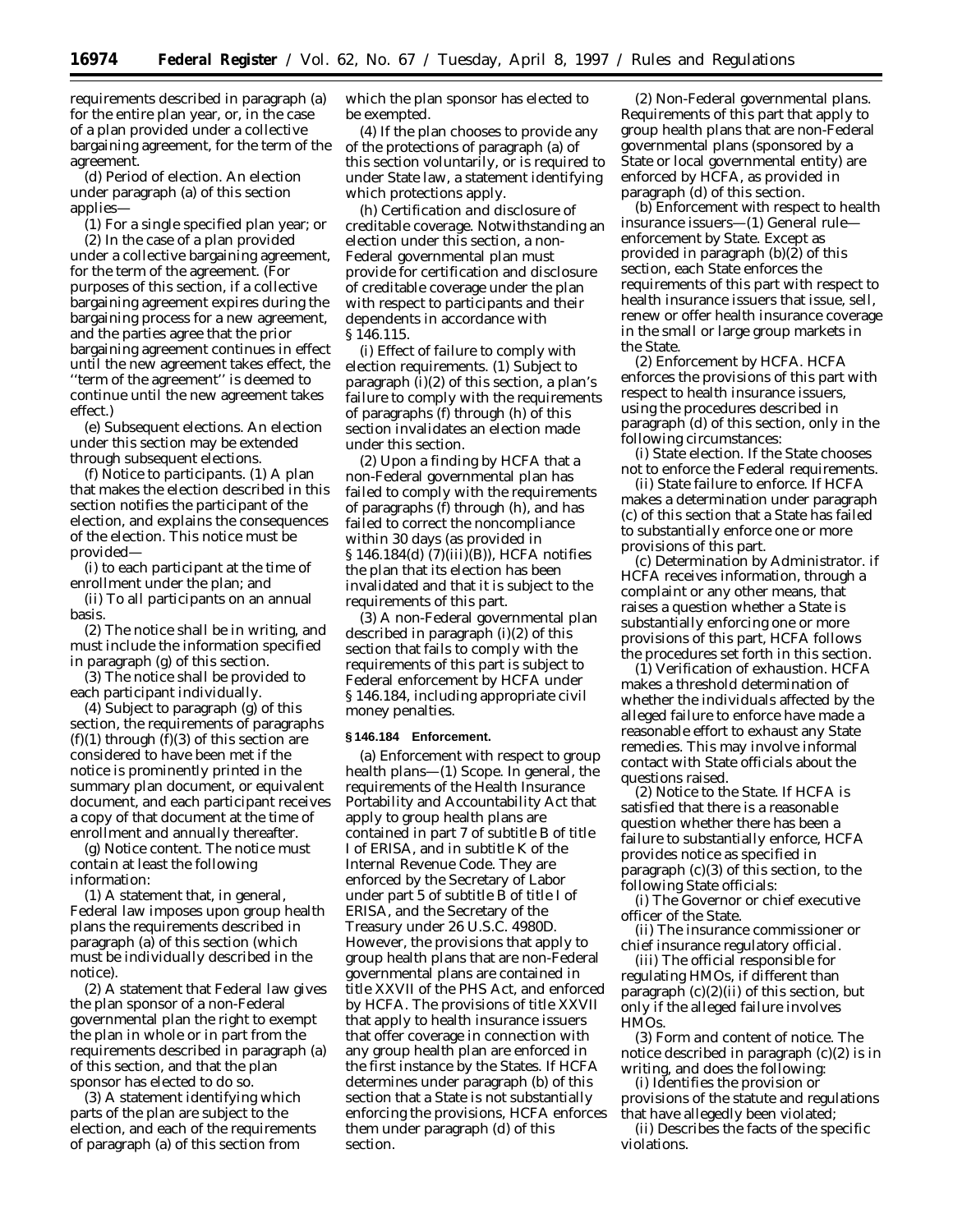(iii) Explains that the consequence of a failure to substantially enforce any provisions(s) is that HCFA enforces the provision(s) in accordance with paragraph (d) of this section.

(iv) Advises the State that it has 45 days to respond to the notice, unless the time is extended as described in paragraph (c)(3) of this section, and that the response should include any information that the State wishes HCFA to consider in making the preliminary determination described in paragraph (c)(5) of this section.

(4) *Good cause.* The time for responding can be extended for good cause. Examples of good cause include an agreement between HCFA and the State that there should be a public hearing on the State's enforcement, or evidence that the State is undertaking expedited enforcement activities.

(5) *Preliminary determination.* If at the end of the 45-day period, and any extension, the State has not established to HCFA's satisfaction that it is substantially enforcing the provision or provisions described in the notice, HCFA takes the following actions:

(i) Consults with the officials described in paragraph  $(c)(1)$  of this section.

(ii) Notifies the State of HCFA's preliminary determination that the State has failed to enforce the provisions, and that the failure is continuing.

(iii) Permits the State a reasonable opportunity to show evidence of substantial enforcement.

(6) *Final determination.* If, after providing notice and the opportunity to enforce under paragraph (c)(5) of this section, HCFA finds that the failure to enforce has not been corrected, HCFA sends the State a written notice of that final determination. The notice—

(i) Identifies the provisions with respect to which HCFA is taking over enforcement;

(ii) States the effective date of HCFA's enforcement;

(iii) Informs the State of the mechanism for establishing in the future that it has corrected the failure, and has begun enforcement. This mechanism will include transition procedures for ending HCFA's enforcement.

(d) *Civil money penalties*—(1) *General rule.* If any health insurance issuer that is subject to HCFA's enforcement authority under paragraph (b)(2) of this section, or any non-Federal governmental plan (or employer that sponsors a non-Federal governmental plan) that is subject to HCFA's enforcement authority under paragraph (a)(2) of this section, fails to comply with any applicable requirement of this part, if may be subject to a civil money

penalty as described in this paragraph (d).

(2) *Complaint.* Any person who is entitled to any right under this part, and who believes that the right is being denied as a result of any failure described in paragraph (d)(1) of this section, may file a complaint with HCFA. Based on the complaint, HCFA identifies which entities are potentially responsible for the violation, in accordance with paragraph (d)(3) of this section.

(3) *Determination of responsible entity.* If a failure to comply is established under this section, the responsible entity, as determined under this paragraph, is liable for the penalty. If the violation is due to a failure by—

(i) A health insurance issuer, the issuer is the responsible entity;

(ii) A group health plan that is a non-Federal governmental plan sponsored by a single employer, the employer is the responsible entity;

(iii) A group health plan that is a non-Federal governmental plan sponsored by two or more employers, the plan is the responsible entity.

(4) *Notice to responsible entities.* HCFA provides notice to the appropriate entity or entities identified under paragraph (d)(3) of this section that a complaint or other information has been received alleging a violation of this part. The notice—

(i) Describes the substance of any complaint or other allegation;

(ii) Provides 30 days for the responsible entity or entities to respond with additional information. This can include—

(A) Information refuting that there has been a violation;

(B) Evidence that the entity did not know, and exercising due diligence could not have known, of the violation;

(C) Evidence of a previous record of compliance.

(5) *Notice to other regulators.* HCFA notifies the State if the alleged violation involves a health insurance issuer under its jurisdiction.

(6) *Notice of assessment.* If, based on the information provided in the complaint, as well as any information submitted by the entity or any other parties, HCFA proposes to assess a civil money penalty, HCFA sends written notice of assessment to the responsible entity or entities by certified mail, return receipt requested. The notice contains the following information:

(i) A reference to the provision that was violated.

(ii) The name or names of the individuals with respect to whom a violation occurred, with relevant identification numbers.

(iii) The facts that support the finding of a violation, and the initial date of the violation.

(iv) The amount of the proposed penalty as of the date of the notice.

(v) The basis for calculating the penalty, including consideration of prior compliance.

(vi) Instructions for responding to the notice, including—

(A) A specific statement of the respondent's right to a hearing; and

(B) A statement that failure to request a hearing within 30 days permits the imposition of the proposed penalty, without right of appeal.

(7) *Amount of penalty*—(i) *Maximum daily penalty.* The penalty cannot exceed \$100 for each day, for each responsible entity, for each individual with respect to whom such a failure occurs.

(ii) *Standard for calculating daily penalty.* In calculating the amount of the penalty HCFA takes into account the responsible entity's previous record of compliance and the gravity of the violation.

(iii) *Limitations on penalties.* No civil money penalty is imposed:

(A) With respect to a period during which a failure existed, but none of the responsible entities knew, or exercising reasonable diligence would have known, that the failure existed.

(B) With respect to the period occurring immediately after the period described in paragraph (d)(7)(iii)(A) of this section, if the failure—

(*1*) Was due to reasonable cause and was not due to willful neglect; and

(*2*) Was corrected within 30 days of the first day that any of the entities against whom the penalty would be imposed knew, or exercising reasonable diligence would have known, that the failure existed.

(C) The burden is on the responsible entity or entities to establish to the satisfaction of HCFA that none of the entities knew, or exercising reasonable diligence could have known that the failure existed.

(8) *Hearings*—(i) *Right to a hearing*. Any entity against which a penalty is assessed may request a hearing by HCFA. The request must be in writing, and must be postmarked within 30 days after the date the notice of assessment is issued.

(ii) *Failure to request a hearing*. If no hearing is requested under this paragraph, the notice of assessment constitutes a final order that is not subject to appeal.

(iii) *Parties to the hearing*. Parties to the hearing include any responsible entities, as well as the party who filed the complaint. An informational notice